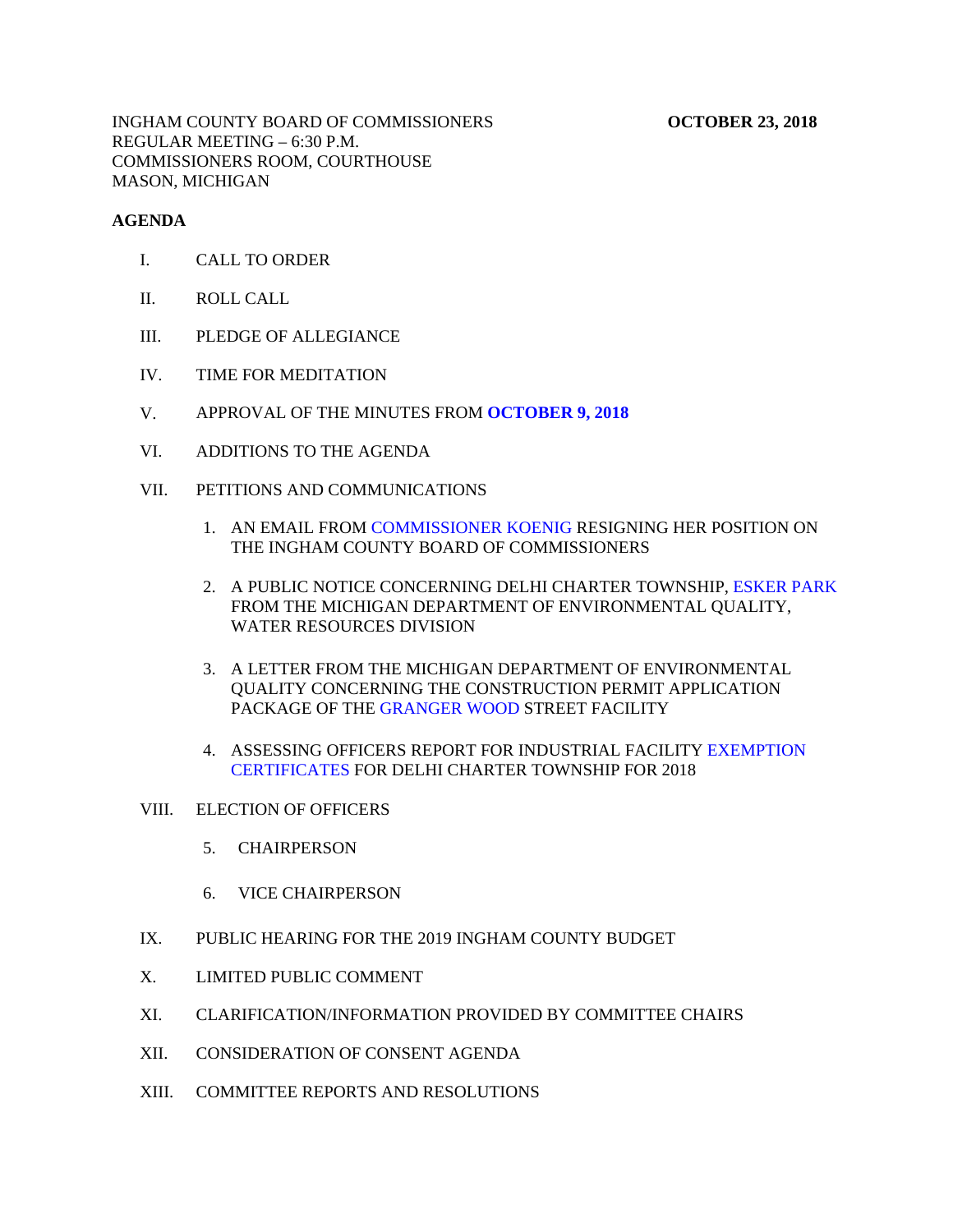- 7. COUNTY SERVICES COMMITTEE RESOLUTION HONORING DEB FETT AS RECIPIENT OF THE MICHIGAN GOVERNMENT MANAG[EMENT INFORMATION](#page-64-0) SCIENCES IT PROFESSIONAL OF THE YEAR AWARD
- 8. COUNTY SERVICES COMMITTEE RESOLUTION HONORI[NG CHRIS HOLMAN](#page-65-0) FOR HIS SERVICE AS A MEMBER OF THE CAPITAL REGION AIRPORT **AUTHORITY**
- 9. COUNTY SERVICES COMMITTEE RESOLUTION HON[ORING RICHARD BAKER](#page-66-0) FOR HIS SERVICE AS A MEMBER OF THE CAPITAL REGION AIRPORT AUTHORITY
- 10. COUNTY SERVICES COMMITTEE RESOLUTION TO ENDORSE HAVING THE CLINTON COUNTY ROAD COMMISSION ACT AS [THE LEAD ACT 51 AGENCY FOR](#page-67-0) THE COLEMAN ROAD FROM WOOD ROAD TO WEST ROAD PROJECT
- 11. COUNTY SERVICES COMMITTEE RESOLUTION TO APPROVE THE SPECIAL AND ROUTI[NE PERMITS FOR T](#page-68-0)HE INGHAM COUNTY ROAD DEPARTMENT
- 12. COUNTY SERVICES AND FINANCE COMMITTEES RESOLUTION TO APPROVE THE PURCHASE OF AN ADDITIONAL LICENSE F[OR NETBRAIN SOFTWARE](#page-70-0)
- 13. COUNTY SERVICES AND FINANCE COMMITTEES RESOLUTION TO APPROVE THE CONTRACT FOR RENE[WING COURTVIEW SUPPOR](#page-71-0)T SERVICES
- 14. COUNTY SERVICES AND FINANCE COMMITTEES RESOLUTION TO APPROVE RENEWAL OF TRAINING F[ROM ITPROTV](#page-72-0)
- 15. COUNTY SERVICES AND FINANCE COMMITTEES RESOLUTION TO WAIVE THE [PUBLIC ACT 152 HEALT](#page-73-0)H CARE REQUIREMENTS FOR 2019
- 16. COUNTY SERVICES AND FINANCE COMMITTEES RESOLUTION TO ACCEPT THE RECOMMENDATION OF THE INGHAM COUNTY HEALTH CARE COALITION F[OR EMPLOYEE BENEFITS FOR 2019](#page-74-0) AND AUTHORIZING LETTERS OF AGREEMENT WITH BARGAINING UNITS
- 17. COUNTY SERVICES AND FINANCE COMMITTEES RESOLUTION TO APPROVE THE DISPOSAL OF COUNTY-OWN[ED SURPLUS PROPERTY](#page-75-0)
- 18. COUNTY SERVICES AND FINANCE COMMITTEES RESOLUTION TO AUTHORIZE THE PURCHASE OF SINGLE TUNGSTEN CARBIDE INSERTED [GRADER BLADES](#page-84-0)
- 19. COUNTY SERVICES AND FINAN[CE COMMITTEES RESO](#page-85-0)LUTION TO APPROVE A RESTRICTIVE COVENANT FOR THE KERNS ROAD SALT STORAGE SITE CLOSURE PROJECT
- 20. COUNTY SERVICES AND FINANCE COMMITTEES RESOLUTION TO AUTHORIZE MEMBERSHIP WITH [THE CAPITOL COUNCIL OF GOVERNMENTS](#page-87-0)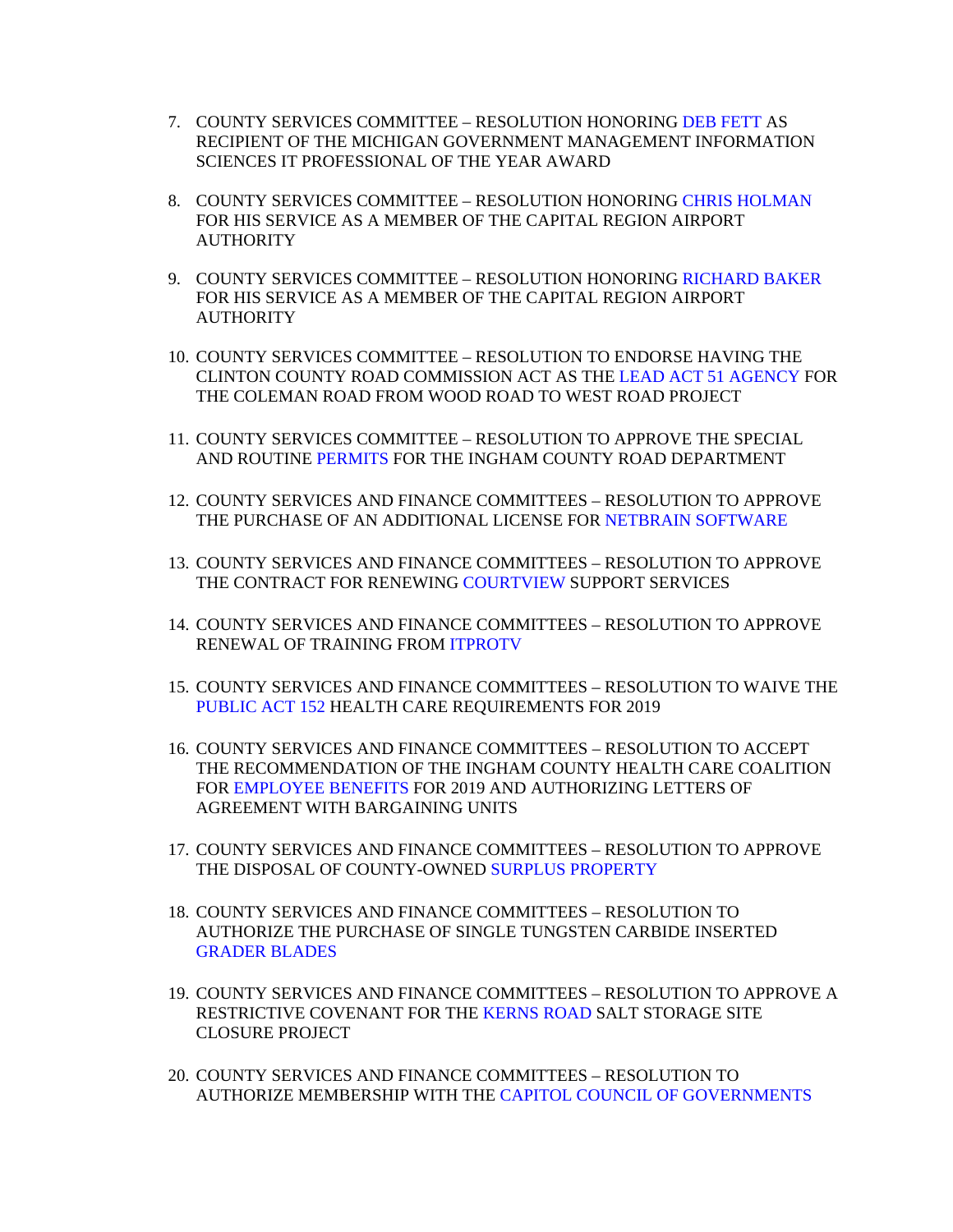- 21. FINANCE COMMITTEE INGHAM COU[NTY 2019 GENERAL APPROPRIATIONS](#page-88-0) RESOLUTION
- 22. HUMAN SERVICES COMMITTEE RESOLUTION TO AUTHORIZE AN AMENDMENT WIT[H BCBSM ADMINISTRATIVE SERVICES AGREE](#page-91-0)MENT
- 23. HUMAN SERVICES, COUNTY SERVICES, AND FINANCE COMMITTEES RESOLUTION TO ACCEP[T SUBSTANCE USE DISORDER FUNDING AWAR](#page-93-0)D
- 24. HUMAN SERVICES AND FINANCE COMMITTEES RESOLUTION TO AUTHORIZE THE FIRST YEAR OF A NEW FUNDING CYC[LE OF](#page-95-0) [THE AMERICORPS\\*VISTA](#page-97-0) GRANT 2018-2019
- 25. HUMAN SERVICES AND FINANCE COMMITTEES RESOLUTION TO AUTHORIZE AGREEMENTS WI[TH WAYNE CHILDREN'S HEALTHCARE ACCE](#page-97-0)SS PROGRAM TO ACT AS THE FIDUCIARY/PAYEE FOR AGENCY FUNDING
- 26. [LAW & COURTS COMMITTEE RESOLUTION HONORING SERGEANT ANDY](#page-99-0) DAENZER
- 27. LAW & COURTS, COUNTY SERVICES, AND FINANCE COMMITTEES RESOLUTION CREATING AN ADMINISTRATOR POSITION AND AN EXECUTIVE ASSISTANT POSITION FOR [THE PUBLIC DEFENDERS OFFICE](#page-100-0)
- 28. LAW & COURTS AND FINANCE COMMITTEES RESOLUTION TO AUTHORIZE AN AGREEMENT WI[TH DELHI TOWNSHIP FOR POL](#page-102-0)ICE SERVICES FROM JANUARY 1, 2019 THROUGH DECEMBER 31, 2022
- 29. LAW & COURTS AND FINANCE COMMITTEES RESOLUTION AUTHORIZING THE INGHAM COUNTY 55TH DISTRICT COURT TO ACCEPT A GRANT AWARD FROM THE MICHIGAN SUPREME COURT STATE COURT ADMINISTRATIVE OFFICE - MICHIGAN MENTAL HEALTH COURT GRANT PROGRAM (SCAO-[MMHCGP\), CONTINUE A PROBATION OFFICER POSITION, AND ENTER INTO](#page-104-0) **SUBCONTRACTS**
- 30. LAW & COURTS AND FINANCE COMMITTEES RESOLUTION AUTHORIZING THE INGHAM COUNTY 55TH DISTRICT COURT TO ACCEPT A GRANT AWARD FROM THE MICHIGAN SUPREME COURT'S STATE [COURT ADMINISTRATIV](#page-106-0)E OFFICE - MICHIGAN DRUG COURT GRANT PROGRAM (SCAO-MDCGP) AND ENTER INTO SUBCONTRACTS
- XIV. SPECIAL ORDERS OF THE DAY
- XV. PUBLIC COMMENT
- XVI. COMMISSIONER ANNOUNCEMENTS
- XVII. CONSIDERATION AND ALLOWANCE OF CLAIMS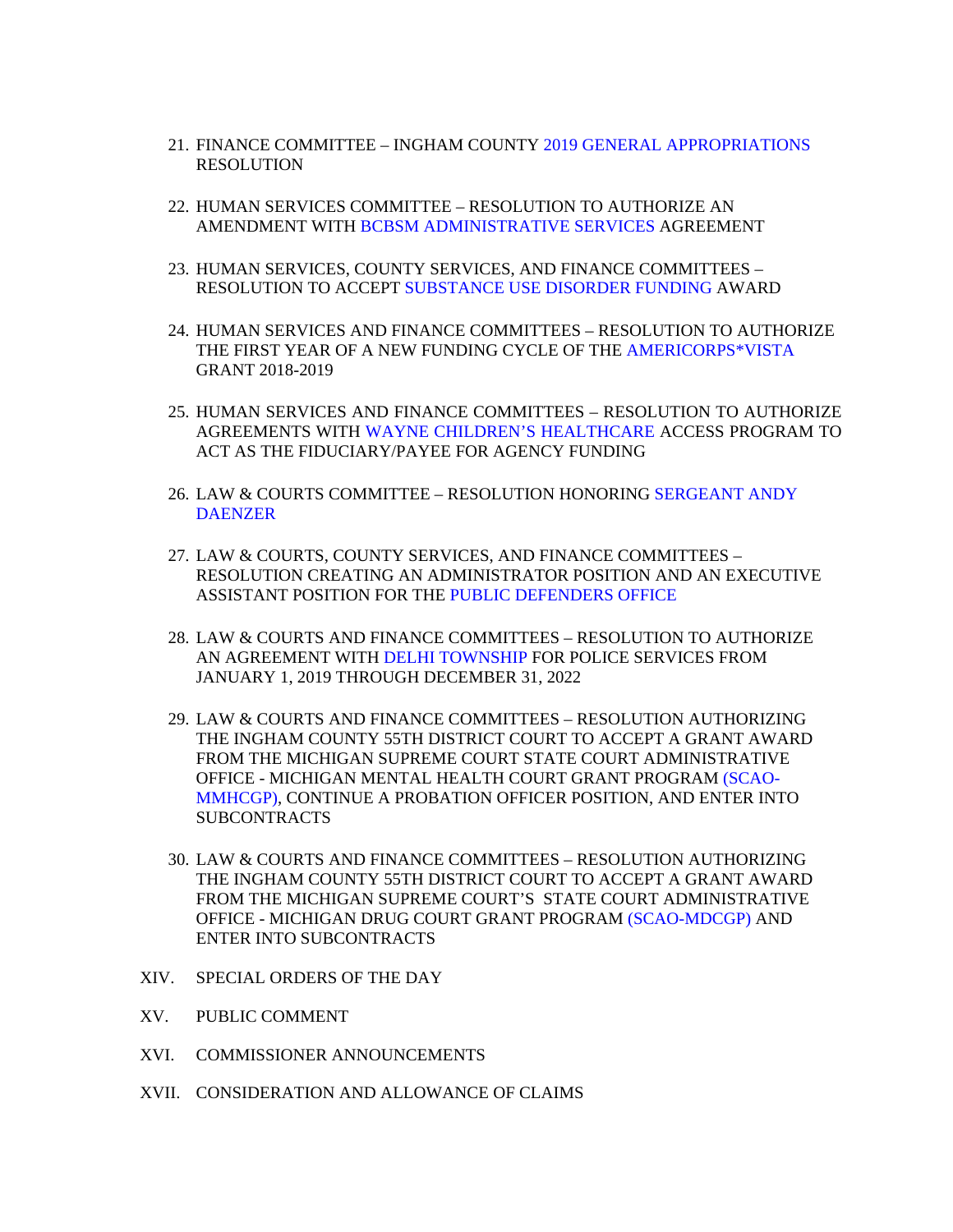### XVIII. ADJOURNMENT

THE COUNTY OF INGHAM WILL PROVIDE NECESSARY REASONABLE AUXILIARY AIDS AND SERVICES, SUCH AS INTERPRETERS FOR THE HEARING IMPAIRED AND AUDIO TAPES OF PRINTED MATERIALS BEING CONSIDERED AT THE MEETING FOR THE VISUALLY IMPAIRED, FOR INDIVIDUALS WITH DISABILITIES AT THE MEETING UPON FIVE (5) WORKING DAYS NOTICE TO THE COUNTY OF INGHAM. INDIVIDUALS WITH DISABILITIES REQUIRING AUXILIARY AIDS OR SERVICES SHOULD CONTACT THE COUNTY OF INGHAM IN WRITING OR BY CALLING THE FOLLOWING: INGHAM COUNTY BOARD OF COMMISSIONERS, P.O. BOX 319, MASON, MI 48854, 517-676-7200.

### **PLEASE TURN OFF CELL PHONES AND OTHER ELECTRONIC DEVICES OR SET TO MUTE OR VIBRATE TO AVOID DISRUPTION DURING THE MEETING**

**FULL BOARD PACKETS ARE AVAILABLE AT: www.ingham.org**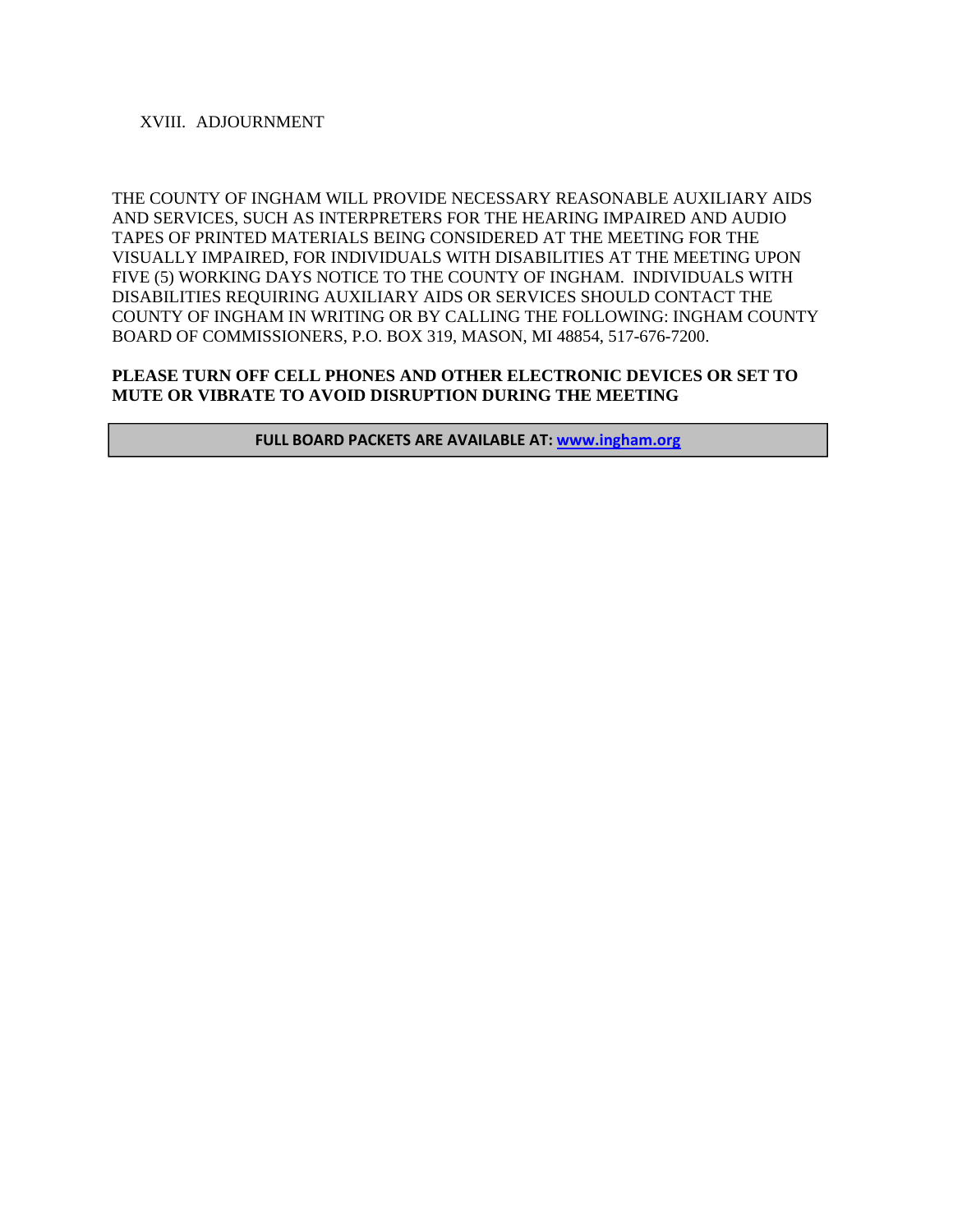Board of Commissioners Room – Courthouse Mason, Michigan – 6:30 p.m. October 9, 2018

# <span id="page-4-0"></span>**CALL TO ORDER**

Chairperson Koenig called the October 9, 2018 Statutory Annual Meeting of the Ingham County Board of Commissioners to order at 6:30 p.m.

Members Present at Roll Call: Koenig, Anthony, Banas, Celentino, Crenshaw, Grebner, Hope, Maiville, Morgan, Naeyaert, Nolan, Tennis, Schafer, and Sebolt.

Members Absent: None.

A quorum was present.

# **PLEDGE OF ALLEGIANCE**

Chairperson Koenig asked Captain Greg Harris, Ingham County Sheriff's Office, to lead the Board of Commissioners in the Pledge of Allegiance.

### **TIME FOR MEDITATION**

Chairperson Koenig asked those present to remain standing for a moment of silence or prayer. She asked to keep in mind Georgia Johnson, former Lansing Township Clerk, who recently passed away.

### **APPROVAL OF THE MINUTES**

Commissioner Crenshaw moved to approve the minutes of the September 25, 2018 meeting. Commissioner Sebolt supported the motion.

Commissioner Sebolt stated that he was very reluctant to have to do this yet again, but he wanted to make sure that the minutes were 100% accurate. He further stated that he would like to point to page two of the minutes where he had been providing information about the false information given by Commissioner Nolan at the August 28, 2018 Board of Commissioners meeting.

Commissioner Sebolt stated that Commissioner Nolan had provided information that her statement was accurate and she had not received her FOIA request in the five days allowed by law.

Chairperson Koenig asked if Commissioner Sebolt was correcting the minutes.

Commissioner Sebolt stated that he was correcting the minutes because false information had been given by Commissioner Nolan. He further stated that Commissioner Nolan had stated that she did not have her FOIA information until after the August meeting and that they had her FOIA request had been given to her after more than 15 days.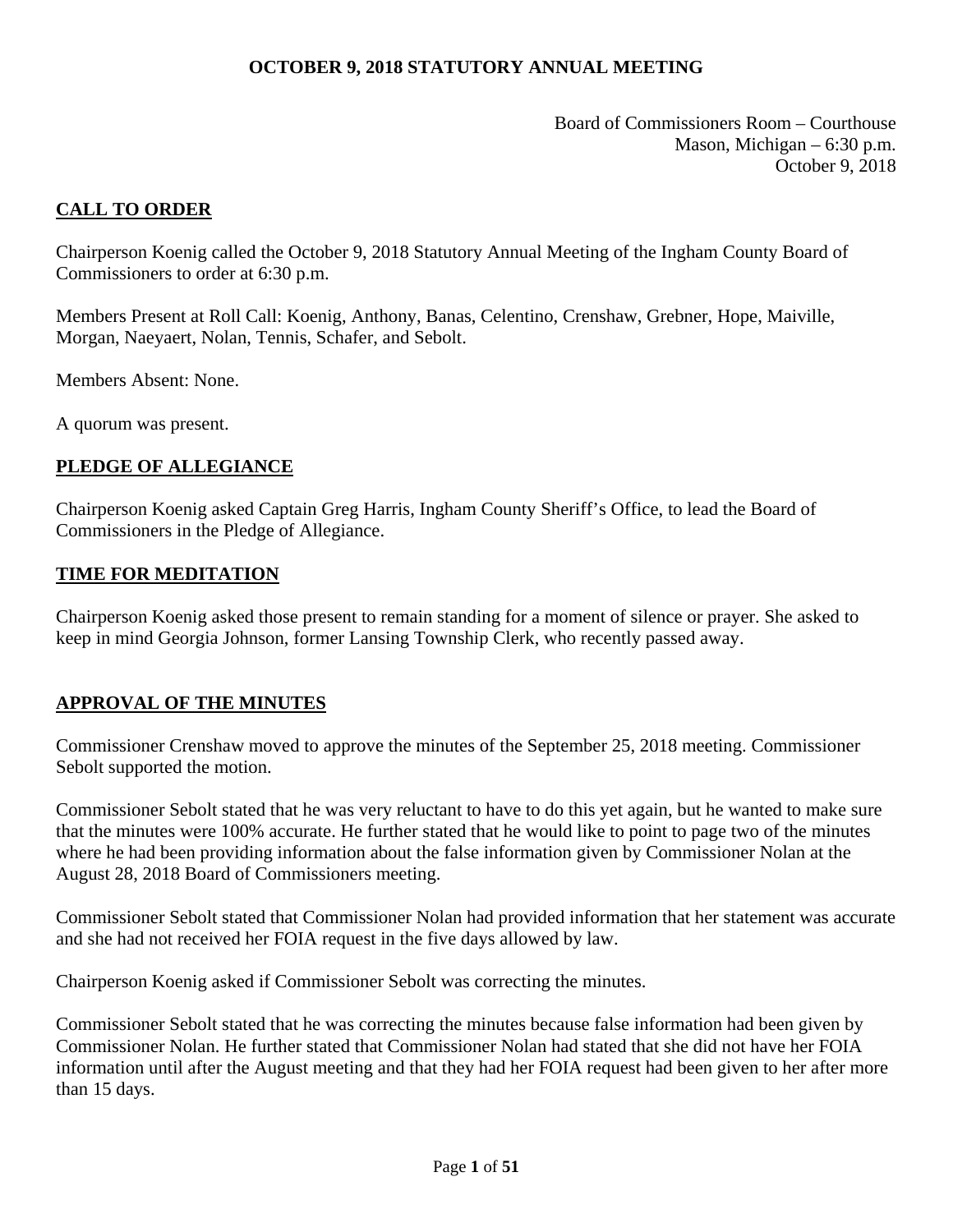Commissioner Sebolt stated that he had attempted to correct the minutes then, but the Chairperson had suggested that he bring his documentation before doing that. He further stated brought records which showed that Commissioner Nolan's FOIA request was submitted to the County on August 22.

Commissioner Sebolt stated that according to Board of Commissioners Director Becky Bennett, Commissioner Nolan was provided the information on August 23. He further stated that it did not even take the full five days, nor an extended 15 days.

Commissioner Sebolt stated that in the information Commissioner Nolan received there were documents that clearly stated that they were provided to the Michigan State Police. He further stated that Commissioner Nolan was well aware of this when she made her comments in August and in September at the Board of Commissioners meetings.

Commissioner Sebolt stated that he wanted to make sure that the record was 100% clear concerning when Commissioner Nolan received the FOIA information. He further stated that Commissioner Nolan had provided information that did not match what he had received in his FOIA request.

Commissioner Sebolt stated that he had information that he was happy to provide to the Clerk for the record.

Commissioner Sebolt provided documents, which are included in the minutes as Attachment A.

Commissioner Grebner stated that he would like to request as a way to resolve this, Commissioner Sebolt's comments should be included in the minutes of this meeting in detail. He further stated that way Commissioner Sebolt's version of the record could be fully memorialized.

Commissioner Sebolt stated that he was fine to have his comments duly noted in this record and that was what happened in the September minutes.

Chairperson Koenig stated that she was sure that the Clerk would accurately record this in the minutes.

Commissioner Nolan stated that there were simply two FOIA requests. She further stated that she had submitted one request to the Clerk's Office and she received the information immediately.

Commissioner Nolan stated that the second FOIA request was to the Michigan State Police and that request took an extra-long time and she had not yet seen anything from it. She further stated that they were talking about two separate requests.

Chairperson Koenig thanked Commissioner Nolan for providing clarification.

The motion to approve the minutes carried unanimously.

# **ADDITIONS TO THE AGENDA**

Chairperson Koenig indicated that Board rules state resolutions would ordinarily be referred to a committee unless there was a 2/3 vote to allow the resolution to be considered by the Board immediately.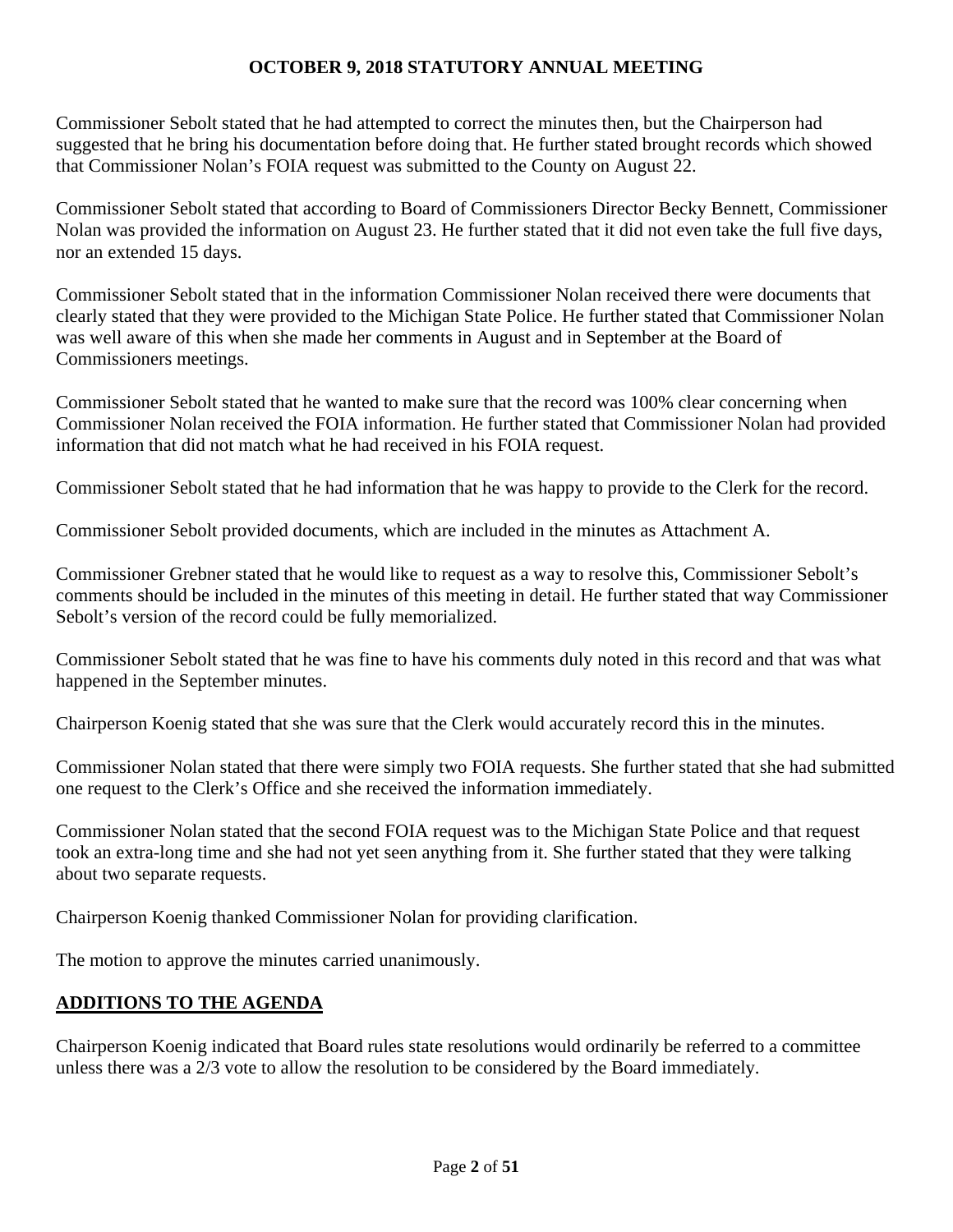Commissioner Crenshaw moved that the Resolution to Approve the Letter of Agreement Regarding Sick Time Donation between Ingham County Sheriff's Department CCLP Employees, be considered immediately. Commissioner Naeyaert supported the motion.

The motion carried unanimously.

Chairperson Koenig stated that the resolution would be added as Agenda Item 26.

Chairperson Koenig stated without objection, a substitute resolution would be added for Agenda Item No. 14.

# **PETITIONS AND COMMUNICATIONS**

A LETTER FROM TODD A. HEYWOOD CONCERNING COMMISSIONER NOLAN'S AUGUST 28, 2018 COMMISSIONER ANNOUNCEMENT REMARKS. Chairperson Koenig placed the letter on file.

AN EMAIL FROM TAMEKIA ABERCOMBIE ANNOUNCING THEIR RESIGNATION FROM THE COMMUNITY HEALTH CENTER BOARD. Chairperson Koenig accepted the email and placed on file.

A NOTICE OF A CITY OF LANSING BROWNFIELD PUBLIC HEARING. Chairperson Koenig placed the notice on file.

A NOTICE OF A LIVINGSTON COUNTY MASTER PLAN PUBLIC HEARING. Chairperson Koenig placed the notice on file.

# **LIMITED PUBLIC COMMENT**

None.

# **CLARIFICATION/INFORMATION PROVIDED BY COMMITTEE CHAIR**

None.

# **CONSIDERATION OF CONSENT AGENDA**

Commissioner Naeyaert moved to adopt a consent agenda consisting of all action items, except Agenda Item Nos. 5, 8, 10, 11, and 13. Commissioner Naeyaert supported the motion.

The motion carried unanimously.

Those agenda items that were on the consent agenda were adopted by unanimous roll call vote. Absent: None.

Items voted on separately are so noted in the minutes.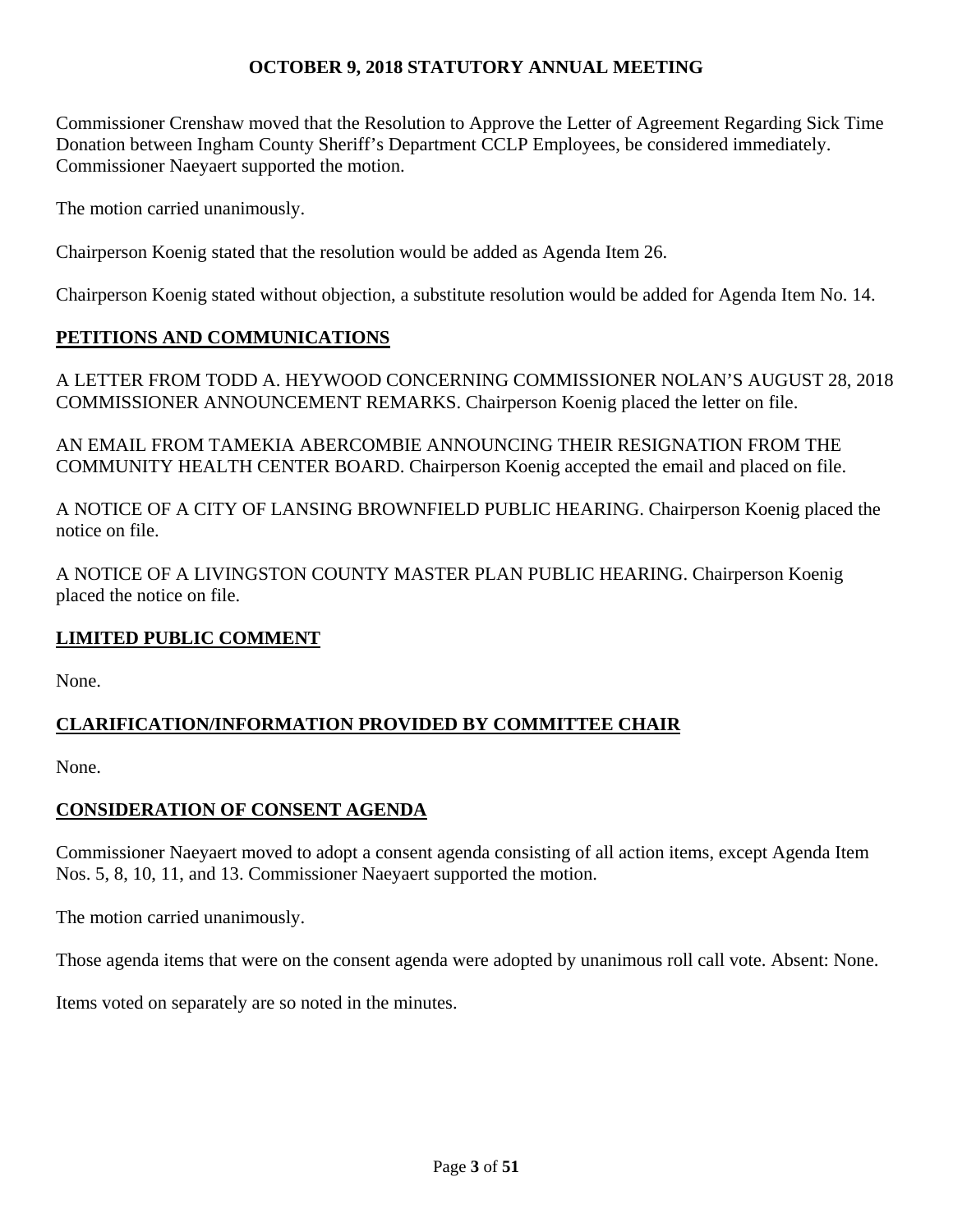# **ADOPTED – OCTOBER 9, 2018 AGENDA ITEM NO. 5**

Introduced by the County Services Committee of the:

# INGHAM COUNTY BOARD OF COMMISSIONERS

# **RESOLUTION HONORING LORI VANDERBUSH AS THE RECIPIENT OF THE INGHAM COUNTY WOMEN'S COMMISSION LUCILE E. BELEN AWARD**

### **RESOLUTION # 18 – 408**

WHEREAS, the Ingham County Women's Commission presents the Lucile E. Belen Award to Lori Vanderbush; and

WHEREAS, she was nominated for her strong sense of responsibility while serving her community; and

WHEREAS, as the booster club mom, Lori has enthusiastically supported East Lansing school district sports; and

WHEREAS, Lori has become the first responder for the people in her community, assisting students, families, schools – whoever needs help – never asking for recognition or thanks; and

WHEREAS, she cares deeply about people, is humble and loving, yet tough and unapologetic; and

WHEREAS, Lori uses her voice and social media platforms to address community issues such as bullying and inclusiveness, and shares these concerns through her personal relationships with school administrators and coaches; and

WHEREAS, she also works hard on her family's home business, is a mother of five, carpools anyone's children to away games all over Michigan, and has an unyielding desire to support her community and encourage young people to accomplish their goals; and

WHEREAS, the Ingham County Women's Commission created the Lucile E. Belen Award to help recognize women from Ingham County who do extraordinary things; and

WHEREAS, women strengthen our community every day in various ways and go unnoticed; and

WHEREAS, this award creates an opportunity to shine a spotlight on those who have had a positive impact in Ingham County.

THEREFORE BE IT RESOLVED, that the Ingham County Board of Commissioners joins the Ingham County Women's Commission in applauding Lori Vanderbush for her outstanding community service, commitment to volunteerism, and tireless efforts on behalf of Ingham County.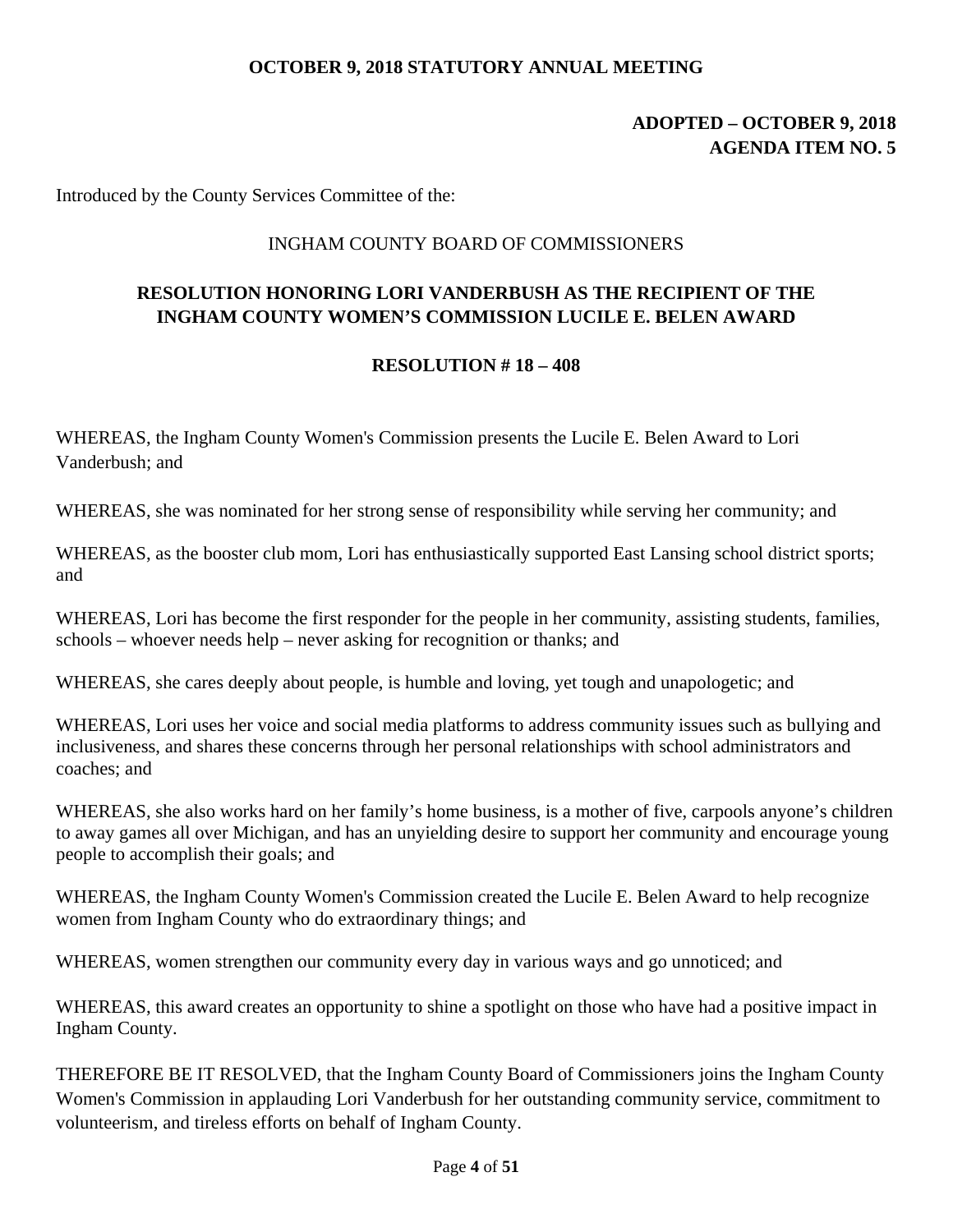BE IT FURTHER RESOLVED, that the Board of Commissioners and the Women's Commission extend their best wishes to Lori Vanderbush for continued success in all of her future endeavors.

# **COUNTY SERVICES: Yeas:** Nolan, Sebolt, Grebner, Celentino, Hope, Maiville, Naeyaert **Nays**: None **Absent:** None **Approved 10/02/2018**

Commissioner Nolan moved to adopt the resolution. Commissioner Naeyaert supported the motion.

The motion carried unanimously.

Commissioner Sebolt presented the resolution to Lori Vanderbush on behalf of the Ingham County Women's Commission.

Commissioner Sebolt stated that Ms. Vanderbush's work in the community, tireless advocacy, and work as a club mom were recognized in the resolution. He further stated that Ms. Vanderbush worked to support East Lansing sports teams and helped others by carpooling.

Commissioner Sebolt stated that Ms. Vanderbush used her social media platform to work toward inclusiveness. He further stated that the Board of Commissioners appreciated the chance to recognize those who did not always get recognition.

Ms. Vanderbush thanked the Ingham County Women's Commission and the Board of Commissioners for the honor. She further stated that he would like to thank her friend who had nominated her.

Ms. Vanderbush stated that she really just loved children and was happy to help.

Chairperson Koenig thanked Ms. Vanderbush for her hard work and dedication for the community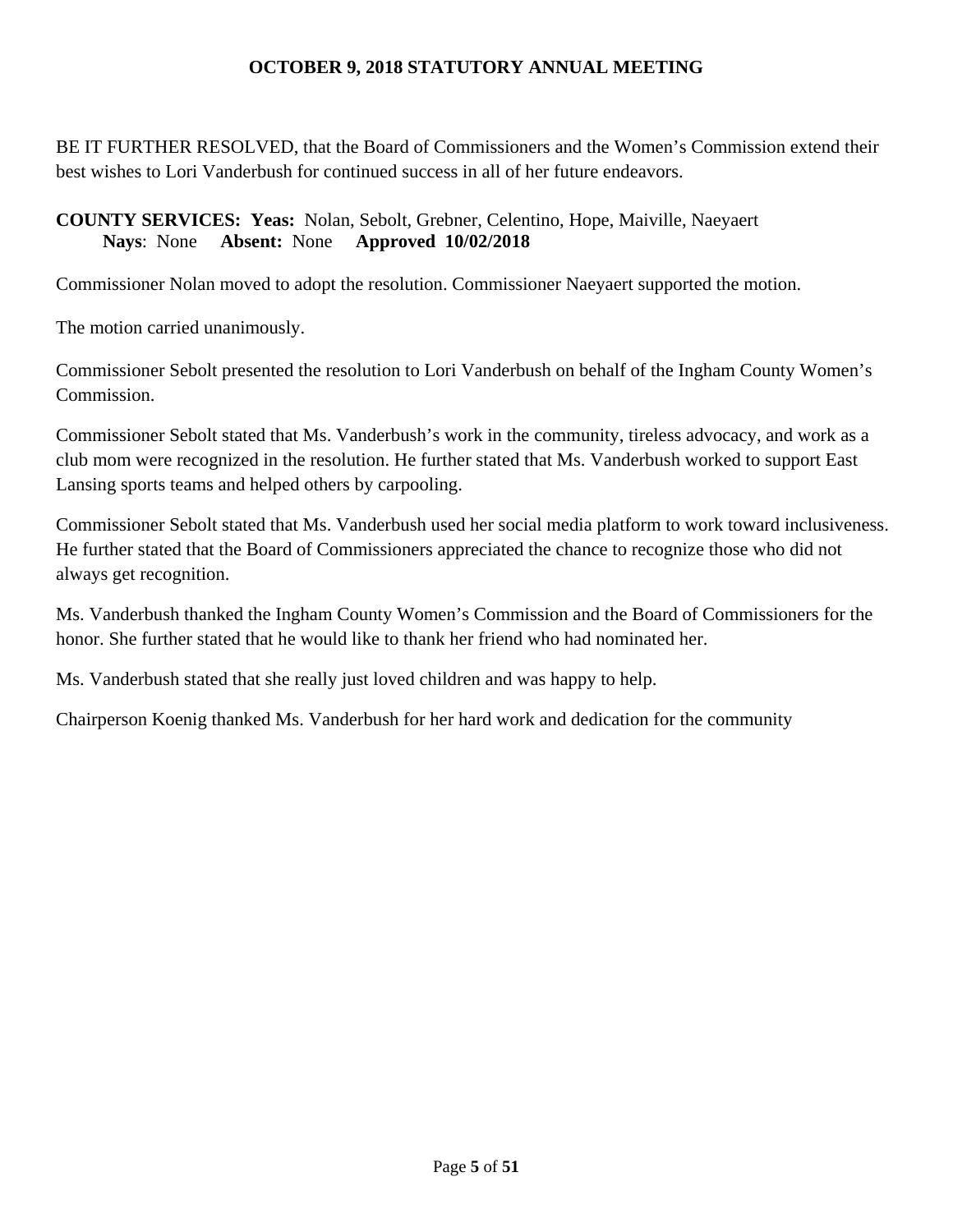# **ADOPTED – OCTOBER 9, 2018 AGENDA ITEM NO. 6**

Introduced by the County Services Committee of the:

### INGHAM COUNTY BOARD OF COMMISSIONERS

# **RESOLUTION TO APPROVE STOP SIGN TRAFFIC CONTROL ORDERS IN SIERRA RIDGE ESTATES SUBDIVISION SECTION 4, MERIDIAN TOWNSHIP**

### **RESOLUTION # 18 – 409**

WHEREAS, The Ingham County Road Department is responsible for placing, maintaining, and when conditions warrants, upgrading, county road intersection control signs and/or devices appropriate for current traffic speed and volumes, sight distance, topography, adjacent development and other current conditions of the given intersection; and

WHEREAS, Road Department engineering staff have reviewed the various intersections in the Sierra Ridge Estates residential subdivision in Section 4 of Meridian Township and find that certain intersections therein, listed below in this resolution should currently be signed and/or upgraded as indicated below.

THEREFORE, BE IT RESOLVED, that the Ingham County Board of Commissioners authorizes a Traffic Control Order and placement of the necessary stop sign to stop northbound Sleepy Hollow Lane for eastbound and westbound traffic on Fresno Lane.

BE IT FURTHER RESOLVED, that the Ingham County Board of Commissioners authorizes a Traffic Control Order and placement of the necessary stop signs to stop westbound traffic on Fresno Lane for northbound and southbound traffic on Newton Road.

BE IT FURTHER RESOLVED, that the Ingham County Board of Commissioners authorizes a Traffic Control Order and placement of the necessary stop signs to stop southbound traffic on Sleepy Hollow Lane for eastbound and westbound traffic on Sacramento Way.

BE IT FURTHER RESOLVED, that the Ingham County Board of Commissioners also authorizes the Board Chairperson to sign and date the above mentioned Traffic Control Orders and filing of same with the County Clerk.

**COUNTY SERVICES: Yeas:** Nolan, Sebolt, Grebner, Celentino, Hope, Maiville, Naeyaert **Nays**: None **Absent:** None **Approved 10/02/2018**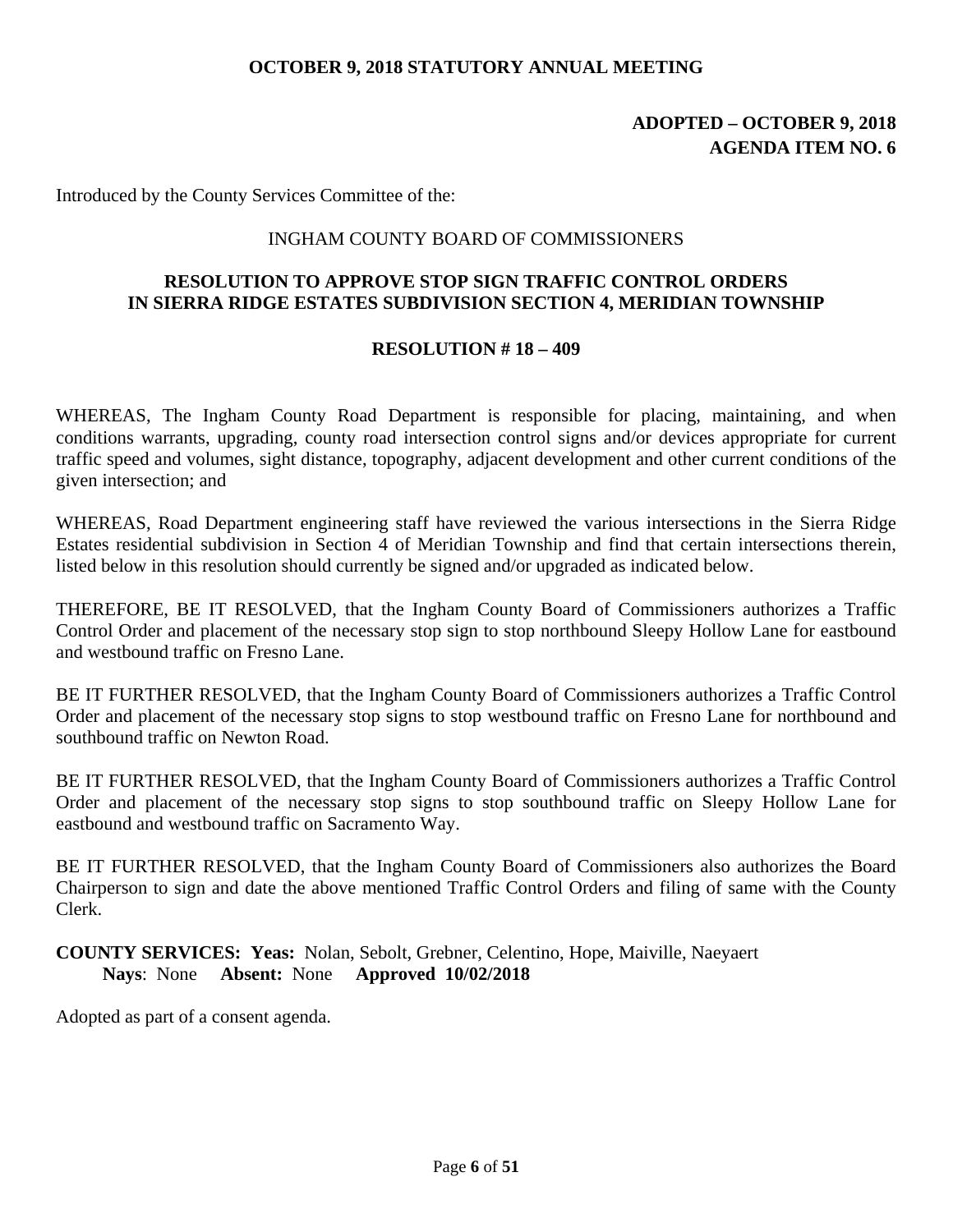# **ADOPTED – OCTOBER 9, 2018 AGENDA ITEM NO. 7**

Introduced by the County Services Committee of the:

## INGHAM COUNTY BOARD OF COMMISSIONERS

# **RESOLUTION TO APPROVE THE SPECIAL AND ROUTINE PERMITS FOR THE INGHAM COUNTY ROAD DEPARTMENT**

# **RESOLUTION # 18 – 410**

WHEREAS, as of July 23, 2013, the Ingham County Department of Transportation and Roads became the Ingham County Road Department per Resolution #13-289; and

WHEREAS, the Ingham County Road Commission periodically approved Special and Routine permits as part of the their roles and responsibilities; and

WHEREAS, this is now the responsibility of the Board of Commissioners to approve these permits as necessary.

THEREFORE BE IT RESOLVED, that the Ingham County Board of Commissioners approves the attached list of Special and Routine Permits dated September 18, 2018 as submitted

**COUNTY SERVICES: Yeas:** Nolan, Sebolt, Grebner, Celentino, Hope, Maiville, Naeyaert **Nays**: None **Absent:** None **Approved 10/02/2018** 

Adopted as part of a consent agenda.

.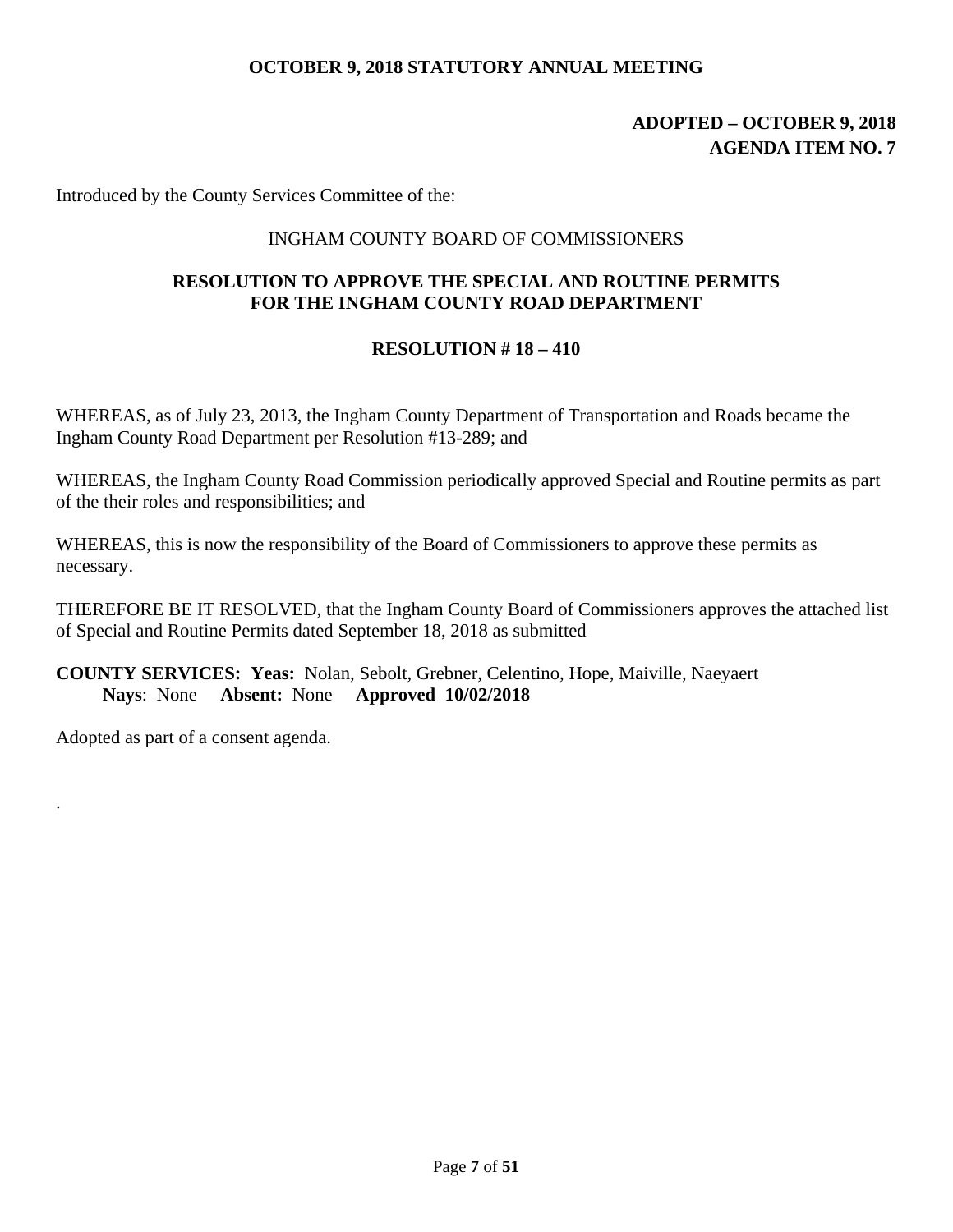### **INGHAM COUNTY ROAD DEPARTMENT**

DATE: September 18, 2018

#### LIST OF CURRENT PERMITS ISSUED

| R/W      | <b>R/W APPLICANT</b>           | <b>R/W WORK</b>      | <b>R/W LOCATION</b>                   | R/W CITY/TWP.      | <b>R/W SECTION</b> |
|----------|--------------------------------|----------------------|---------------------------------------|--------------------|--------------------|
| PERMIT#  | /CONTRACTOR                    |                      |                                       |                    |                    |
| 2018-585 | <b>INGHAM CONSERVATION</b>     | <b>MISCELLANEOUS</b> | DEXTER TR & KIPP RD                   | <b>VEVAY</b>       | 10                 |
|          | <b>DISTRICT</b>                |                      |                                       |                    |                    |
| 2018-586 | <b>LBWL</b>                    | <b>WATERMAIN</b>     | <b>GROVENBURG RD &amp; HOLT RD</b>    | <b>DELHI</b>       | 20                 |
| 2018-587 | NICHOLAS DEWOLF                | <b>LAND DIVISION</b> | <b>SANDHILL RD &amp; DOBIE RD</b>     | <b>ALAIEDON</b>    | 10                 |
| 2018-588 | <b>CONSUMERS ENERGY</b>        | <b>GAS</b>           | <b>HASLETT RD &amp; WOODSIDE DR</b>   | <b>MERIDIAN</b>    | 11                 |
| 2018-593 | <b>MERIDIAN TOWNSHIP WATER</b> | <b>WATERMAIN</b>     | MT HOPE RD & MAUMEE DR                | <b>MERIDIAN</b>    | 29                 |
| 2018-595 | <b>CONSUMERS ENERGY</b>        | GAS                  | <b>JOLLY RD &amp; KANSAS RD</b>       | <b>MERIDIAN</b>    | 33                 |
| 2018-596 | <b>CONSUMERS ENERGY</b>        | GAS                  | VAN ATTA RD & HASLETT RD              | <b>MERIDIAN</b>    | 13                 |
| 2018-605 | MOORE TROSPER CONST. CO        | <b>SIDEWALK</b>      | <b>WOOD ST &amp; FAIRLANE AVE</b>     | <b>LANSING</b>     | 11                 |
| 2018-606 | <b>COMCAST</b>                 | CABLE / OH & UG      | LAKE LANSING RD & WOOD ST             | <b>LANSING</b>     | 2, 3               |
| 2018-607 | <b>COMCAST</b>                 | CABLE / UG           | DUNCKEL RD & JOLLY RD                 | <b>DELHI</b>       | $\overline{2}$     |
| 2018-608 | <b>COMCAST</b>                 | CABLE / UG           | <b>HULETT RD &amp; SOPHIEA PKWY</b>   | <b>MERIDIAN</b>    | 29                 |
| 2018-609 | <b>DELHI TOWNSHIP</b>          | <b>SPECIAL EVENT</b> | <b>VARIOUS</b>                        | <b>DELHI</b>       |                    |
| 2018-612 | <b>FRONTIER</b>                | CABLE/UG             | VAN ORDEN RD & ELM RD                 | <b>LEROY</b>       | 23                 |
| 2018-613 | <b>FRONTIER</b>                | CABLE/UG             | CHAPMAN RD & OBRIEN RD                | <b>STOCKBRIDGE</b> | 17                 |
| 2018-614 | <b>COMCAST</b>                 | CABLE/UG             | EDGAR RD & HOWELL RD                  | <b>DELHI</b>       | 35                 |
| 2018-616 | <b>COMCAST</b>                 | CABLE / UG           | DEPOT ST & HOLT RD                    | <b>DELHI</b>       | 14                 |
| 2018-617 | <b>COMCAST</b>                 | CABLE/UG             | <b>HOLT RD &amp; HAMILTON RD</b>      | <b>DELHI</b>       | 15                 |
| 2018-618 | <b>COMCAST</b>                 | CABLE/UG             | PARK LAKE RD & ROSELAND               | <b>MERIDIAN</b>    | 17                 |
| 2018-619 | <b>COMCAST</b>                 | CABLE / UG           | <b>SOUTHRIDGE RD &amp; WHITEHILLS</b> | <b>MERIDIAN</b>    | 5                  |
| 2018-622 | <b>CITY OF LANSING</b>         | <b>DETOUR</b>        | <b>WILOUGHBY RD</b>                   | <b>DELHI</b>       | 9                  |
| 2018-623 | <b>CONSUMERS ENERGY</b>        | GAS                  | <b>WAVERLY RD &amp; HOLT RD</b>       | <b>DELHI</b>       | 31                 |
| 2018-624 | <b>INGHAM CO DRAIN COMM</b>    | <b>MISCELLANEOUS</b> | HOMER ST & PROSPECT ST                | <b>LANSING</b>     | 14                 |
| 2018-625 | <b>CONSUMERS ENERGY</b>        | GAS                  | WABANINGO RD & OSCODA RD              | <b>MERIDIAN</b>    | 26                 |
|          |                                |                      |                                       |                    |                    |
|          |                                |                      |                                       |                    |                    |
|          |                                |                      |                                       |                    |                    |
|          |                                |                      |                                       |                    |                    |

 **MANAGING DIRECTOR: \_\_\_\_\_\_\_\_\_\_\_\_\_\_\_\_\_\_\_\_\_\_\_\_\_\_\_\_\_\_**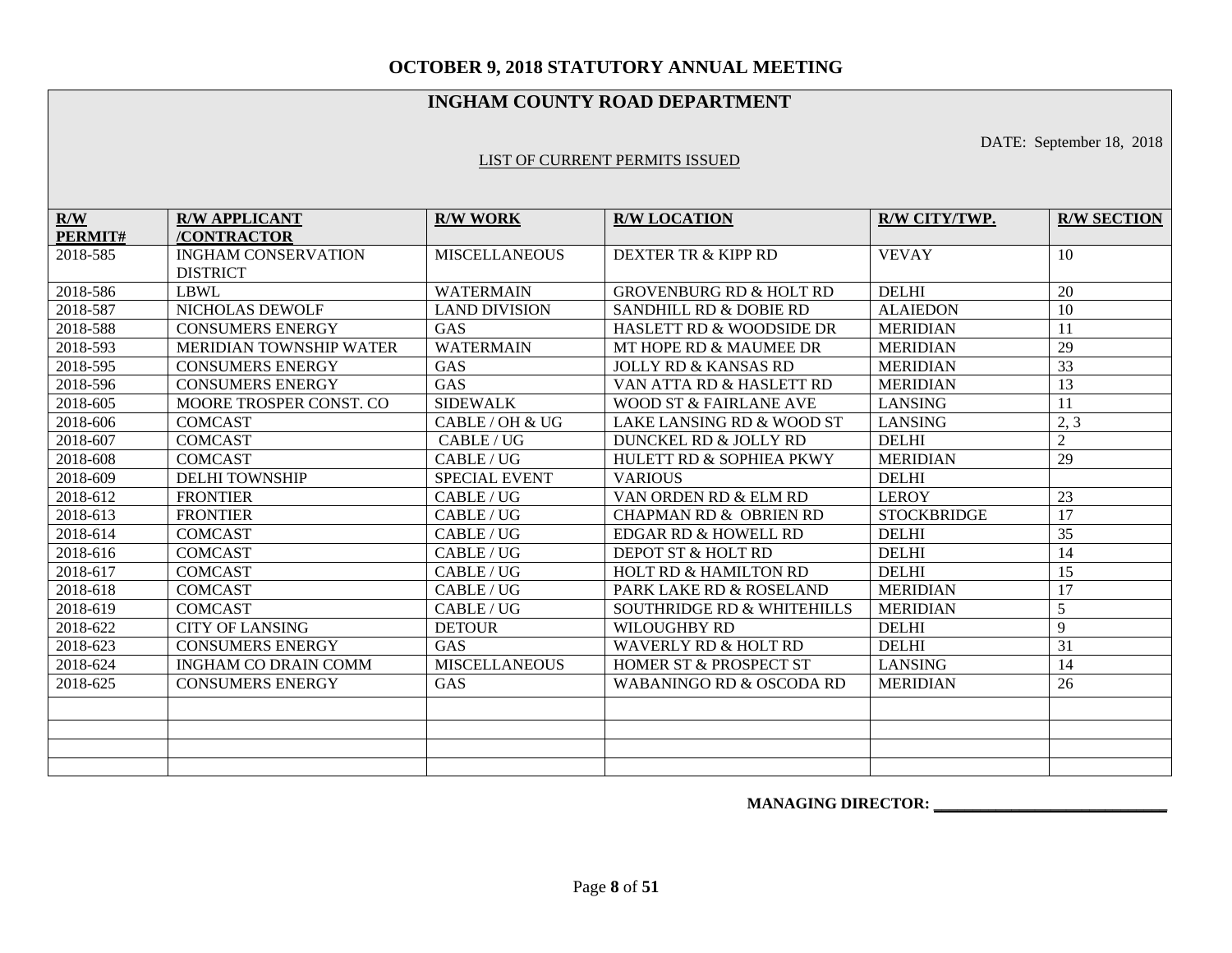# **ADOPTED – OCTOBER 9, 2018 AGENDA ITEM NO. 8**

Introduced by the County Services and Finance Committees of the:

## INGHAM COUNTY BOARD OF COMMISSIONERS

# **RESOLUTION TO AUTHORIZE PARTICIPATION IN A REGIONAL HEALTH INSURANCE MEWA**

# **RESOLUTION # 18 – 411**

WHEREAS, it is a goal of the Ingham County Board of Commissioners Strategic Plan to maintain and enhance County fiscal health to ensure delivery of services to residents; and

WHEREAS, one strategy to attain the Board goal is to identify efficiencies through regional collaboration, consolidation and service sharing that promotes accountability, transparency and controlling costs; and

WHEREAS, the Michigan Association of Counties has tentatively agreed to develop a Multiple Employer Welfare Arrangement (MEWA) health plan pool, leveraging the purchasing power of combined public agency membership and cost containment strategies to provide a low cost, high value health plan for member employees; and

WHEREAS, a proposal offered by Physicians Health Plan, the current Ingham County health insurance carrier, was determined to be best-suited to the needs of the MEWA pool; and

WHEREAS, joining the MEWA will benefit Ingham County through an annual rate increase cap of 4% for two years, a self-funded prescription drug program, and other economies of scale.

THEREFORE BE IT RESOLVED, that the Board of Commissioners hereby authorizes participation in a regional health insurance MEWA.

BE IT FURTHER RESOLVED, that the Controller/Administrator is authorized to make any necessary budget adjustments consistent with this resolution.

BE IT FURTHER RESOLVED, that the Board Chairperson is authorized to sign any contract documents consistent with this resolution and approved as to form by the County Attorney.

**COUNTY SERVICES: Yeas:** Nolan, Sebolt, Grebner, Celentino, Hope, Maiville, Naeyaert **Nays**: None **Absent:** None **Approved 10/02/2018** 

**FINANCE: Yeas:** Grebner, Anthony, Crenshaw, Morgan **Nays:** None **Absent:** Tennis, Koenig, Schafer **Approved 10/03/2018** 

Commissioner Nolan moved to adopt the resolution. Commissioner Sebolt supported the motion.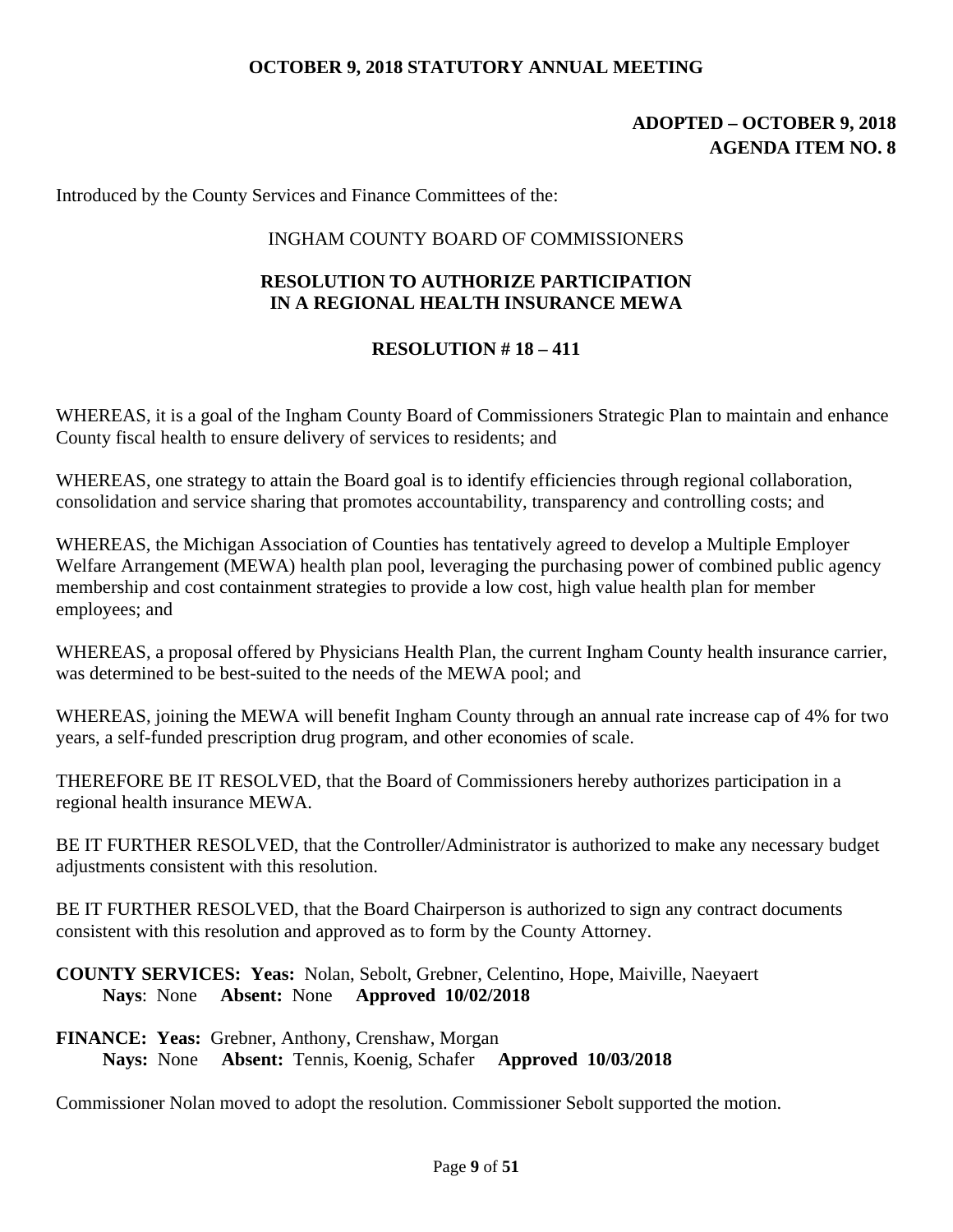Commissioner Tennis stated that he liked being on the Finance Committee because he had a chance to ask questions on these type of items; however, he missed the last meeting. He further stated that he wanted to clarify that the County was not changing the insurance carrier.

Commissioner Tennis asked if this received support from the collective bargaining units.

Tim Dolehanty, County Controller, stated that he went over this with the collective bargaining units at a recent meeting. He further stated that the short answer was that, yes, they were supportive.

Commissioner Nolan stated that she wanted to compliment the County staff for their work on this. She further stated that they had been doing this work for a long time and building partners helped to bring down costs.

Commissioner Nolan stated that she appreciated staff's effort.

The motion carried unanimously.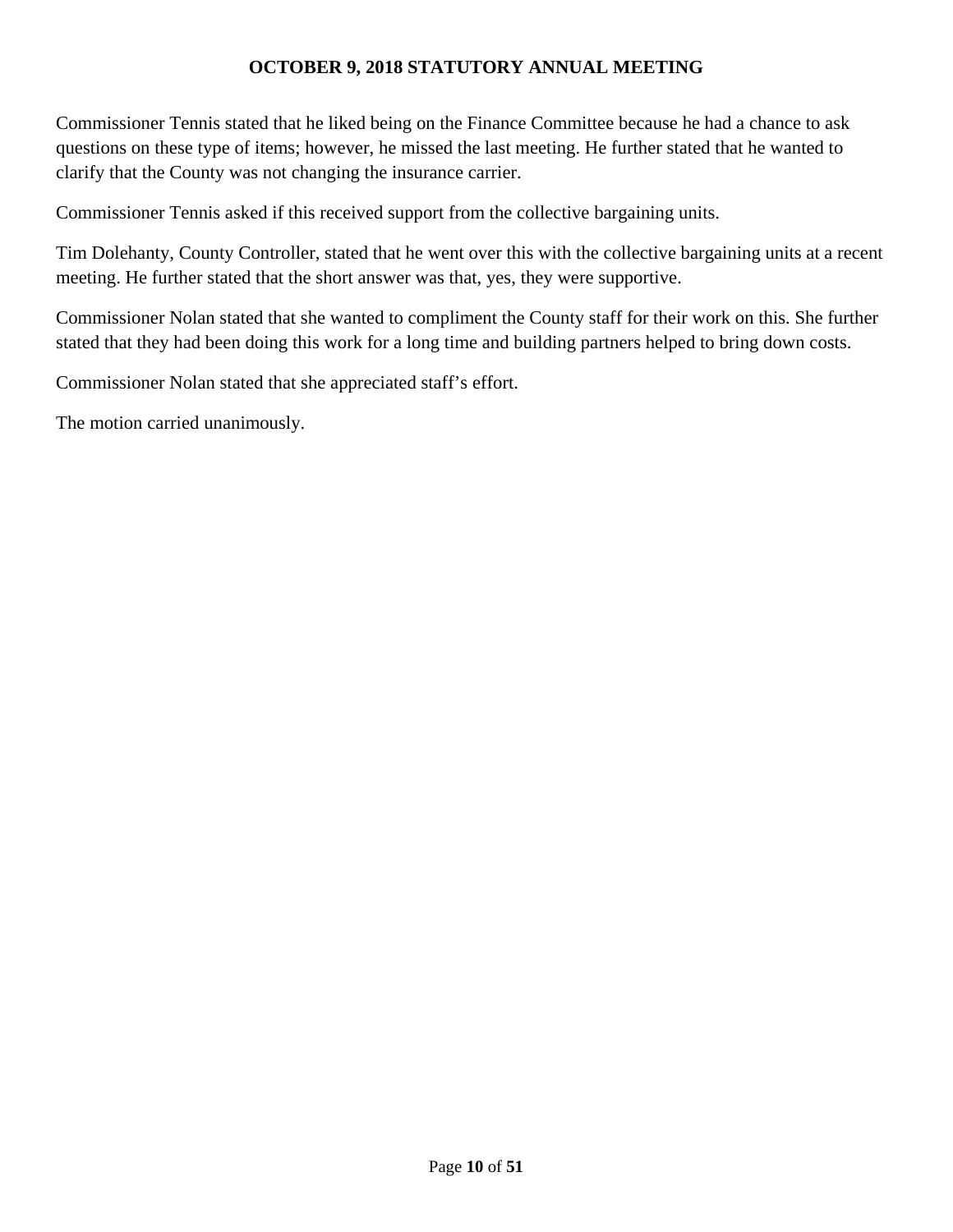# **ADOPTED – OCTOBER 9, 2018 AGENDA ITEM NO. 9**

Introduced by the County Services and Finance Committees of the:

### INGHAM COUNTY BOARD OF COMMISSIONERS

# **RESOLUTION TO APPROVE EXTENSION OF AN AGREEMENT FOR DATA AND VOICE WIRING SERVICES**

### **RESOLUTION # 18 – 412**

WHEREAS, Ingham County has a need for on-going Telecommunications Data and Voice wiring; and

WHEREAS, FD Hayes was awarded a contract for such under Resolution #15-259; and

WHEREAS, the pricing is based on a fixed hourly rate for labor and fixed rate for materials; and

WHEREAS, the current contract expired on September  $3<sup>rd</sup>$ , 2018; and

WHEREAS, the contract contains an option to extend for an additional two  $(2)$  years;

THEREFORE BE IT RESOLVED, that the Board of Commissioners do hereby authorize extending the contract with the FD Hayes Electric Company for the purpose of on-gong Telecommunications Data and Voice wiring for an additional two (2) years; and

BE IT FURTHER RESOLVED, that the Controller is authorized to make any necessary budget adjustments.

BE IT FURTHER RESOLVED, that the Chairperson of the Ingham County Board of Commissioners is authorized to sign any contract documents consistent with this resolution and approved as to form by the County Attorney.

**COUNTY SERVICES: Yeas:** Nolan, Sebolt, Grebner, Celentino, Hope, Maiville, Naeyaert **Nays**: None **Absent:** None **Approved 10/02/2018** 

**FINANCE: Yeas:** Grebner, Anthony, Crenshaw, Morgan **Nays:** None **Absent:** Tennis, Koenig, Schafer **Approved 10/03/2018**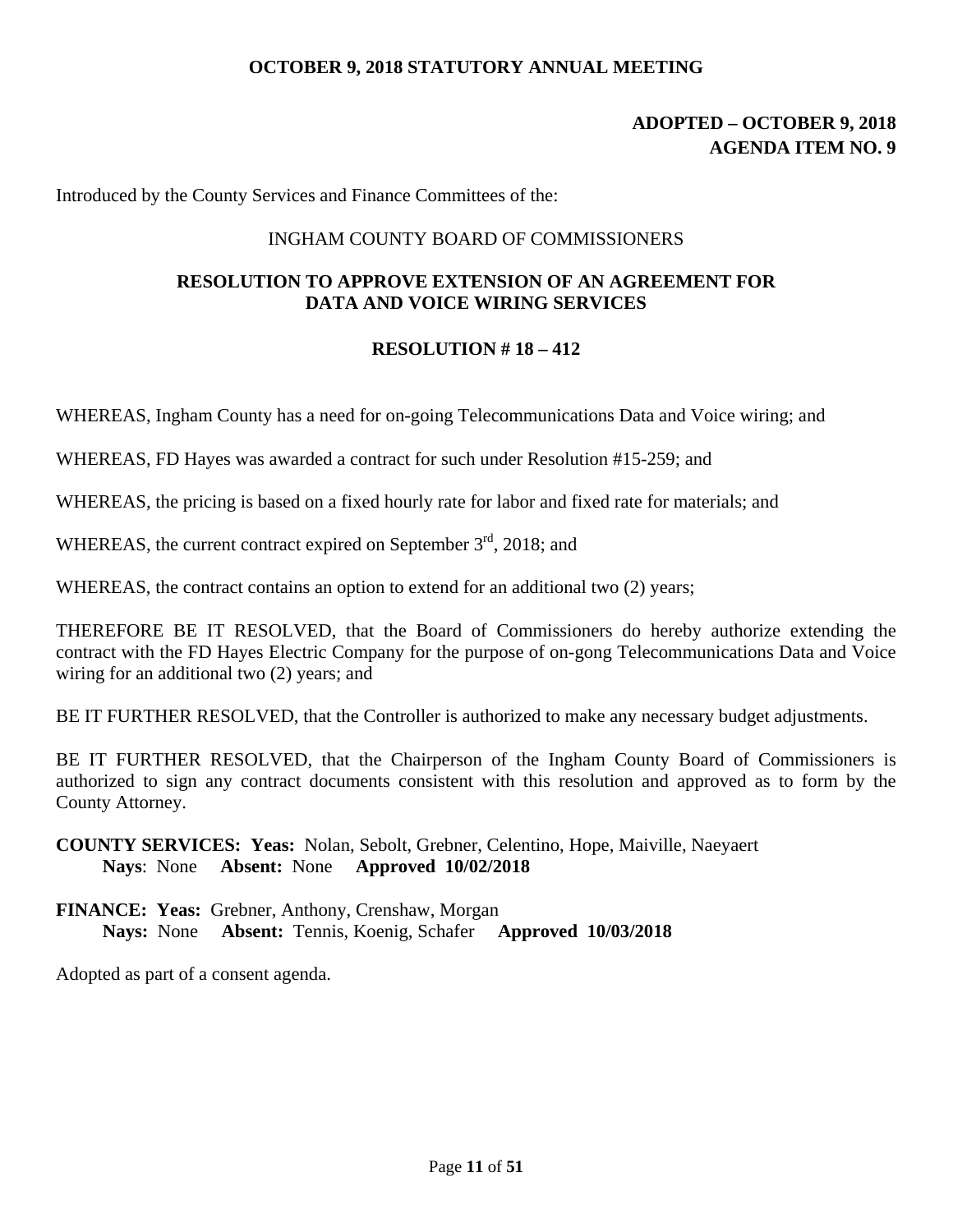# **ADOPTED – OCTOBER 9, 2018 AGENDA ITEM NO. 10**

Introduced by the Finance Committee of the:

# INGHAM COUNTY BOARD OF COMMISSIONERS

# **RESOLUTION AUTHORIZING ADJUSTMENTS TO THE 2018 INGHAM COUNTY BUDGET**

### **RESOLUTION # 18 – 413**

WHEREAS, the Board of Commissioners adopted the 2018 Budget on November 14, 2017 and has authorized certain amendments since that time, and it is now necessary to make some adjustments as a result of updated revenue and expenditure projections, fund transfers, reappropriations, accounting and contractual changes, errors and omissions, and additional appropriation needs; and

WHEREAS, the Liaison Committees and the Finance Committee have reviewed the proposed budget adjustments prepared by the Controller's staff and have made adjustments where necessary; and

WHEREAS, Public Act 621 of 1978 requires that local units of government maintain a balanced budget and periodically adjust the budget to reflect revised revenue and expenditure levels.

THEREFORE BE IT RESOLVED, that the Ingham County Board of Commissioners hereby directs the Controller to make the necessary transfers to adjust revenues and expenditures in the following funds, according to the attached schedules:

|             |                                | 2018 BUDGET  | <b>PROPOSED</b> | <b>PROPOSED</b> |
|-------------|--------------------------------|--------------|-----------------|-----------------|
| <b>FUND</b> | <b>DESCRIPTION</b>             | 09/11/18     | <b>CHANGES</b>  | <b>BUDGET</b>   |
|             |                                |              |                 |                 |
| 101         | <b>General Fund</b>            | \$85,914,494 | 212,720         | \$86,127,214    |
| 205         | <b>Animal Control Millage</b>  | 399,313      | 63,860          | 463,173         |
| 208         | Parks Fund                     | 2,300,107    | 4,393           | 2,304,500       |
| 228         | Trails & Parks Millage         | 11,342,094   | $\Omega$        | 11,342,094      |
| 261         | <b>Emergency Telephone 911</b> | 8,675,306    | 14,250          | 8,689,556       |
| 264         | Juvenile Justice Millage       | 4,804,212    | $\theta$        | 4,804,212       |
| 292         | Family Court – Child Care      | 13,106,043   | (110,000)       | 12,996,043      |
| 399         | Debt Service Fund              | 0            | 63,860          | 63,860          |
| 451         | <b>Capital Projects Fund</b>   | $\theta$     | 9,450,189       | 9,450,189       |
| 561         | Fair Board Fund                | 1,138,291    | 7,400           | 1,145,691       |
| 664         | Machine & Equipment Fund       | 1,695,455    | 7,208           | 1,702,663       |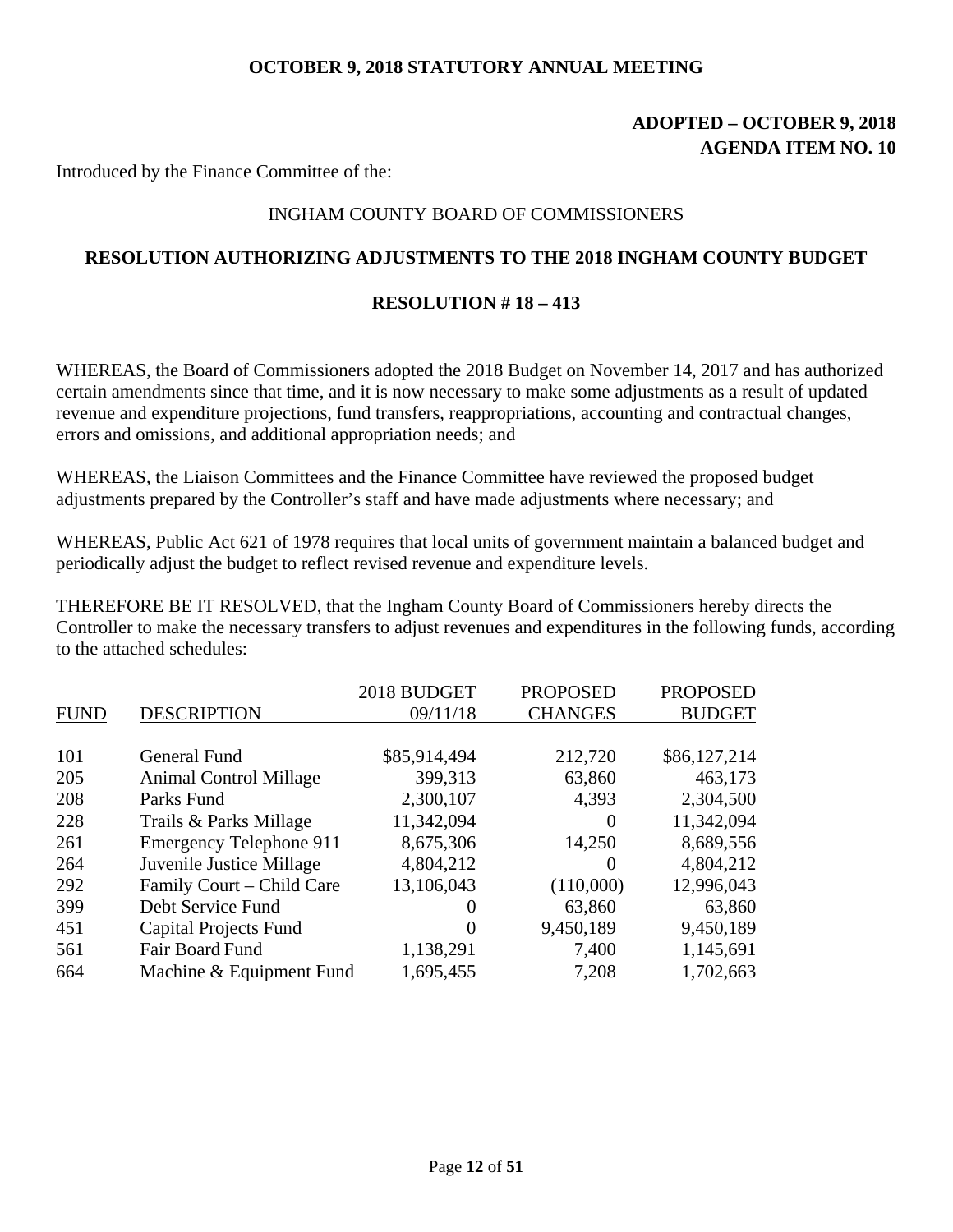# **FINANCE: Yeas:** Grebner, Anthony, Crenshaw, Morgan **Nays:** None **Absent:** Tennis, Koenig, Schafer **Approved 10/03/2018**

Commissioner Grebner moved to adopt the resolution. Commissioner Maiville supported the motion.

The motion carried unanimously on a roll call vote.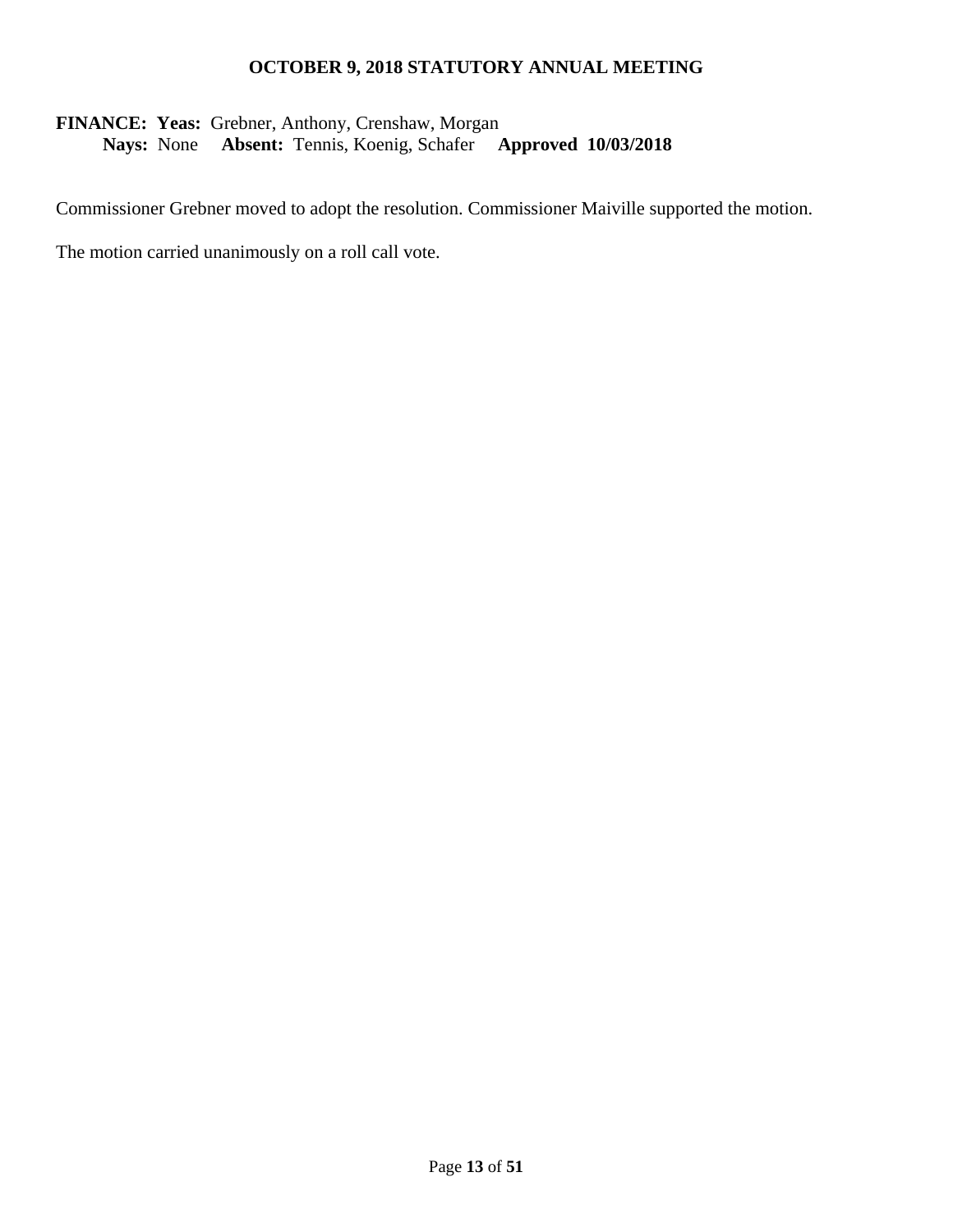# **GENERAL FUND REVENUES**

|                                        | $2018$ Budget $-$ | Proposed         | 2018 Proposed |
|----------------------------------------|-------------------|------------------|---------------|
|                                        | 09/11/18          | Changes          | <b>Budget</b> |
| <b>Tax Revenues</b>                    |                   |                  |               |
| <b>County Property Tax</b>             | 49,994,805        | $\overline{0}$   | 49,994,805    |
| <b>Property Tax Adjustments</b>        | (50,000)          | $\overline{0}$   | (50,000)      |
| Delinquent Real Property Tax           | $\boldsymbol{0}$  | $\boldsymbol{0}$ | $\theta$      |
| <b>Unpaid Personally Property Tax</b>  | 15,000            | $\boldsymbol{0}$ | 15,000        |
| <b>IFT/CFT</b>                         | 275,000           | $\overline{0}$   | 275,000       |
| <b>Trailer Fee Tax</b>                 | 15,000            | $\boldsymbol{0}$ | 15,000        |
| <b>Intergovernmental Transfers</b>     |                   |                  |               |
| <b>State Revenue Sharing</b>           | 6,209,651         | $\overline{0}$   | 6,209,651     |
| Convention/Tourism Tax - Liquor        | 1,407,051         | $\boldsymbol{0}$ | 1,407,051     |
| <b>Court Equity Funding</b>            | 1,486,000         | $\boldsymbol{0}$ | 1,486,000     |
| Personal Property Tax Replacement      | 750,000           | $\boldsymbol{0}$ | 750,000       |
| Use of Fund Balance - Committed        | 1,400,000         | $\overline{0}$   | 1,400,000     |
| Use of Fund Balance - Uncommitted      | 2,233,231         | $\theta$         | 2,233,231     |
| <b>Department Generated Revenue</b>    |                   |                  |               |
| <b>Animal Control</b>                  | 1,091,930         | 100,000          | 1,191,930     |
| <b>Circuit Court - Family Division</b> | 1,374,133         | 55,000           | 1,429,133     |
| Circuit Court - Friend of the Court    | 597,000           | $\theta$         | 597,000       |
| Circuit Court - General Trial          | 2,180,032         | $\boldsymbol{0}$ | 2,180,032     |
| Controller                             | 3,170             | $\boldsymbol{0}$ | 3,170         |
| Cooperative Extension                  | 2,500             | $\overline{0}$   | 2,500         |
| <b>County Clerk</b>                    | 622,210           | $\overline{0}$   | 622,210       |
| <b>District Court</b>                  | 2,495,065         | $\boldsymbol{0}$ | 2,495,065     |
| Drain Commissioner/Drain Tax           | 445,500           | $\boldsymbol{0}$ | 445,500       |
| <b>Economic Development</b>            | 63,037            | $\overline{0}$   | 63,037        |
| Elections                              | 75,550            | $\boldsymbol{0}$ | 75,550        |
| Homeland Security/Emergency Ops        | 60,135            | $\boldsymbol{0}$ | 60,135        |
| <b>Equalization /Tax Mapping</b>       | 10,100            | $\boldsymbol{0}$ | 10,100        |
| Facilities                             | $\boldsymbol{0}$  | $\boldsymbol{0}$ | $\theta$      |
| <b>Financial Services</b>              | 39,673            | $\Omega$         | 39,673        |
| <b>Health Department</b>               | 120,000           | $\overline{0}$   | 120,000       |
| <b>Human Resources</b>                 | 52,649            | $\overline{0}$   | 52,649        |
| <b>Human Services</b>                  | 200,000           | $\Omega$         | 200,000       |
| Probate Court                          | 277,178           | $\theta$         | 277,178       |
| <b>Prosecuting Attorney</b>            | 721,093           | $\overline{0}$   | 721,093       |
| Purchasing                             | 179,106           | $\overline{0}$   | 179,106       |
| <b>Register of Deeds</b>               | 2,134,877         | 57,720           | 2,192,597     |
| <b>Remonumentation Grant</b>           | 85,000            | $\theta$         | 85,000        |
| Sheriff                                | 4,753,836         | $\boldsymbol{0}$ | 4,753,836     |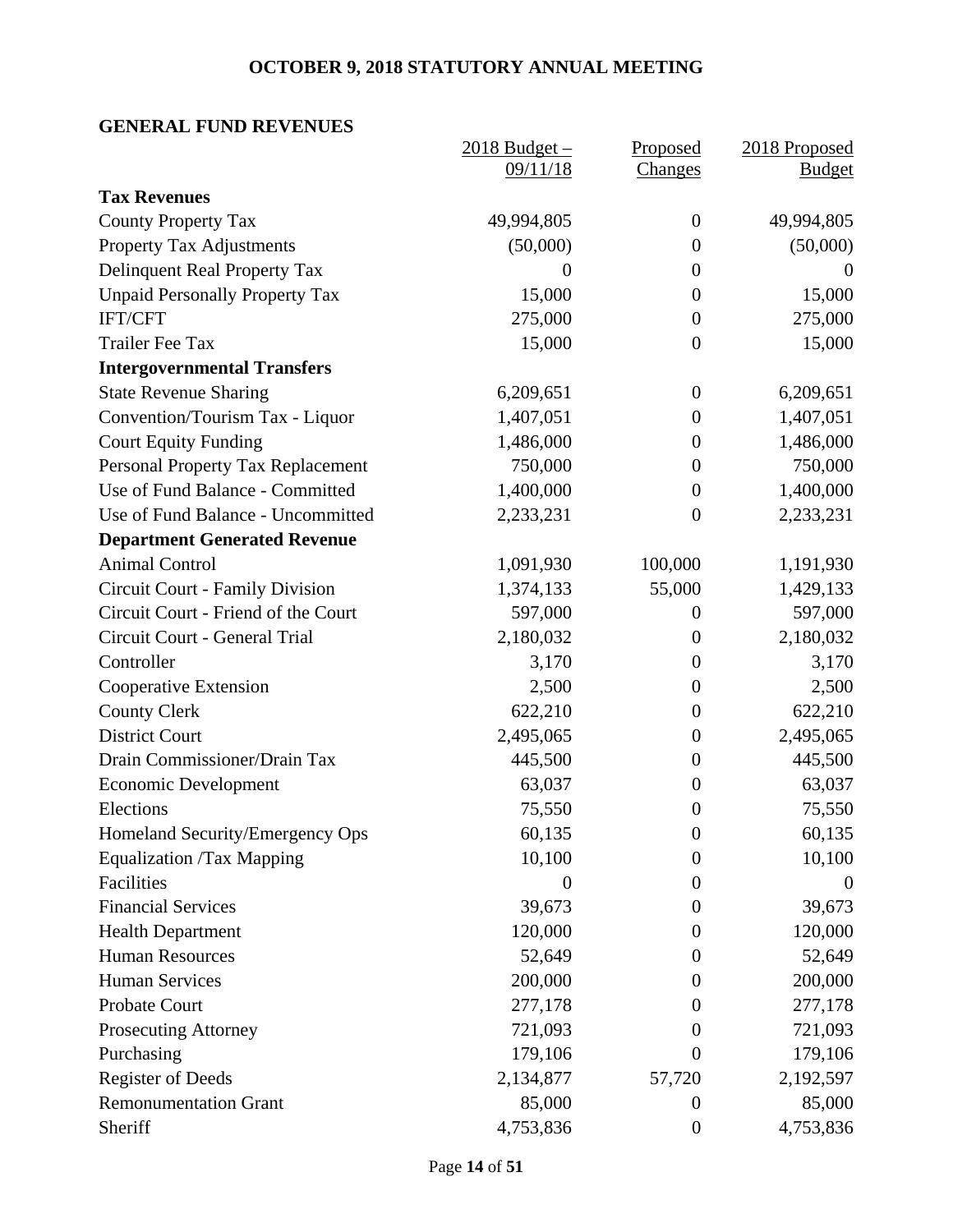| <b>Total General Fund Revenues</b> | 85,914,494  | 212,720 | 86,127,214  |
|------------------------------------|-------------|---------|-------------|
| Veteran Affairs                    | 393.928     |         | 393,928     |
| Tri-County Regional Planning       | 63,921      |         | 63,921      |
| Treasurer                          | 4, 137, 133 |         | 4, 137, 133 |

# **GENERAL FUND EXPENDITURES**

|                                           | $2018$ Budget $-$ | Proposed         | 2018 Proposed |
|-------------------------------------------|-------------------|------------------|---------------|
|                                           | 09/11/18          | <b>Changes</b>   | <b>Budget</b> |
| <b>Board of Commissioners</b>             | 609,930           | $\theta$         | 609,930       |
| <b>Employee Concessions</b>               | $\overline{0}$    | $\boldsymbol{0}$ | $\theta$      |
| Circuit Court - General Trial             | 8,552,970         | $\theta$         | 8,552,970     |
| <b>District Court</b>                     | 3,312,452         | 3,470            | 3,315,922     |
| Circuit Court - Friend of the Court       | 1,775,438         | $\theta$         | 1,775,438     |
| <b>Jury Board</b>                         | 1,192             | $\boldsymbol{0}$ | 1,192         |
| Probate Court                             | 1,599,196         | $\theta$         | 1,599,196     |
| Circuit Court - Family Division           | 5,613,505         | 110,000          | 5,723,505     |
| <b>Jury Selection</b>                     | 143,709           | $\theta$         | 143,709       |
| Elections                                 | 545,532           | $\theta$         | 545,532       |
| <b>Financial Services</b>                 | 769,802           | $\theta$         | 769,802       |
| <b>County Attorney</b>                    | 467,299           | $\theta$         | 467,299       |
| <b>County Clerk</b>                       | 1,007,672         | $\boldsymbol{0}$ | 1,007,672     |
| Controller                                | 917,802           | $\theta$         | 917,802       |
| <b>Equalization/Tax Services</b>          | 749,902           | $\theta$         | 749,902       |
| <b>Human Resources</b>                    | 770,400           | $\boldsymbol{0}$ | 770,400       |
| <b>Prosecuting Attorney</b>               | 6,964,078         | $\theta$         | 6,964,078     |
| Purchasing                                | 230,294           | $\theta$         | 230,294       |
| Facilities                                | 2,121,816         | $\theta$         | 2,121,816     |
| <b>Register of Deeds</b>                  | 763,882           | $\theta$         | 763,882       |
| <b>Remonumentation Grant</b>              | 85,000            | $\theta$         | 85,000        |
| Treasurer                                 | 573,396           | $\boldsymbol{0}$ | 573,396       |
| <b>Drain Commissioner</b>                 | 1,028,544         | $\theta$         | 1,028,544     |
| <b>Economic Development</b>               | 149,487           | (15,000)         | 134,487       |
| <b>Community Agencies</b>                 | 230,650           | $\overline{0}$   | 230,650       |
| <b>Ingham Conservation District Court</b> | 7,954             | $\overline{0}$   | 7,954         |
| <b>Equal Opportunity Committee</b>        | 500               | $\boldsymbol{0}$ | 500           |
| Women's Commission                        | 500               | $\theta$         | 500           |
| <b>Historical Commission</b>              | 500               | $\boldsymbol{0}$ | 500           |
| <b>Tri-County Regional Planning</b>       | 113,053           | 0                | 113,053       |
| Jail Maintenance                          | 212,600           | $\theta$         | 212,600       |
| Sheriff                                   | 20,298,388        | $\Omega$         | 20,298,388    |
| Metro Squad                               | 43,570            | $\Omega$         | 43,570        |
| <b>Community Corrections</b>              | 161,036           | $\boldsymbol{0}$ | 161,036       |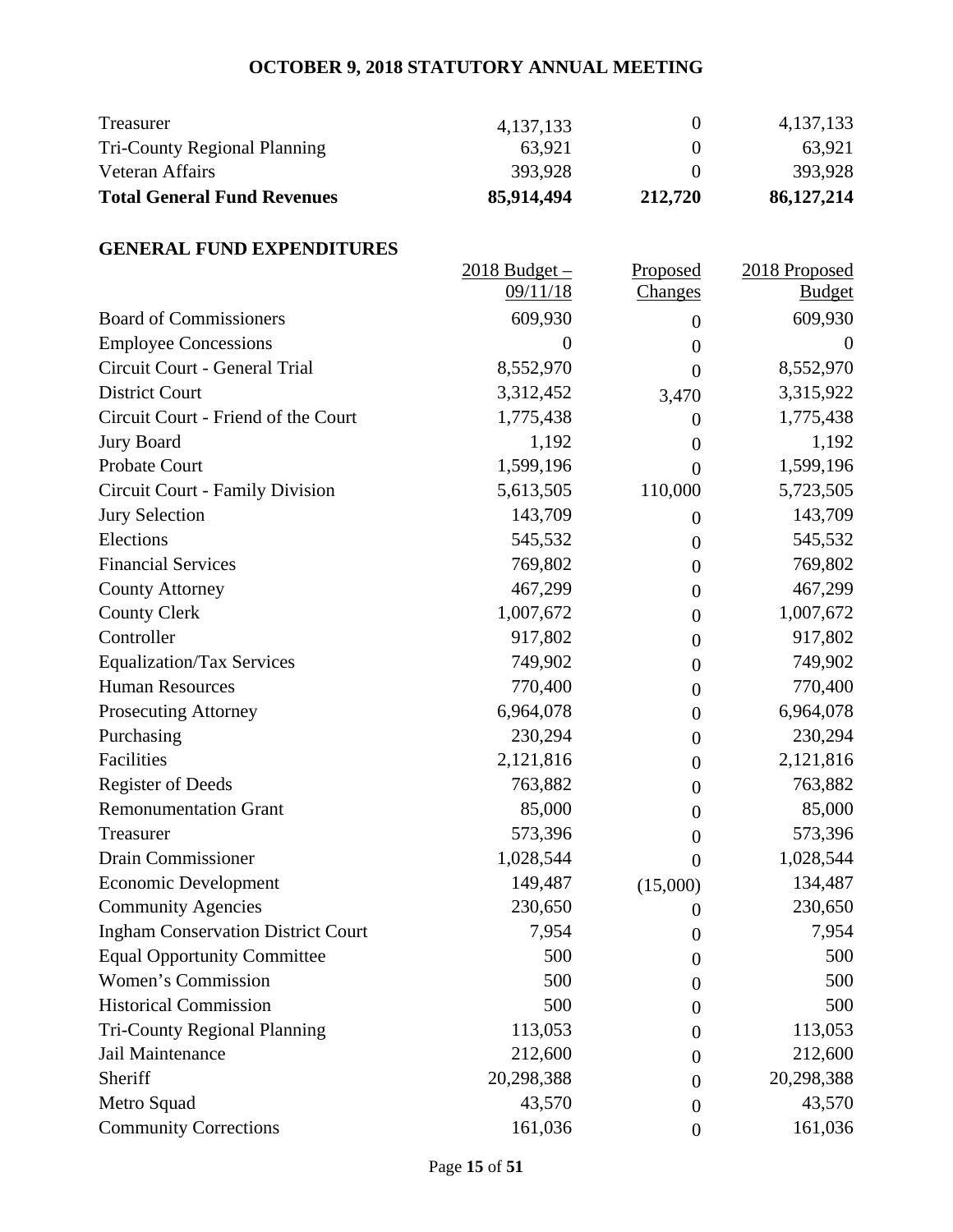| <b>Animal Control</b>                  | 2,243,788  | 100,000          | 2,343,788    |
|----------------------------------------|------------|------------------|--------------|
| <b>Emergency Operations</b>            | 224,758    | 14,250           | 239,008      |
| <b>Board of Public Works</b>           | 300        | $\theta$         | 300          |
| Drain Tax at Large                     | 520,000    | $\theta$         | 520,000      |
| <b>Health Department</b>               | 5,699,042  | $\theta$         | 5,699,042    |
| <b>CHC</b>                             | 3,600,156  | $\theta$         | 3,600,156    |
| Jail Medical                           | 1,669,946  | $\theta$         | 1,669,946    |
| <b>Medical Examiner</b>                | 654,820    | $\theta$         | 654,820      |
| <b>Substance Abuse</b>                 | 706,777    | $\theta$         | 706,777      |
| <b>Community Mental Health</b>         | 2,024,693  | $\theta$         | 2,024,693    |
| Department of Human Services           | 2,002,229  | $\Omega$         | 2,002,229    |
| Tri-County Aging                       | 83,295     | $\theta$         | 83,295       |
| <b>Veterans Affairs</b>                | 574,096    | $\overline{0}$   | 574,096      |
| Cooperative Extension                  | 407,416    | $\theta$         | 407,416      |
| <b>Library Legacy Costs</b>            | 0          | $\theta$         | $\Omega$     |
| Parks and Recreation                   | 1,586,857  | $\boldsymbol{0}$ | 1,586,857    |
| <b>Contingency Reserves</b>            | 58,471     | $\theta$         | 58,471       |
| Legal Aid                              | 20,000     | $\theta$         | 20,000       |
| 2-1-1 Project                          | 45,750     | $\theta$         | 45,750       |
| <b>Community Coalition for Youth</b>   | 25,000     | $\Omega$         | 25,000       |
| <b>Miscellaneous Transfers</b>         | 200,000    |                  | 200,000      |
| Capital Improvements                   | 3,745,051  | $\Omega$         | 3,745,051    |
| <b>Total General Fund Expenditures</b> | 85,914,494 | 212,720          | 86, 127, 214 |

# **General Fund Revenues**

| <b>Circuit Court Family Division</b> | To change the transfer of (\$55,000) from Juvenile Justice Fund to the CCF<br>to (\$55,000) from Juvenile Justice Fund to General Fund due to change in<br>expense from the CCF to the General Fund for expenses now excluded<br>from reimbursement. |
|--------------------------------------|------------------------------------------------------------------------------------------------------------------------------------------------------------------------------------------------------------------------------------------------------|
| <b>Animal Control</b>                | To set up revenues in General Fund, \$100,000. This is for donations<br>recorded in liability fund 797. This adjustment that will be done annually<br>to set up revenue to be recognized in the General Fund at year end.                            |
| Register of Deeds                    | To adjust revenues to better reflect our current projections an increase in<br>the amount of $$57,720$ .                                                                                                                                             |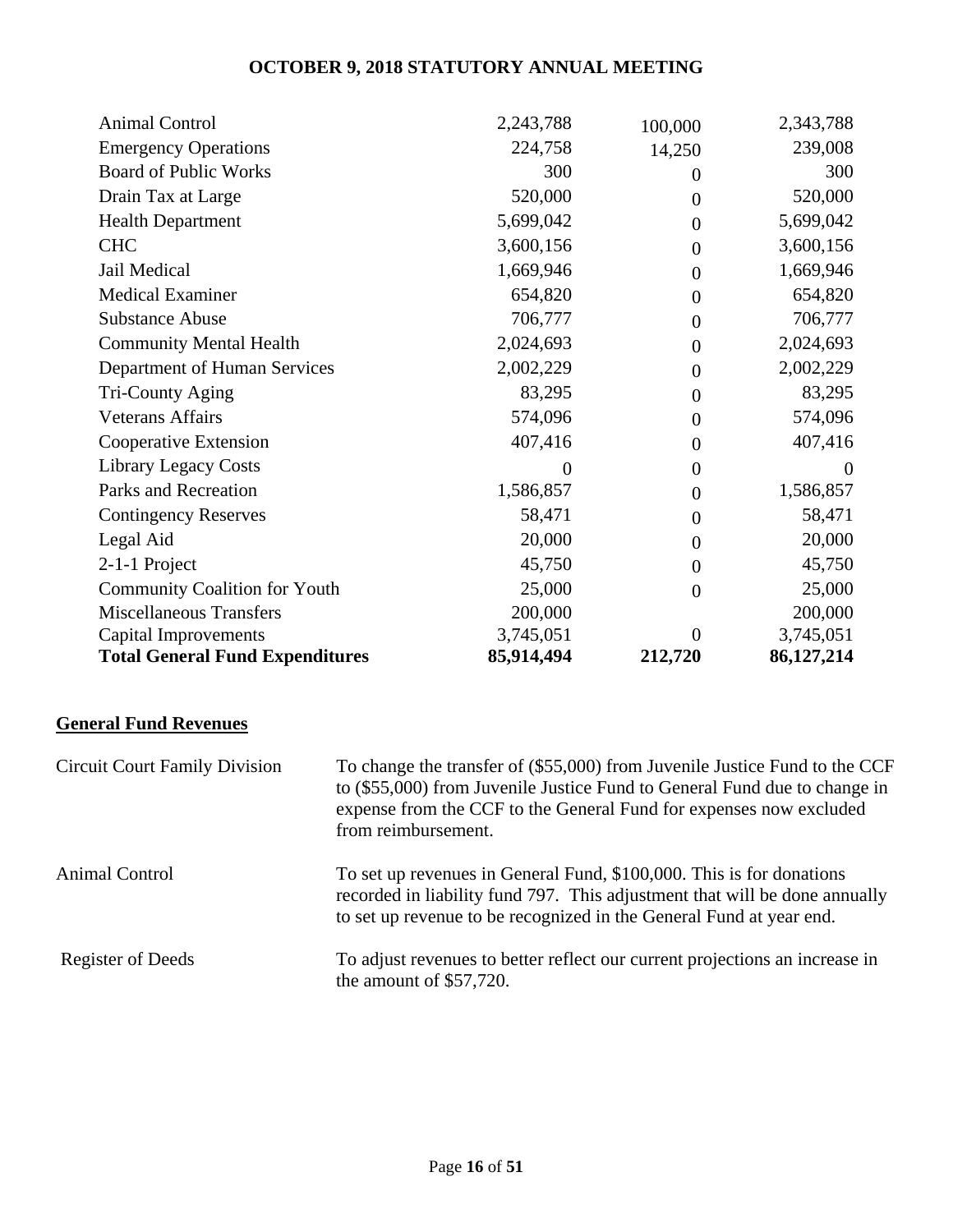# **General Fund Expenditures**

| 55 <sup>th</sup> District Court      | Increase \$3,470 to cover request for additional security for $55th$ District<br>Court from February 5 through February 14 provided by the Sheriff.                                                                   |
|--------------------------------------|-----------------------------------------------------------------------------------------------------------------------------------------------------------------------------------------------------------------------|
| <b>Circuit Court Family Division</b> | To move Teachout expenses (\$110,000) to general fund from the State<br>Child Care Fund for expenses now excluded from reimbursement.                                                                                 |
| Animal Control                       | To set up expenses in General Fund, \$100,000. This is for donations<br>recorded in liability fund 797. This adjustment will be done annually to<br>set up expenses to be recognized in the General Fund at year end. |
|                                      | Homeland Security/Emergency Ops To set up expense in General Fund, \$14,250. Per R17-080 dated 03/14/17<br>for Everbridge Mass Communications System with the other half to be set<br>up in 911 Fund.                 |
| Economic Development                 | To eliminate (\$15,000) in expenses for double budgeting for LEAP<br>Membership fees that are in the BOC's budget.                                                                                                    |

# **Non-General Fund Adjustments**

| <b>Animal Control Millage</b>            | To set up the transfer (\$63,860) for the Animal Control (F205)<br>Millage Fund to the Debt Service Fund to cover 2018<br>interest expense for the ICAC new shelter project.        |
|------------------------------------------|-------------------------------------------------------------------------------------------------------------------------------------------------------------------------------------|
| Parks Fund                               | To transfer expenses (\$4,393) from the Trail and Parks (F208)<br>Millage Fund to the Parks Fund to purchase tubes for the<br>snow hill.                                            |
| <b>Trail and Parks Millage</b>           | To transfer expenses (\$4,393) from the Trail and Parks (F228)<br>Millage Fund to the Parks Fund to purchase tubes for the<br>snow hill. This adjustment nets to zero in this fund. |
| <b>Emergency Telephone 911</b><br>(F261) | To set up expense in 911 Fund, \$14,250. Per R17-080<br>dated 03/14/17 for Everbridge Mass Communications System with the<br>other half to be set up in General Fund.               |
| <b>Family Court - CCF</b>                | To move Teachout expenses $(\$110,000)$ to general fund $(F292)$<br>from the State Child Care Fund for expenses now excluded<br>from reimbursement.                                 |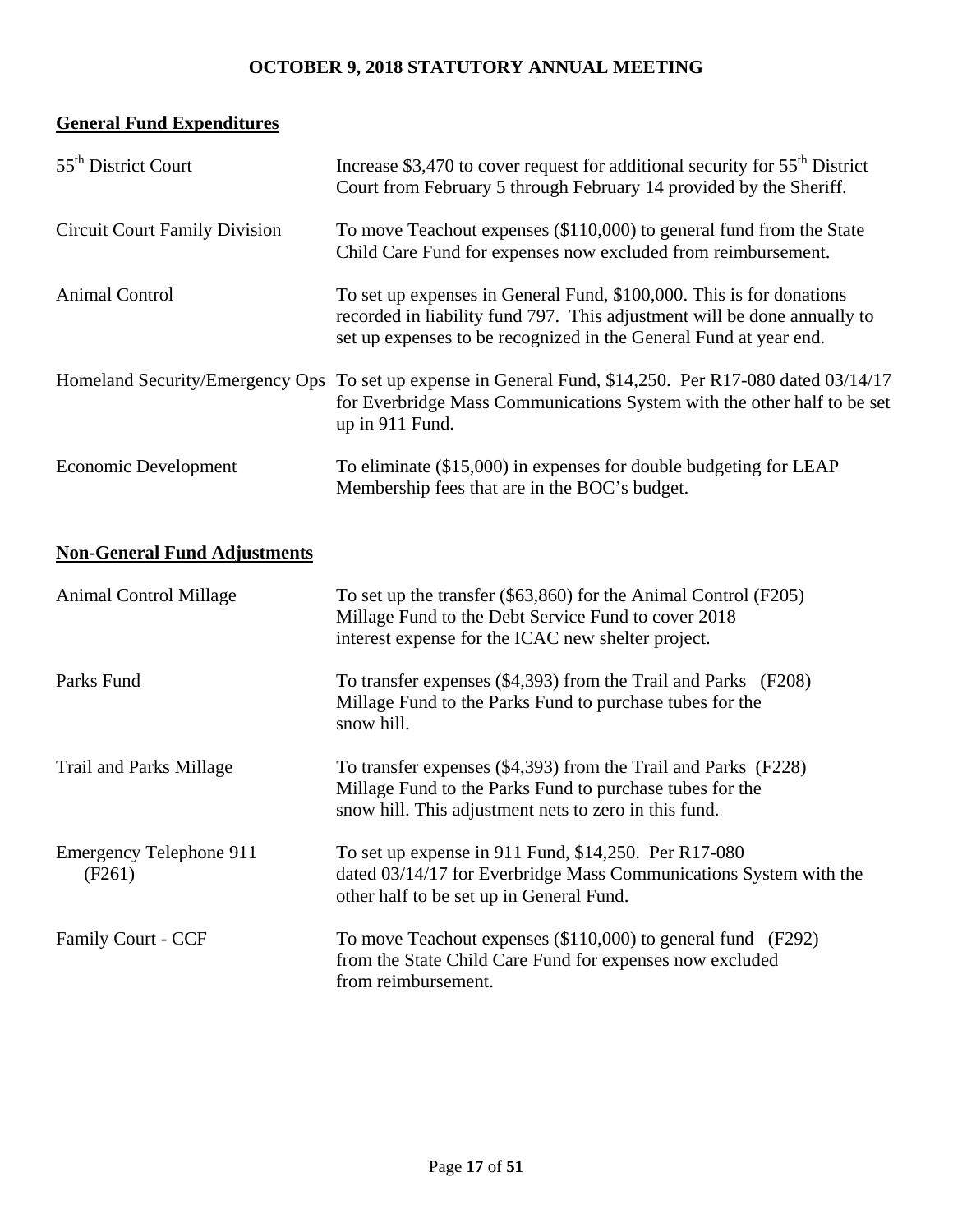| <b>Animal Shelter Debt</b> | To set up to receive transfer $(\$63,860)$ from the Animal $(F399)$<br>Control Millage Fund to the Debt Service Fund to cover<br>2018 interest expense for the ICAC new shelter project.                                                                                                                                                             |
|----------------------------|------------------------------------------------------------------------------------------------------------------------------------------------------------------------------------------------------------------------------------------------------------------------------------------------------------------------------------------------------|
| Capital Projects Fund      | To set up to revenue and expense $(\$4,862,000)$ for the $(F451)$<br>Animal Control Shelter project in the Capital Project Fund.<br>To set up the revenue and expense $(\$4,588,189)$ for the<br>Community Mental Health Building in the Capital Project<br>Fund. The Capital Project Fund is a government fund and is<br>required to have a budget. |
| Fair Board Fund            | To set up insurance proceeds in Fair budget to cover pipes<br>(F561)<br>that burst at Fairgrounds costing \$7,400.                                                                                                                                                                                                                                   |
| Machine & Equip Fund       | To set up funds from Machine and Equipment Fund<br>(F664)<br>balance for purchase of new copier/printer in the HSB<br>(7,208).                                                                                                                                                                                                                       |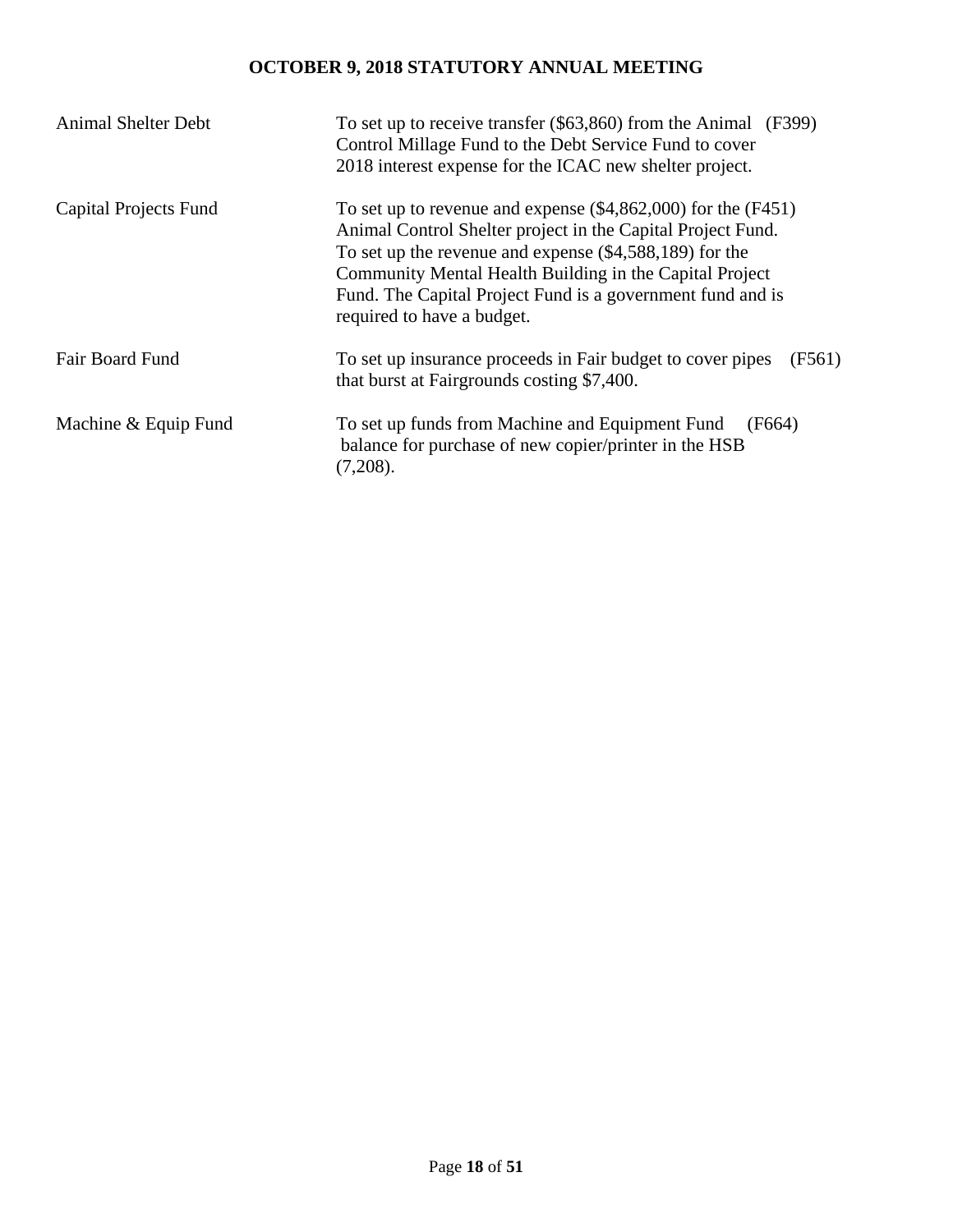# **ADOPTED – OCTOBER 9, 2018 AGENDA ITEM NO. 11**

Introduced by the Finance Committee of the:

# INGHAM COUNTY BOARD OF COMMISSIONERS

## **RESOLUTION TO APPROVE THE 2018 APPORTIONMENT REPORT**

# **RESOLUTION # 18 – 414**

WHEREAS, State Law requires that the Board of Commissioners approve on or before October 31<sup>st</sup> of each year the annual Apportionment Report stating millages to be apportioned and spread on taxable valuations of real and personal property within the county.

THEREFORE BE IT RESOLVED, that the attached statement of taxable valuations and millages apportioned to the various units in Ingham County for the year 2018 is hereby approved.

**FINANCE: Yeas:** Grebner, Anthony, Crenshaw, Morgan **Nays:** None **Absent:** Tennis, Koenig, Schafer **Approved 10/03/2018** 

Commissioner Grebner moved to adopt the resolution. Commissioner Sebolt supported the motion.

The motion carried unanimously on a roll call vote.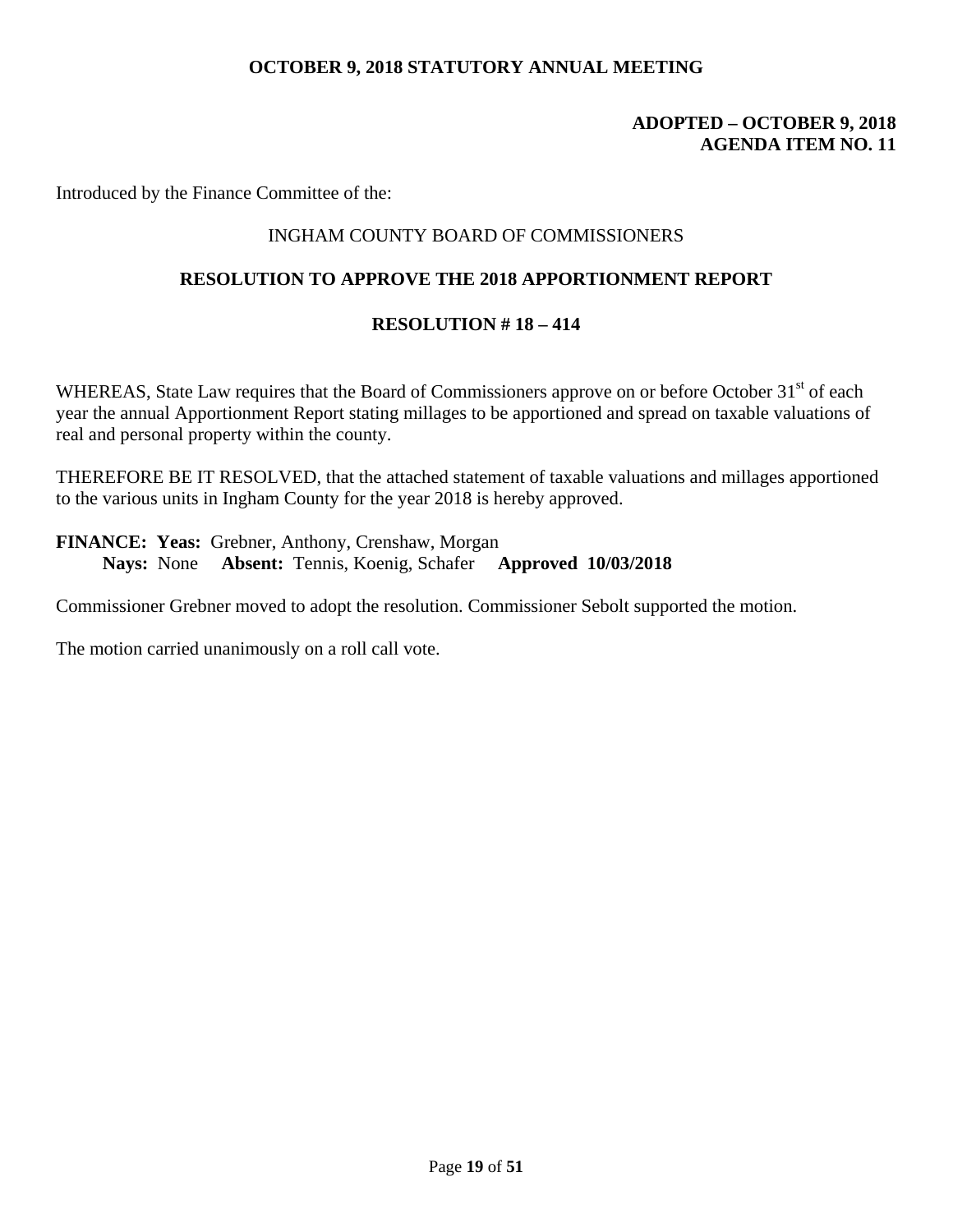# **ADOPTED – OCTOBER 9, 2018 AGENDA ITEM NO. 12**

Introduced by the Human Services Committee of the:

## INGHAM COUNTY BOARD OF COMMISSIONERS

# **RESOLUTION MAKING APPOINTMENTS TO THE YOUTH COMMISSION**

### **RESOLUTION # 18 – 415**

WHEREAS, several vacancies exist on the Ingham County Youth Commission; and

WHEREAS, the Human Services Committee has interviewed those interested in serving on the Commission.

THEREFORE BE IT RESOLVED, that the Ingham County Board of Commissioners hereby appoints:

Audriyana Jaber, 4392 Greenwood Drive, Okemos, 48864

to the Ingham County Youth Commission to a term expiring August 31, 2020 and appoints

Mili Vij, 4532 Mistywood Drive, Okemos, 48864

to the Ingham County Youth Commission to a term expiring August 31, 2021.

**HUMAN SERVICES: Yeas:** Banas, Sebolt, Nolan, Koenig  **Nays**: None **Absent:** Tennis, Morgan, Naeyaert **Approved 10/01/2018**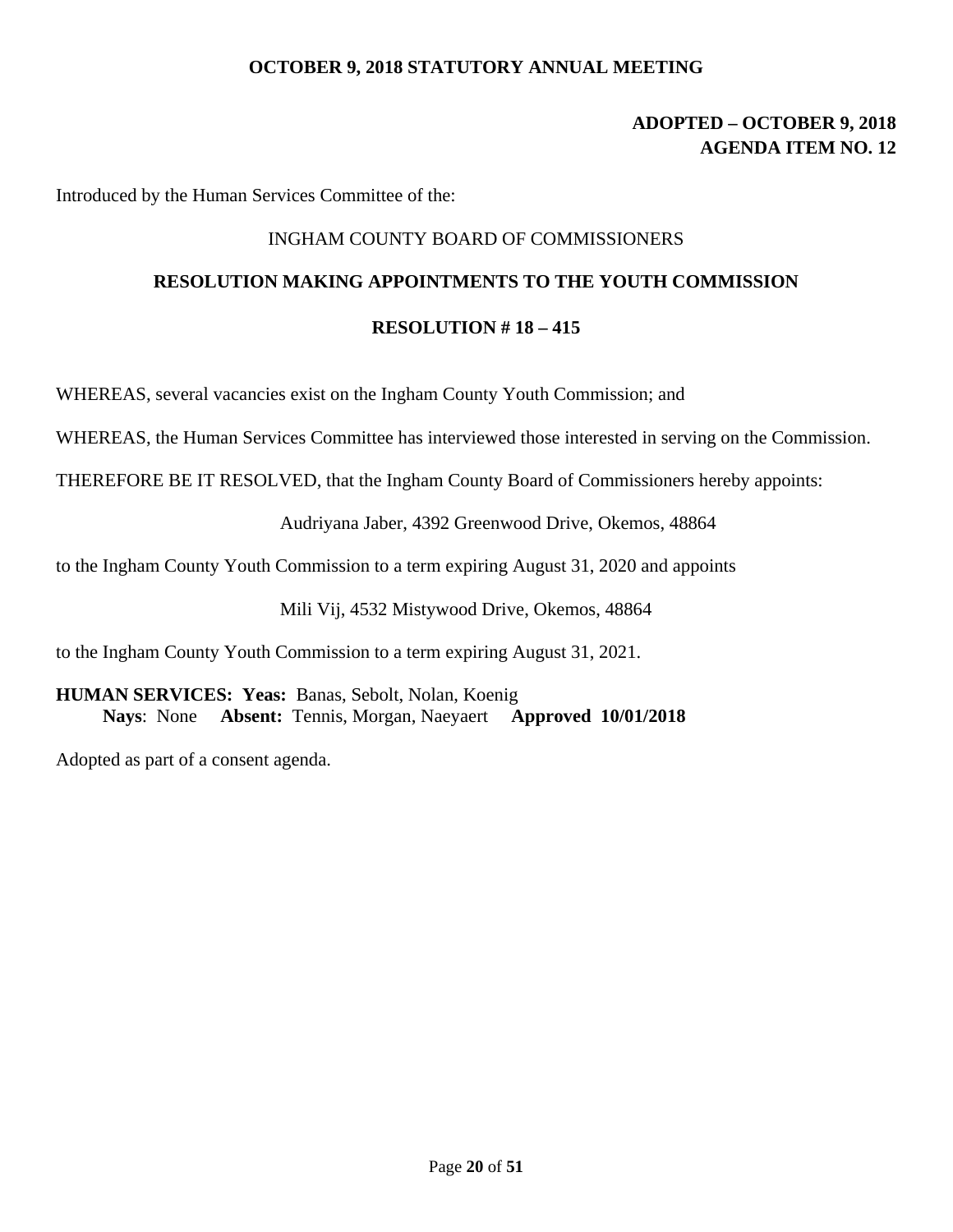# **ADOPTED – OCTOBER 9, 2018 AGENDA ITEM NO. 13**

Introduced by the Human Services Committee of the:

# INGHAM COUNTY BOARD OF COMMISSIONERS

# **RESOLUTION HONORING THE SERVICE OF JOHN VEENSTRA**

### **RESOLUTION # 18 – 416**

WHEREAS, John Veenstra served the community for many years actively engaged in local public service; and

WHEREAS, he served the public in many positions from Ingham County Board of Commissioner to Ingham County Park Commissioner, and Meridian Township Trustee; and

WHEREAS, John served as an Ingham County Board of Commissioner from 1973 to 1976; and

WHEREAS, as an Ingham County Board of Commissioner, John served as a model of decorum and integrity in the conduct of public affairs; and

WHEREAS, John served as an Ingham County Parks Commission member from 2002 to 2005; and

WHEREAS, John was able to bring into the Park Commission's deliberations relevant ideas and insights from his previous public service experience; and

WHEREAS, John's attention to detail, persistence in many local issues, and his passion for citizen participation made him a fixture in local politics; and

WHEREAS, John was an avid proponent of the area's public parks, and was proud to be part of the creation of the Lake Lansing parks during his time as an Ingham County Commissioner; and

WHEREAS, the Friends of Ingham County Parks and Parks Department wished to commemorate the memory of John; and

WHEREAS, the Friends of Ingham County Parks, in collaboration with the Parks Department and local bike stores including Scooter Holt Pro Cycle and Denny's Central Park Bicycles, sponsored and installed bike repair stations at Lake Lansing Boat Launch and Hawk Island. The bike repair station at Lake Lansing Boat Launch also was commemorating the long service of John Veenstra, promoter of local trails and former Park Commissioner.

THEREFORE BE IT RESOLVED, that the Board of Commissioners, by adoption of this resolution, recognizes the impact and quality of John Veenstra's work, and expresses its sincere appreciation to his family for the services and benefits which have been received by the citizens of Ingham County.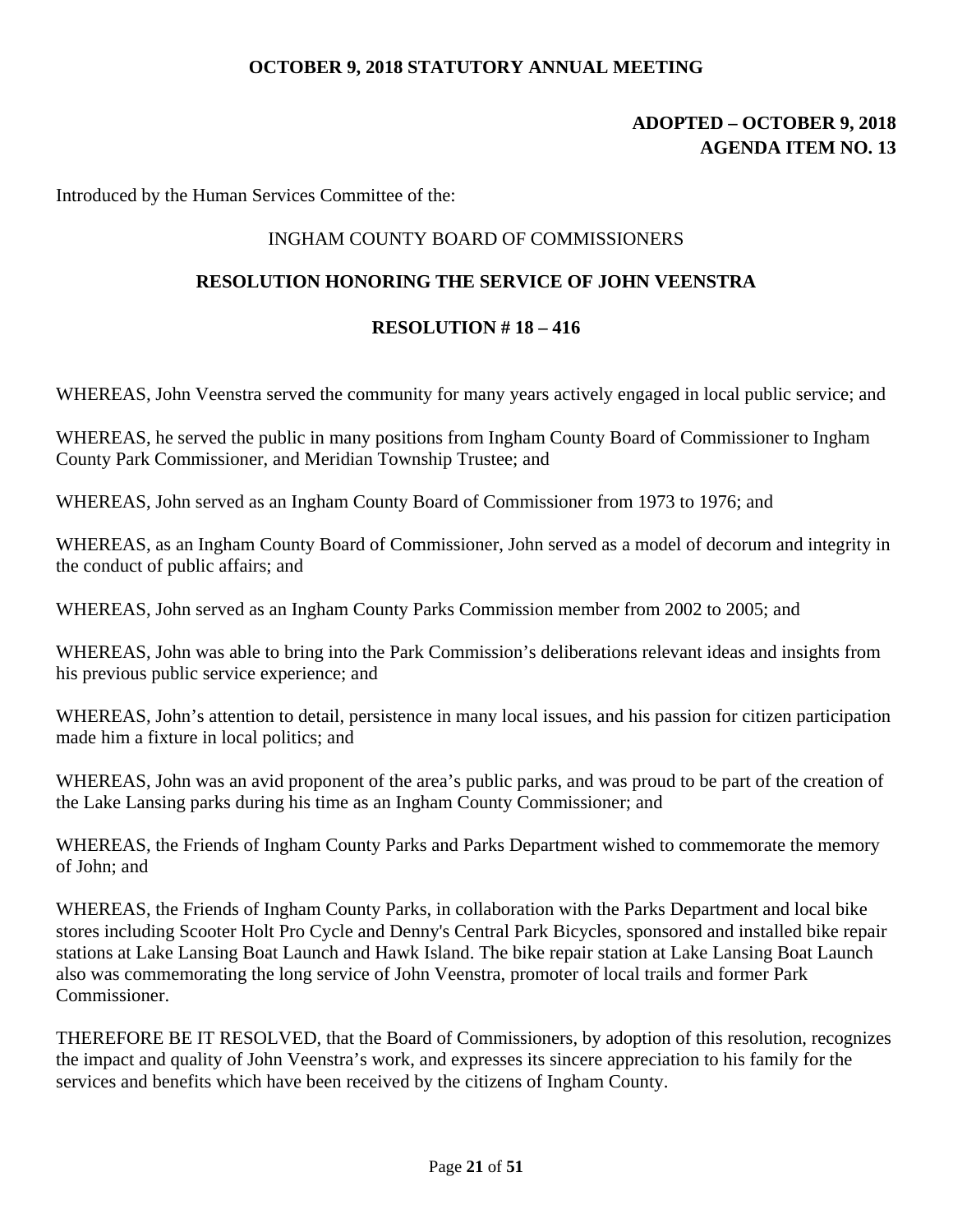# **HUMAN SERVICES: Yeas:** Banas, Sebolt, Nolan, Koenig  **Nays**: None **Absent:** Tennis, Morgan, Naeyaert **Approved 10/01/2018**

Commissioner Banas moved to adopt the resolution. Commissioner Tennis supported the motion.

The motion carried unanimously.

Commissioner Banas presented the resolution to John Veenstra's family, his son, Robert, daughter-in-law, Erica, and grandson, Jack. She read the resolution.

Commissioner Banas stated that Mr. Veenstra had been gone for a year but not forgotten. She further stated that he was a big man with a big voice and was passionate about public service.

Commissioner Banas stated that Mr. Veenstra was a vociferous person when it came to sticking to his beliefs and she liked that about him. She further stated that she remembered seeing him on a local cable show as the lone holdout about holding the board meeting on a Saturday.

Commissioner Banas stated that Mr. Veenstra was concerned that a Saturday meeting was not accessible to the public as they were busy with other things on Saturday. She further stated that only a political government geek like Mr. Veenstra would think that people would want to come out for a long board discussion.

Commissioner Banas stated that Mr. Veenstra had served on the Tri-County Regional Planning Commission and no one went through the minutes like he did. She further stated that she recalled a time when he spent 10 minutes explaining how the numbers were not correct and, finally, fellow board member, Shirley Rogers, stood up and explained how Mr. Veenstra was right and the minutes were corrected.

Bob Veenstra, John Veenstra's son, stated that he wanted to thank the Board of Commissioners for the very thoughtful resolution. He futher stated that unlike his father, he was not one for public speaking.

Mr. Veenstra stated that his father's attention to detail could be more than a little annoying at times, but he agreed that his father did not want the record to be wrong and that details really, really mattered to him, so he was willing to go the distance on those matters. He further stated that he heard many stories from his father about various goings-on in Meridian Township, and his father had become a County Commissioner before he was born.

Mr. Veenstra stated that one interesting story had had been told by his father was about how he got elected County Commissioner. He further stated that his father had gone door-to-door registering people to vote and put a lot of time and effort to do so.

Mr. Veenstra stated that his father's actions went against some people who did not think that everyone should be registered, but voters' rights were very important to his father. He further stated that his father won that election by four votes.

Mr. Veenstra stated that he thought that his father's good work and the example set was that it did not matter where you were in the community, it was worth being involved. He further stated that he would like to thank the Board of Commissioners for their involvement in the community.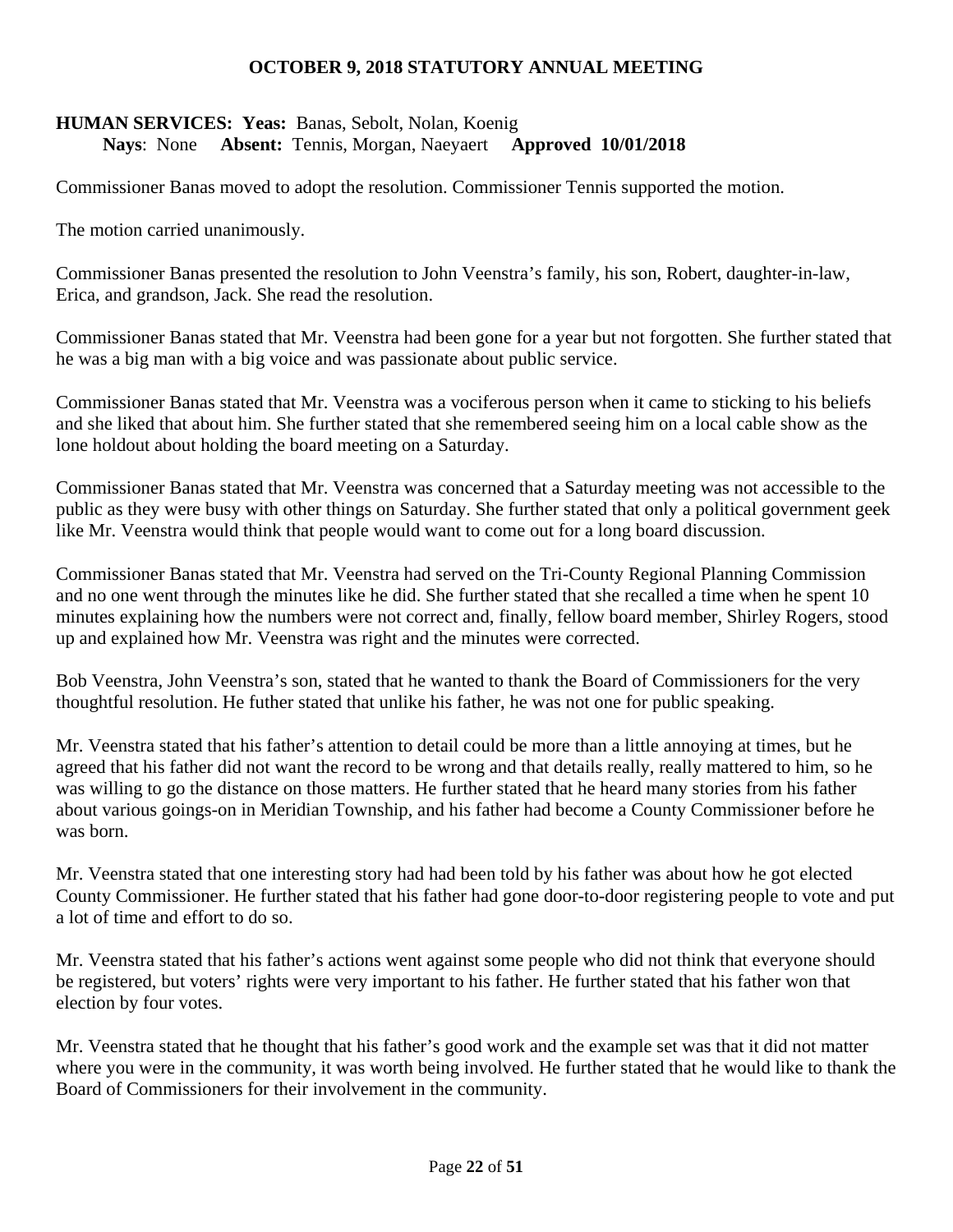Commissioner Grebner stated that John Veenstra was often forceful in meetings; however, he was never disruptive in the meeting. He further stated that Mr. Veenstra was patient in waiting for his turn but then he would go on for a long time.

Commissioner Grebner stated that Mr. Veenstra had been elected County Commissioner after defeating Charlie White in an interesting district. He further stated that the district contained portions of six different dormitories on Michigan State University's campus and was divided oddly where some rooms would be in one district, but the rest of the floor would be in another district.

Commissioner Grebner stated that Mr. Veenstra would work floor to floor to register voters in certain rooms which was really difficult for anyone track. He further stated that all of Mr. Veenstra's elections were very close.

Commissioner Grebner stated that Mr. Veenstra had the purest heart of anyone ever in politics. He further stated that there were some other aspects of Mr. Veenstra that he did not recall as fondly, but Mr. Veenstra was as decent and pure as could be.

Commissioner Grebner stated that he would miss Mr. Veenstra forever.

Chairperson Koenig stated that Mr. Veenstra did great things, and perhaps the best thing he did was that he made people stop and think about what they were doing and what it would mean down the road. She further stated that he was a very big man with a big heart.

Chairperson Koenig stated that Mr. Veenstra was an amazing advocate for civil liberties. She further stated that as president of American Civil Liberties Union locally, she would get a lot of calls from Mr. Veenstra.

Chairperson Koenig stated that Mr. Veenstra cared so much and she would miss the fact that there was no longer someone out there that took the time to care for any little things that were amiss.

Commissioner Morgan stated hearing the word "care" made him think of this. He further stated that that anyone at an Ingham County Democratic Party meeting knew that seeing Mr. Veenstra at a meeting meant that they would be getting home late.

Commissioner Morgan stated that Mr. Veenstra cared about everything and he would be missed.

Chairperson Koenig thanked Mr. Veenstra's family for coming and remarked that he was a great man.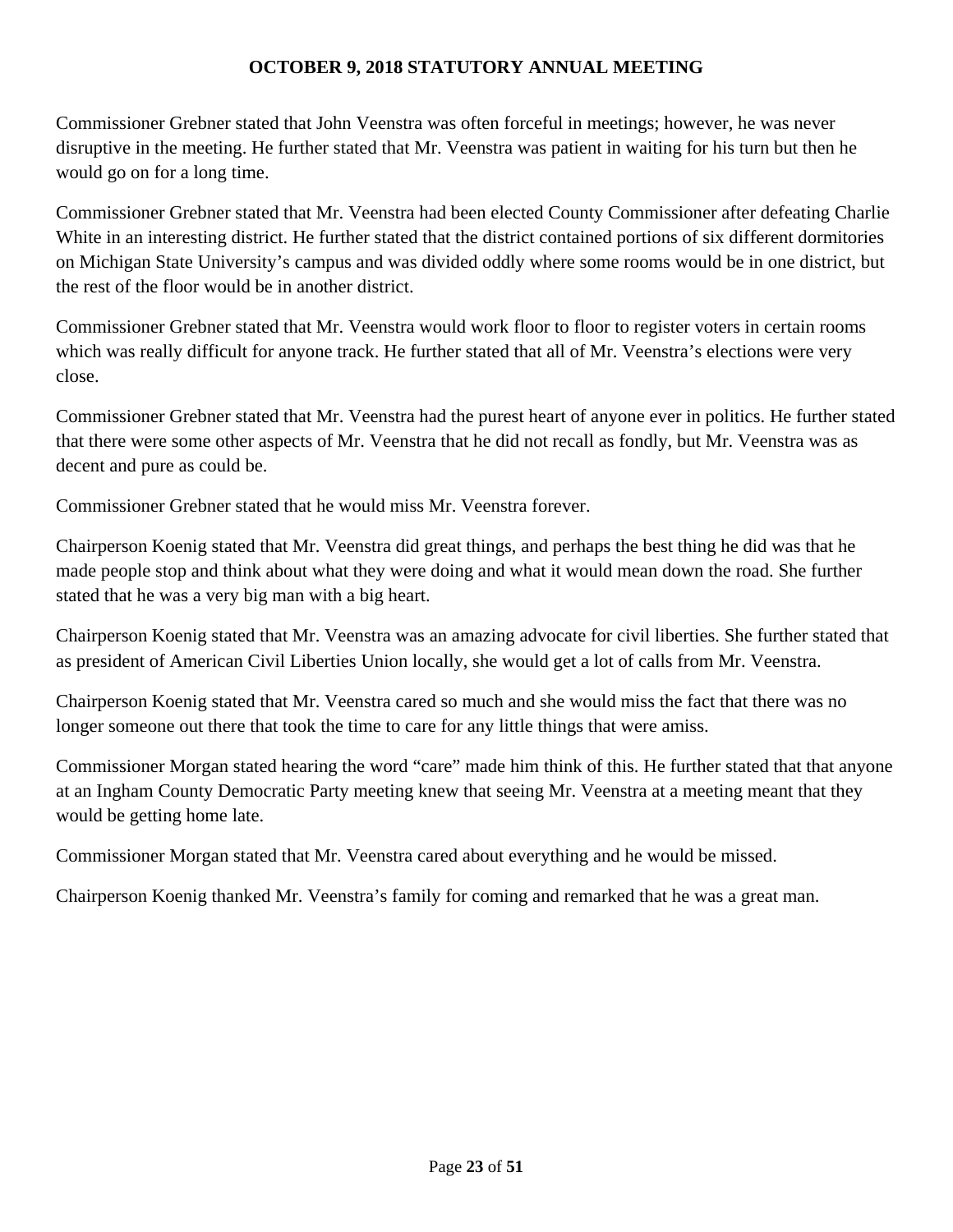# **ADOPTED – OCTOBER 9, 2018 AGENDA ITEM NO. 14**

Introduced by the Human Services, County Services and Finance Committees of the:

# INGHAM COUNTY BOARD OF COMMISSIONERS

# **RESOLUTION TO ACCEPT FUNDING FROM MDHHS FOR HIV CARE COORDINATION**

# **RESOLUTION # 18 – 417**

WHEREAS, Ingham County Health Department (ICHD) wishes to accept a grant totaling \$581,172 from the Michigan Department of Health and Human Services (MDHHS) for HIV Care Coordination funding for the period of October 1, 2018 through September 30, 2018; and

WHEREAS, this funding will support the Ryan White program at Forest Community Health Center and allow ICHD to create new positions for HIV care; and

WHEREAS, through this funding, the Ryan White Program will close gaps in care for some of the most underserved people living with HIV/AIDS and reach some of the most difficult populations to engage and retain in care; and

WHEREAS, this funding will also allow ICHD to enhance support and coordination services across the continuum of care, from detection to viral load suppression, through the following changes:

- Create the following new positions: A 1.0 FTE Nurse Case Manager (ICEA PHN level 3), a 1.0 FTE Outreach & Linkage Specialist (ICEA Pro level 7), a 1.0 FTE Data and Eligibility Specialist (UAW Tops level F), and a 1.0 FTE Consumer Support Specialist (ICEA Pro level 5)
- Convert position #601399 by .50 FTE to 1 FTE
- Amend the current agreement with Michigan State University Health Team to include a .10 FTE Psychiatrist for Psychiatric Services.
- Contract with Telehealth equipment to support TelePsych Services effective October 1, 2018 through September 30, 2019 in an amount not to exceed \$8,000.00.
- Designate \$108,000 of the total grant funding to support the contracting of Substance Abuse Counseling through community partners; and

WHEREAS, the acceptance of this grant will increase funding by \$581,172 for the Ryan White HIV/AIDS program; and

WHEREAS, the Ingham Community Health Centers Board recommends acceptance of this grant totaling \$581,172 in HIV Care Coordination Funding from MDHHS to support Forest Health Center's Ryan White program effective October 1, 2018 through September 30, 2019; and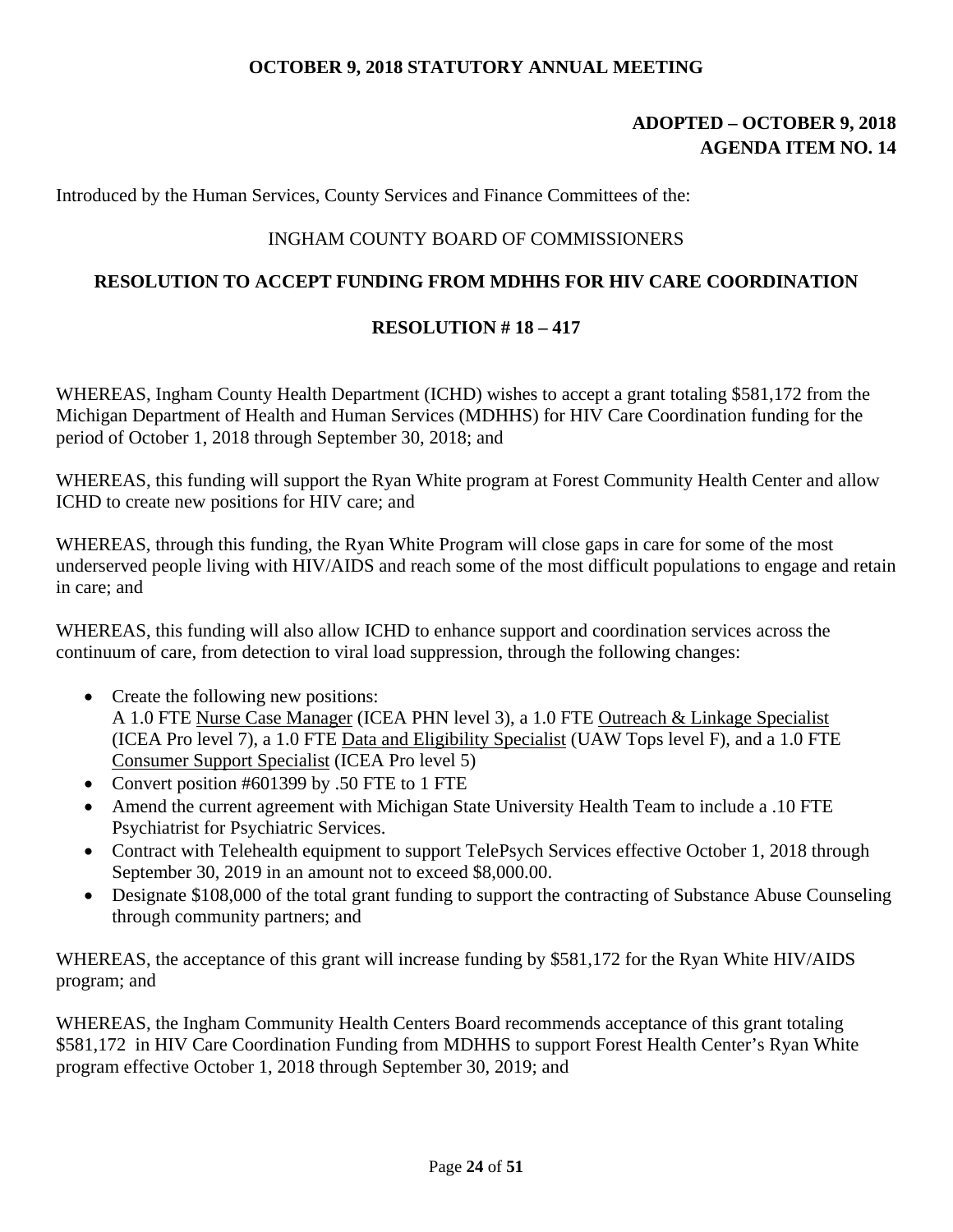WHEREAS, the health officer recommends acceptance of this grant totaling \$581,172 in HIV Care Coordination funding from MDHHS to support Forest Health Center's Ryan White program effective October 1, 2018 through September 30, 2019.

THEREFORE BE IT RESOLVED, that the Ingham County Board of Commissioners accepts the grant totaling \$581,172 in HIV Care Coordination Funding from MDHHS to support Forest Health Center's Ryan White program effective October 1, 2018 through September 30, 2019.

BE IT FURTHER RESOLVED, that this funding will also allow ICHD to enhance support and coordination services across the continuum of care, from detection to viral load suppression, through the following changes:

- Create the following new positions: A 1.0 FTE Nurse Case Manager (ICEA PHN level 3), a 1.0 FTE Outreach & Linkage Specialist (ICEA Pro level 7), a 1.0 FTE Data and Eligibility Specialist (UAW Tops level F), and a 1.0 FTE Consumer Support Specialist (ICEA Pro level 5)
- Convert position #601399 by .50 FTE to 1 FTE
- Amend the current agreement with Michigan State University Health Team to include a .10 FTE Psychiatrist for Psychiatric Services.
- Contract with Telehealth equipment to support TelePsych Services effective October 1, 2018 through September 30, 2019 in an amount not to exceed \$8,000.00.
- Designate \$108,000 of the total grant funding to support the contracting of Substance Abuse Counseling through community partners; and

BE IT FURTHER RESOLVED, that the Health Officer, Linda S. Vail, MPA, is authorized to submit the agreement electronically through the MI – E Grants System after approval as to form by the County Attorney.

BE IT FURTHER RESOLVED, that the Chairperson of the Board of Commissioners is authorized to sign all other non- MDHHS contract documents authorized by this resolution after approval as to form by the County Attorney.

BE IT FURTHER RESOLVED, that the Controller/Administrator is authorized to make any necessary budget adjustments and changes to the position allocation list consistent with this resolution.

**HUMAN SERVICES: Yeas:** Banas, Sebolt, Nolan, Koenig

 **Nays**: None **Absent:** Tennis, Morgan, Naeyaert **Approved 10/01/2018** 

**COUNTY SERVICES: Yeas:** Nolan, Sebolt, Grebner, Celentino, Hope, Maiville, Naeyaert **Nays**: None **Absent:** None **Approved 10/02/2018** 

**FINANCE: Yeas:** Grebner, Anthony, Crenshaw, Morgan **Nays:** None **Absent:** Tennis, Koenig, Schafer **Approved 10/03/2018**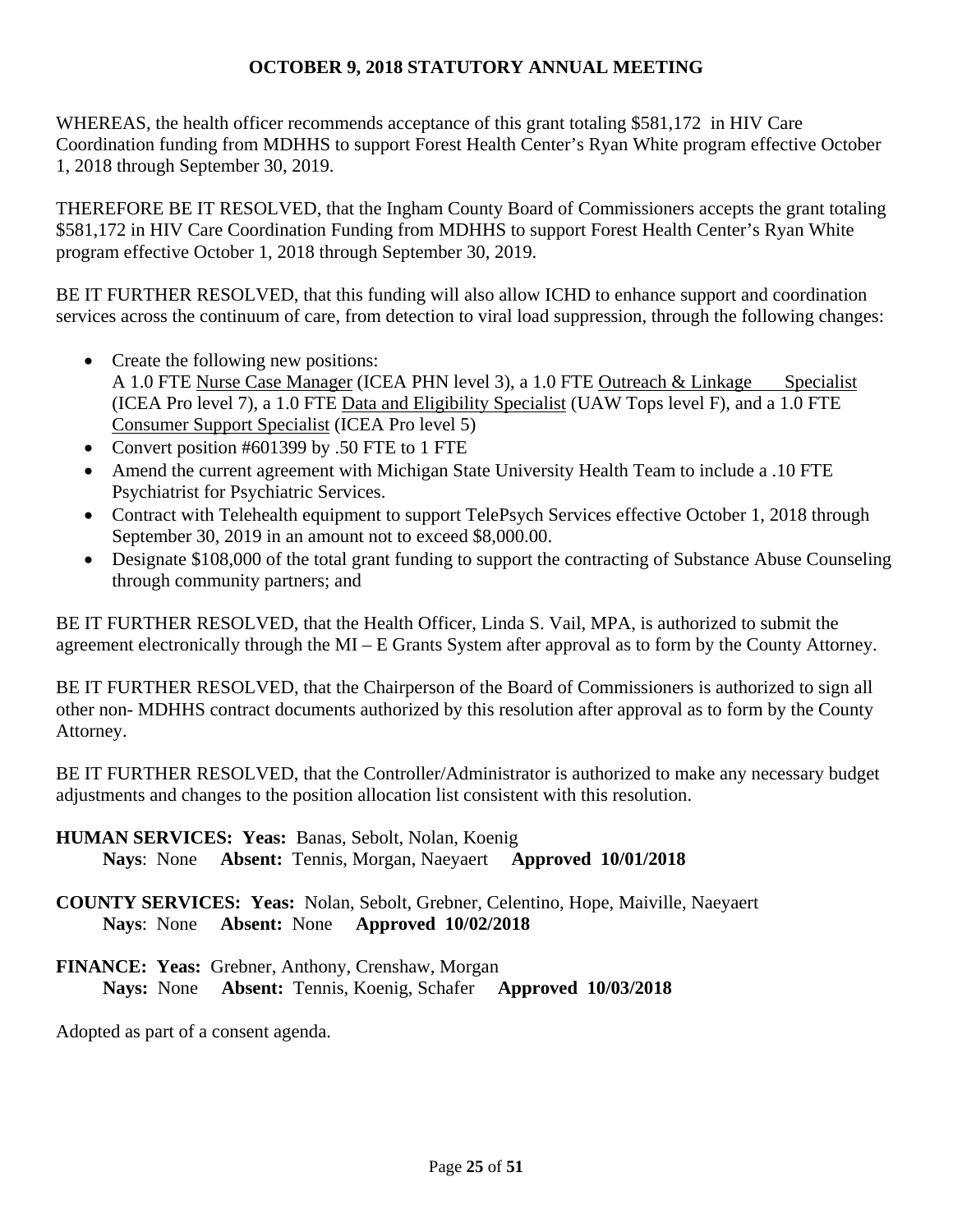# **ADOPTED – OCTOBER 9, 2018 AGENDA ITEM NO. 15**

Introduced by the Human Services and Finance Committees of the:

## INGHAM COUNTY BOARD OF COMMISSIONERS

# **RESOLUTION AUTHORIZING AN AMENDMENT TO THE 2018 HEALTH SERVICES MILLAGE CONTRACT WITH THE INGHAM HEALTH PLAN CORPORATION (IHPC)**

# **RESOLUTION # 18 – 418**

WHEREAS, Ingham County has an objective to assure access to appropriate levels of health care for Ingham County residents, with a goal of having all residents participating in an organized system of health care; and

WHEREAS, Resolution #17-503 authorized a contract with IHPC which authorized the County to pay IHPC an amount not to exceed \$1,000,000 annually for the expenses incurred for providing a defined system of medical benefits consistent with the ballot language of the Health Services Millage; and

WHEREAS, the number of IHPC members eligible to be covered under the contract has been increasing; and

WHEREAS, projections show that Ingham Health Plan's expenses on members eligible to be covered under the contract are projected to exceed the \$1 million cap by approximately \$300,000.

THEREFORE BE IT RESOLVED, the Ingham County Board of Commissioners authorizes an amendment to the 2018 Health Services Millage contract with IHPC which authorizes the County to pay IHPC an additional amount not to exceed \$300,000 for the expenses incurred for providing a defined system of medical benefits consistent with the ballot language of the Health Services Millage, bringing the contract amount to a not to exceed total of \$1.3 million.

BE IT FURTHER RESOLVED, all other terms and conditions set forth in resolution #17-503 and in the original 2018 contract remain unchanged.

BE IT FURTHER RESOLVED, that the Controller/Administrator is authorized to make any necessary budget adjustments consistent with this resolution.

BE IT FURTHER RESOLVED, that the Chairperson of the Board of Commissioners is hereby authorized to sign any necessary contract documents on behalf of the County after approval as to form by the County Attorney.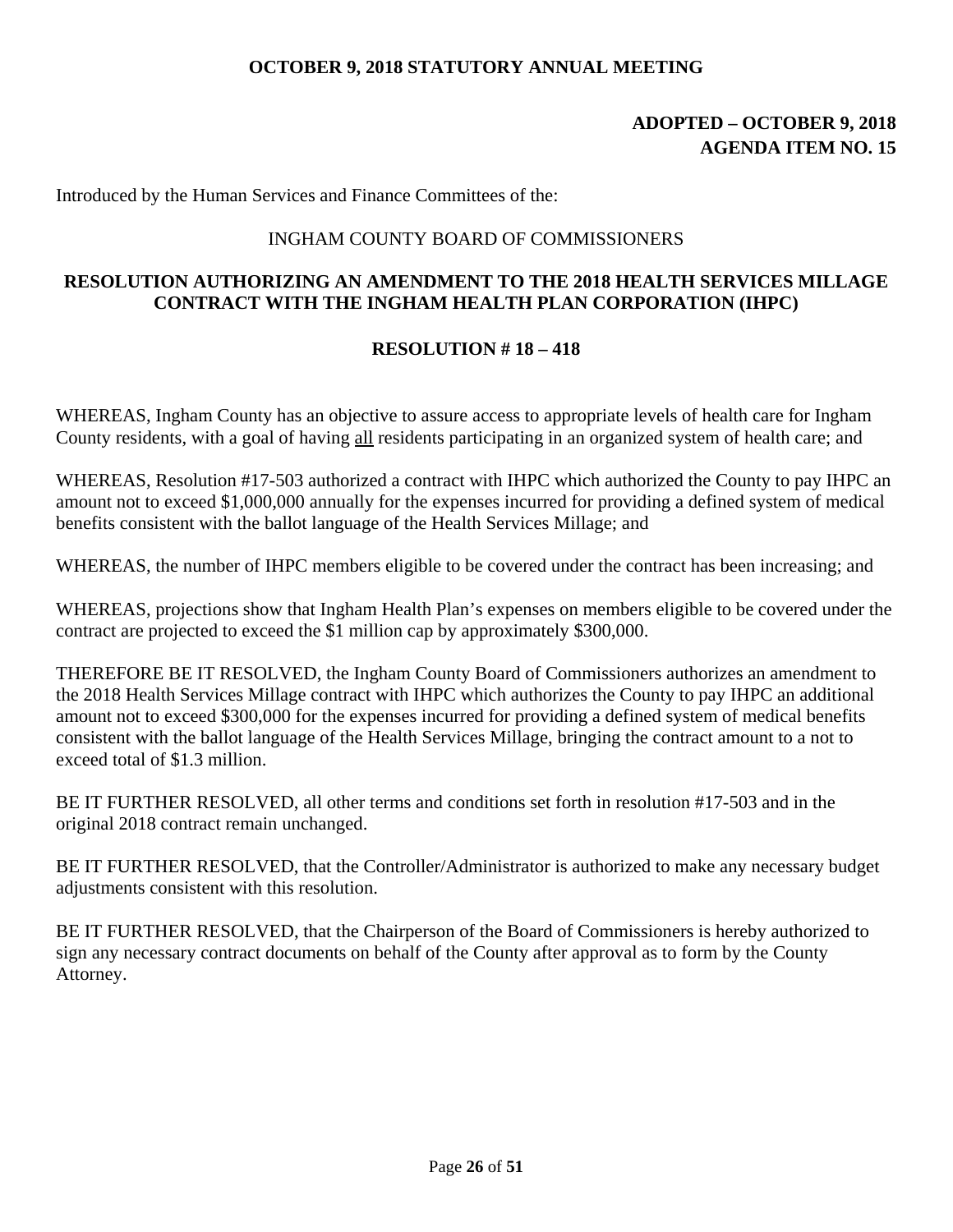**HUMAN SERVICES: Yeas:** Banas, Sebolt, Nolan, Koenig  **Nays**: None **Absent:** Tennis, Morgan, Naeyaert **Approved 10/01/2018** 

**FINANCE: Yeas:** Grebner, Anthony, Crenshaw, Morgan **Nays:** None **Absent:** Tennis, Koenig, Schafer **Approved 10/03/2018**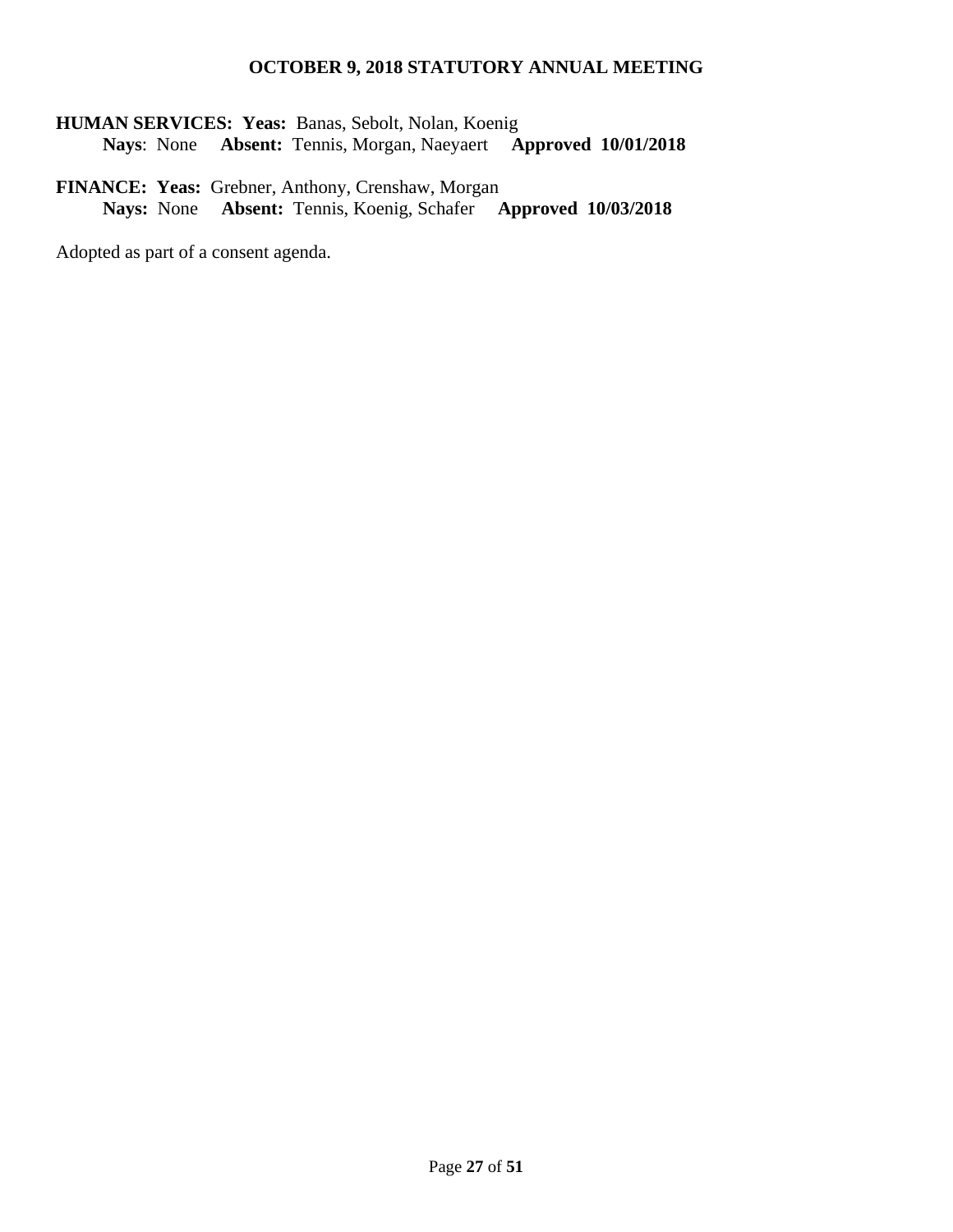# **ADOPTED – OCTOBER 9, 2018 AGENDA ITEM NO. 16**

Introduced by the Human Services and Finance Committees of the:

# INGHAM COUNTY BOARD OF COMMISSIONERS

# **RESOLUTION TO PAY WIELAND DEPOSIT FOR CUSTOM ALUMINUM BOARDS**

### **RESOLUTION # 18 – 419**

WHEREAS, Ingham County Health Department (ICHD) was awarded a grant through Resolution #16-204 which authorized the acceptance of Invest Health Initiative Grant Funds; and

WHEREAS, ICHD wishes to use the remaining balance of the Reinvestment Fund grant for a 45% deposit totaling \$19,200 required to order custom aluminum boards for the Beacon Southwest soccer arena; and

WHEREAS, Beacon Southwest is an outdoor, artificial turf, sided, open-play soccer arena being constructed in Southwest Lansing, is surrounded by walking paths and other early learning equipment, and provides fitness and recreational spaces for people of all ages and abilities; and

WHEREAS, the attached letter from Wieland explains why these boards were sourced from Athletica Sports System, and that the 45% deposit for the boards totaling \$19,200 is completely funded by the Reinvestment Fund grant; and

WHEREAS, pursuant to the grant agreement, the balance of the funds have been used for expenses related to participating in the Invest Health Initiative, and all grant funds were to be spent or committed by December 31, 2017; and

WHEREAS, the final budget report accepted by Reinvestment Fund from ICHD on January 30, 2018 committed the unspent balance as of that date to "*Pre-development & construction costs: Leverage for other fundraising with match requirements to create public spaces and increase civic engagement and healthy activities;"* and

WHEREAS, this final expenditure ICHD wishes to make for Beacon Southwest supports the commitment to pre-development and/or development costs related to the creation of public spaces that increase civic engagement and healthy activities in under-resourced neighborhoods; and

WHEREAS, the planning team for Beacon Southwest includes Capital Area Soccer League, Lansing Economic Area Partnership, Southside Community Coalition and ICHD; and

WHEREAS, construction management services for Beacon Southwest are being donated by Wieland, a construction management firm based in Lansing, MI; and

WHEREAS, the total budget for the Beacon Southwest project is approximately \$500,000, which is being raised by Capital Area Soccer League and Southside Community Coalition through philanthropic and corporate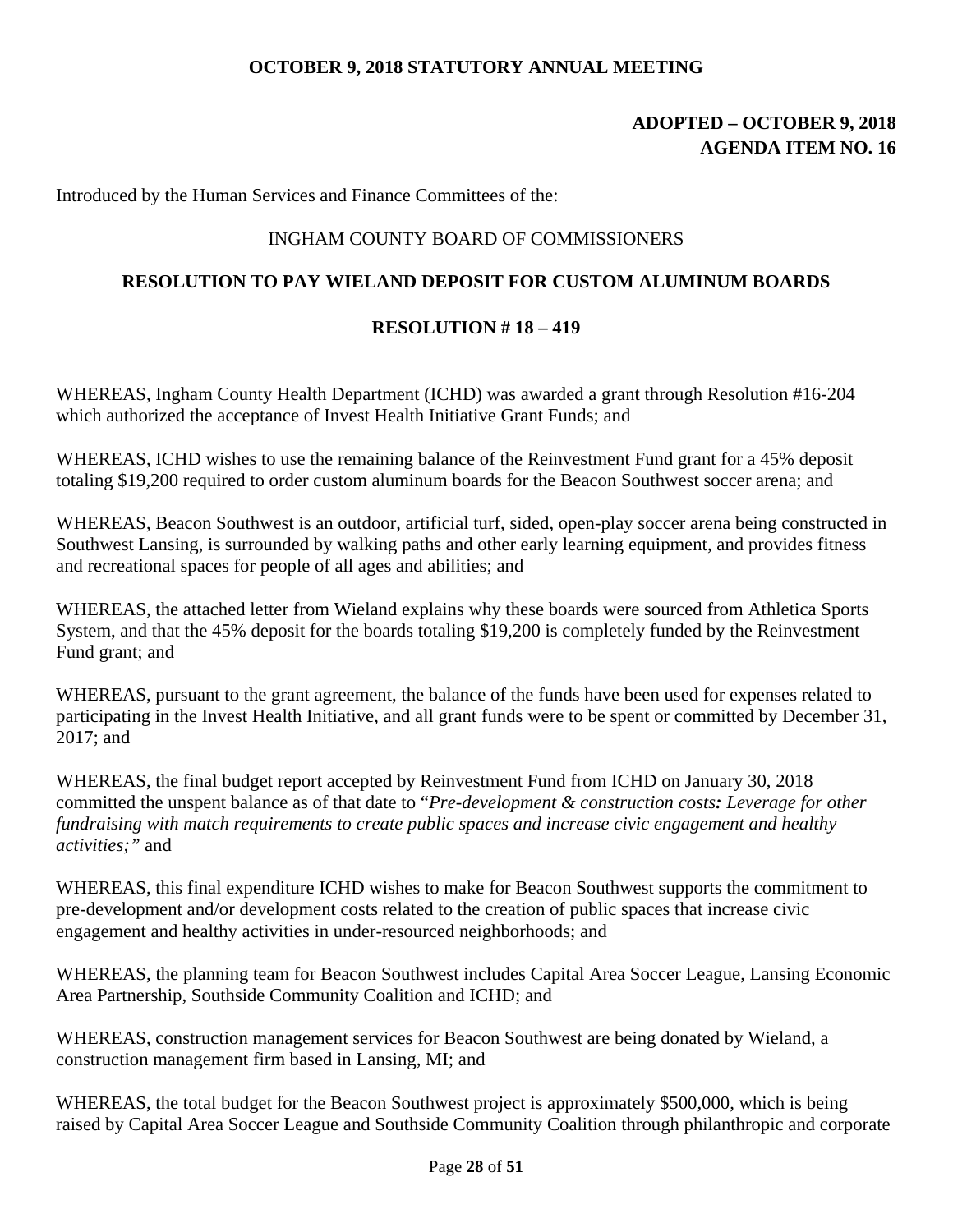gifts including grants from Capital Region Community Foundation, McClaren Health System and other local organizations; and

WHEREAS, there is no financial impact as all costs associated with this agreement will be completely funded by the Reinvestment Fund; and

WHEREAS, the Health Officer recommends payment of the 45% deposit for custom aluminum boards needed to construct Beacon Southwest, totaling \$19,200 and payable upon execution.

THEREFORE BE IT RESOLVED, that the Ingham County Board of Commissioners authorizes approval of a deposit payment to Wieland for custom aluminum boards in an amount not to exceed \$19,200 and payable upon execution.

BE IT FURTHER RESOLVED, that the Controller/Administrator is authorized to make any necessary budget adjustments consistent with this resolution.

BE IT FURTHER RESOLVED, that the Chairperson of the Board of Commissioners is hereby authorized to sign any necessary contract documents on behalf of the County after approval as to form by the County Attorney.

**HUMAN SERVICES: Yeas:** Banas, Sebolt, Nolan, Koenig  **Nays**: None **Absent:** Tennis, Morgan, Naeyaert **Approved 10/01/2018** 

**FINANCE: Yeas:** Grebner, Anthony, Crenshaw, Morgan **Nays:** None **Absent:** Tennis, Koenig, Schafer **Approved 10/03/2018**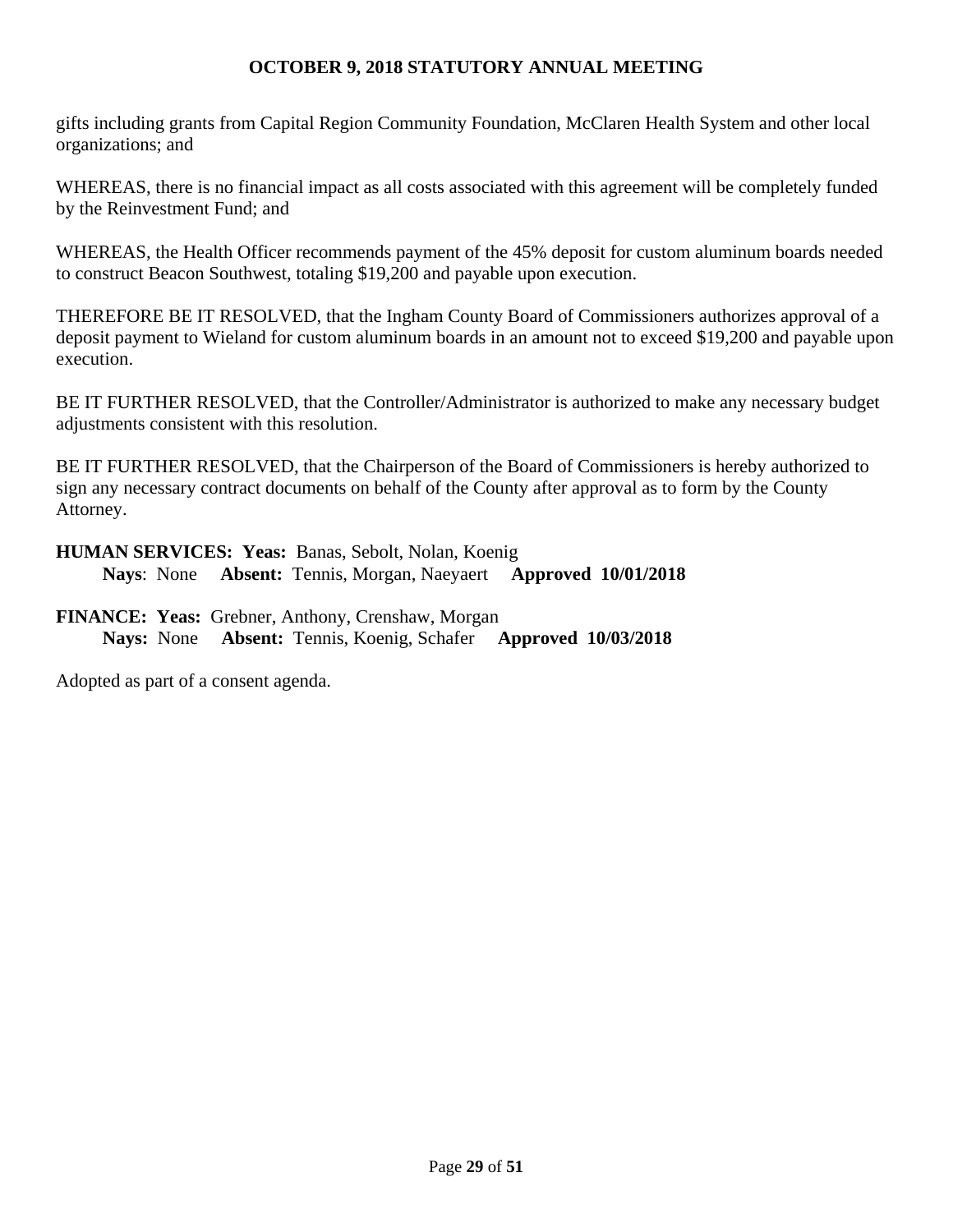# **ADOPTED – OCTOBER 9, 2018 AGENDA ITEM NO. 17**

Introduced by the Human Services and Finance Committees of the:

### INGHAM COUNTY BOARD OF COMMISSIONERS

# **RESOLUTION TO APPROVE A THIRD FIVE YEAR EXTENSION OF RECIPROCAL AGREEMENTS**

### **RESOLUTION # 18 – 420**

WHEREAS, on or about January 1, 2003, Ingham County (the "County") entered into voluntary Solid Waste Disposal Funding Agreements (collectively, the "Voluntary Funding Agreements") with Granger III and Associates, L.L.C. ("Granger"), Waste Management of Michigan ("Waste Management") and C&C Landfill, Inc. & Adrian Landfill, Inc. (collectively, "Allied"); and

WHEREAS, pursuant to the Voluntary Funding Agreements, the three principal providers of solid waste disposal services in Ingham County (i.e. Granger, Waste Management and Allied), which at that time, collectively, disposed of more than 95 percent of Ingham County solid waste agreed to fund fifty percent of the County's current household hazardous waste, solid waste regulation, and solid waste and recycling education programs (other than the actual collection or maintaining of offsite facilities for recyclables) on a voluntary contractual basis; and

WHEREAS, the Voluntary Funding Agreements will expire, by the terms of the contract, on December 31, 2018. However, the Voluntary Funding Agreements expressly provide the County the option to extend these agreements for successive additional five (5) year terms:

It is expressly understood and agreed by the parties that the County shall have the option of extending this Agreement for successive additional five (5) year periods. The County's option to extend this Agreement for additional five year periods may be exercised by delivering written notification of the exercise of the option to each VPF Participant not later than 30 days prior to the expiration of this Agreement or any extension of this Agreement; and

WHEREAS, the Ingham County Board of Commissioners has previously authorized two extensions of the Voluntary Funding Agreements in 2008 (the "First Extension") and 2013 (the "Second Extension"); and

WHEREAS, the contractually required notice to extend the Voluntary Funding Agreements for a third time must be delivered prior to November 30, 2018; and

WHEREAS, the Health Officer, Environmental Health Director and County Administrator recommend extension of the Voluntary Funding Agreements for an additional five (5) year term under the current terms and conditions of the Voluntary Funding Agreements; and

THEREFORE BE IT RESOLVED, that the Ingham County Board of Commissioners approves a third five year extension of the Voluntary Funding Agreements under the terms and conditions set forth in the Voluntary Funding Agreements.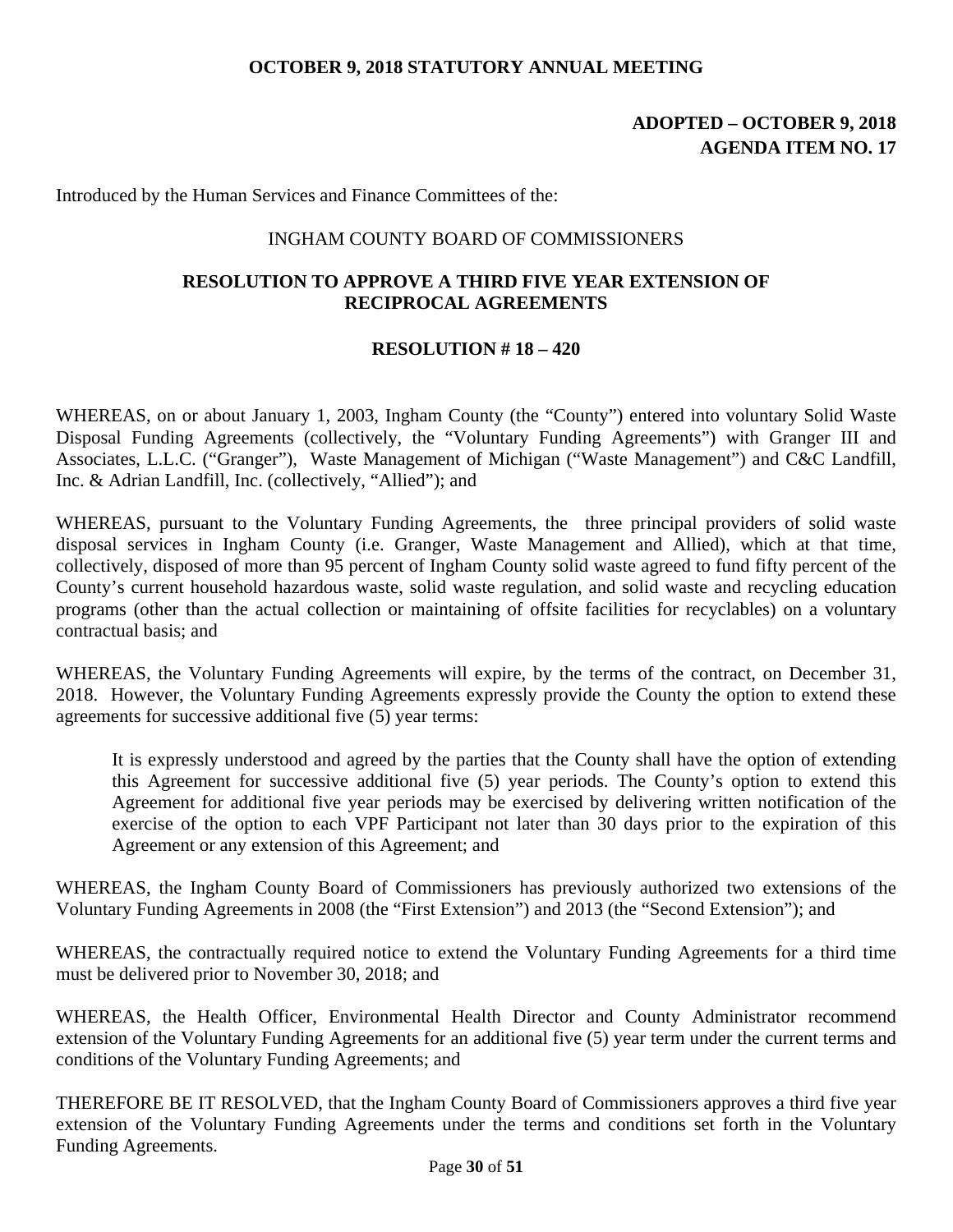BE IT FURTHER RESOLVED, that County Board of Commissioners approves extension of the voluntary contractual Solid Waste Program funding arrangement.

BE IT FURTHER RESOLVED, that County Corporation Counsel is authorized and directed to provide the required contractual notice of the extension of the Voluntary Funding Agreements.

**HUMAN SERVICES: Yeas:** Banas, Sebolt, Nolan, Koenig  **Nays**: None **Absent:** Tennis, Morgan, Naeyaert **Approved 10/01/2018** 

**FINANCE: Yeas:** Grebner, Anthony, Crenshaw, Morgan **Nays:** None **Absent:** Tennis, Koenig, Schafer **Approved 10/03/2018**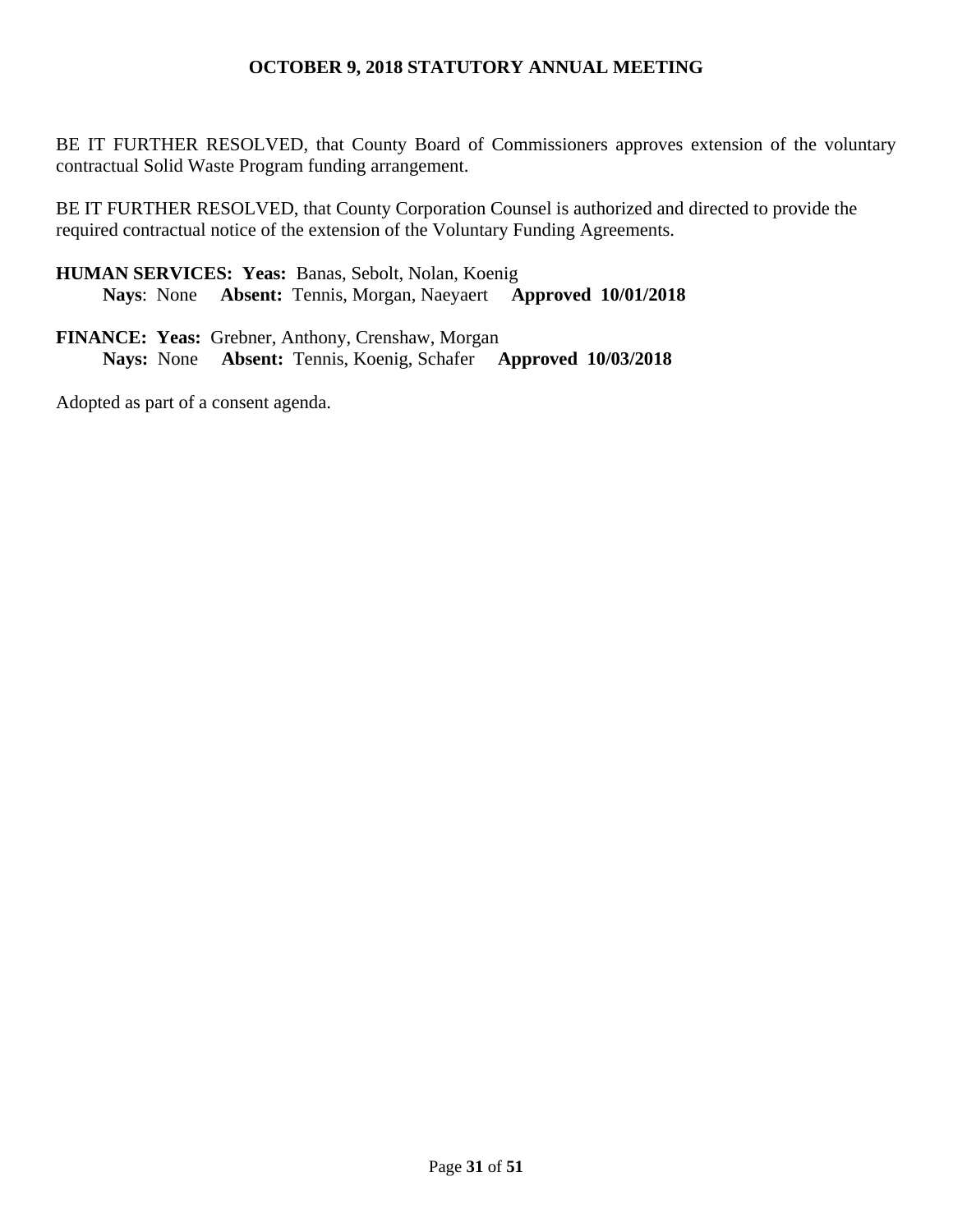# **ADOPTED – OCTOBER 9, 2018 AGENDA ITEM NO. 18**

Introduced by the Human Services and Finance Committees of the:

# INGHAM COUNTY BOARD OF COMMISSIONERS

# **RESOLUTION TO AMEND THE 2018 FAIR FUND BUDGET**

### **RESOLUTION # 18 – 421**

WHEREAS, the Controller/Administrator is projecting a shortfall of approximately \$107,000 in the Fair Fund for 2018; and

WHEREAS, the current unrestricted fund balance in the Fair Fund (F561) is not sufficient to cover this shortfall; and

WHEREAS, a transfer from the Hotel/Motel Fund to the Fair Fund is necessary to avoid a deficit fund situation.

THEREFORE BE IT RESOLVED, the Ingham County Board of Commissioners hereby authorizes the Controller/Administrator to transfer up to \$120,000 from the fund balance of the Hotel/Motel Fund to the Fair Fund in order to avoid a deficit fund situation.

# **HUMAN SERVICES: Yeas:** Banas, Sebolt, Nolan, Koenig  **Nays**: None **Absent:** Tennis, Morgan, Naeyaert **Approved 10/01/2018**

**FINANCE: Yeas:** Grebner, Anthony, Crenshaw, Morgan **Nays:** None **Absent:** Tennis, Koenig, Schafer **Approved 10/03/2018**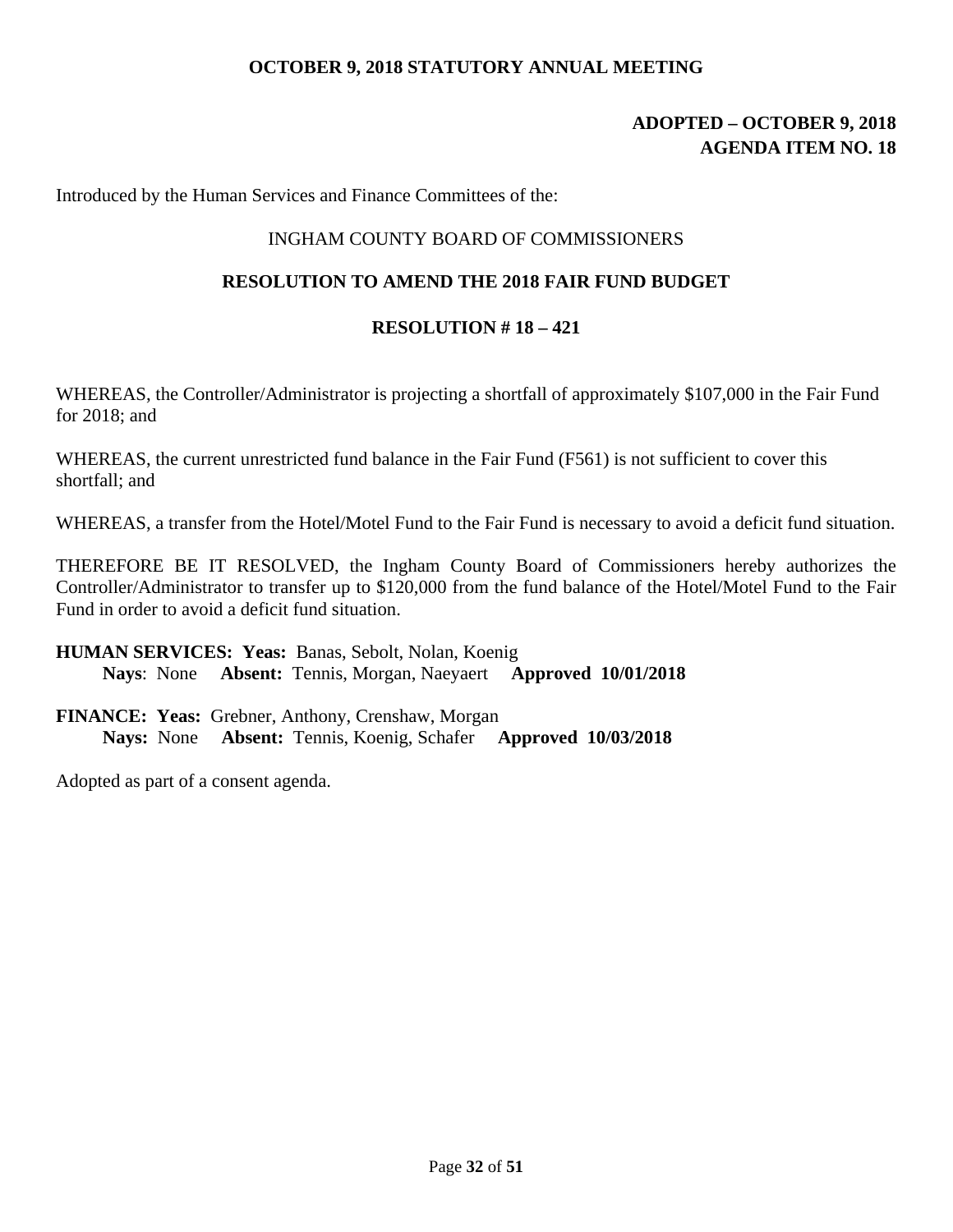# **ADOPTED – OCTOBER 9, 2018 AGENDA ITEM NO. 19**

Introduced by the Human Services and Finance Committees of the:

#### INGHAM COUNTY BOARD OF COMMISSIONERS

#### **RESOLUTION TO AUTHORIZE AN AMENDMENT TO CITY OF EAST LANSING AND MERIDIAN TOWNSHIP TRAILS AND PARKS MILLAGE AGREEMENTS**

#### **RESOLUTION # 18 – 422**

WHEREAS, Board of Commissioners Resolution 16-257 and 16-328 authorized entering into contracts with the City of East Lansing and Meridian Township to fund the below projects; and

| Contract Title                                          | Project      | <b>Begins</b> | Ends     | Resolution |
|---------------------------------------------------------|--------------|---------------|----------|------------|
|                                                         | #            |               |          |            |
| City of EL-N. Tier Trail Repair and Maintenance         | TR003        | 08/25/2016    | 08/25/18 | 16-257     |
| City of El-07-NTT-SWL-(S. County Line, W. of Abbot Rd.) | <b>TR007</b> | 09/20/16      | 09/20/18 | 16-328     |
| City of El-04-NTT-SWL-(Whitehills Park)                 | TR008        | 09/20/16      | 09/20/18 | 16-328     |
| City of El-03-ELT-RC-(Hagadorn Rd.)                     | <b>TR009</b> | 09/20/16      | 09/20/18 | 16-328     |
| City of El-22-ELT-RC (Kalamazoo St.)                    | <b>TR010</b> | 09/20/16      | 09/20/18 | 16-328     |
| City of El-05-NTT-SWL-(Harrison Meadows)                | TR011        | 09/20/16      | 09/20/18 | 16-328     |
| City of El-06-NTT-SWL-(East of Abbey Rd.)               | TR012        | 9/20/16       | 09/20/18 | 16-328     |
| MT-Asphalt Trail Rehabilitation                         | <b>TR002</b> | 8/29/16       | 8/29/18  | 16-257     |
| MT-07-MIP-DR (East of Okemos Road)                      | TR021        | 10/18/16      | 10/18/18 | 16-328     |
| MT-03-PK-DR (Central Park South)                        | <b>TR022</b> | 10/18/16      | 10/18/18 | 16-328     |
| MT-05-PK-DR (Nancy L. Moore Community Park)             | TR023        | 10/18/16      | 10/18/18 | 16-328     |
| MT-04-PK-DR (Nancy L. Moore Community Park)             | <b>TR024</b> | 10/18/16      | 10/18/18 | 16-328     |
| MT-02-MP-DR (West of Okemos Road)                       | <b>TR025</b> | 10/18/16      | 10/18/18 | 16-328     |
| MT-01-PK-SWL (Hartrick Park)                            | TR026        | 10/18/16      | 10/18/18 | 16-328     |
| MT-06-MIP-DR (West of Okemos Road, Meridian Interurban) | TR027        | 10/18/16      | 10/18/18 | 16-328     |

WHEREAS, the City of East Lansing and Meridian Township is requesting an amendment to the above Agreements because of unforeseen circumstances and past amendments that adjusted one of these construction deadlines; and

WHEREAS, the City of East Lansing and Meridian Township are requesting an extension to their agreements to June 30, 2019.

THEREFORE BE IT RESOLVED, the Ingham County Board of Commissioners authorizes an Amendment to the Agreements listed below with the City of East Lansing and Meridian Township.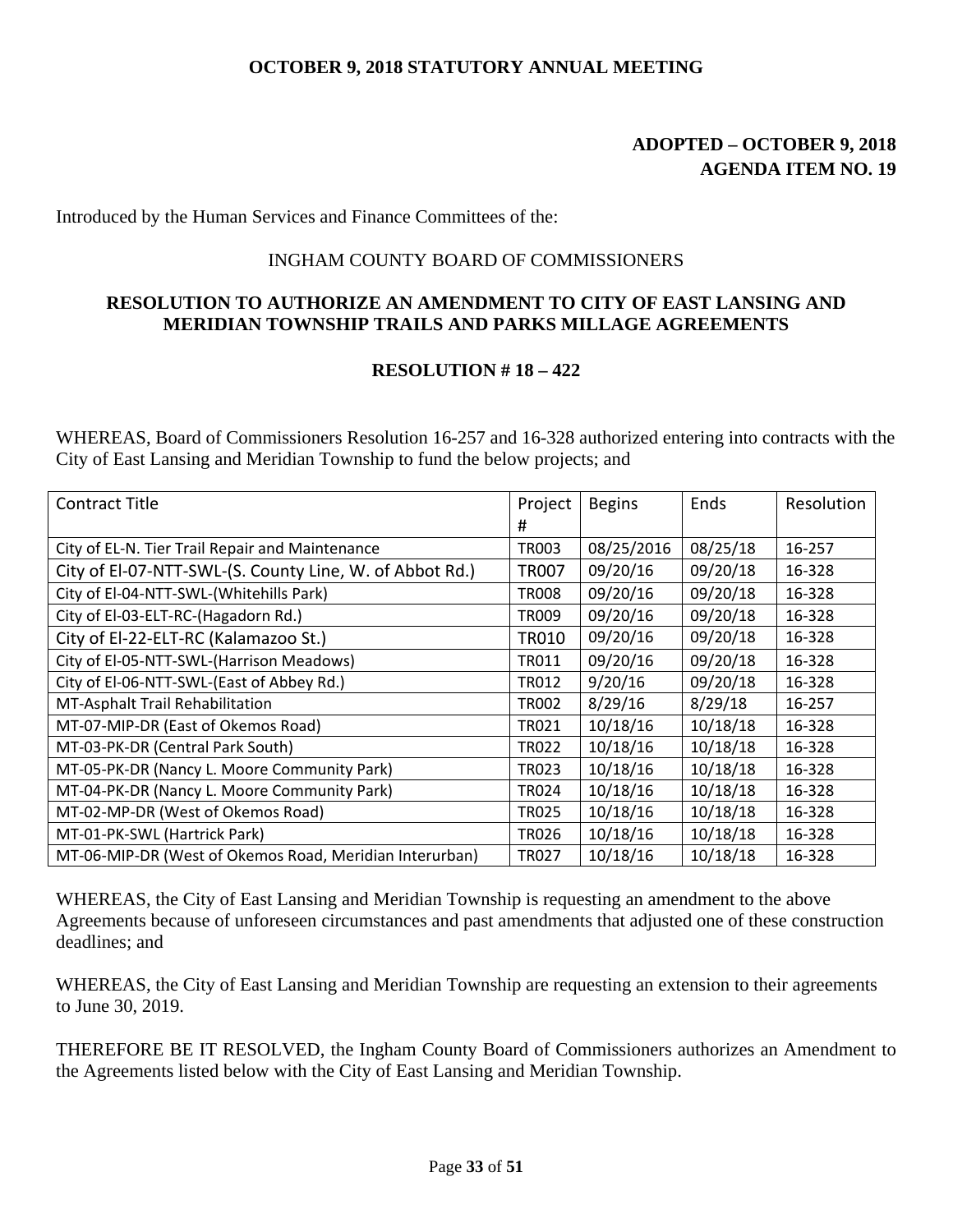| Contract Title                                          | Project      | <b>Begins</b> | Ends     | Resolution |
|---------------------------------------------------------|--------------|---------------|----------|------------|
|                                                         | #            |               |          |            |
| City of EL-N. Tier Trail Repair and Maintenance         | TR003        | 08/25/2016    | 06/30/19 | 16-257     |
| City of El-07-NTT-SWL-(S. County Line, W. of Abbot Rd.) | <b>TR007</b> | 09/20/16      | 06/30/19 | 16-328     |
| City of El-04-NTT-SWL-(Whitehills Park)                 | <b>TR008</b> | 09/20/16      | 06/30/19 | 16-328     |
| City of El-03-ELT-RC-(Hagadorn Rd.)                     | <b>TR009</b> | 09/20/16      | 06/30/19 | 16-328     |
| City of El-22-ELT-RC (Kalamazoo St.)                    | TR010        | 09/20/16      | 06/30/19 | 16-328     |
| City of El-05-NTT-SWL-(Harrison Meadows)                | TR011        | 09/20/16      | 06/30/19 | 16-328     |
| City of El-06-NTT-SWL-(East of Abbey Rd.)               | <b>TR012</b> | 9/20/16       | 06/30/19 | 16-328     |
| MT-Asphalt Trail Rehabilitation                         | <b>TR002</b> | 8/29/16       | 06/30/19 | 16-257     |
| MT-07-MIP-DR (East of Okemos Road)                      | TR021        | 10/18/16      | 06/30/19 | 16-328     |
| MT-03-PK-DR (Central Park South)                        | <b>TR022</b> | 10/18/16      | 06/30/19 | 16-328     |
| MT-05-PK-DR (Nancy L. Moore Community Park)             | TR023        | 10/18/16      | 06/30/19 | 16-328     |
| MT-04-PK-DR (Nancy L. Moore Community Park)             | <b>TR024</b> | 10/18/16      | 06/30/19 | 16-328     |
| MT-02-MP-DR (West of Okemos Road)                       | <b>TR025</b> | 10/18/16      | 06/30/19 | 16-328     |
| MT-01-PK-SWL (Hartrick Park)                            | <b>TR026</b> | 10/18/16      | 06/30/19 | 16-328     |
| MT-06-MIP-DR (West of Okemos Road, Meridian Interurban) | TR027        | 10/18/16      | 06/30/19 | 16-328     |

BE IT FURTHER RESOLVED, the Board of Commissioners authorizes an extension of the City of East Lansing and Meridian Township are requesting an extension to their agreements to June 30, 2019.

BE IT FURTHER RESOLVED, that all other terms and conditions of these Agreements shall remain unchanged.

BE IT FURTHER RESOLVED, the Ingham County Board of Commissioners authorizes the Board Chairperson to sign any necessary documents that are consistent with this Resolution and approved as to form by the County Attorney.

**HUMAN SERVICES: Yeas:** Banas, Sebolt, Nolan, Koenig

 **Nays**: None **Absent:** Tennis, Morgan, Naeyaert **Approved 10/01/2018** 

**FINANCE: Yeas:** Grebner, Anthony, Crenshaw, Morgan **Nays:** None **Absent:** Tennis, Koenig, Schafer **Approved 10/03/2018**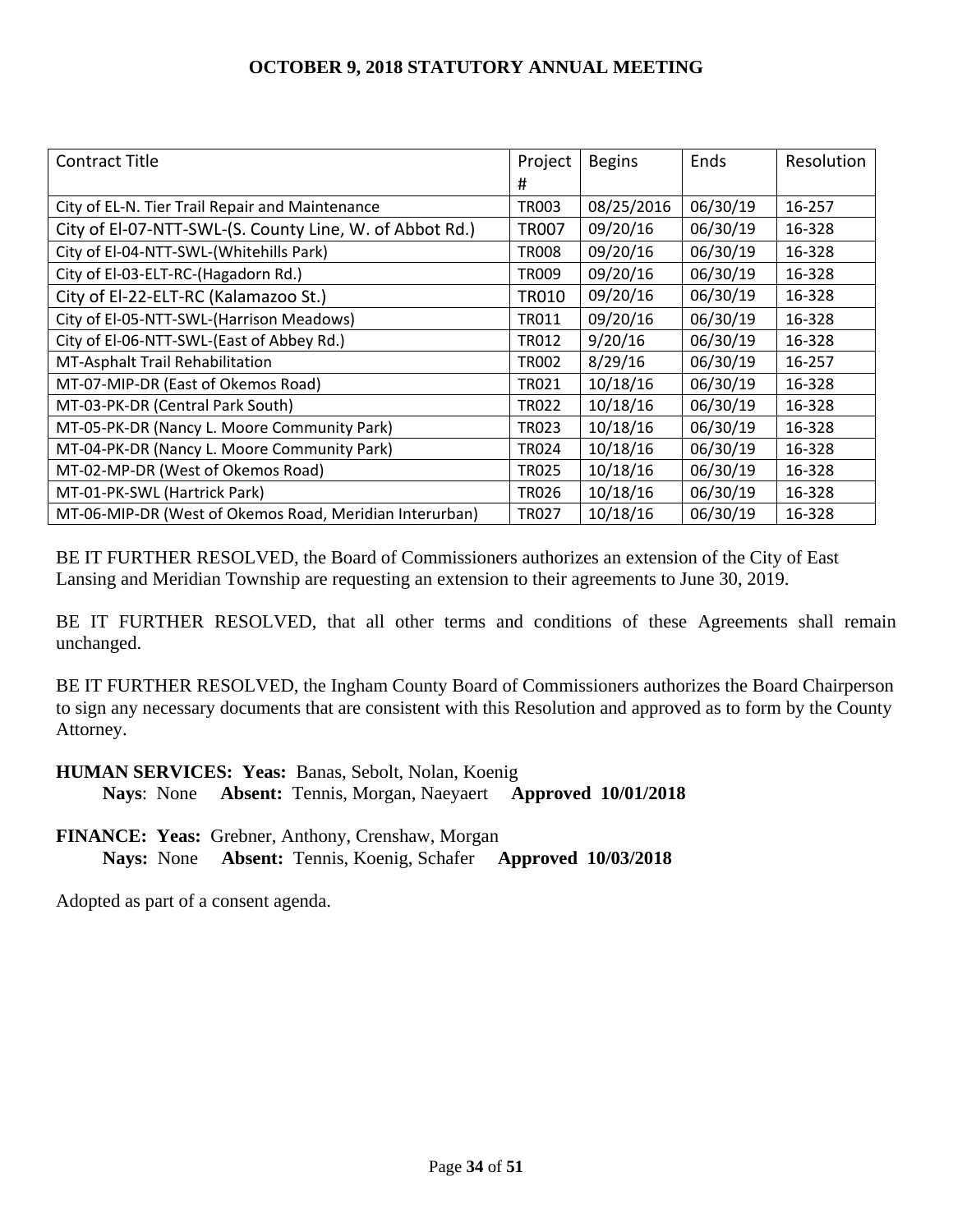# **ADOPTED – OCTOBER 9, 2018 AGENDA ITEM NO. 20**

Introduced by the Human Services and Finance Committees of the:

#### INGHAM COUNTY BOARD OF COMMISSIONERS

### **RESOLUTION TO AUTHORIZE AN AMENDMENT TO CITY OF LANSING TRAILS AND PARKS MILLAGE AGREEMENTS**

#### **RESOLUTION # 18 – 423**

WHEREAS, Board of Commissioners Resolution 16-257 and 16-328 authorized entering into contracts with the City of Lansing to fund the below projects; and

| <b>Contract Title</b>                               | Project      | <b>Begins</b> | Ends     | Resolution |
|-----------------------------------------------------|--------------|---------------|----------|------------|
|                                                     | #            |               |          |            |
| COL - Overlay and Partial Reconstruction of Lansing | <b>TR001</b> | 09/22/16      | 07/01/19 | 16-257     |
| CL-26-LT-GR (Lansing Center)                        | <b>TR014</b> | 09/21/16      | 07/01/19 | 16-328     |
| CL-16-LTE-RC (Potter's Zoo Creek Bridge)            | <b>TR015</b> | 09/21/16      | 07/01/19 | 16-328     |
| CL-20-LTE-RC (Under RR North of Crego Park)         | TR016        | 09/21/16      | 07/01/19 | 16-328     |

WHEREAS, the City of Lansing is requesting an amendment to Agreement #TR001, TR014, TR015, TR016 because of unforeseen circumstances and the actual bids for the projects came in higher than the amount originally requested and awarded; and

WHEREAS, based on actual bids, TR015 is under budget and had a fund balance of \$321,109.16; and

WHEREAS, the City of Lansing is requesting the fund balance from TR015 be reallocated to TR001 in the amount of \$207,910.79, TR014 for \$111,983.50 and TR016 for \$1,214.87 to enable the City of Lansing to complete their projects.

THEREFORE BE IT RESOLVED, the Ingham County Board of Commissioners authorizes an Amendment to the Agreements listed below with the City of Lansing.

| <b>Contract Title</b><br>Project                    |              | <b>Begins</b> | Ends     | Resolution |
|-----------------------------------------------------|--------------|---------------|----------|------------|
|                                                     | #            |               |          |            |
| COL - Overlay and Partial Reconstruction of Lansing | <b>TR001</b> | 09/22/16      | 07/01/19 | 16-257     |
| CL-26-LT-GR (Lansing Center)                        | <b>TR014</b> | 09/21/16      | 07/01/19 | 16-328     |
| CL-16-LTE-RC (Potter's Zoo Creek Bridge)            | <b>TR015</b> | 09/21/16      | 07/01/19 | 16-328     |
| CL-20-LTE-RC (Under RR North of Crego Park)         | <b>TR016</b> | 09/21/16      | 07/01/19 | 16-328     |

BE IT FURTHER RESOLVED, the Board of Commissioners authorizes \$321,109.16 from the project TR015 to be reallocated to TR001 in the amount of \$207,910.79, TR014 for \$111,983.50 and TR016 for \$1,214.87 to enable the City of Lansing to complete their projects.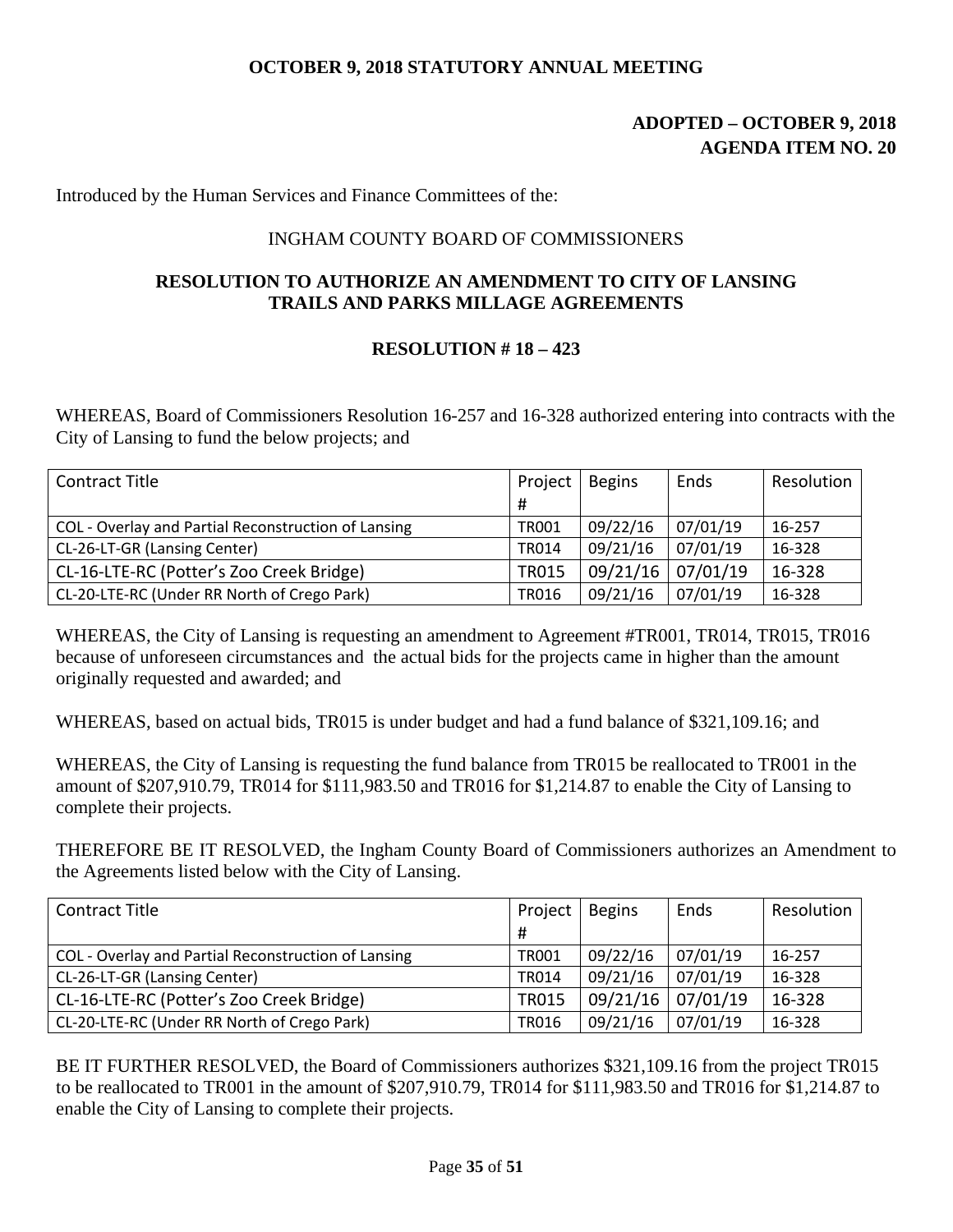BE IT FURTHER RESOLVED, that the Controller/Administrator is authorized to make the necessary budget adjustments consistent with this resolution.

BE IT FURTHER RESOLVED, that the Controller/Administrator is authorized to transfer \$207,910.79 from line item 228-62800-967000-TR015 into line item #228-62800-967000-TR001.

BE IT FURTHER RESOLVED, that the Controller/Administrator is authorized to transfer \$111,983.50 from line item 228-62800-967000-TR015 into line item #228-62800-967000-TR014.

BE IT FURTHER RESOLVED, that the Controller/Administrator is authorized to transfer \$1,214.87 from line item 228-62800-967000-TR015 into line item #228-62800-967000-TR016.

BE IT FURTHER RESOLVED, that all other terms and conditions of the Agreement #TR001, TR014, TR015 and TR016 shall remain unchanged.

BE IT FURTHER RESOLVED, the Ingham County Board of Commissioners authorizes the Board Chairperson to sign any necessary documents that are consistent with this Resolution and approved as to form by the County Attorney.

**HUMAN SERVICES: Yeas:** Banas, Sebolt, Nolan, Koenig  **Nays**: None **Absent:** Tennis, Morgan, Naeyaert **Approved 10/01/2018** 

**FINANCE: Yeas:** Grebner, Anthony, Crenshaw, Morgan **Nays:** None **Absent:** Tennis, Koenig, Schafer **Approved 10/03/2018**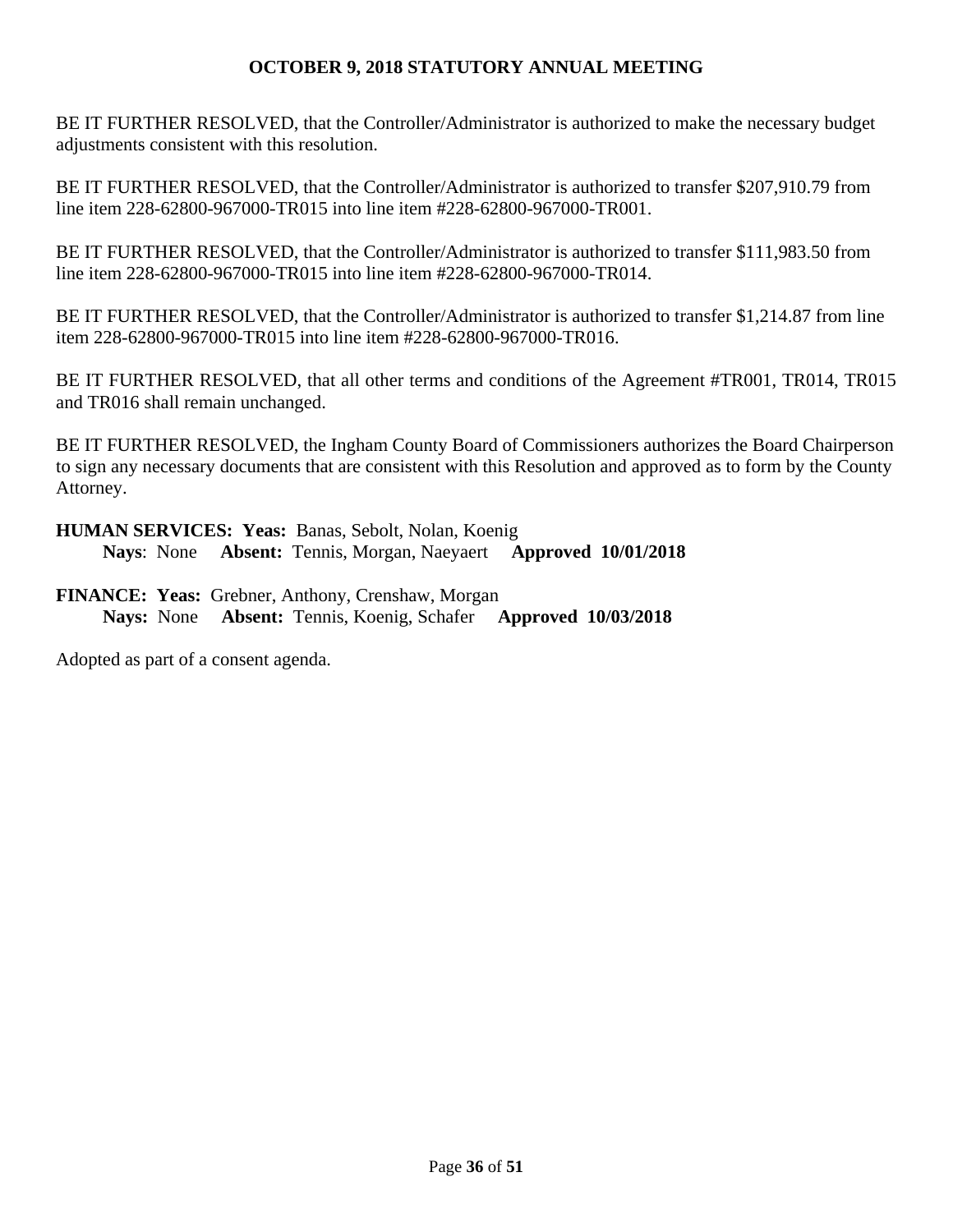# **ADOPTED – OCTOBER 9, 2018 AGENDA ITEM NO. 21**

Introduced by the Law & Courts Committee of the:

#### INGHAM COUNTY BOARD OF COMMISSIONERS

# **RESOLUTION TO CHANGE THE HOURS OF OPERATION OF THE INGHAM COUNTY ANIMAL CONTROL AND SHELTER**

#### **RESOLUTION # 18 – 424**

WHEREAS, Ingham County Animal Control and Shelter (ICACS) expanded hours by adding Sunday and Monday hours and staying open later on Wednesdays after passage of the Animal Control Millage; and

WHEREAS, usage of the shelter on Sundays and on Wednesdays evenings has been minimal; and

WHEREAS, being open on Sundays and seven days per week has had negative operational, personnel, and managerial impacts.

THEREFORE BE IT RESOLVED, that the Ingham County Board of Commissioners hereby approves a change in ICACS shelter hours as follows effective October 14, 2018:

**From:** 

| noon to 6:00 PM     |
|---------------------|
| noon to 7:00 PM     |
| 11:00 AM to 4:00 PM |
| Closed              |
|                     |

**To:** 

| .                      |                     |
|------------------------|---------------------|
| Monday-Sat             | 10:30 AM to 5:00 PM |
| Wednesday              | 10:30 AM to 6:00 pm |
| Sunday                 | Closed              |
| <b>County Holidays</b> | Closed              |

**LAW & COURTS: Yeas**: Crenshaw, Hope, Celentino, Banas, Anthony, Maiville  **Nays**: None A**bsent:** Schafer **Approved 09/27/2018**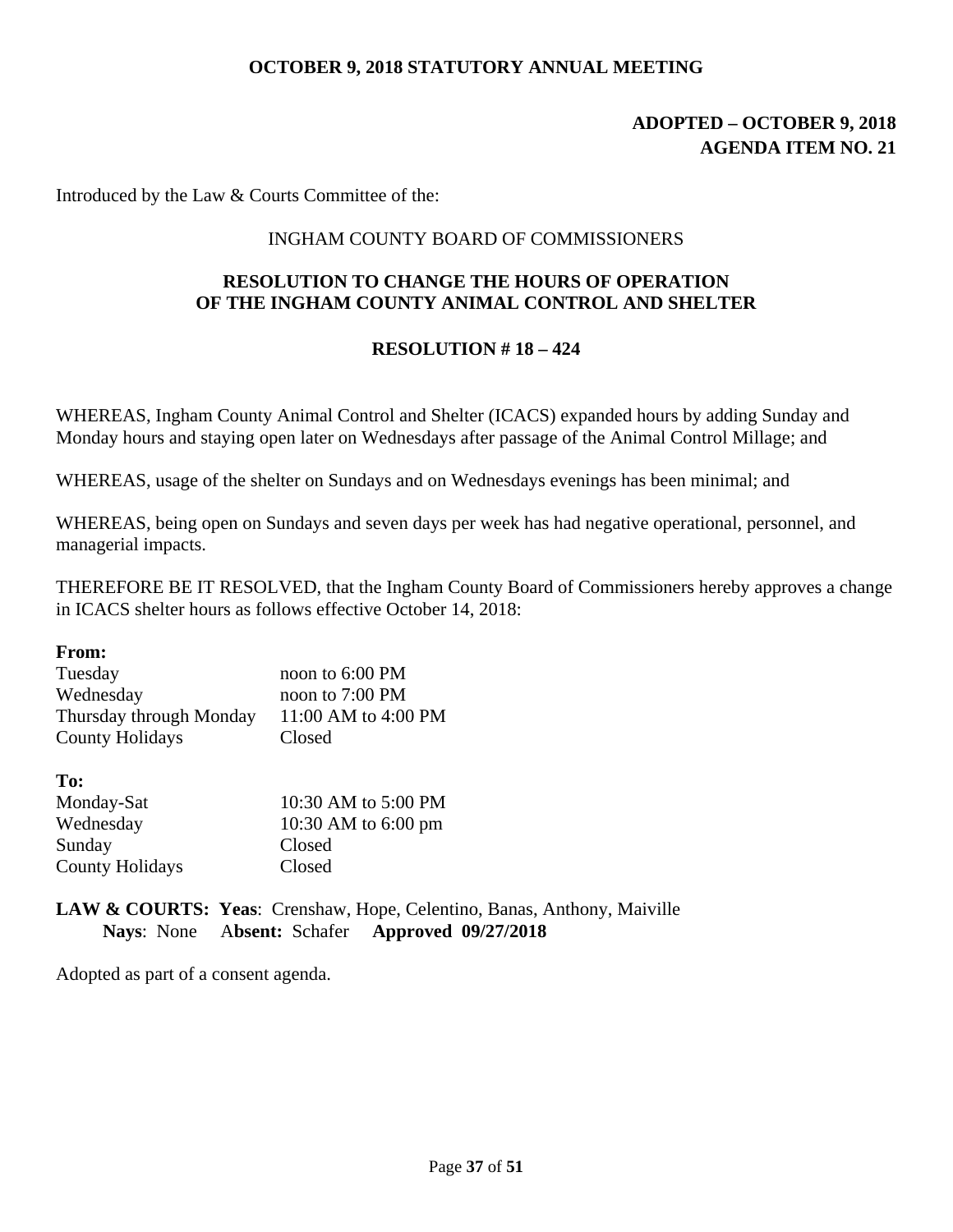# **ADOPTED – OCTOBER 9, 2018 AGENDA ITEM NO. 22**

Introduced by the Law & Courts Committee of the:

#### INGHAM COUNTY BOARD OF COMMISSIONERS

# **RESOLUTION HONORING CHERYL PARODY AS THE RECIPIENT OF THE MICHIGAN A.P.C.O. 2018 TELECOMMUNICATOR OF THE YEAR AWARD**

#### **RESOLUTION # 18 – 425**

WHEREAS, the Michigan Chapter of Association of Public-Safety Communications Officials (APCO) has awarded their 2018 Telecommunicator of the year award to Ingham County Dispatcher Cheryl Parody; and

WHEREAS, Cheryl was nominated for her exemplary performance that is seen each and every day as she receives calls for help from the public and public safety partners; and

WHEREAS, Cheryl was described in the submission for this award by her Manager, "Cheryl is skilled at effectively gathering information from hysterical or uncooperative callers. She remains calm and collected, treats people respectfully and actively listens. Regarding non-emergency calls, Cheryl is helpful and directs callers to the proper resources available for the situation. Everyone gets treated with patience and no judgment. With our public safety agencies, she is even-keeled, professional, efficient and competent. Cheryl embodies great customer service and is an excellent representative of Ingham County 9-1-1"; and

WHEREAS, Cheryl's performance was described by Lansing Police Officers as being textbook; She knew exactly what they needed even before they knew they needed it, as she was their dispatcher for a call involving a person who had fired on responding officers; and

WHEREAS, Cheryl has severed the communities here in Ingham County for twelve years and an additional 5 years at Clinton County and Capitol City Airport; and

WHEREAS, Cheryl will be presented her award at the APCO Annual Meeting in Frankenmuth, October 25<sup>th</sup>, 2018.

THEREFORE BE IT RESOLVED, that the Ingham County Board of Commissioners congratulates Cheryl Parody as the recipient of the 2018 Michigan APCO, Telecommunicator of the year award and join the 9-1-1 Center staff and members of APCO applauding Cheryl for her exemplary service, commitment to being the voice of calm help for those in need, on behalf of Ingham County.

BE IT FURTHER RESOLVED, that the Board extends its sincere appreciation to Cheryl for being the voice of calm in the middle of chaos and emergencies that come to her each day as a 9-1-1 Dispatcher for Ingham County.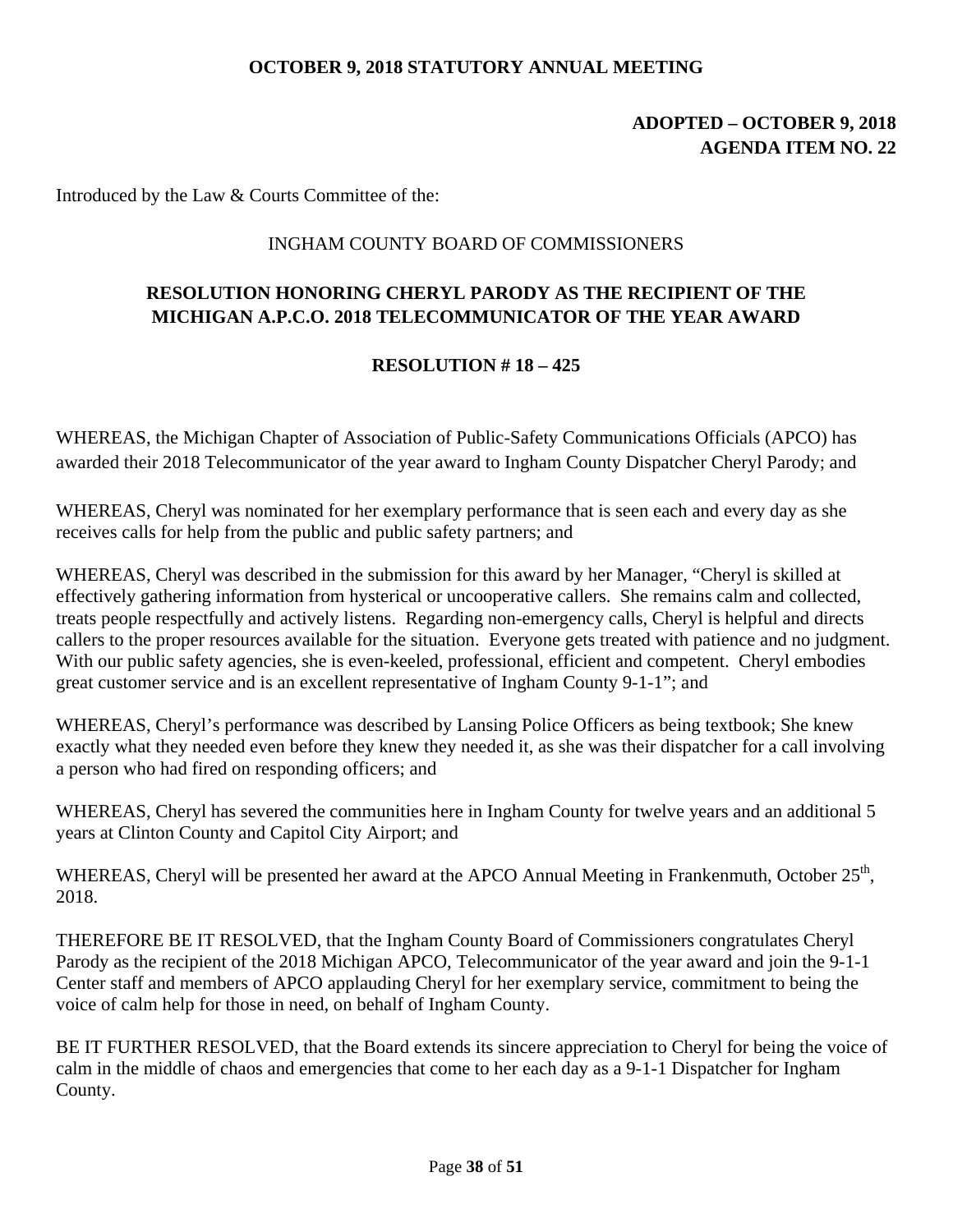# **LAW & COURTS: Yeas**: Crenshaw, Hope, Celentino, Banas, Anthony, Maiville  **Nays**: None A**bsent:** Schafer **Approved 09/27/2018**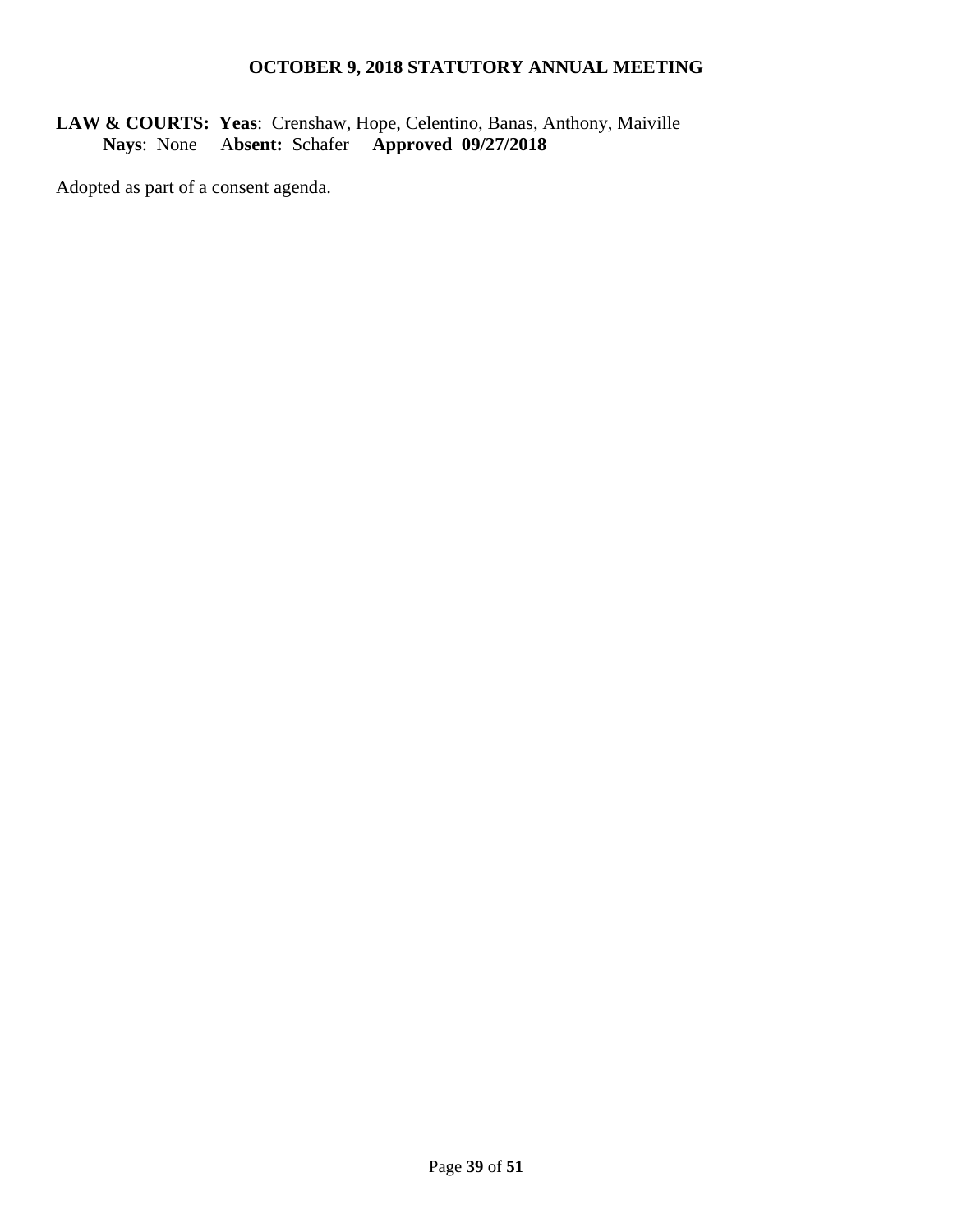### **ADOPTED – OCTOBER 9, 2018 AGENDA ITEM NO. 23**

Introduced by the Law & Courts and Finance Committees of the:

#### INGHAM COUNTY BOARD OF COMMISSIONERS

# **RESOLUTION TO APPROVE A CONSULTANT SERVICES AGREEMENT BETWEEN LISA MCCORMICK AND THE INGHAM COUNTY PROSECUTING ATTORNEY'S OFFICE**

#### **RESOLUTION # 18 – 426**

WHEREAS, the Prosecutor requires assistance with continuity in administration as a result of the resignation of its long term Chief Assistant Lisa McCormick, to be effective October 5, 2018; and

WHEREAS, the Consultant is extremely knowledgeable and uniquely experienced with the type of services required by the Office; and

WHEREAS, funds will be available from attrition within the Prosecuting Attorney's budget.

THEREFORE BE IT RESOLVED, that the Ingham County Board of Commissioners hereby approves a consultant services agreement between Lisa McCormick and the Ingham County Prosecuting Attorney's Office for the time period October 6, 2018 through December 31, 2018 for a not to exceed amount of \$30,792.18 plus the Consultant's cost for COBRA Group Health Insurance continuation, as detailed in the attached agreement.

BE IT FURTHER RESOLVED, that the Consultant shall provide the Office with such assistance upon which the Office and Consultant mutually agree with budget, grant applications, grant monitoring, grant reporting, planning and general support in the course of the transition in the offices of the appointed official, Chief Assistant Prosecutor.

BE IT FURTHER RESOLVED, that the Controller/Administrator is authorized to make any necessary budget adjustments.

BE IT FURTHER RESOLVED, that the Chairperson of the Board of Commissioners is hereby authorized to sign any necessary contract documents on behalf of the County after review and approval as to form by the County Attorney.

**LAW & COURTS: Yeas**: Crenshaw, Hope, Celentino, Banas, Anthony, Maiville  **Nays**: None A**bsent:** Schafer **Approved 09/27/2018**

**FINANCE: Yeas:** Grebner, Anthony, Crenshaw, Morgan **Nays:** None **Absent:** Tennis, Koenig, Schafer **Approved 10/03/2018**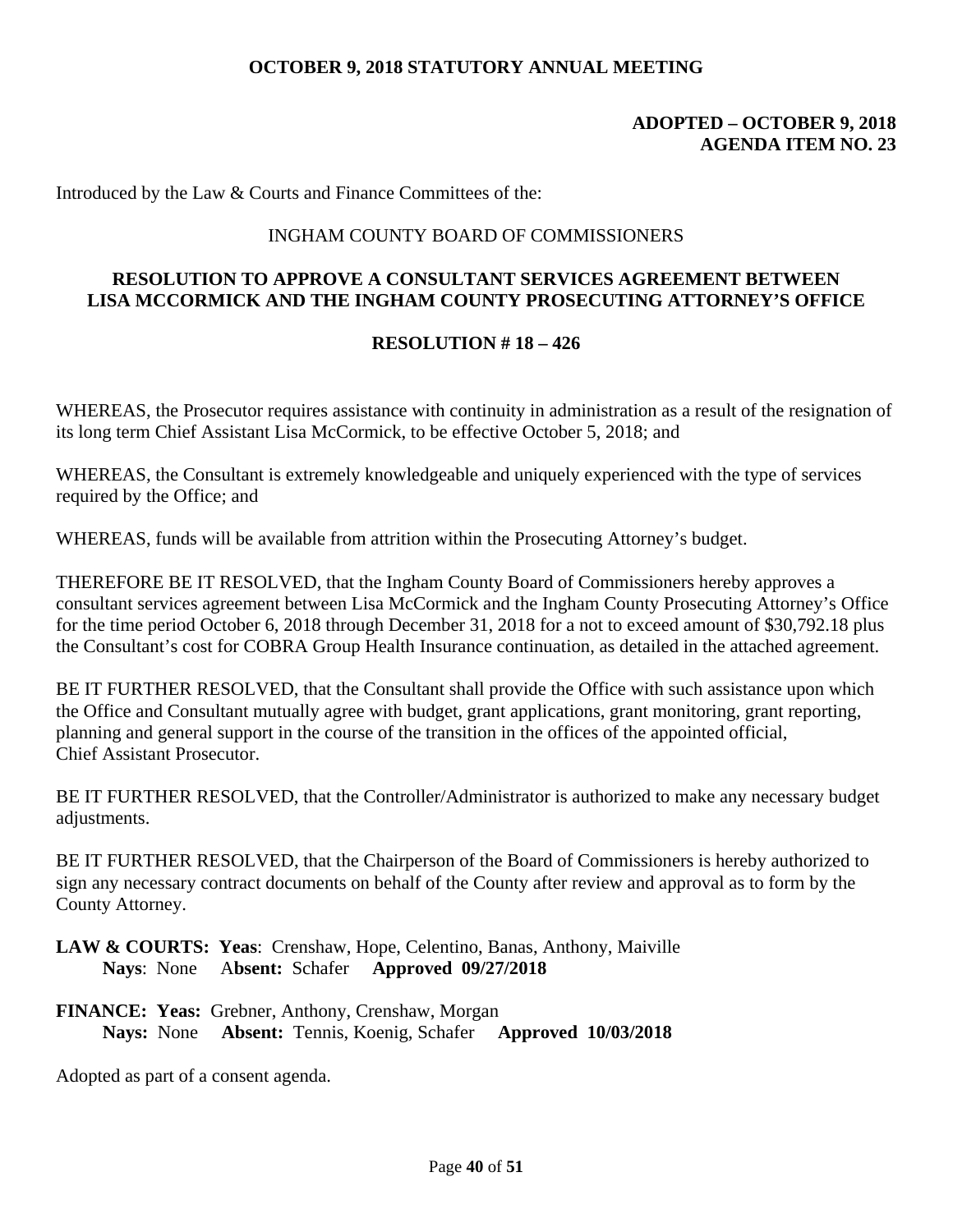#### **CONSULTANT SERVICES AGREEMENT**

**THIS AGREEMENT**, made and entered into this \_\_\_\_ day of \_\_\_\_\_\_\_\_\_\_, 2018, by and between the **COUNTY OF INGHAM**, a municipal corporation and political subdivision of the State of Michigan (hereinafter referred to as the "County") on behalf of the **INGHAM COUNTY PROSECUTING ATTORNEY'S OFFICE** (hereinafter referred to as the "Office" or "Prosecutor") and **LISA McCORMICK**, (hereinafter referred to as the "Consultant").

#### **RECITALS:**

**WHEREAS**, the Prosecutor requires assistance with continuity in administration as a result of the resignation of its long term Chief Assistant Lisa McCormick, to be effective October 5, 2018; and

**WHEREAS**, the Consultant is extremely knowledgeable and uniquely experienced with the type of services required by the Office; and

**WHEREAS**, the Consultant agrees to provide the Office with the temporary services it requires, subject to the terms and conditions of this Agreement.

**NOW, THEREFORE**, for and in consideration of the mutual covenants hereinafter contained, **IT IS HEREBY AGREED**, as follows:

**1.** Services to be Performed by the Consultant. The Consultant shall provide the Office with such assistance upon which the Office and Consultant mutually agree with budget, grant applications, grant monitoring, grant reporting, planning and general support in the course of the transition in the offices of the appointed official, Chief Assistant Prosecutor.

**2. Compensation.** The County and Consultant agree that the fee that the County shall pay Consultant for its performance of all services under this Agreement shall be a bi-weekly salary of FIVE THOUSAND ONE HUNDRED THIRTY-TWO AND 03/100 DOLLARS (\$5,132.03), effective October 6, 2018 not to exceed the total sum of THIRTY THOUSAND SEVEN HUNDRED NINETY-TWO AND 18/100 DOLLARS (\$30,792.18).

**3. Billing and Method of Payment.** The compensation set forth in Section 2 shall be paid as follows:

 A. The County shall pay the Consultant as a "temporary employee" the sum of FIVE THOUSAND ONE HUNDRED THIRTY-TWO AND 03/100 DOLLARS (\$5,132.03) per payroll period starting October 6, 2018 and shall pay the Consultant's cost for COBRA Group Health Insurance continuation.

 B. In no event shall the total compensation paid under this Agreement exceed the sum of THIRTY THOUSAND SEVEN HUNDRED NINETY-TWO AND 18/100 DOLLARS (\$30,792.18), along with the cost of *COBRA* continuations for Consultant's full family coverage.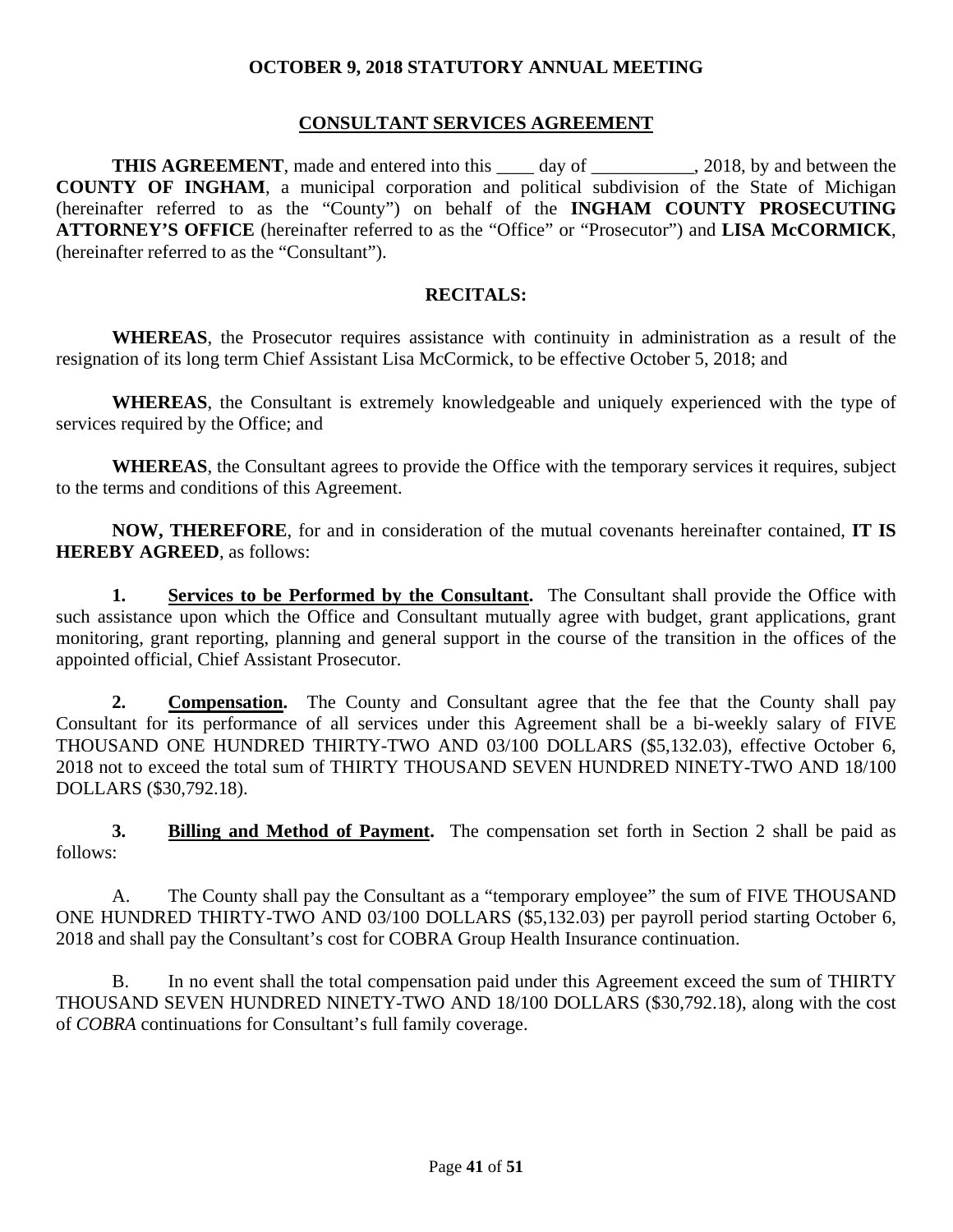C. The County shall process and pay the Consultant's fee in the form of (1) wages processed in a normal two week payroll period, subject to tax withholding, and (2) health insurance group plan continuation in the same plan in which the Consultant was enrolled at the time of her retirement on October 5, 2018.

**4. Services Location.** Consultant will not be required to maintain an office on site at the County and may perform any and all services from off-site unless otherwise mutually agreed by parties. The County agrees to provide a laptop computer for Consultant's use to perform any and all services from off-site location.

# **5. State and Federal Taxes.** County will:

- Withhold FICA (Social Security and Medicare taxes) from Consultant's payments and make FICA payments on Consultant's behalf; and
- Make state or Federal unemployment compensation contribution on Contractor's behalf, and withhold state or Federal income tax from Consultant's payments.

**6.** Other Agreements. Consultant may enter into any other employment and/or consulting relationships or similar affiliations during the term of this Agreement.

- **7.** Records. The Consultant shall comply with the following records requirements:
- A. Consultant shall maintain complete and accurate records for the services performed pursuant to this Agreement and any records required by law or government regulation and shall make such records available to County and the Office of the Prosecuting Attorney upon demand.
- B. Consultant shall assure the confidentiality of any records that are required by law or the Prosecutor's Office to be so maintained.
- C. Consultant shall prepare and forward such additional or supplementary records as the County and/or Prosecutor's Office may reasonably request.

**8. Access to and Maintenance of Books, Documents, Papers and Records.** All books, documents, papers, records and files, including, but not limited to, time slips or time sheets, of the Consultant regarding the services to be performed under this Agreement shall be open during and after the term of this Agreement to inspection during regular working hours of 9:00 a.m. to 5:00 p.m. Monday through Friday, excluding holidays, by the County through designated representatives of the County, including, but not limited to, parties under contract with the County for auditing purposes. Refusal to allow the County's representatives access to said records shall constitute a material breach of this Agreement. In addition, the County shall be entitled to have an audit conducted of all books and records pertaining to the services performed under this Agreement.

 When requested by the County Controller's Office, the Consultant shall provide the County with copies of the financial records and their supporting documentation described in the first paragraph of this section.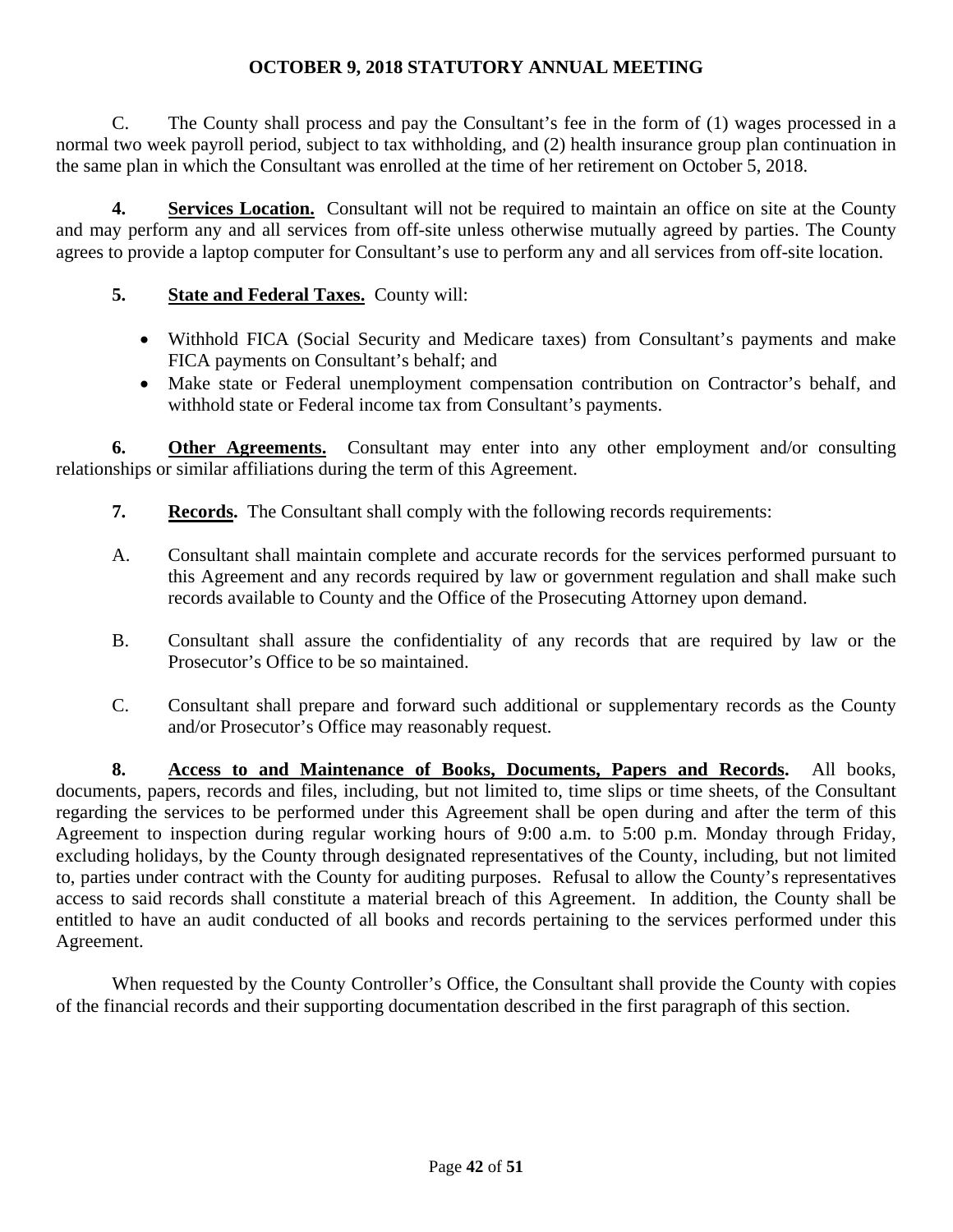**9. Title to Records and Documents Pertaining to Activities Performed Under this Agreement.** The County shall have the sole and exclusive right, title and ownership to any and all records, documents, papers, reports, charts, maps, graphics or manuscripts prepared for or pertaining to the services to be performed for the Prosecutor's Office under this Agreement. Upon completion or termination of this Agreement, all such materials shall be turned over to the Prosecutor's Office by the Consultant. The Consultant may retain reproducible copies of all such materials, but may not obtain any copyright, title or interest therein.

**10. Confidential Information.** No reports, information, documents, or any other materials given to or prepared by Consultant under this Agreement shall be made available to any individual or organization by Consultant without the prior written approval of the Ingham County Prosecuting Attorney.

11. Compliance with the Law. The Consultant shall provide all the services to be performed under this Agreement in compliance with all applicable Federal, State and local laws, ordinances, rules and regulations.

**12. Nondiscrimination.** The Consultant, as required by law and/or the County's Equal Opportunity Employment/Nondiscrimination Policy, shall not discriminate against an employee or applicant for employment with respect to hire, tenure, terms, conditions or privileges of employment, or a matter directly or indirectly related to employment because of race, color, religion, national origin, age, sex, sexual orientation, gender identity, disability that is unrelated to the individual's ability to perform the duties of a particular job or position, height, weight, marital status, or political affiliation.

 The Consultant shall adhere to all applicable Federal, State and local laws, ordinances, rules and regulations and policies prohibiting discrimination, including, but not limited to, the following:

- A. The Elliott-Larsen Civil Rights Act, 1976 PA 453, as amended.
- B. The Persons with Disabilities Civil Rights Act, 1976 PA 220, as amended.
- C. Section 504 of the Federal Rehabilitation Act of 1973, P.L. 93-112, 87 Stat. 355, as amended, and regulations promulgated thereunder.
- D. The Americans with Disabilities Act of 1990, P.L. 101-336, 104 Stat 327 (42 USC §12101 *et seq.*), as amended, and regulations promulgated thereunder.

Breach of this section shall be regarded as a material breach of this Agreement.

**13. Compliance with Standards of Conduct for Ingham County Vendors**. The Consultant shall comply with the County's policy on Conduct for Ingham County Vendors as set forth in the Ingham County Board of Commissioners' Resolution #15-459, a copy of which is labeled Exhibit B and attached to this Agreement. Breach of this section shall be a material breach of this Agreement.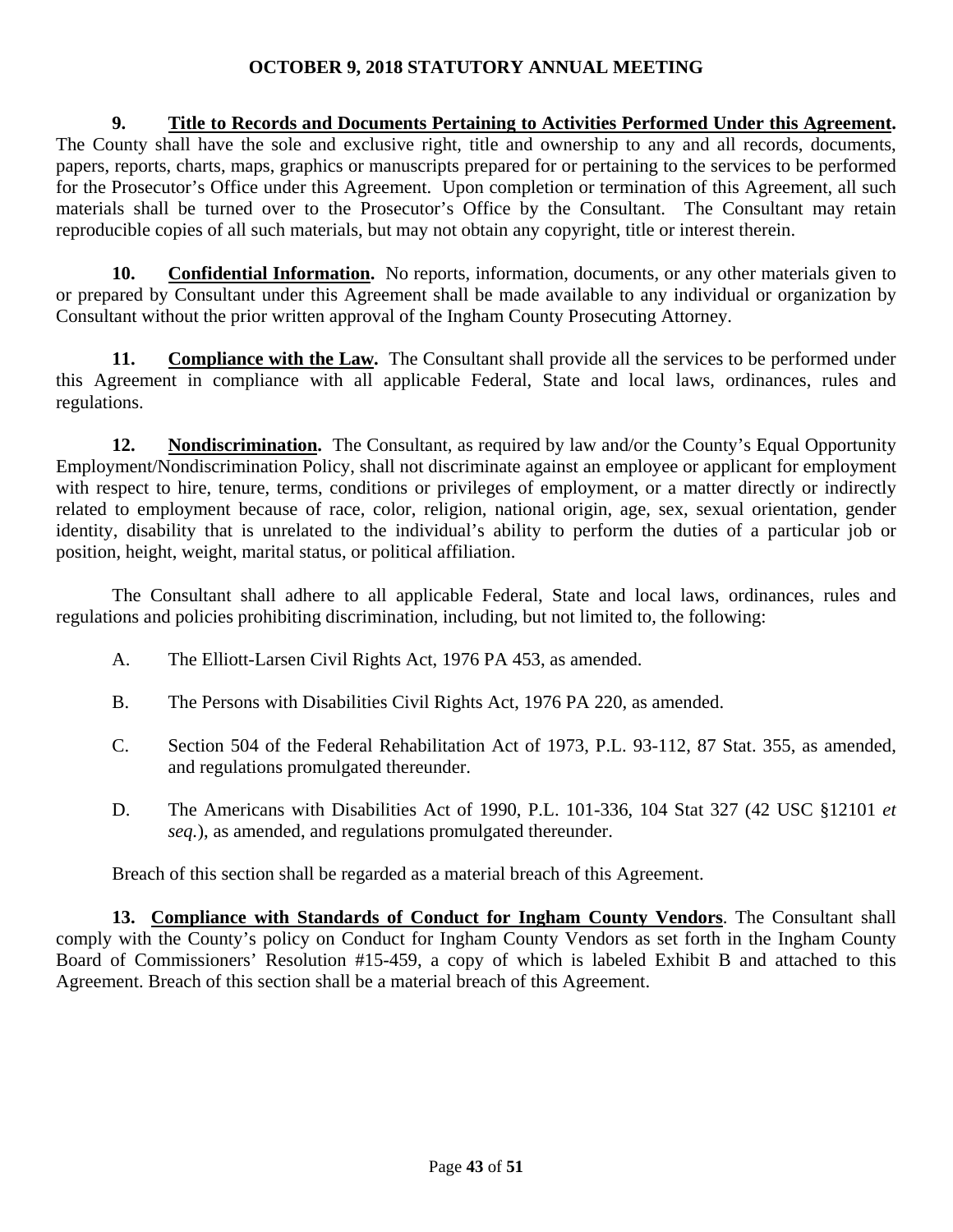**14. Notices.** Any notice required to be given pursuant to the terms and provisions of this Agreement shall be in writing and shall be sent by first class mail to the County at:

> Ingham County Prosecuting Attorney 303 W. Kalamazoo Street, 2nd Floor Lansing MI 48933

and to the Consultant:

 Lisa McCormick 7467 Lonsdale Circle Grand Ledge, MI 48837

**15. Waivers.** No failure or delay on the part of either of the parties to this Agreement in exercising any right, power or privilege hereunder shall operate as a waiver thereof, nor shall a single or partial exercise of any right, power or privilege preclude any other or further exercise of any other right, power or privilege.

 In no event shall the making by the County of any payment due to the Consultant constitute or be construed as a waiver by County of any breach of a provision of this Agreement, or any default which any then exist, on the part of the Consultant, and the making of any such payment by the County while any such breach or default shall exist, shall in no way impair or prejudice any right or remedy available to the County in respect to such breach or default.

**16. Amendment or Modification.** All modifications, amendments or waivers of any provision of this Agreement or the services to be performed hereunder, shall be made only by the written mutual consent of the parties hereto.

**17. Assignment or Subcontracting.** The Consultant shall not assign, subcontract or otherwise transfer its duties and/or obligations under this Agreement, without the prior written consent of the Ingham County Prosecuting Attorney.

**18. Applicable Law and Venue.** This Agreement shall be construed according to the laws of the State of Michigan. In the event any actions arising under this Agreement are brought by or against the County, or the County is made a party thereof, the County and the Consultant acknowledge and agree that the venue for such actions shall be established in accordance with the statutes of the State of Michigan and/or Michigan Court Rules. In the event an action is brought in a Federal court, the venue for such action shall be the Federal Judicial District of Michigan, Western District, Southern Division.

**19. Purpose of Section Titles.** The titles of the sections set forth in this Agreement are inserted for the convenience of reference only and shall be disregarded when construing or interpreting any of the provisions of this Agreement.

**20. Complete Agreement.** This Agreement, and any additional or supplementary documents incorporated herein by specific reference contains all the terms and conditions agreed upon by the parties hereto, and no other agreements, oral or otherwise, regarding the subject matter of this Agreement or any part thereof shall have any validity or bind any of the parties hereto.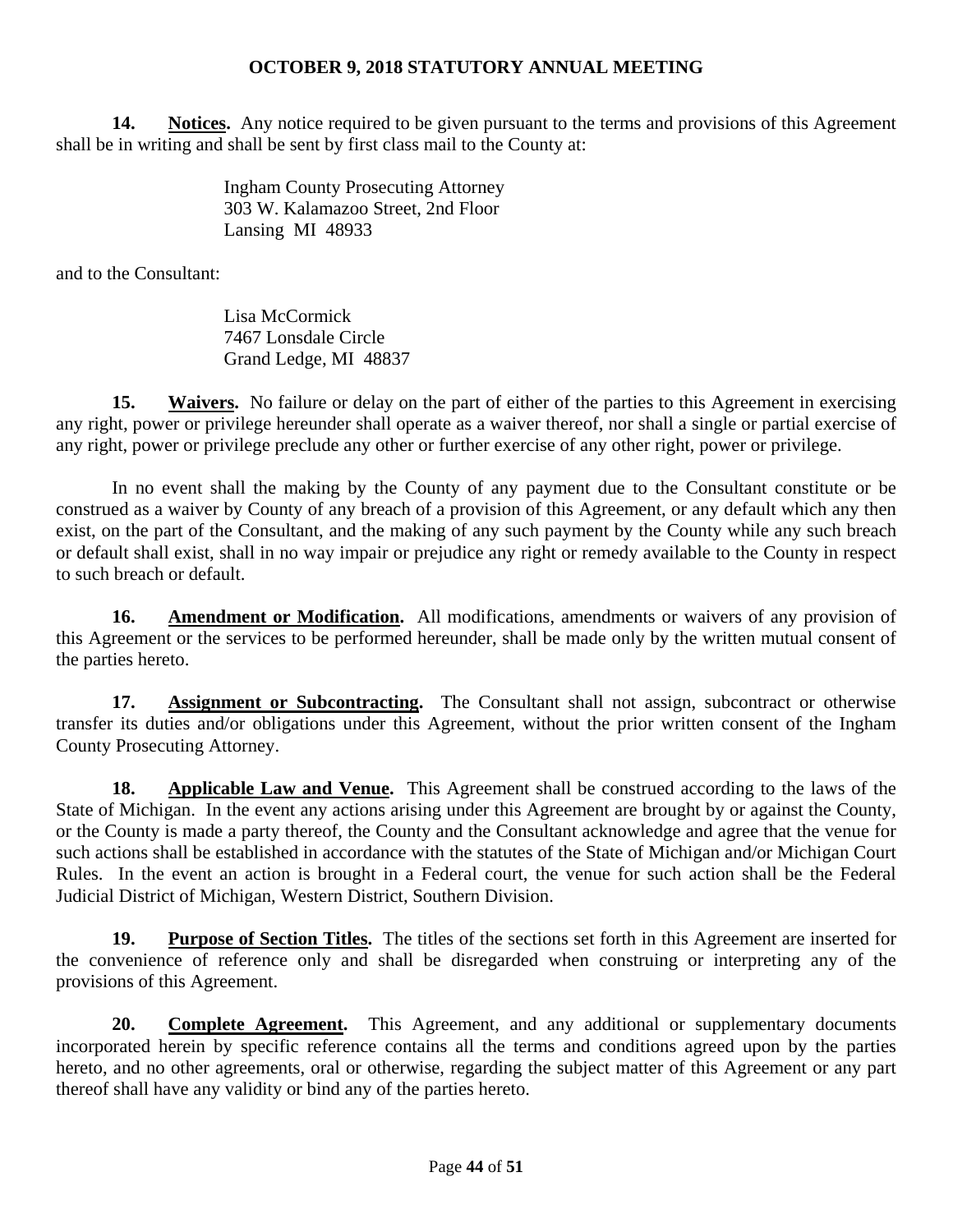**21. Agreement Period and Termination.** The term of this Agreement shall commence on October 6, 2018, and shall continue through December 31, 2018. Time shall be of the essence in the performance of the services required by this Agreement.

 Notwithstanding any other provision in this Agreement to the contrary, either the County or the Consultant may terminate this Agreement upon sixty (60) days prior written notice to the other party. In the event of termination, all finished and unfinished data, studies, reports and other items prepared by Consultant shall become the property of the Ingham County Prosecuting Attorney and Consultant shall promptly deliver such items to the Prosecuting Attorney. Because Consultant has agreed to devote full time and attention to this Contractual obligation for the duration (12 weeks), in the event of termination by County, Consultant shall be paid through December 31, 2018.

**22. Invalid/Unenforceable Provisions.** If any clause or provision of this Agreement is rendered invalid or unenforceable because of any State or Federal statute or regulation or ruling by any tribunal of competent jurisdiction, that clause or provision shall be null and void, and any such invalidity or unenforceability shall not affect the validity or enforceability of the remainder of this Agreement. Where the deletion of the invalid or unenforceable clause or provision would result in the illegality and/or unenforceability of this Agreement, this Agreement shall be considered to have terminated as of the date in which the clause or provision was rendered invalid or unenforceable.

**23. Certification of Authority to Sign Agreement.** The people signing on behalf of the parties to this Agreement certify by their signatures that they are duly authorized to sign this Agreement on behalf of said parties and that this Agreement has been authorized by said parties.

# **THE AUTHORIZED REPRESENTATIVES OF THE PARTIES HERETO HAVE FULLY SIGNED AND ENTERED INTO THIS CONSULTANT SERVICES AGREEMENT ON THE DAY AND YEAR FIRST ABOVE WRITTEN.**

# **COUNTY OF INGHAM LISA McCORMICK, CONSULTANT**

County Board of Commissioners

By:\_\_\_\_\_\_\_\_\_\_\_\_\_\_\_\_\_\_\_\_\_\_\_\_\_ \_\_\_\_\_ By:\_\_\_\_\_\_\_\_\_\_\_\_\_\_\_\_\_\_\_\_\_\_\_ \_\_\_\_\_ Carol Koenig, Chairperson Date Lisa McCormick Date

 $\mathbf{B} \mathbf{v}$ :

 Carol J. Siemon Date Ingham County Prosecuting Attorney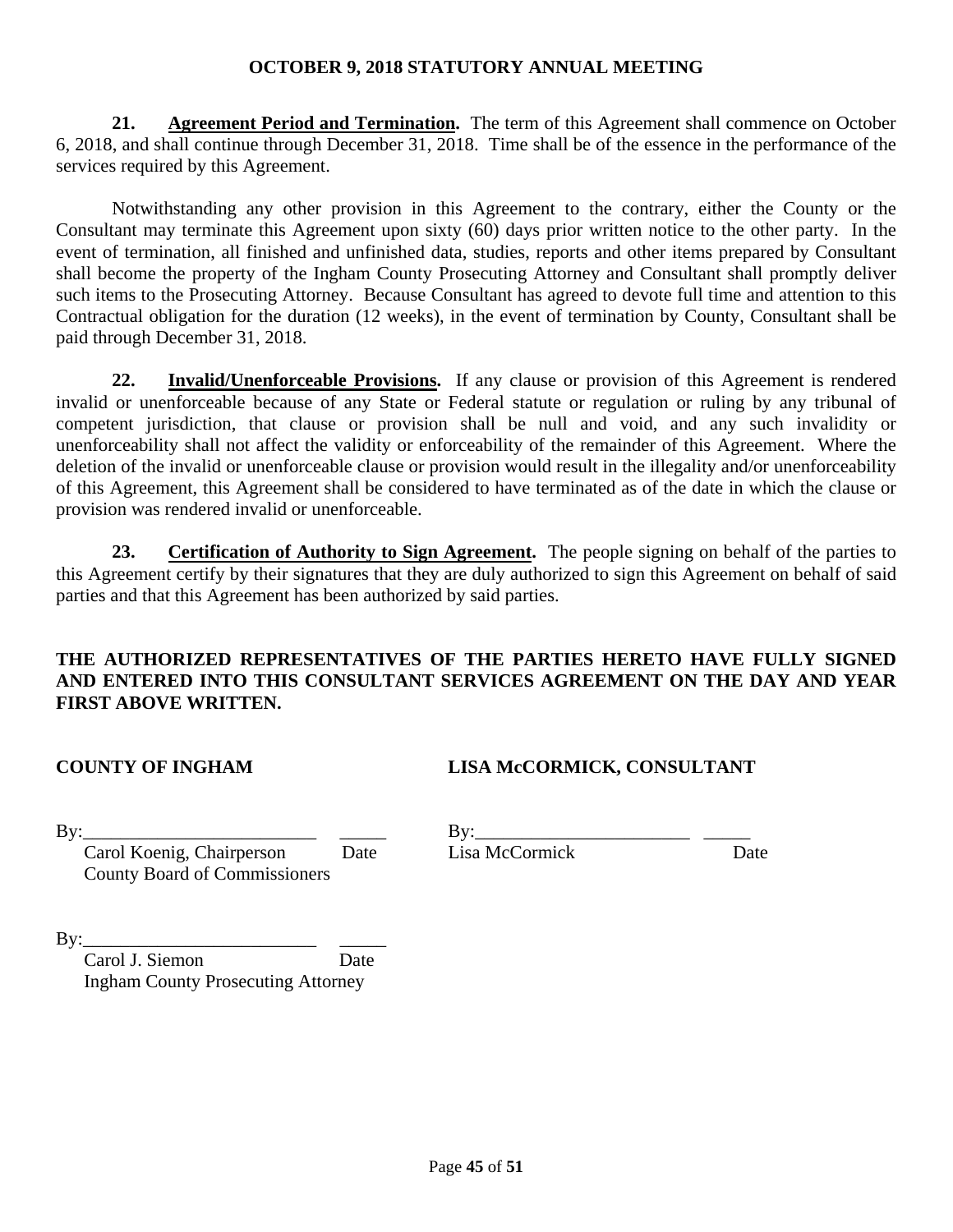# APPROVED AS TO FORM FOR COUNTY OF INGHAM COHL, STOKER & TOSKEY P.C.

By:\_\_\_\_\_\_\_\_\_\_\_\_\_\_\_\_\_\_\_\_\_\_\_\_\_\_\_

Bonnie G. Toskey

N:\Client\Ingham\Prosecutor\Contracts\McCormick - Consultant\CONSULTANT SERVICES AGREEMENT McCormick - draft 5 - 9-27-2018.docx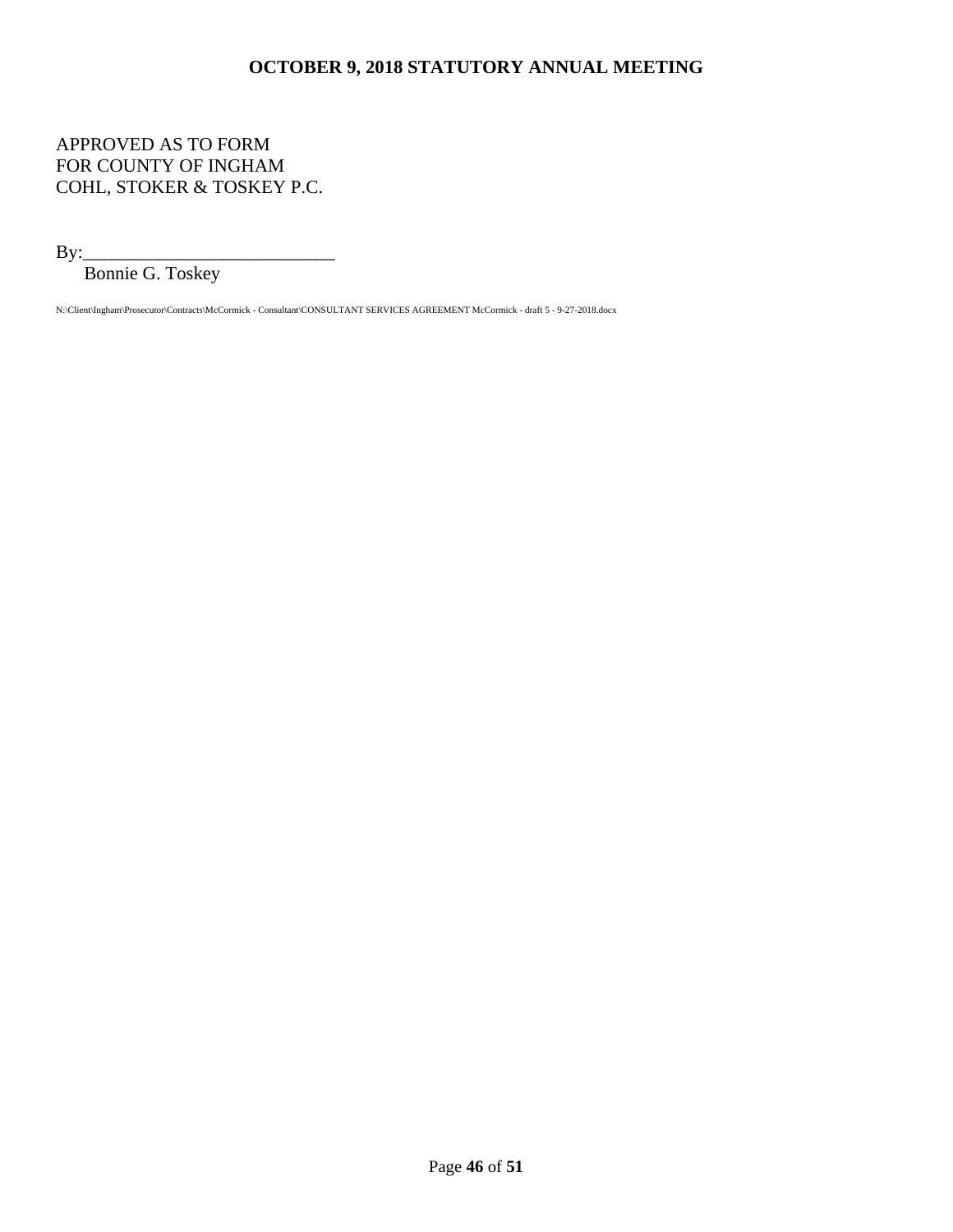# **ADOPTED – OCTOBER 9, 2018 AGENDA ITEM NO. 24**

Introduced by the Law & Courts and Finance Committees of the:

#### INGHAM COUNTY BOARD OF COMMISSIONERS

#### **RESOLUTION TO ALLOW THE INGHAM COUNTY SHERIFF'S OFFICE TO ENTER INTO AN INTERLOCAL AGREEMENT WITH THE CITY OF LANSING FOR THE 2018 LOCAL JAG GRANT**

#### **RESOLUTION # 18 – 427**

WHEREAS, the City of Lansing Police Department and the Ingham County Sheriff's Office were allocated \$117,648.00 from the 2018 Local JAG grant from the Department of Justice; and

WHEREAS, the City of Lansing is the fiduciary of this grant; and

WHEREAS, the Ingham County Sheriff's Office portion allocated from this grant is \$11,018.00; and

WHEREAS, as part of the application process to receive this funding from the 2018 Local JAG grant, the Ingham County Sheriff's Office must enter into an interlocal agreement with the City of Lansing allowing for disbursement of allocated funds to both government police agencies; and

WHEREAS, the portion allocated for the Ingham County Sheriff's Office will be spent on the replacement of duty weapon retention belts.

THEREFORE BE IT RESOLVED, that the Ingham County Board of Commissioners authorizes entering into an interlocal agreement between Ingham County and the City of Lansing to accept the \$117,648.00 allocated portion of the 2018 Local JAG grant for the time period of October 2018 thru September 2021.

BE IT FURTHER RESOLVED, that the Lansing Police Department will allocate from this grant \$11,018.00 to the Ingham County Sheriff's Office to be spent on the replacement of duty weapon retention belts.

BE IT FURTHER RESOLVED, that the Ingham County Board of Commissioners directs the Controller/Administrator to make the necessary adjustments to the 2018-2021 Sheriff's Office budgets consistent with this resolution.

BE IT FURTHER RESOLVED, that the Ingham County Board of Commissioners authorizes the Board Chairperson and the County Clerk to sign any necessary contract documents that are consistent with this resolution and approved as to form by the County Attorney.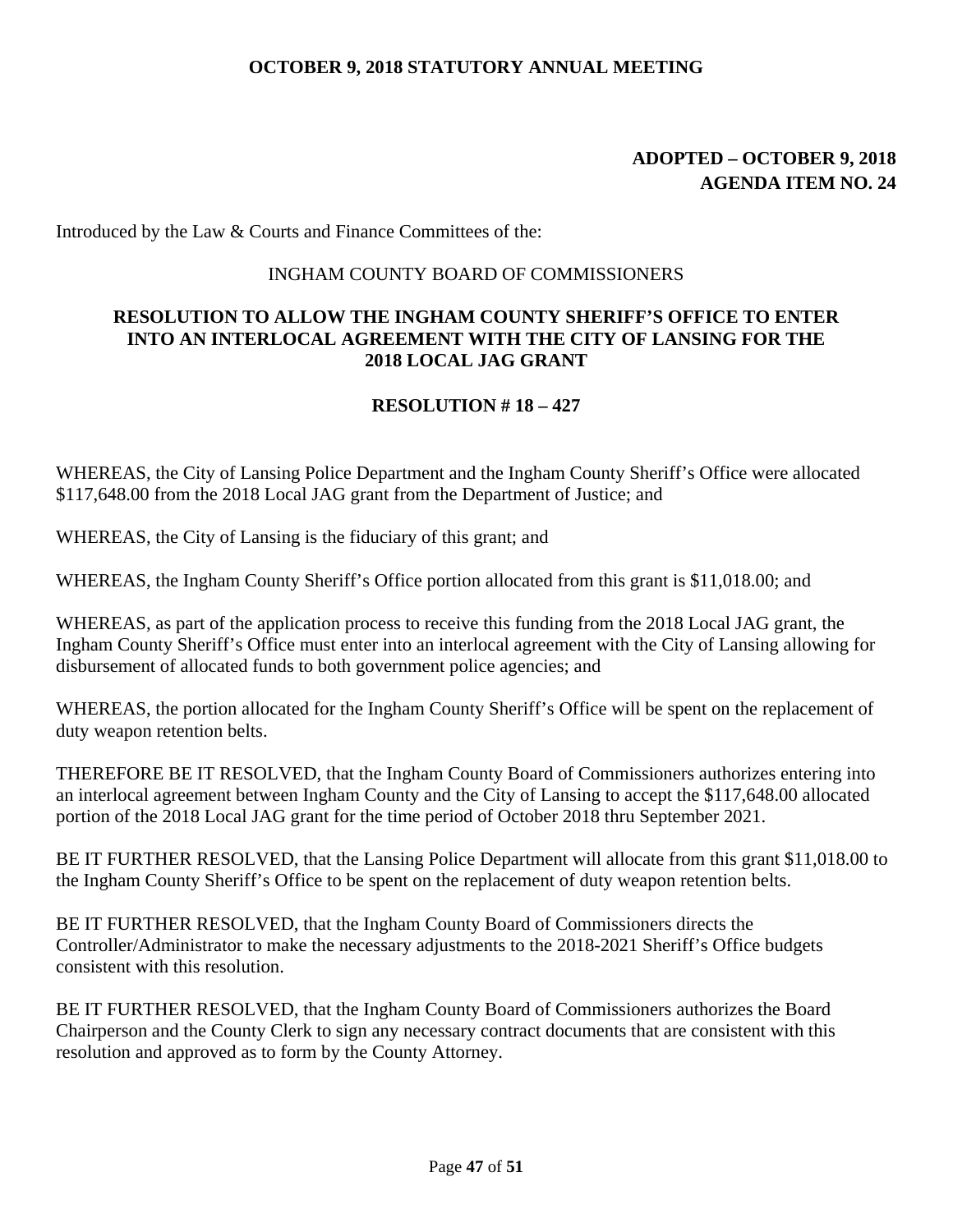**LAW & COURTS: Yeas**: Crenshaw, Hope, Celentino, Banas, Anthony, Maiville  **Nays**: None A**bsent:** Schafer **Approved 09/27/2018**

# **FINANCE: Yeas:** Grebner, Anthony, Crenshaw, Morgan **Nays:** None **Absent:** Tennis, Koenig, Schafer **Approved 10/03/2018**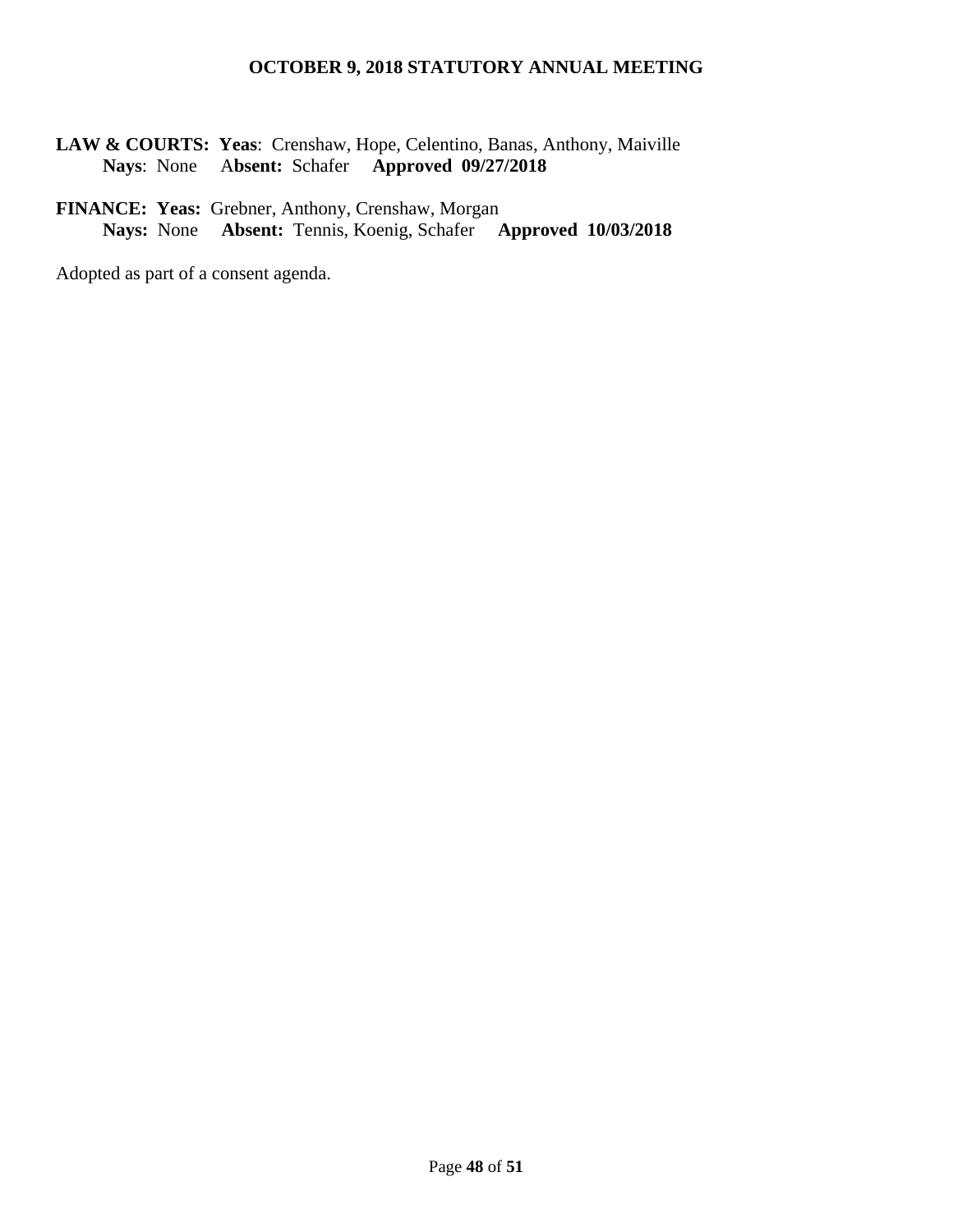#### **ADOPTED – OCTOBER 9, 2018 AGENDA ITEM NO. 25**

Introduced by the Law & Courts and Finance Committees of the:

#### INGHAM COUNTY BOARD OF COMMISSIONERS

#### **RESOLUTION AUTHORIZING 2019 AGREEMENTS FOR JUVENILE JUSTICE COMMUNITY AGENCIES**

#### **RESOLUTION # 18 – 428**

WHEREAS, a Juvenile Justice Millage was approved by the voters of Ingham County in November of 2002, then renewed in 2006, 2012, and 2016 for the purpose of funding an increase to Ingham County's capacity to detain and house juveniles who are delinquent or disturbed, and to operate new and existing programs for the treatment of such juveniles; and

WHEREAS, the Ingham County Board of Commissioners established a Juvenile Justice Community Agency Process, through Resolution #18-319, reserving a pool of Juvenile Justice Millage funds, to seek and fund proposals from qualified vendors to increase the capacity of the county juvenile justice system for the treatment of delinquent and disturbed youth which the County believes to be consistent with the provisions of the millage proposal approved by the voters; and

WHEREAS, the County has received applications for the 2019 Juvenile Justice Community Agency process.

THEREFORE BE IT RESOLVED, that the Ingham County Board of Commissioners hereby directs the County Attorney to draft contracts for the period of January 1, 2019 through December 31, 2019, for each Community Agency listed below in accordance with the dollar amounts allocated in the 2019 Budget as stated below, and for the services to Ingham County residents previously approved by the Law & Courts Committee:

- Child and Family Charities Nexus Program \$39,600
- Child and Family Charities Teen Court \$26,114
- Resolution Services Center of Central Michigan \$37,500
- Small Talk Children's Assessment Center \$19,000

BE IT FURTHER RESOLVED, that the Ingham County Board of Commissioners authorizes the Board Chairperson to sign any necessary documents that are consistent with this resolution and approved as to form by the County Attorney.

**LAW & COURTS: Yeas**: Crenshaw, Hope, Celentino, Banas, Anthony, Maiville  **Nays**: None A**bsent:** Schafer **Approved 09/27/2018**

**FINANCE: Yeas:** Grebner, Anthony, Crenshaw, Morgan **Nays:** None **Absent:** Tennis, Koenig, Schafer **Approved 10/03/2018**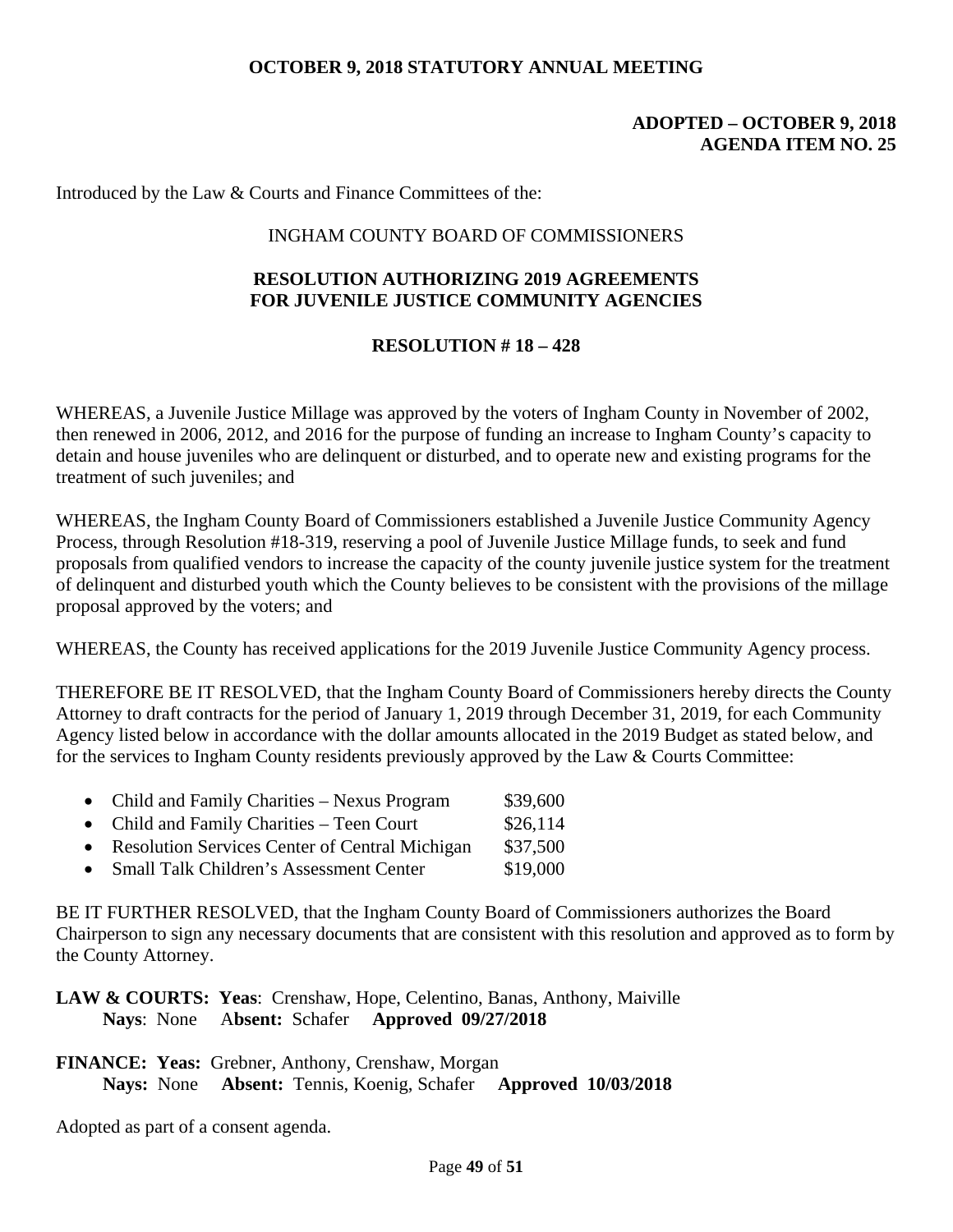# **ADOPTED – OCTOBER 9, 2018 AGENDA ITEM NO. 26**

Introduced by the:

#### INGHAM COUNTY BOARD OF COMMISSIONERS

#### **RESOLUTION TO APPROVE THE LETTER OF AGREEMENT REGARDING SICK TIME DONATION BETWEEN INGHAM COUNTY SHERIFF'S DEPARTMENT CCLP EMPLOYEES RESOLUTION # 18 – 429**

WHEREAS, an agreement has been reached between Ingham County and the Sheriff of Ingham ("Employer"), and the CCLP, Command Unit, CCLP Law Enforcement Unit, and CCLP Corrections Unit ("Unions") through December 31, 2020; and

WHEREAS, the Unions want the ability to allow donations to any employees of the Ingham county Sheriff's Office who are members of any of the three bargaining units represented by CCLP, who are in need of sick time donations for absence due to the serious illness of a family member; and

WHEREAS, the Sheriff of Ingham is in agreement with the allowance of donations to any employees of the Ingham county Sheriff's Office who are members of any of the three bargaining units represented by CCLP, who are in need of sick time donations for absence due to the serious illness of a family member; and

WHEREAS, the Human Resources Department has completed a review of and recommends approval of a proposed Letter of Agreement with the Unions by the Ingham County Board of Commissioners. THEREFORE BE IT RESOLVED, that the Ingham County Board of Commissioners authorizes entering into the Letter of Agreement with the Unions Regarding Sick Time Donation Between Ingham County Sheriff's Department CCLP Employees.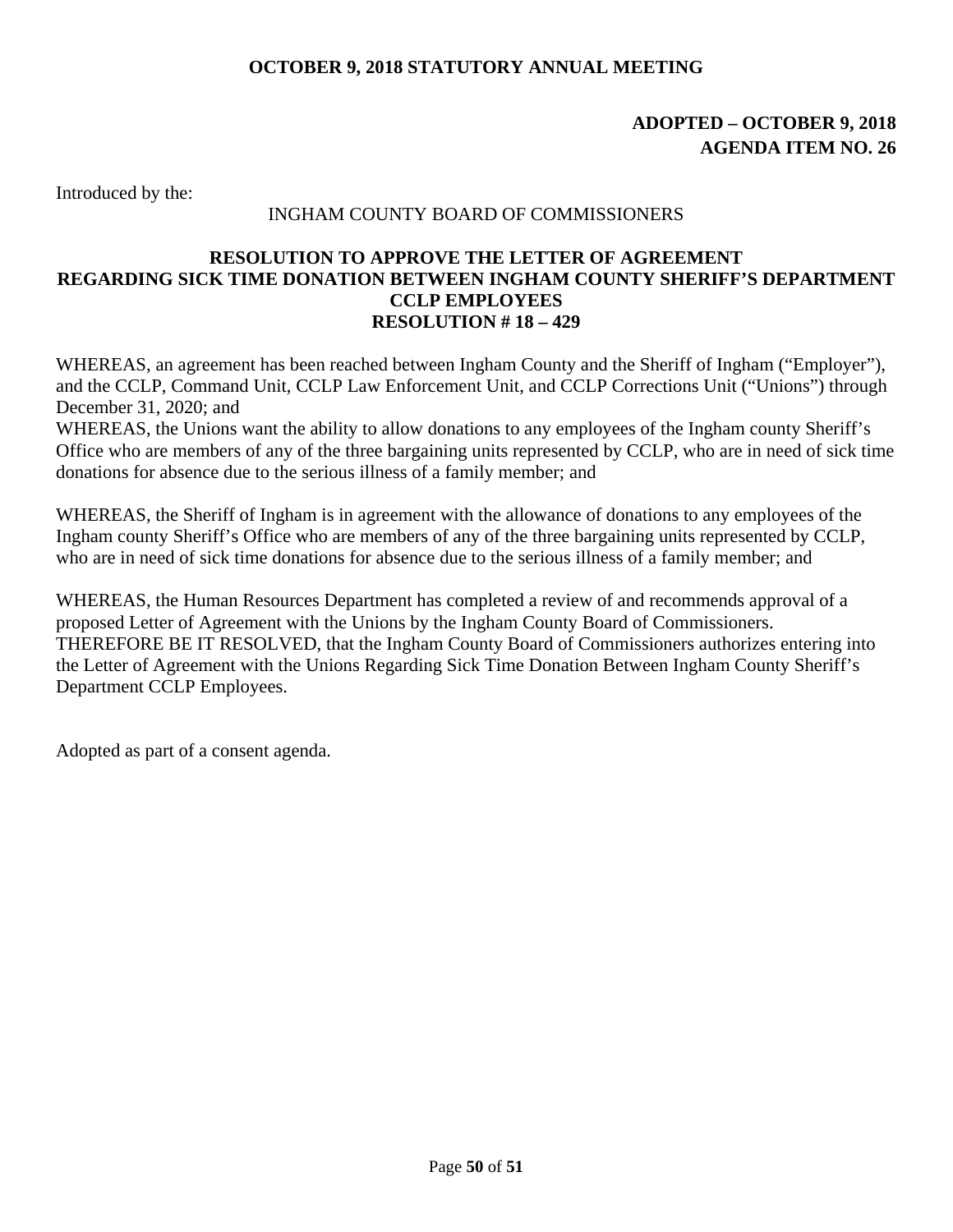# **SPECIAL ORDERS OF THE DAY**

Commissioner Crenshaw moved to appoint Anshu Varma to the Community Health Center Board and to appoint Commissioner Banas to the Chief Public Defender Interview Selection Committee. Commissioner Nolan supported the motion.

The motion carried unanimously.

#### **PUBLIC COMMENT**

None.

#### **COMMISSIONER ANNOUNCEMENTS**

None.

# **CONSIDERATION AND ALLOWANCE OF CLAIMS**

Commissioner Anthony moved to pay the claims in the amount of \$5,196,057.27 Commissioner Grebner supported the motion.

The motion carried unanimously.

#### **ADJOURNMENT**

The meeting was adjourned at 7:00 p.m.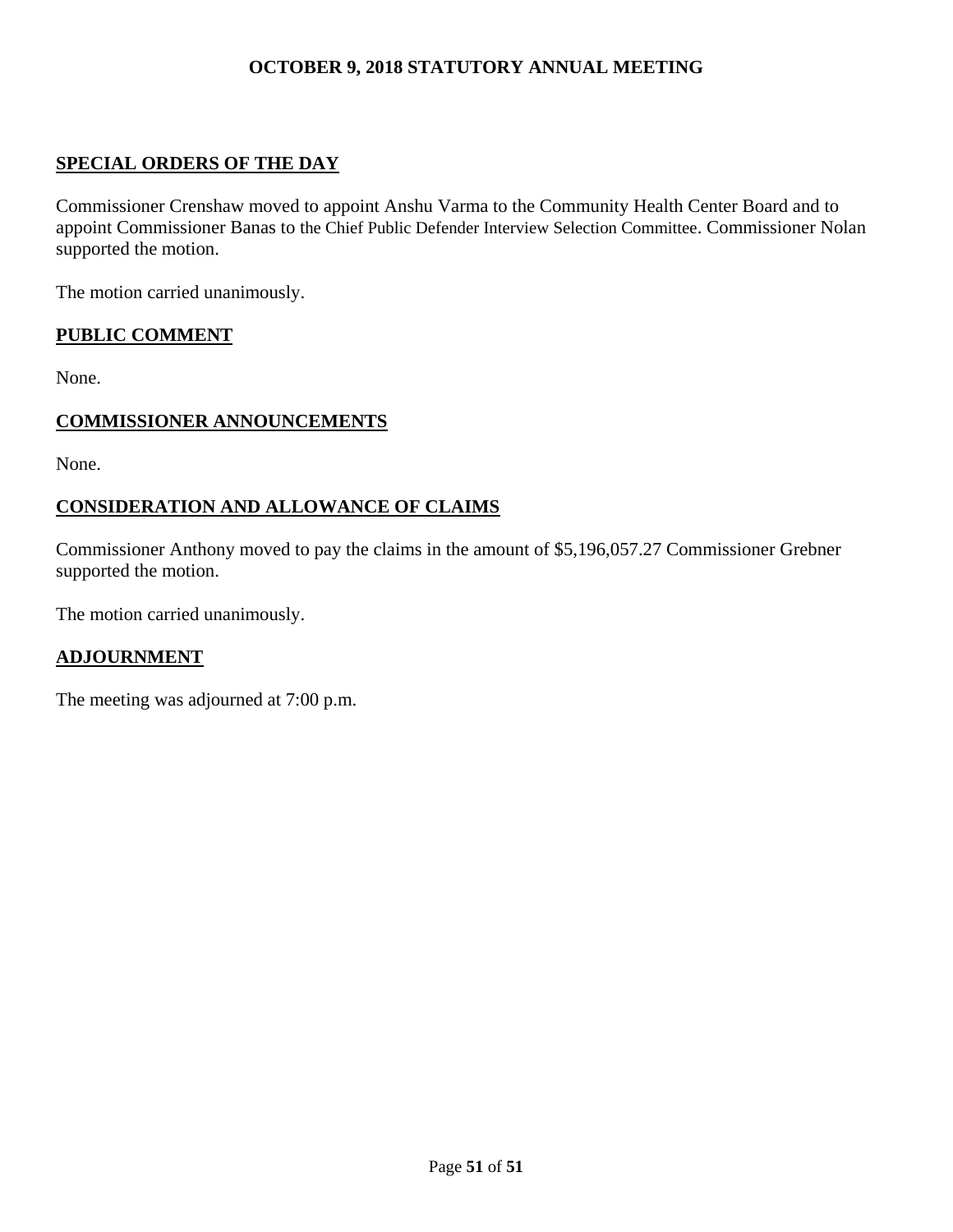#### **Bennett, Becky**

From: Sent: To: Subject:

carolnkoenig@aol.com Thursday, October 11, 2018 1:26 PM Bennett, Becky; mnordi@cstmlaw.com Resignation

Dear Commissioners.

It has been an honor and a privilege to represent the voters of East Lansing for most of the last decade.

It has also been an honor and a privilege to work with each and every one of you.

Effective at 5:00 P.M. today I resign from the Ingham County Board of Commissioners.

This resignation comes from the potential conflict of holding public office while intending

to pursue another office. The nuance of "applying for" verses actually being appointed to a position, is not a clearly settled area of the law.

But it is probably best to simply err on the side of caution and avoid even the possibility of conflict.

Vice Chair Celentino is prepared to assume the gavel until the new year and he will do an excellent job.

Your staff is better than you think and your job is tougher than it looks.

Be good to one another.

**Carol N. Koenig Attorney at Law Ingham County Commissioner** District 9 **East Lansing**  $(517)$  482-9598 carolnkoenig@aol.com

At night, the stars...they put on a show for free and all you have to do is look up.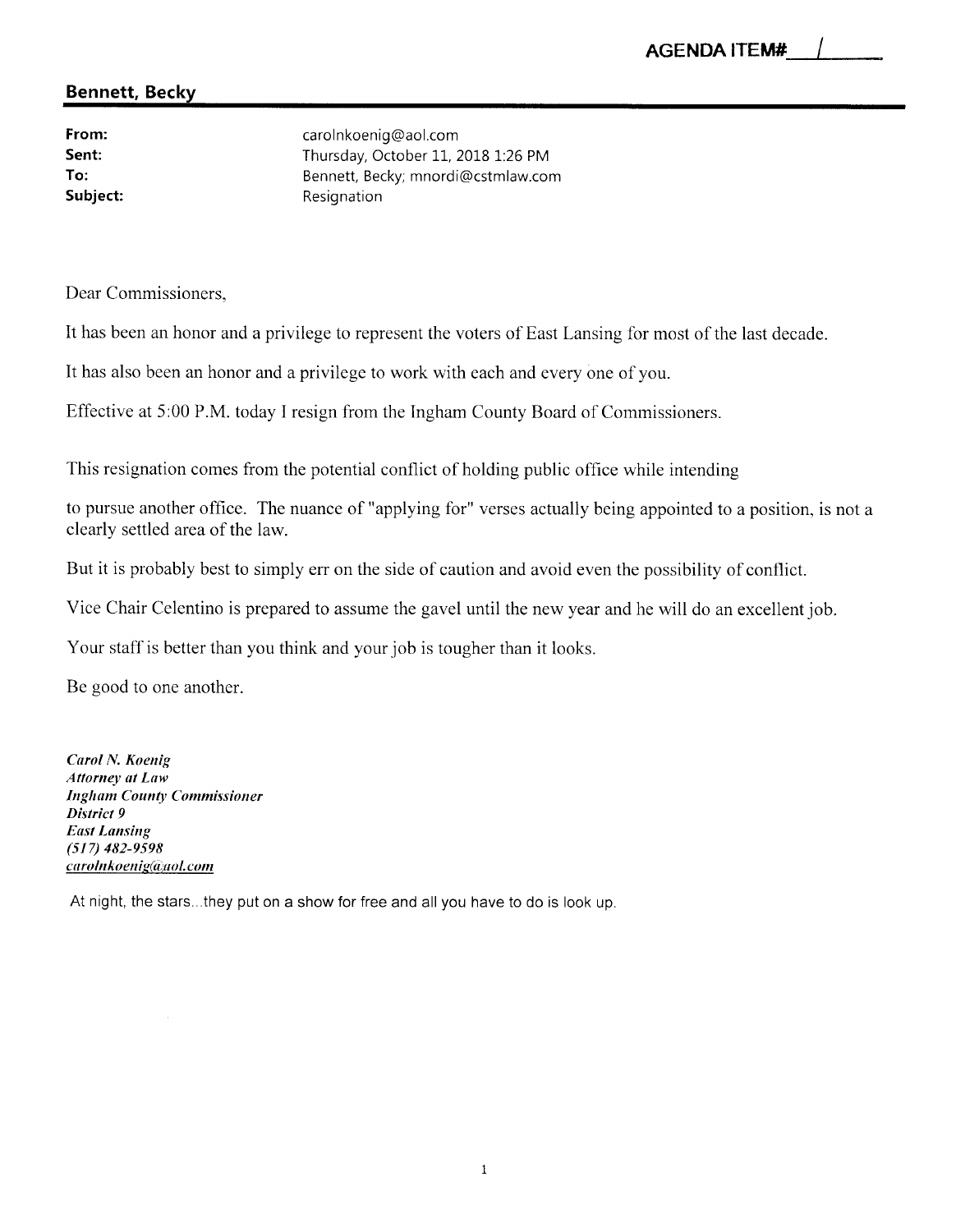### **Bennett, Becky**

To: Subject: inghamclerk inghamclerk RE: HNG-869D-SJB4F - Public Notice for Delhi Charter Township, Esker Park

From: Jesko, Roxanne (DEQ) [mailto:JESKOR@michigan.gov]

Sent: Monday, October 15, 2018 4:43 PM

To: Valor, Carol (DEQ); Fedewa, Chad (DNR); Gunderman, Brian (DNR); patricklindemann@icloud.com; inghamclerk inghamclerk; Ingham County Health Department (CMertz@ingham.org); evan.hope@delhitownship.com Subject: HNG-869D-SJB4F - Public Notice for Delhi Charter Township, Esker Park

The Michigan Department of Environmental Quality, Water Resources Division (WRD), has posted the following notice to the MiWaters home page. To make comments and view documents please click on the following

link: https://miwaters.deq.state.mi.us/miwaters/#/external/publicnotice/info/2526281072833391 432/details

Once the link is open, to view documents click the "Documents" button to view the Public Notice Announcement and the appropriate plans for the project. To leave a comment, please click on the "Add Comment" button.

The above link will expire 20 days from today's date. In order to make comments after the expiration of the link, please e-mail your comments directly to the WRD contact listed below or mail your comments directly to the district office.

District Office: Lansing District Office WRD Contact E-mail: Carol Valor, valorc@michigan.gov County: Ingham Public Notice Start Date: October 15, 2018 Public Notice End Date: November 04, 2018 Site Name: 33-1694 Cedar Street- Holt-Esker Park Application Submission Number: HNG-869D-SJB4F Applicant: Tracy Miller Project Location: 1694 Cedar Street, Holt TRS: 03N02W23 Regulatory Authorities Under NREPA: Part 301 and Part 303 The applicant proposes: Construction of a bridge, floating dock and pathway

Roxanne Jesko **Water Resources Division Lansing District Office** 525 West Allegan Street Lansing, Michigan 48909 517-284-6665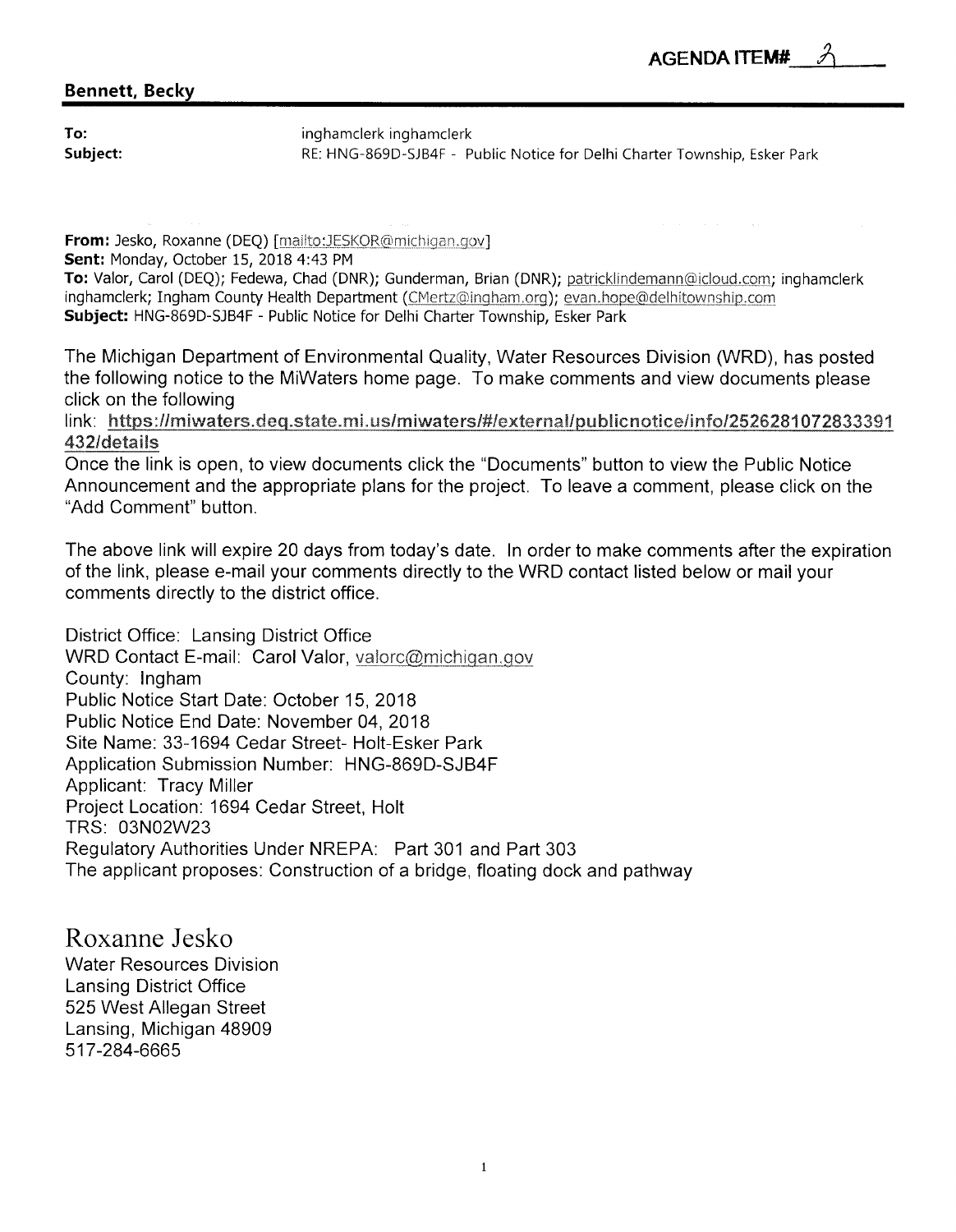



Dear Ms. Koenig:

Mason, Michigan 48854

SUBJECT: **Construction Permit Application Package** Granger Wood Street; Lansing Township, Ingham County

On August 31, 2018, the Department of Environmental Quality (DEQ). Waste Management and Radiological Protection Division (WMRPD), received an application for a Part 115, Solid Waste Management, of the Natural Resources and Environmental Protection Act, 1994 PA 451, as amended, construction permit for Granger Wood Street Type III landfill expansion. The facility is located in the NE 1/4 of Section 3, T4N, R2W Lansing Township, Ingham County, Michigan.

The Granger Wood Street facility consists of 482.2 acres. The facility proposes to construct a Type III landfill adjacent to the existing landfill consisting of a 12.6 acre lateral expansion and a 3.7 acre vertical expansion.

The DEQ must either issue or deny the construction permit by January 25, 2019.

The complete application package may be reviewed at the DEQ, WMRPD, Lansing District Office, Constitution Hall, 1st Floor South, 525 West Allegan Street, Lansing, Michigan, from 8:00 am until 5:00 pm weekdays, or at the Lansing Township Hall, located at 3209 West Michigan Avenue, Lansing, Michigan during normal business hours. Copies of the complete application may be obtained from the WMRPD at the address listed above for the cost of reproduction. We have enclosed a copy of the public notice announcing receipt of the application. The public notice will run in the City Pulse on October 10, 2018.

If you have any questions or comments, please contact me.

Sincerely,

Stephen R. Blayer

Stephen R. Blayer Senior Environmental Engineer Waste Management and Radiological Protection Division 517-614-7443

Enclosure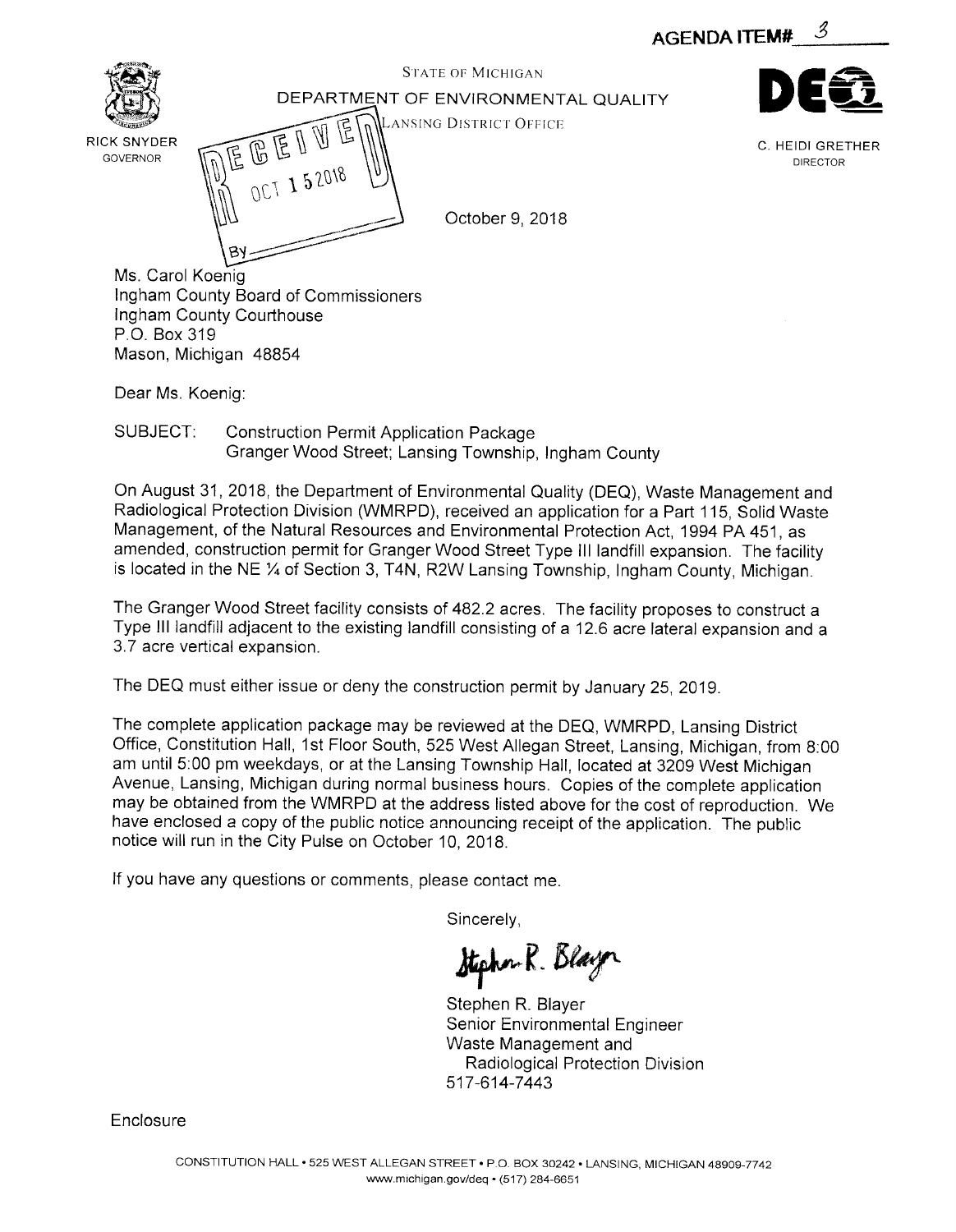#### DEPARTMENT OF ENVIRONMENTAL QUALITY Waste Management and Radiological Protection Division P.O. Box 30242, Lansing, Michigan 48909

#### NOTICE OF APPLICATION FOR A PART 115 CONSTRUCTION PERMIT FOR A TYPE III LANDFILL

Section 11510(2)(c) of Part 115, Solid Waste Management, of the Natural Resources and Environmental Protection Act, 1994 PA 451, as amended (Part 115) provides for a notice of application for a construction permit for a new Type III landfill.

On August 31, 2018, the Department of Environmental Quality (DEQ) received a construction permit application from Granger Waste Management, Inc., to construct a Type III landfill adjacent to its existing Granger Wood Street Landfill. The Director of the DEQ must either issue or deny the construction permit application by January 25, 2019.

Granger Wood Street Landfill is located at 16980 Wood Road, Lansing, Ingham County Michigan. Granger Waste Management, Inc., applied to construct a new Type III landfill covering 12.6 acres of lateral expansion and 3.7 acres of vertical expansion acres.

Granger Wood Street Landfill is shown on the map below and is located in the NE  $^{1}/_{4}$  of Section 3, T4N, R2W Lansing Township, Ingham County, Michigan.



The Department has scheduled a public hearing regarding the construction permit application. The hearing will include a chance for both formal and informal comments. Hearing Details:

| Date: | Thursday, November 1, 2018 |
|-------|----------------------------|
| Time: | 7:00 PM                    |

Asbury United Methodist Church Fellowship Hall Location: 2200 Lake Lansing Road Lansing, Michigan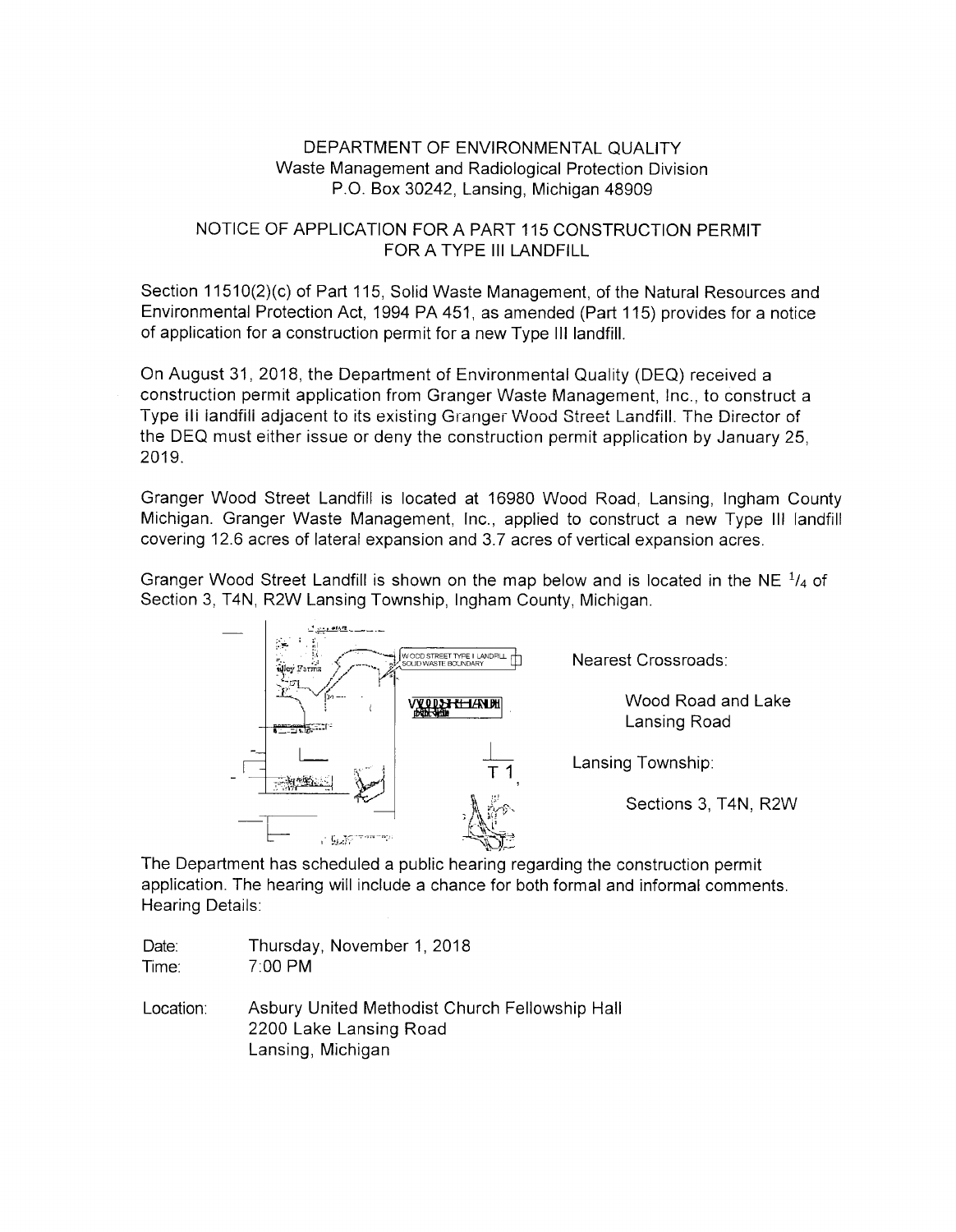The public comment period will close November 16, 2018.

The complete application package may be reviewed at the Lansing Township Hall, located at 3209 West Michigan Avenue, Lansing, Michigan, during normal business hours, and at the DEQ, Lansing District Office, 525 West Allegan, Lansing, Michigan. Information Contact: Mr. Steve Blayer, Waste Management and Radiological Protection Division, e-mail address blayersAmichician.gov; phone 517-614-7443.

> DEPARTMENT OF ENVIRONMENTAL QUALITY Waste Management and Radiological Protection **Division**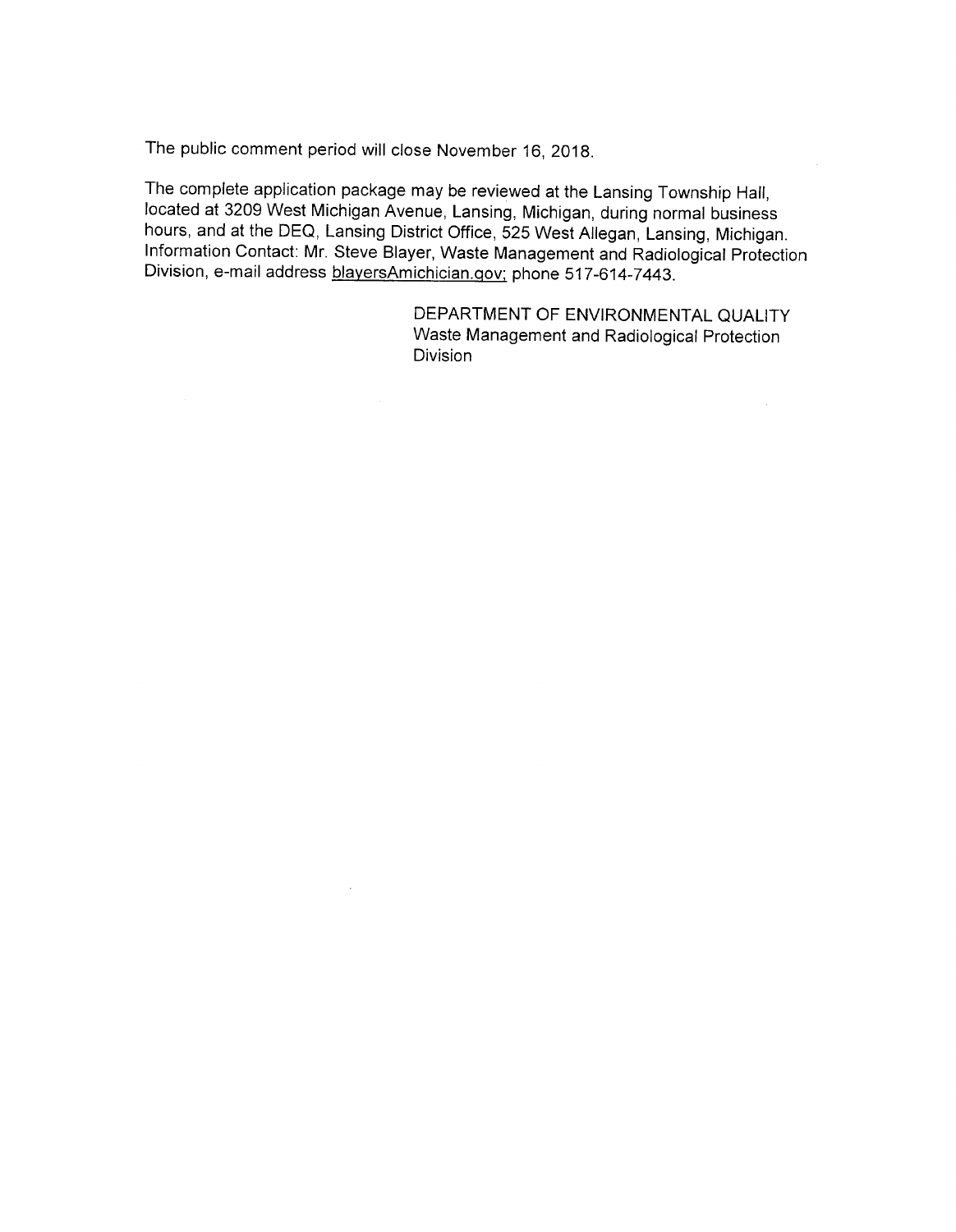| <b>AGENDA ITEM#</b> |  |
|---------------------|--|
|---------------------|--|

PHONE: (517) 699-3874 FAX: (517) 699-3864





**1492 AURELIUS ROAD** HOLT, MICHIGAN 48842

October 10, 2018

**Board of Commissioners** Ingham County Courthouse PO Box 319 Mason, Michigan 48854

Dear Board of Commissioners:

Please find enclosed Form 4564, Assessing Officers Report for Industrial Facility Exemption Certificates, for Delhi Charter Township for 2018.

Michigan Compiled Law (MCL) 207.567 requires the Delhi Charter Township Assessor to provide annual notification to the State Tax Commission, the legislative body of each unit of government which levies taxes on property subject to an industrial facility exemption certificate and the holder of the certificate. The notification is to include the determination of the value of property subject to an industrial facility exemption certificate. This letter and the enclosed report are provided to comply with the provisions of MCL 207.567 for 2018.

Please contact me at 517-694-1502 or by email at elizabeth.tobias@delhitownship.com with any questions regarding the matter.

Sincerely,

 $sm$ 

Elizabeth A. Tobias, MAAO(3), MCPPE **Township Assessor** 

Enclosure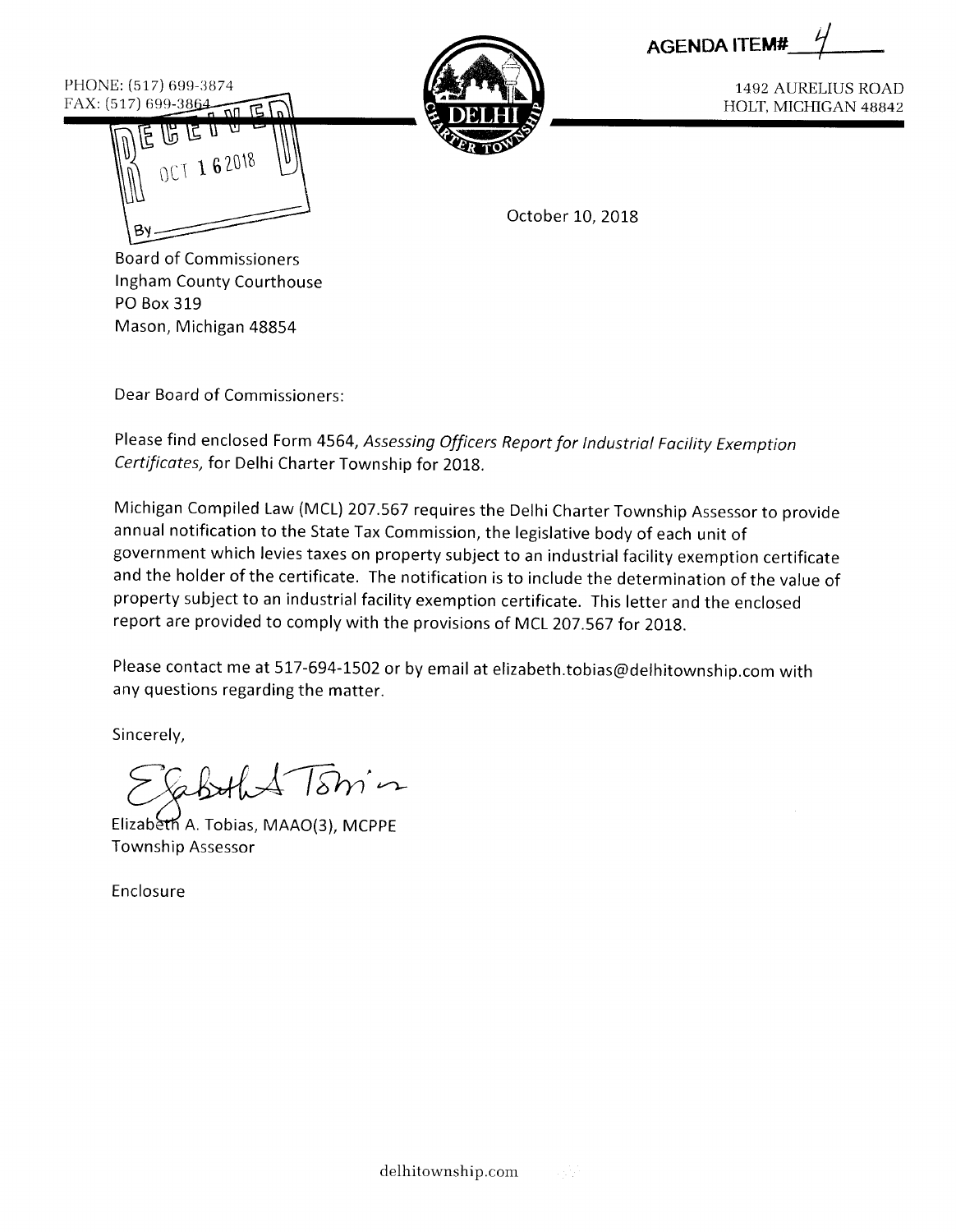# Assessing Officers Report for Industrial Facility Exemption Certificates

Issued under authority of Public Act 198 of 1974. Filing is mandatory.

In accordance with the requirements of Section 17 of Public Act 198 of 1974, as amended, the city or township assessor is required to furnish an annual report not later than October 15, showing the taxable valuations of real and personal property on the Industrial Facilities Tax Roll as of the preceding December 31, as finally equalized.

For assistance with this form, please see the Instructions page or contact the Local Audit and Finance Division at (517) 373-3227.

|                                    | THIS FORM IS FOR TAX YEARS 2008 AND AFTER |
|------------------------------------|-------------------------------------------|
| Assessment as of December 31, 2017 | for the 2018 Tax Year                     |

Due by October 15, 2018

|  | City/ Twp / Vlg Codes |  |
|--|-----------------------|--|
|  |                       |  |

| City / Twp / Vig CODE* | 33104              |
|------------------------|--------------------|
| City / Twp / Vlg       | DELHI CHARTER TWP. |
| County                 | <b>INGHAM</b>      |
| <b>Assessor's Name</b> | ELIZABETH A TOBIAS |
| <b>Phone Number</b>    | (517) 694-1502     |

\*Townships responsible for certificates issued by a village should report the village certificates under the village code.

| <b>SCHOOL DISTRICTS</b><br>Code | <b>School District Codes</b><br><b>School District</b> | Enter this reference number<br>on subsequent pages |
|---------------------------------|--------------------------------------------------------|----------------------------------------------------|
| 33070                           | <b>HOLT</b>                                            |                                                    |
| 33130                           | <b>MASON</b>                                           |                                                    |
| 23050                           | <b>EATON RAPIDS</b>                                    |                                                    |
| 33020                           | <b>LANSING</b>                                         |                                                    |
|                                 |                                                        |                                                    |
|                                 |                                                        |                                                    |

# **SCHOOL SUMMARY**

| <b>School District</b>                                                                | New       | Replacement | <b>TOTALS</b> |
|---------------------------------------------------------------------------------------|-----------|-------------|---------------|
| <b>HOLT</b>                                                                           | \$109,700 | \$3,962,967 | \$4,072,667   |
| <b>MASON</b>                                                                          | \$0       | \$10,900    | \$10,900      |
| <b>EATON RAPIDS</b>                                                                   | \$0       | \$0         | \$0           |
| <b>LANSING</b>                                                                        | \$0       | \$0         | \$0           |
|                                                                                       | \$0       | \$0         | \$0           |
|                                                                                       | \$0       | \$0         | \$0           |
| <b>Grand Total</b><br>$\mathbf{A} \cdot \mathbf{A} \cdot \mathbf{A} \cdot \mathbf{A}$ | \$109,700 | \$3,973,867 | \$4,083,567   |

School Summary Totals include Renaissance Zone exempt taxable value

| <b>SUMMARY</b>        | Taxable Value of<br>IFT Personal on<br><b>Industrial Class</b><br>Land | Taxable Value of<br><b>IFT Personal on</b><br>Commercial<br>Class Land | Taxable Value of<br>all other IFT<br>Personal | Taxable Value of<br>IFT Real | Total<br>Taxable Value |
|-----------------------|------------------------------------------------------------------------|------------------------------------------------------------------------|-----------------------------------------------|------------------------------|------------------------|
| Total New             | \$109,700                                                              | \$0                                                                    | \$0                                           | \$0                          | \$109,700              |
| Total Replacement     | \$1,562,500                                                            |                                                                        |                                               | \$2,411,367                  | \$3,973,867            |
| Grand Total<br>$\sim$ | \$1,672,200                                                            | \$0                                                                    | \$0                                           | \$2,411,367                  | \$4,083,567            |

Summary Totals exclude Renaissance Zone exempt taxable value

This report is to be sent certified mail (MCL 207.567(2)) to:

1. Michigan Department of Treasury, Local Audit and Finance Division, PO Box 30728, Lansing, MI 48909-8228.

2. Each tax levying unit involving the certified property.

3. The holder of the certificate.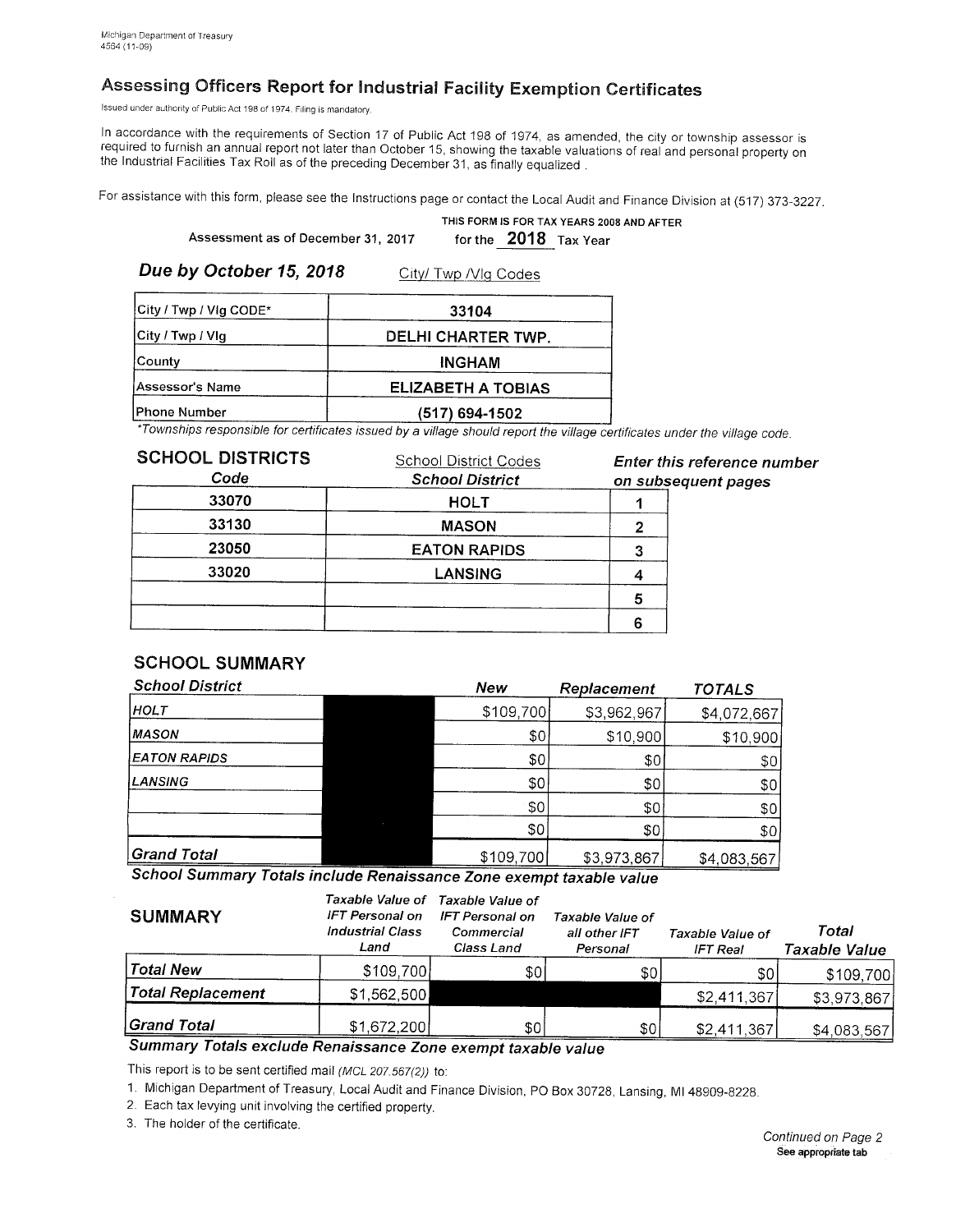# Assessing Officers Report for Industrial Facility Exemption Certificates<br>Assessment as of December 31, 2017 for the 2018 Tax Year

# DELHI CHARTER TWP., INGHAM COUNTY<br>NEW CERTIFICATES

|             | List certificates in numeric order         |                                                               |                                                                |                                                                  |                                                  |                                          |                          |                           | Project<br><b>Status</b> |             |                   |                           |      | Specify if Parcel is<br>located in: |                    |              |
|-------------|--------------------------------------------|---------------------------------------------------------------|----------------------------------------------------------------|------------------------------------------------------------------|--------------------------------------------------|------------------------------------------|--------------------------|---------------------------|--------------------------|-------------|-------------------|---------------------------|------|-------------------------------------|--------------------|--------------|
| Cert. No.   | Certificate Holder                         | School<br><b>District</b><br>Reference<br>Number<br>Enter 1-6 | Taxable<br>Personal on Personal on<br>Industrial<br>Class Land | Taxable<br>Value of IFT Value of IFT<br>Commercial<br>Class Land | Taxable<br>Value of all<br>other IFT<br>Personal | Taxable Value<br>of IFT Real<br>Property | Total                    | Complete                  | Under Const              | Not Started | $\overline{IIFA}$ | DДА                       | LDFA | BRA                                 | RenZone            | R7 Taxable % |
| 2003-SAMPLE | ABC COMPANY                                | $\overline{1}$                                                | 250                                                            | 500                                                              | 100                                              | 200                                      | 1,050                    |                           | $\bar{\mathsf{X}}$       |             |                   |                           |      |                                     | $\bar{\mathsf{x}}$ |              |
| 2017-090    | FIBERTEC, INC.                             | $\mathbf{1}$                                                  | 109,700                                                        | $\mathbf 0$                                                      | $\mathbb O$                                      | $\circ$                                  | 109,700                  | $\overline{X}$            |                          |             |                   | χ                         |      |                                     |                    |              |
|             |                                            |                                                               |                                                                |                                                                  |                                                  |                                          | $\omega$                 | $\bar{\mathsf{X}}$        |                          |             |                   | $\pmb{\mathsf{X}}$        |      |                                     |                    |              |
|             |                                            |                                                               |                                                                |                                                                  |                                                  |                                          |                          | $\mathsf X$               |                          |             |                   |                           |      |                                     |                    |              |
|             |                                            |                                                               |                                                                |                                                                  |                                                  |                                          | $\equiv$                 |                           |                          |             |                   | $\overline{\mathsf{x}}$   |      |                                     |                    |              |
|             |                                            |                                                               |                                                                |                                                                  |                                                  |                                          | $\overline{\phantom{a}}$ | $\bar{\mathsf{X}}$        |                          |             |                   | $\overline{\mathsf{X}}$   |      |                                     |                    |              |
|             |                                            |                                                               |                                                                |                                                                  |                                                  |                                          | $\blacksquare$           | $\mathsf{x}$              |                          |             |                   | $\overline{\mathsf{X}}$   |      |                                     |                    |              |
|             |                                            |                                                               |                                                                |                                                                  |                                                  |                                          | $\sim$                   | $\overline{\mathsf{x}}$   |                          |             |                   | $\boldsymbol{\mathsf{X}}$ |      |                                     |                    |              |
|             |                                            |                                                               |                                                                |                                                                  |                                                  |                                          | $\blacksquare$           | $\mathsf X$               |                          |             |                   | $\overline{\mathsf{x}}$   |      |                                     |                    |              |
|             |                                            |                                                               |                                                                |                                                                  |                                                  |                                          | $\overline{\phantom{a}}$ | $\overline{\mathsf{X}}$   |                          |             |                   | $\boldsymbol{\mathsf{X}}$ |      |                                     |                    |              |
|             |                                            |                                                               |                                                                |                                                                  |                                                  |                                          | $\overline{\phantom{a}}$ | $\overline{\mathsf{X}}$   |                          |             |                   | $\underline{x}$           |      |                                     |                    |              |
|             |                                            |                                                               |                                                                |                                                                  |                                                  |                                          | $\tilde{\phantom{a}}$    | $\pmb{\times}$            |                          |             |                   | $\pmb{\mathsf{X}}$        |      |                                     |                    |              |
|             |                                            |                                                               |                                                                |                                                                  |                                                  |                                          | $\sim$                   | $\mathsf X$               |                          |             |                   | X                         |      |                                     |                    |              |
|             |                                            |                                                               |                                                                |                                                                  |                                                  |                                          | $\sim$                   | $\pmb{\times}$            |                          |             |                   | $\pmb{\times}$            |      |                                     |                    |              |
|             |                                            |                                                               |                                                                |                                                                  |                                                  |                                          | $\blacksquare$           | $\overline{\mathsf{x}}$   |                          |             |                   | X                         |      |                                     |                    |              |
|             |                                            |                                                               |                                                                |                                                                  |                                                  |                                          | $\omega$                 | $\overline{\mathsf{x}}$   |                          |             |                   | $\mathsf{\chi}$           |      |                                     |                    |              |
|             |                                            |                                                               |                                                                |                                                                  |                                                  |                                          | $\equiv$                 | $\mathsf X$               |                          |             |                   |                           |      |                                     |                    |              |
|             |                                            |                                                               |                                                                |                                                                  |                                                  |                                          |                          |                           |                          |             |                   | $\overline{\mathsf{X}}$   |      |                                     |                    |              |
|             |                                            |                                                               |                                                                |                                                                  |                                                  |                                          | $\sim$                   | $\boldsymbol{\mathsf{x}}$ |                          |             |                   | $\pmb{\mathsf{X}}$        |      |                                     |                    |              |
|             |                                            |                                                               |                                                                |                                                                  |                                                  |                                          | $\sim$                   | $\overline{\mathsf{X}}$   |                          |             |                   | $\pmb{\times}$            |      |                                     |                    |              |
|             |                                            |                                                               |                                                                |                                                                  |                                                  |                                          | $\overline{\phantom{a}}$ | $\mathsf X$               |                          |             |                   | $\overline{\mathsf{X}}$   |      |                                     |                    |              |
|             |                                            |                                                               |                                                                |                                                                  |                                                  |                                          | $\blacksquare$           | $\mathsf X$               |                          |             |                   | $\pmb{\mathsf{X}}$        |      |                                     |                    |              |
|             |                                            |                                                               |                                                                |                                                                  |                                                  |                                          | $\omega_{\rm c}$         | $\overline{\mathsf{X}}$   |                          |             |                   | $\mathsf{x}$              |      |                                     |                    |              |
|             |                                            |                                                               |                                                                |                                                                  |                                                  |                                          | $\overline{\phantom{a}}$ | $\pmb{\times}$            |                          |             |                   | $\boldsymbol{\mathsf{X}}$ |      |                                     |                    |              |
|             |                                            |                                                               |                                                                |                                                                  |                                                  |                                          | $\omega$                 | $\overline{\mathsf{x}}$   |                          |             |                   | $\pmb{\times}$            |      |                                     |                    |              |
|             |                                            |                                                               |                                                                |                                                                  |                                                  |                                          | $\omega$                 | $\overline{\mathsf{X}}$   |                          |             |                   | $\pmb{\times}$            |      |                                     |                    |              |
|             |                                            |                                                               |                                                                |                                                                  |                                                  |                                          | $\omega$                 | $\boldsymbol{\mathsf{X}}$ |                          |             |                   | $\pmb{\times}$            |      |                                     |                    |              |
|             |                                            |                                                               |                                                                |                                                                  |                                                  |                                          | $\omega$                 |                           |                          |             |                   |                           |      |                                     |                    |              |
|             |                                            |                                                               |                                                                |                                                                  |                                                  |                                          | $\tilde{\phantom{a}}$    |                           |                          |             |                   |                           |      |                                     |                    |              |
|             |                                            |                                                               |                                                                |                                                                  |                                                  |                                          | $\overline{\phantom{a}}$ |                           |                          |             |                   |                           |      |                                     |                    |              |
|             |                                            |                                                               |                                                                |                                                                  |                                                  |                                          |                          |                           |                          |             |                   |                           |      |                                     |                    |              |
|             |                                            |                                                               |                                                                |                                                                  |                                                  |                                          | $\sim$                   |                           |                          |             |                   |                           |      |                                     |                    |              |
|             |                                            |                                                               |                                                                |                                                                  |                                                  |                                          | $\overline{\phantom{a}}$ |                           |                          |             |                   |                           |      |                                     |                    |              |
|             |                                            |                                                               |                                                                |                                                                  |                                                  |                                          | $\blacksquare$           |                           |                          |             |                   |                           |      |                                     |                    |              |
|             |                                            |                                                               |                                                                |                                                                  |                                                  |                                          | $\overline{\phantom{a}}$ |                           |                          |             |                   |                           |      |                                     |                    |              |
|             |                                            |                                                               |                                                                |                                                                  |                                                  |                                          | $\overline{a}$           |                           |                          |             |                   |                           |      |                                     |                    |              |
|             |                                            |                                                               |                                                                |                                                                  |                                                  |                                          | $\blacksquare$           |                           |                          |             |                   |                           |      |                                     |                    |              |
|             |                                            |                                                               |                                                                |                                                                  |                                                  |                                          | $\equiv$                 |                           |                          |             |                   |                           |      |                                     |                    |              |
|             |                                            |                                                               |                                                                |                                                                  |                                                  |                                          | $\tilde{\phantom{a}}$    |                           |                          |             |                   |                           |      |                                     |                    |              |
|             |                                            |                                                               |                                                                |                                                                  |                                                  |                                          | $\sim$                   |                           |                          |             |                   |                           |      |                                     |                    |              |
|             |                                            |                                                               |                                                                |                                                                  |                                                  |                                          | $\blacksquare$           |                           |                          |             |                   |                           |      |                                     |                    |              |
|             |                                            |                                                               |                                                                |                                                                  |                                                  |                                          | $\omega$                 |                           |                          |             |                   |                           |      |                                     |                    |              |
|             |                                            |                                                               |                                                                |                                                                  |                                                  |                                          | $\overline{\phantom{a}}$ |                           |                          |             |                   |                           |      |                                     |                    |              |
|             |                                            |                                                               |                                                                |                                                                  |                                                  |                                          |                          |                           |                          |             |                   |                           |      |                                     |                    |              |
|             | Theck box if continued on additional pages |                                                               |                                                                |                                                                  |                                                  | Help?                                    | $\tilde{\phantom{a}}$    |                           |                          |             |                   |                           |      |                                     |                    |              |
|             | Need more lines?                           |                                                               |                                                                |                                                                  |                                                  |                                          |                          |                           |                          |             |                   |                           |      | Continued on page 3                 |                    |              |

 $\overline{\phantom{a}}$ 

 $\sim$ 

Continued on page 3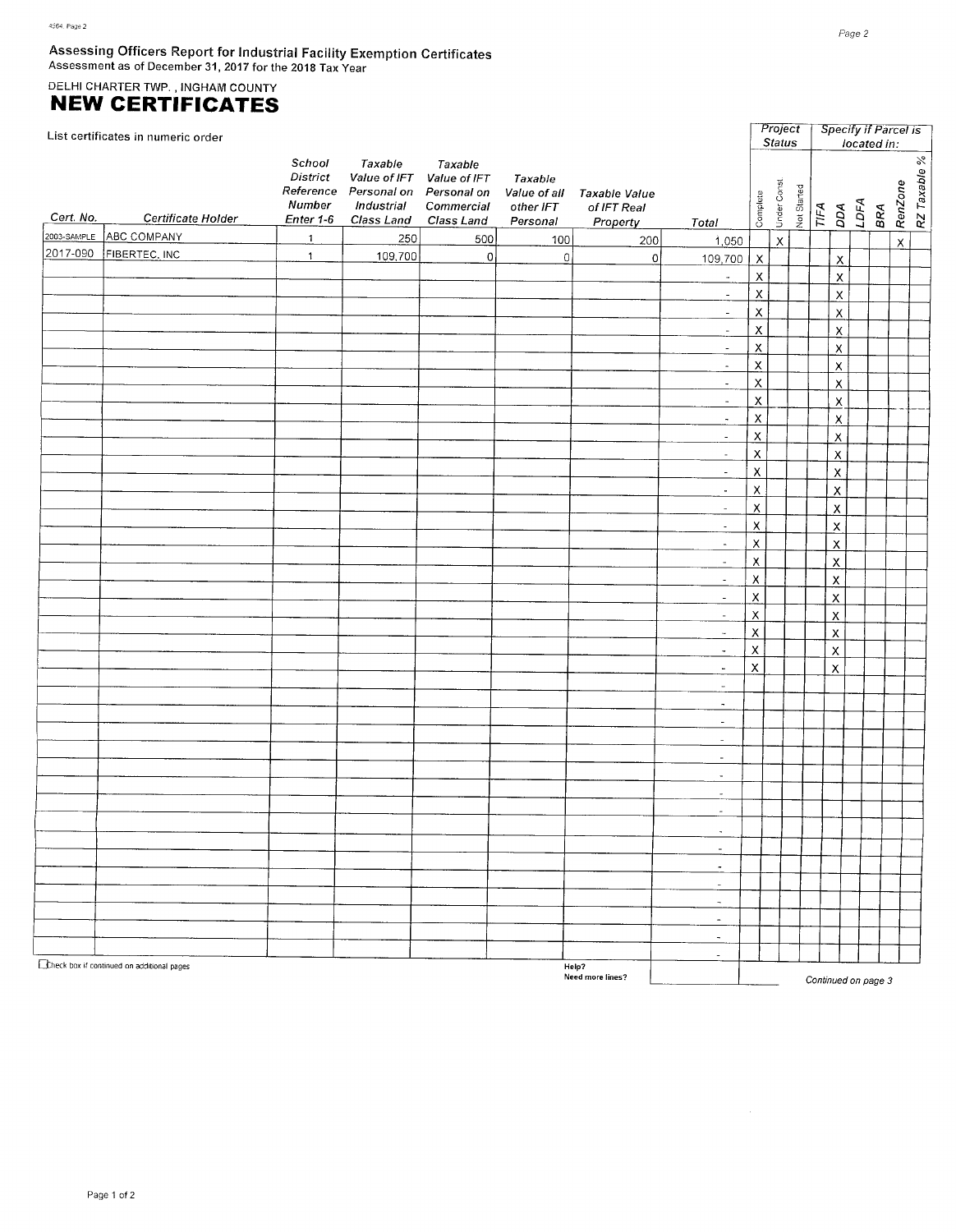DELHI CHARTER TWP., INGHAM COUNTY

# **REPLACEMENT CERTIFICATES**

List certificates in numeric order

|             | List certificates in numeric order         |                                                                             |                                    |                                        |                                            |                           | Status<br>located in: |             |      |                           |      |     |              |                       |
|-------------|--------------------------------------------|-----------------------------------------------------------------------------|------------------------------------|----------------------------------------|--------------------------------------------|---------------------------|-----------------------|-------------|------|---------------------------|------|-----|--------------|-----------------------|
| Cert. No.   | Certificate<br><b>Holder Name</b>          | <b>School</b><br><b>District</b><br>Reference<br><b>Number</b><br>Enter 1-6 | Frozen<br>Real<br>Taxable<br>Value | Frozen<br>Personal<br>Taxable<br>Value | Frozen<br>Total<br><b>Taxable</b><br>Value | Complete                  | Under Const           | Not Started | TIFA | DDA                       | LDFA | BRA | Ren.Zone     | $\%$<br>Taxable<br>RZ |
| 2003-SAMPLE | ABC COMPANY                                | $\mathbf{1}$                                                                | 500                                | 200                                    | 700                                        |                           | $\mathsf{X}$          |             |      |                           |      |     | $\pmb{\chi}$ |                       |
| 2005-576    | MPT LANSING LLC                            | 1                                                                           | 805,092                            | 0                                      | 805,092                                    | $\mathsf{X}$              |                       |             |      | $\mathsf X$               |      |     |              |                       |
| 2006-302    | FIBERTEC, INC                              | $\mathbf{1}$                                                                | $\overline{0}$                     | 55,100                                 | 55,100                                     | $\mathsf{X}$              |                       |             |      | $\pmb{\chi}$              |      |     |              |                       |
| 2006-602    | <b>MOLDED PLASTICS INDUSTRIES</b>          | $\mathbf{1}$                                                                | 0l                                 | 22,000                                 | 22,000                                     | $\pmb{\chi}$              |                       |             |      | $\mathsf{\overline{X}}$   |      |     |              |                       |
| 2007-619    | DART CONTAINER OF MICHIGAN                 | $\mathbf{1}$                                                                | 110,400                            | 772,600                                | 883,000                                    | $\pmb{\mathsf{X}}$        |                       |             |      | $\pmb{\mathsf{X}}$        |      |     |              |                       |
| 2007-621    | MPT LANSING LLC                            | $\mathbf{1}$                                                                | 15,137                             | 54,800                                 | 69,937                                     | $\pmb{\mathsf{X}}$        |                       |             |      | $\pmb{\mathsf{X}}$        |      |     |              |                       |
| 2007-622    | <u>HID STEALTH ORTHOPEDICS SOL</u>         | $\overline{2}$                                                              | 0                                  | 0                                      | $\overline{\phantom{a}}$                   | $\sf X$                   |                       |             |      | Χ                         |      |     |              |                       |
| 2008-125    | EISEN ELECTRIC CORPORATION                 | $\mathbf{1}$                                                                | 185,500                            | 6,300                                  | 191,800                                    | $\pmb{\times}$            |                       |             |      | X                         |      |     |              |                       |
| 2008-329    | MOLDED PLASTICS INDUSTRIES                 | $\mathbf{1}$                                                                | 0                                  | 52,000                                 | 52,000                                     | $\boldsymbol{\mathsf{X}}$ |                       |             |      | X                         |      |     |              |                       |
| 2009-150    | SCITEX, LLC                                | $\mathbf{1}$                                                                | 0                                  | 146,000                                | 146,000                                    | $\mathsf X$               |                       |             |      | X                         |      |     |              |                       |
| 2009-226    | DART CONTAINER OF MICHIGAN                 | $\mathbf{1}$                                                                | 863,400                            | 0                                      | 863,400                                    | $\boldsymbol{\mathsf{x}}$ |                       |             |      | X                         |      |     |              |                       |
| 2010-012    | <b>FIBERTEC, INC</b>                       | $\mathbf{1}$                                                                | 0                                  | 38,300                                 | 38,300                                     | $\boldsymbol{\mathsf{x}}$ |                       |             |      | X                         |      |     |              |                       |
| 2011-331    | <b>EISEN ELECTRIC CORPORATION</b>          | 1                                                                           | 0                                  | 28,200                                 | 28,200                                     | $\boldsymbol{\mathsf{X}}$ |                       |             |      | $\pmb{\mathsf{X}}$        |      |     |              |                       |
| 2012-073    | <b>FIBERTEC, INC</b>                       | $\ddagger$                                                                  | 0                                  | 72,800                                 | 72,800                                     | $\pmb{\times}$            |                       |             |      | $\mathsf{x}$              |      |     |              |                       |
| 2013-089    | XG SCIENCES INC                            | $\mathbf{1}$                                                                | 0                                  | 0                                      | $\overline{\phantom{a}}$                   | $\pmb{\mathsf{X}}$        |                       |             |      | $\pmb{\mathsf{X}}$        |      |     |              |                       |
| 2013-121    | MPT LANSING LLC                            | 1                                                                           | $\overline{0}$                     | 0                                      |                                            | $\mathsf X$               |                       |             |      | $\pmb{\mathsf{X}}$        |      |     |              |                       |
| 2013-122    | SCITEX, LLC                                | $\mathbf{1}$                                                                | 0                                  | 89,200                                 | 89,200                                     | $\pmb{\times}$            |                       |             |      | X                         |      |     |              |                       |
| 2013-337    | FIBERTEC, INC                              | $\mathbf{1}$                                                                | $\pmb{0}$                          | 82,900                                 | 82,900                                     | Х                         |                       |             |      | $\pmb{\mathsf{X}}$        |      |     |              |                       |
| 2014-186    | <b>ORCHID ORTHOPEDIC SOLUTIONS</b>         | $\mathbf{1}$                                                                | 0                                  | 0.                                     |                                            | X                         |                       |             |      | $\pmb{\mathsf{X}}$        |      |     |              |                       |
| 2014-312    | SCITEX, LLC                                | $\mathbf{1}$                                                                | 0                                  | 131,400                                | 131,400                                    | $\boldsymbol{\mathsf{X}}$ |                       |             |      | X                         |      |     |              |                       |
| 2014-364    | <b>EISEN ELECTRIC CORPORATION</b>          | $\mathbf{1}$                                                                | 184,138                            | 0                                      | 184,138                                    | $\boldsymbol{\mathsf{X}}$ |                       |             |      | $\mathsf{X}$              |      |     |              |                       |
| 2015-049    | LEIGHTRONIX, INC.                          | $\overline{2}$                                                              | 0                                  | 7,800                                  | 7,800                                      | $\boldsymbol{\mathsf{x}}$ |                       |             |      | $\mathsf X$               |      |     |              |                       |
| 2016-117    | <b>TRICK TITANIUM</b>                      | $\mathbf{1}$                                                                | 247,700                            | ΟI                                     | 247,700                                    | $\mathsf X$               |                       |             |      | $\boldsymbol{\mathsf{x}}$ |      |     |              |                       |
| 2016-143    | LEIGHTRONIX, INC.                          | $\overline{2}$                                                              | 0                                  | 3,100                                  | 3,100                                      | X                         |                       |             |      | X                         |      |     |              |                       |
|             |                                            |                                                                             |                                    |                                        | $\overline{\phantom{a}}$                   |                           |                       |             |      |                           |      |     |              |                       |
|             |                                            |                                                                             |                                    |                                        | $\blacksquare$                             |                           |                       |             |      |                           |      |     |              |                       |
|             |                                            |                                                                             |                                    |                                        | $\overline{\phantom{a}}$                   |                           |                       |             |      |                           |      |     |              |                       |
|             |                                            |                                                                             |                                    |                                        | $\overline{\phantom{a}}$                   |                           |                       |             |      |                           |      |     |              |                       |
|             |                                            |                                                                             |                                    |                                        | $\tilde{\phantom{a}}$                      |                           |                       |             |      |                           |      |     |              |                       |
|             |                                            |                                                                             |                                    |                                        |                                            |                           |                       |             |      |                           |      |     |              |                       |
|             |                                            |                                                                             |                                    |                                        |                                            |                           |                       |             |      |                           |      |     |              |                       |
|             |                                            |                                                                             |                                    |                                        | $\tilde{\phantom{a}}$                      |                           |                       |             |      |                           |      |     |              |                       |
|             |                                            |                                                                             |                                    |                                        | $\overline{a}$                             |                           |                       |             |      |                           |      |     |              |                       |
|             |                                            |                                                                             |                                    |                                        | $\overline{\phantom{a}}$                   |                           |                       |             |      |                           |      |     |              |                       |
|             |                                            |                                                                             |                                    |                                        | $\overline{\phantom{a}}$                   |                           |                       |             |      |                           |      |     |              |                       |
|             |                                            |                                                                             |                                    |                                        | $\overline{\phantom{a}}$                   |                           |                       |             |      |                           |      |     |              |                       |
|             |                                            |                                                                             |                                    |                                        |                                            |                           |                       |             |      |                           |      |     |              |                       |
|             |                                            |                                                                             |                                    |                                        | $\overline{\phantom{a}}$                   |                           |                       |             |      |                           |      |     |              |                       |
|             |                                            |                                                                             |                                    |                                        | $\tilde{\phantom{a}}$                      |                           |                       |             |      |                           |      |     |              |                       |
|             | Check box if continued on additional pages |                                                                             |                                    | Help?<br>Need more lines?              |                                            |                           |                       |             |      |                           |      |     |              |                       |

**Project** Specify if Cert is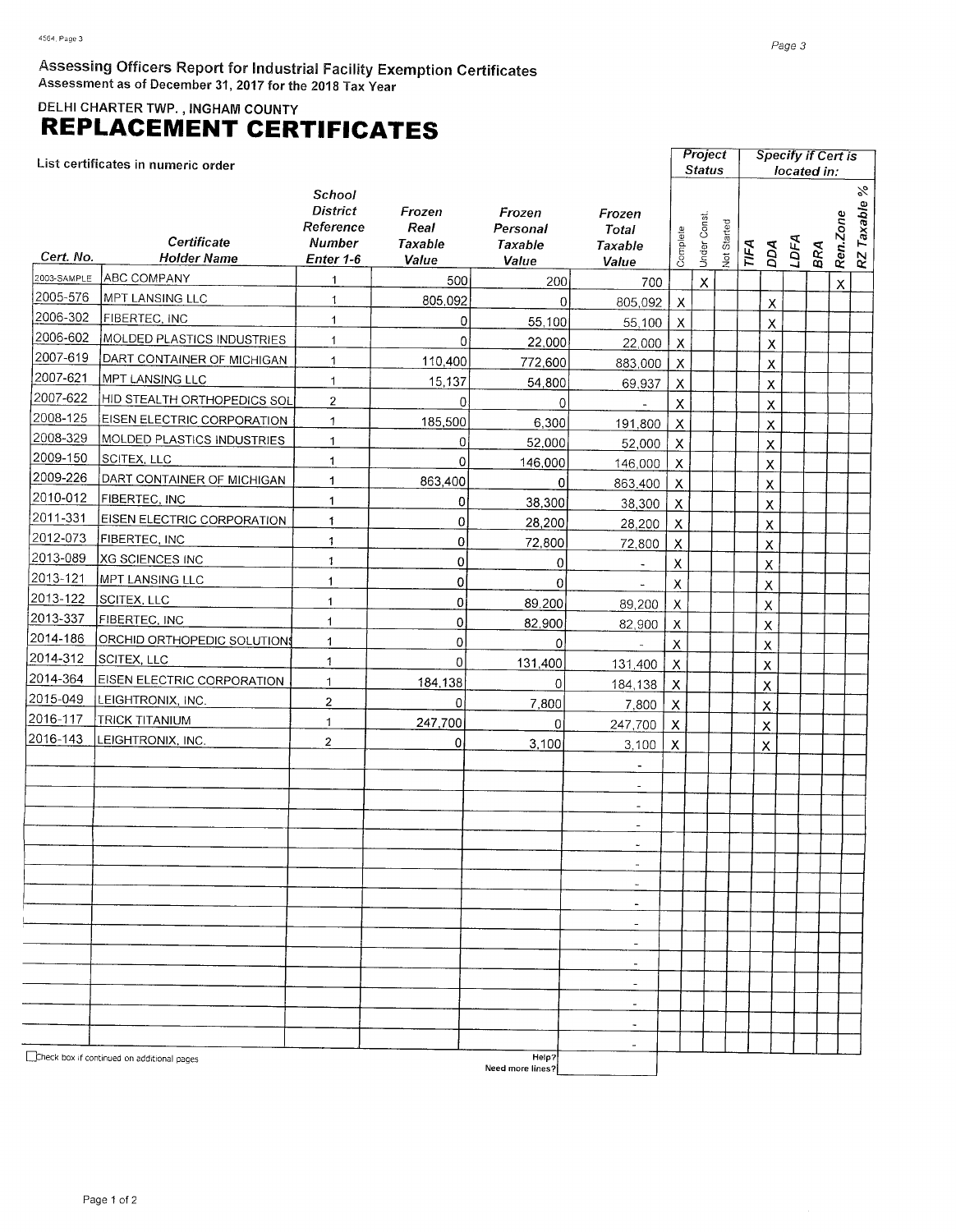### INGHAM COUNTY BOARD OF COMMISSIONERS

# **RESOLUTION HONORING DEB FETT AS RECIPIENT OF THE MICHIGAN GOVERNMENT MANAGEMENT INFORMATION SCIENCES IT PROFESSIONAL OF THE YEAR AWARD**

# **RESOLUTION # 18 –**

WHEREAS, the Michigan Government Management Information Sciences (MiGMIS) presented their 2018 IT Professional of the Year award to Ingham County Chief Information Officer Deb Fett; and

WHEREAS, MiGMIS recognized Deb as an outstanding individual who advances and supports the use of technology within the government workplace to improve efficiencies and services, provides service to the IT community and contributes to professional organizations; and

WHEREAS, Deb was recognized for more than 30 years of service to private sector, education, and government sector employers, with a background built on strategy, management, networking, programming, and cybersecurity; and

WHEREAS, Deb was recognized by her professional colleagues for her willingness sharing her talents not only with Ingham County, but also with the boards of several IT organizations including MiGMIS, Capital Area IT Council where she serves as Chairperson, and the Information Systems Security Association Lansing Chapter where she serves as Vice President; and

WHEREAS, Deb has skillfully served Ingham County and its IT clients for the past 2½ years; and

WHEREAS, Deb was presented her award at the MiGMIS Annual Conference at Shanty Creek Resort in Bellaire on September 12, 2018.

THEREFORE BE IT RESOLVED, that the Ingham County Board of Commissioners congratulates Deb Fett as recipient of the 2018 IT Professional of the Year award and joins the IT staff, administrators and members of MiGMIS in applauding Deb for her exemplary service and commitment to serving the IT needs of Ingham County.

BE IT FURTHER RESOLVED, that the Board extends its sincere appreciation to Deb for her exemplary professionalism on display each day as the Chief Information Officer for Ingham County.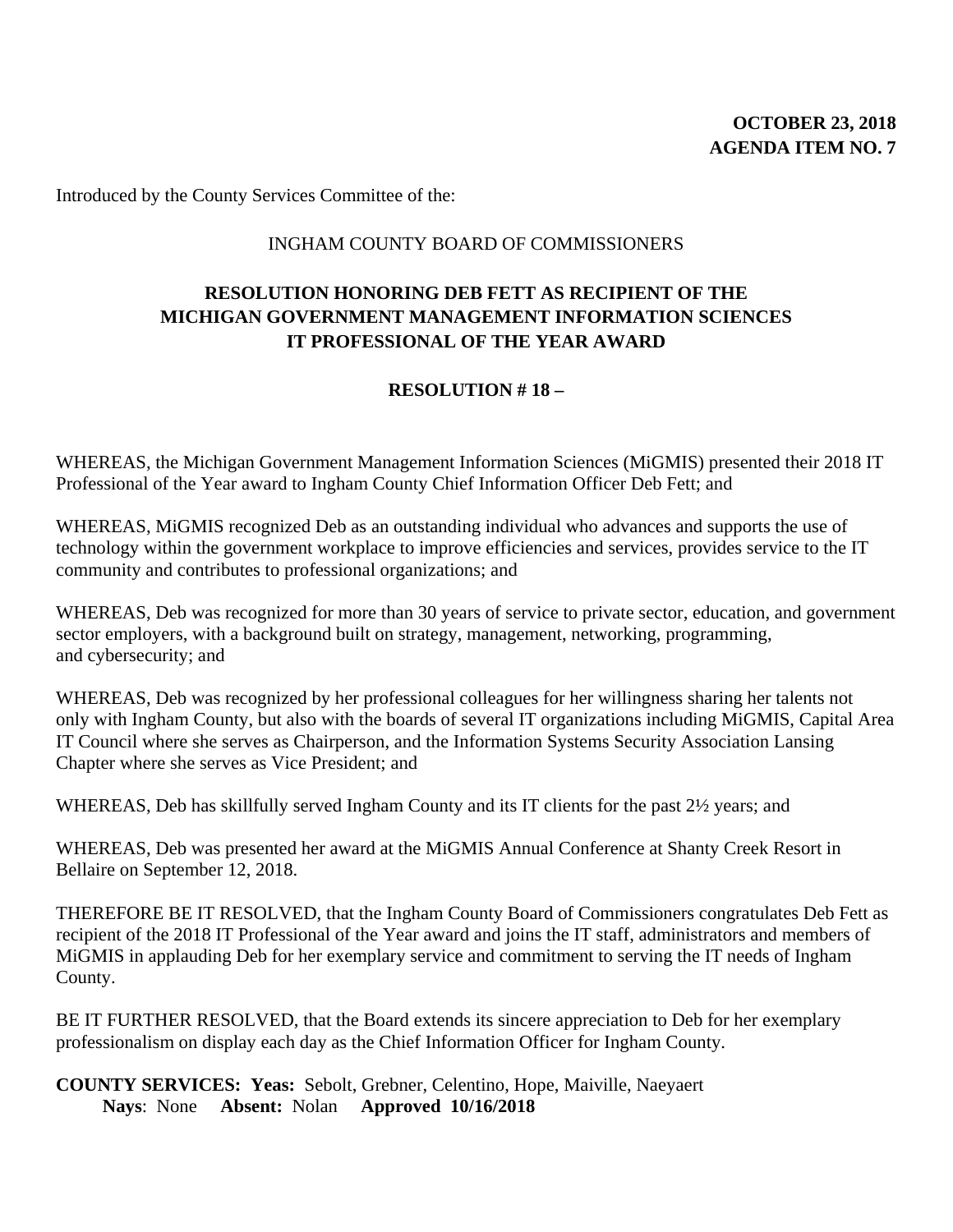### INGHAM COUNTY BOARD OF COMMISSIONERS

# **RESOLUTION HONORING CHRIS HOLMAN FOR HIS SERVICE AS A MEMBER OF THE CAPITAL REGION AIRPORT AUTHORITY**

# **RESOLUTION # 18 –**

WHEREAS, Chris Holman served as an Ingham County representative on the Capital Region Airport Authority from September of 1998 through September of 2018; and

WHEREAS, as a member of the Authority he served as Chairperson from 2004 through 2006 and from 2008 through 2018; and

WHEREAS, under his leadership Chris oversaw the establishment of an air service development program that ultimately resulted in the recruitment of new airlines providing service to new domestic and international destinations; and

WHEREAS, he played a key role in the conversion of the Capital City Airport into an international facility with a new name, Capital Region International Airport; and

WHEREAS, Chris was instrumental in the development of an international airport program that resulted in a capital investment of more than \$27 million in the expansion of new and enlarged airport facilities; and

WHEREAS, he oversaw the establishment of the Airport as a U.S. Port of Entry #3883 and the establishment of the Port Lansing Foreign Trade Zone #275; and

WHEREAS, he led the Capital Region Airport Authority through the expansion of the air cargo program through the recruitment of freighter flights and charter flights coming to the airport from destinations from around the world; and

WHEREAS, he provided guidance for the Capital Region Airport Authority during a time of significant financial difficulty stemming from the loss of airport revenues related to the mergers of Delta and Northwest Airlines.

THEREFORE BE IT RESOLVED, that the Ingham County Board of Commissioners hereby honors Chris Holman for his 20 years of service and contributions to the County of Ingham as a member of the Capital Region Airport Authority.

BE IT FURTHER RESOLVED, that the Board appreciates his dedication and commitment toward serving the citizens of Ingham County.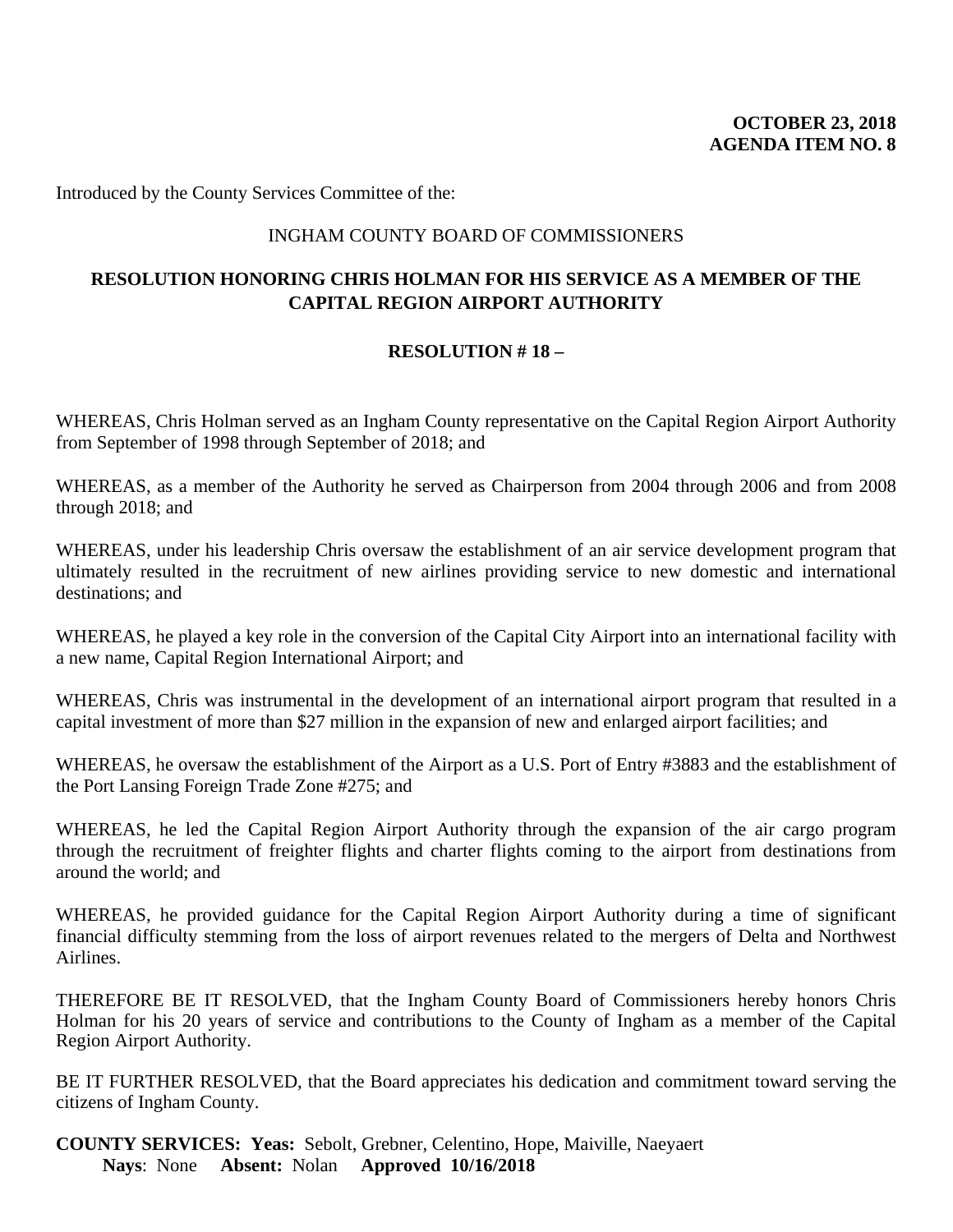### INGHAM COUNTY BOARD OF COMMISSIONERS

# **RESOLUTION HONORING RICHARD BAKER FOR HIS SERVICE AS A MEMBER OF THE CAPITAL REGION AIRPORT AUTHORITY**

# **RESOLUTION # 18 –**

WHEREAS, Richard Baker began serving on the Capital Region Airport Authority in November of 1996 as a representative of the City of Lansing; and

WHEREAS, from December of 2002 through December of 2006, he served as an Ingham County representative on the Capital Region Airport Authority and again from April of 2010 through September of 2018; and

WHEREAS, as a member of the Capital Region Airport Authority, he held the position of Chairperson from July 2002 through 2004; and

WHEREAS, as Chair he directed the search and selection process for a new Executive Director in 2002 and served on the selection committee for a new President and CEO in 2016; and

WHEREAS, Richard initiated and led the Capital Region Airport Authority through a community-wide Airport Strategic Planning Process in 2002 through 2003 and oversaw the completion of an Airport Economic Impact Study in 2004; and

WHEREAS, another accomplishment of his was the initiation and oversight of an Airport Master Plan funded by the FAA.

THEREFORE BE IT RESOLVED, that the Ingham County Board of Commissioners hereby honors Richard Baker for his 18 years of service and contributions to the County of Ingham as a member of the Capital Region Airport Authority.

BE IT FURTHER RESOLVED, that the Board appreciates his dedication and commitment toward serving the citizens of Ingham County.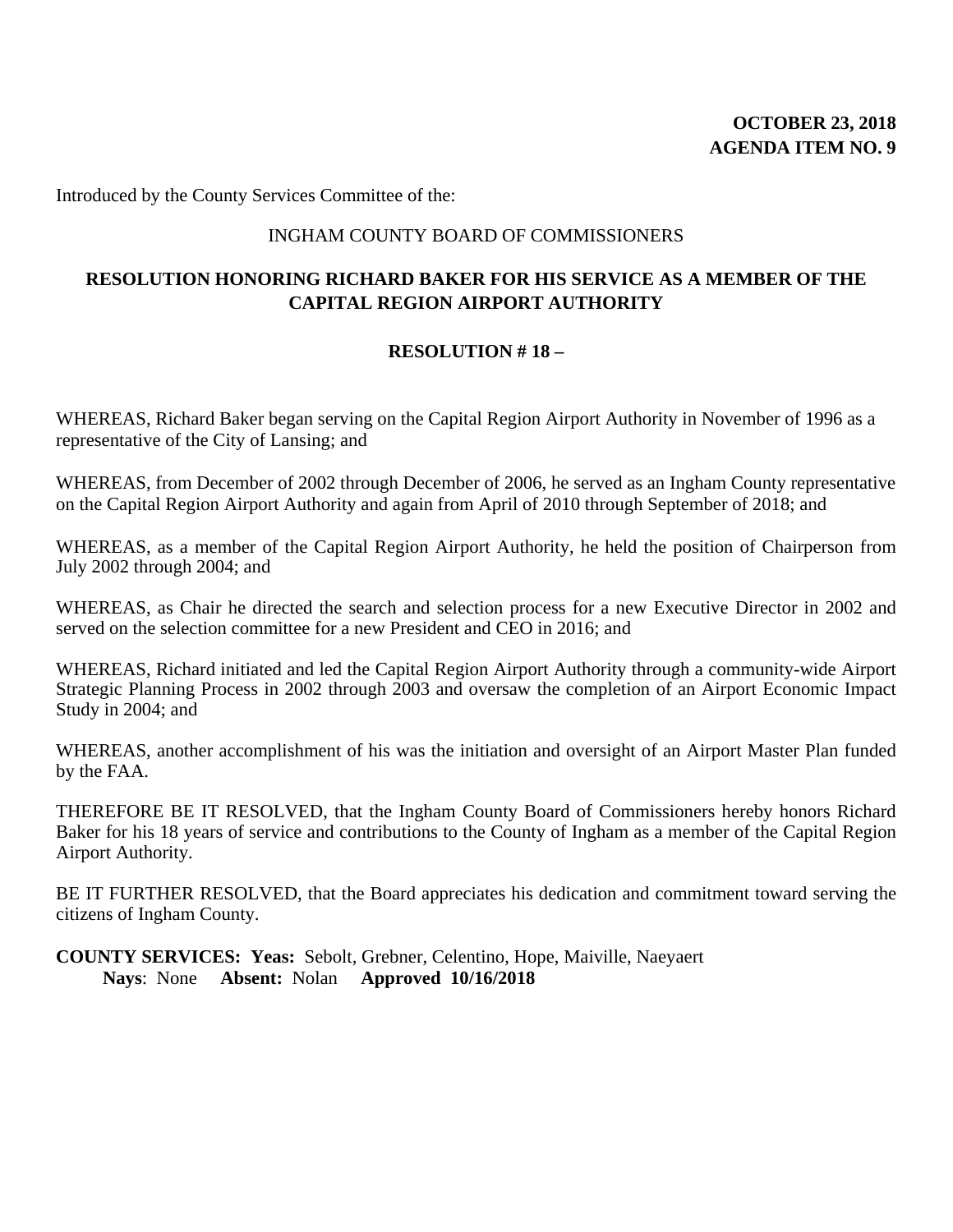#### INGHAM COUNTY BOARD OF COMMISSIONERS

#### **RESOLUTION TO ENDORSE HAVING THE CLINTON COUNTY ROAD COMMISSION ACT AS THE LEAD ACT 51 AGENCY FOR THE COLEMAN ROAD FROM WOOD ROAD TO WEST ROAD PROJECT**

#### **RESOLUTION # 18 –**

WHEREAS, approximately \$7,600,000 has been allocated by the State of Michigan for the construction of Coleman Road from Wood Road to West Road; and

WHEREAS, approximately 32% of the new roadway is located within the City of East Lansing, 48% within Clinton County and 20% within Ingham County; and

WHEREAS, the Clinton County Road Commission has agreed to act as the lead Act 51 Agency for the Coleman Road from Wood Road to West Road project; and

WHEREAS, the Clinton County Road Commission will coordinate with the City of East Lansing and Ingham County Road Department during design and construction of the project.

THEREFORE BE IT RESOLVED, that the Ingham County Board of Commissioners formally endorses having the Clinton County Road Commission act as the lead Act 51 Agency for the Coleman Road from Wood Road to West Road project.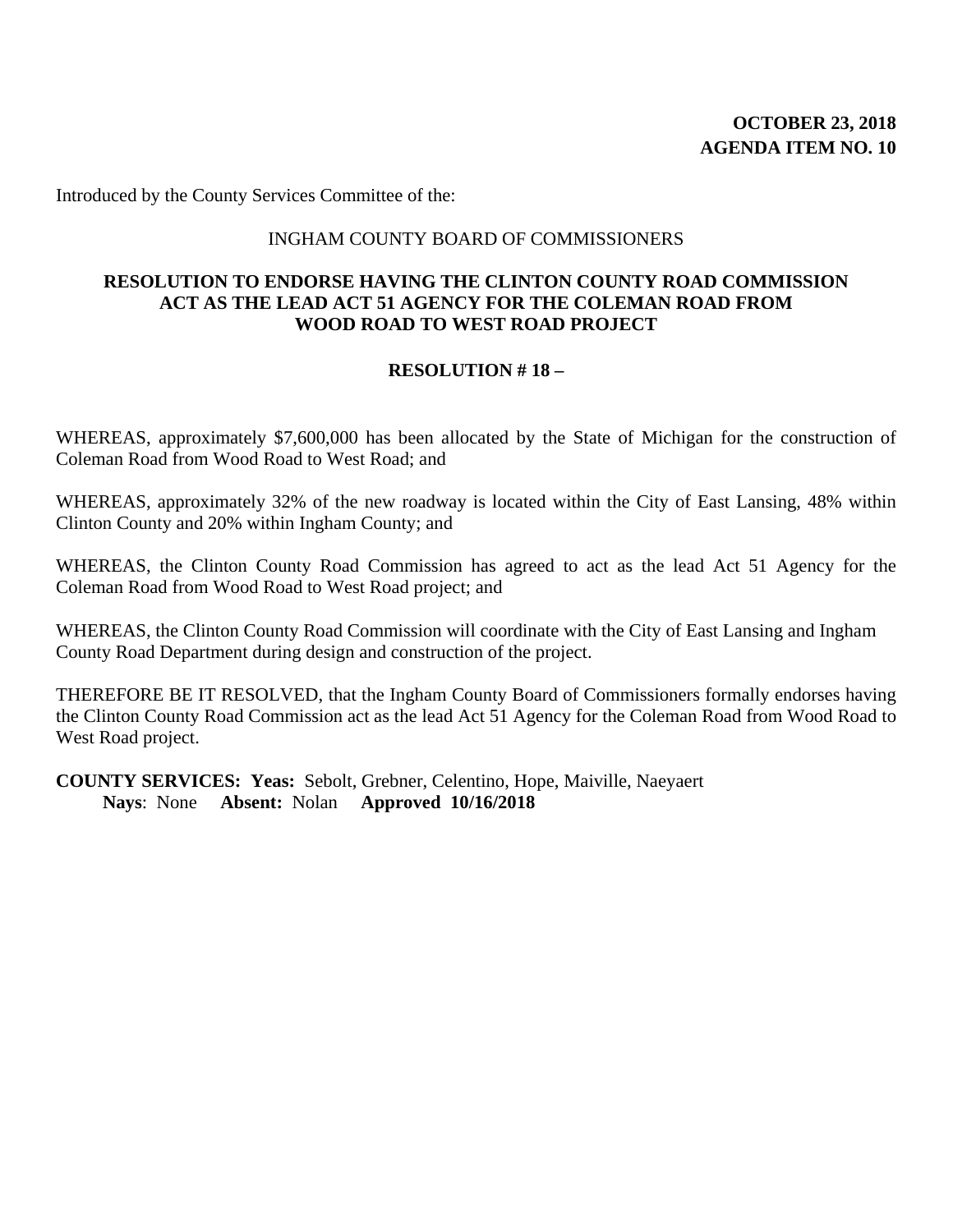# **OCTOBER 23, 2018 AGENDA ITEM NO. 11**

Introduced by the County Services Committee of the:

#### INGHAM COUNTY BOARD OF COMMISSIONERS

# **RESOLUTION TO APPROVE THE SPECIAL AND ROUTINE PERMITS FOR THE INGHAM COUNTY ROAD DEPARTMENT**

#### **RESOLUTION # 18 –**

WHEREAS, as of July 23, 2013, the Ingham County Department of Transportation and Roads became the Ingham County Road Department per Resolution #13-289; and

WHEREAS, the Ingham County Road Commission periodically approved Special and Routine permits as part of the their roles and responsibilities; and

WHEREAS, this is now the responsibility of the Board of Commissioners to approve these permits as necessary.

THEREFORE BE IT RESOLVED, that the Ingham County Board of Commissioners approves the attached list of Special and Routine Permits dated October 2, 2018 as submitted.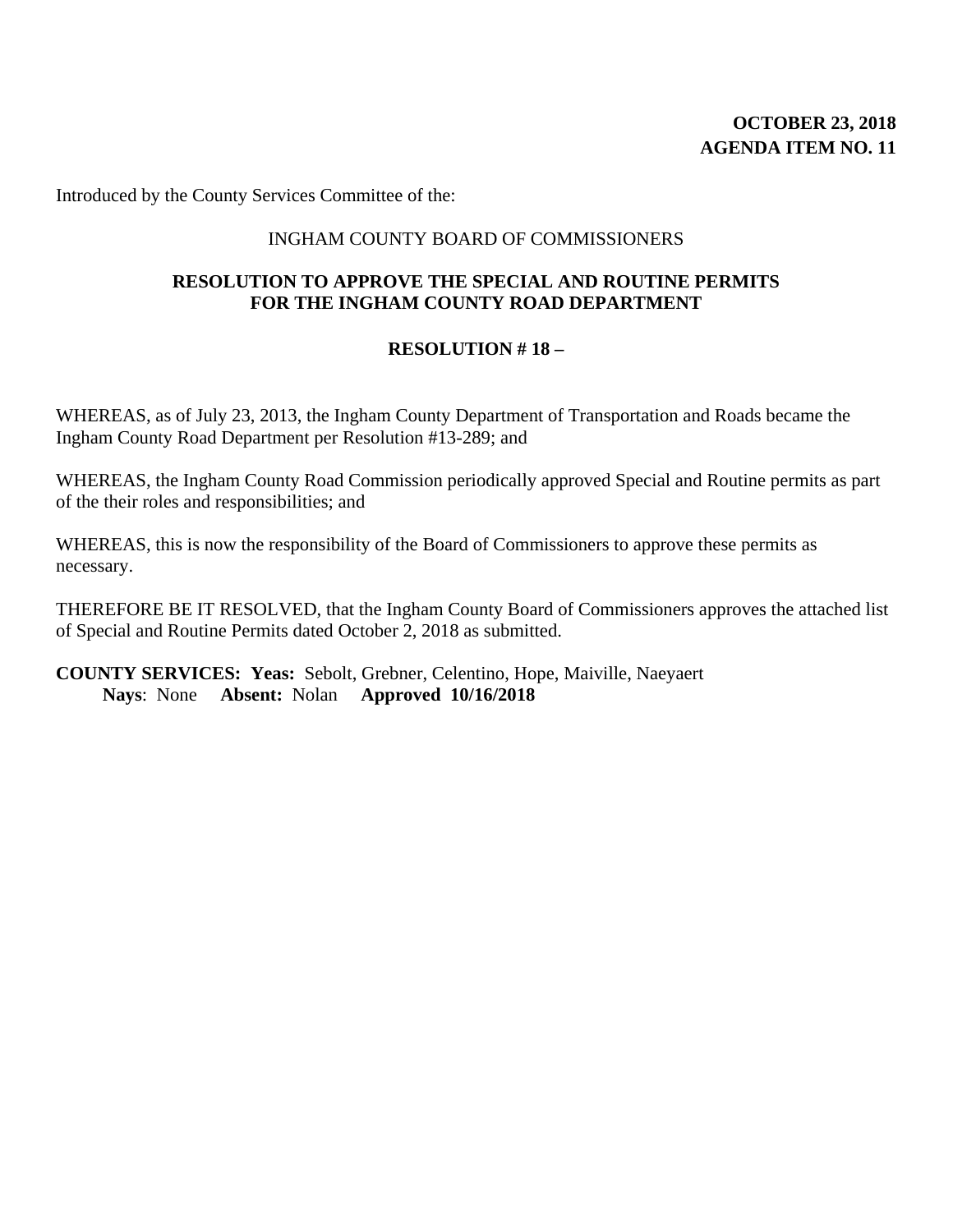#### **INGHAM COUNTY ROAD DEPARTMENT**

#### LIST OF CURRENT PERMITS ISSUED

**R/W PERMIT#** R/W APPLICANT /CONTRACTOR R/W WORK R/W LOCATION R/W R/W CITY/TWP. **R/W SECTION** 2018-635 CONSUMERS ENERGY ELECTRIC / UG TWINGING DR & TIHART RD MERIDIAN 15 2018-637 COMCAST CABLE/UG HOGSBACK RD & HARPER RD DELHI 25 2018-638 MERIDIAN TOWNSHIP SANITARY BOULEVARD DR & OAKLAWN RD MERIDIAN 27 2018-639 MERIDIAN TOWNSHIP WATER WATERMAIN WOODHILL DR & COMANCHE DR MERIDIAN  $\overline{29}$ 2018-644 CONSUMERS ENERGY GAS HOGSBACK RD & CEDAR ST ALAIEDON 31 2018-645 CONSUMERS ENERGY GAS SHOESMITH RD & GREEN RD MERIDIAN 12 2018-646 LJT WELL DRILLING MISCELLANEOUS CHERRY ST & PINE ST ONONDAGA 17 2018-654 SCARLETT EXCAVATING WATERMAIN MAIN ST & HUNGERFORD ST LANSING 18, 19 2018-655 COMCAST CABLE/UG HULETT RD & BENNETT RD MERIDIAN 32 2018-656 CONSUMERS ENERGY GAS LAKE LANSING & SKYLINE DR MERIDIAN 8

**MANAGING DIRECTOR:** 

DATE October 2, 2018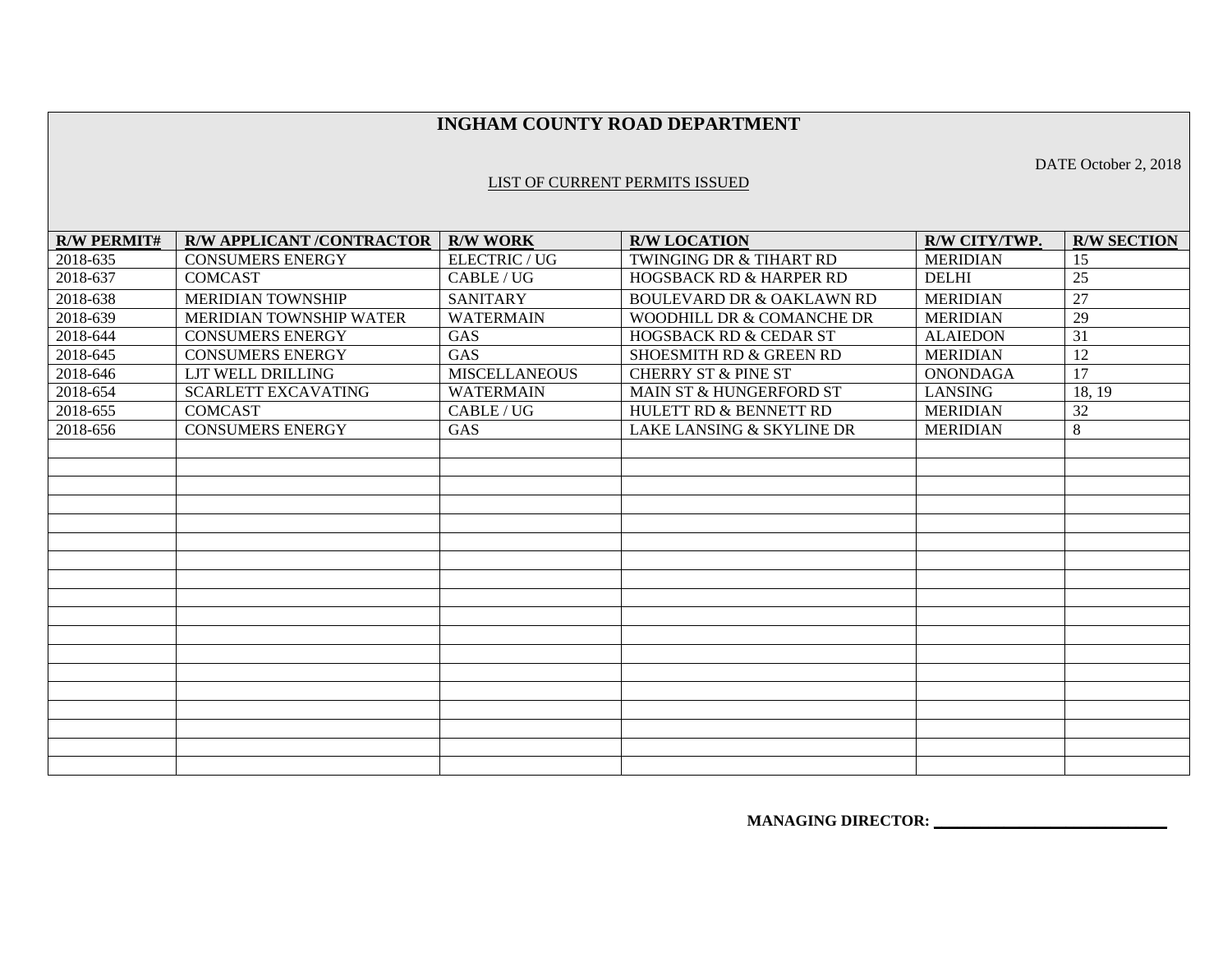# **OCTOBER 23, 2018 AGENDA ITEM NO. 12**

Introduced by the County Services and Finance Committees of the:

#### INGHAM COUNTY BOARD OF COMMISSIONERS

#### **RESOLUTION TO APPROVE THE PURCHASE OF AN ADDITIONAL LICENSE FOR NETBRAIN SOFTWARE**

#### **RESOLUTION # 18 –**

WHEREAS, Ingham County currently uses NetBrain to have greater visibility into and control over our network; and

WHEREAS, an additional software license will allow great use of said software; and

WHEREAS, ITD obtained national contract pricing from NetBrain for our licensing and ongoing support needs; and

WHEREAS, the purchase price of said license will be \$11,783.33.

THEREFORE BE IT RESOLVED, that the Board of Commissioners do hereby authorize the purchase of NetBrain software in the amount not to exceed \$12,000.00.

BE IT FURTHER RESOLVED, that the total cost will be paid out of the county's Network Fund #63625810- 802000.

BE IT FURTHER RESOLVED, that the Controller/Administrator is authorized to make any necessary budget adjustments.

BE IT FURTHER RESOLVED, that the Chairperson of the Ingham County Board of Commissioners is authorized to sign any contract documents consistent with this resolution and approved as to form by the County Attorney.

**COUNTY SERVICES: Yeas:** Sebolt, Grebner, Celentino, Hope, Maiville, Naeyaert **Nays**: None **Absent:** Nolan **Approved 10/16/2018** 

**FINANCE: Yeas:** Grebner, Anthony, Crenshaw, Tennis, Morgan, Schafer **Nays:** None **Absent:** Koenig **Approved 10/17/2018**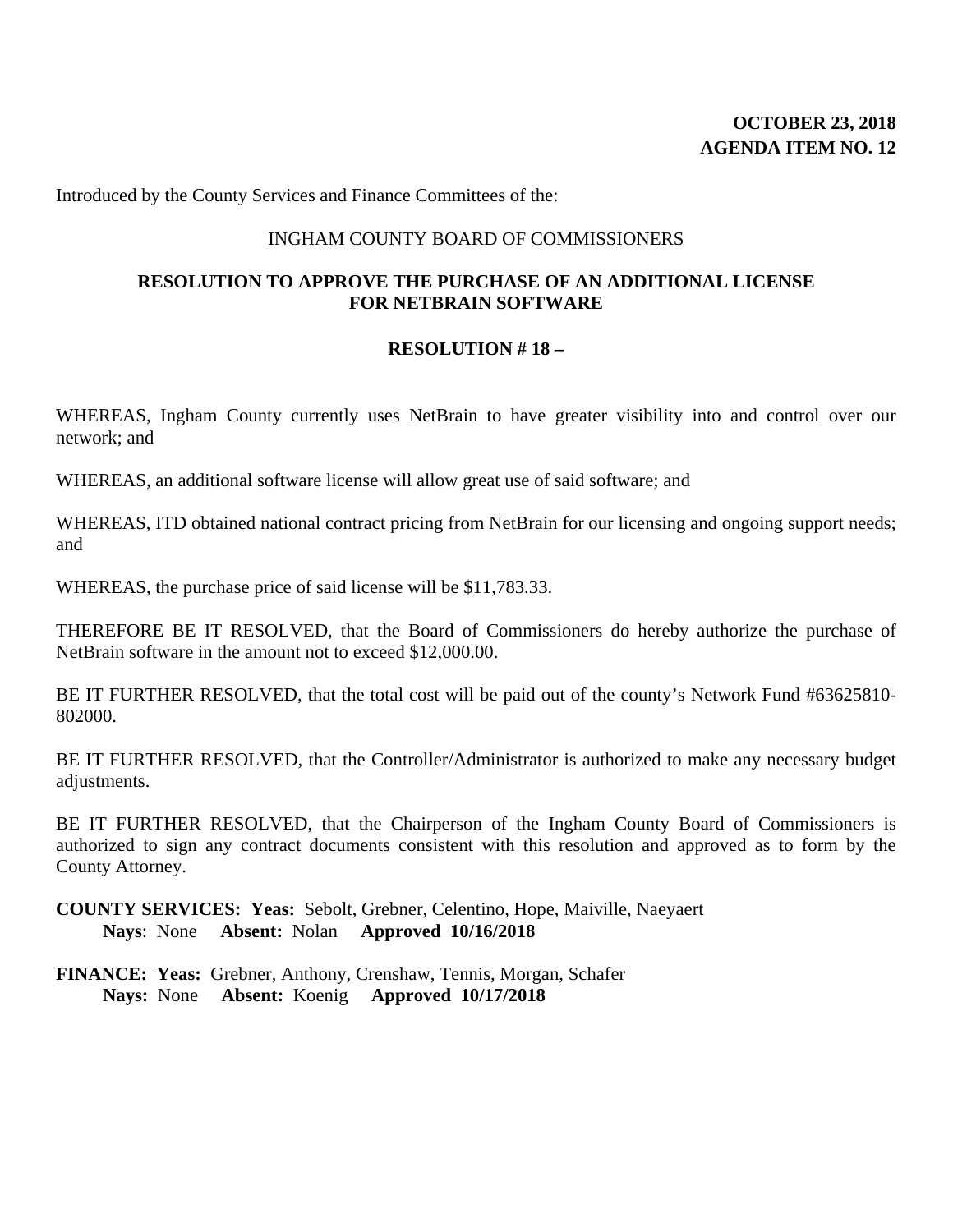Introduced by the County Services and Finance Committees of the:

#### INGHAM COUNTY BOARD OF COMMISSIONERS

# **RESOLUTION TO APPROVE THE CONTRACT FOR RENEWING COURTVIEW SUPPORT SERVICES**

#### **RESOLUTION # 18 –**

WHEREAS, Ingham County currently utilizes CourtView Software as our criminal justice application; and

WHEREAS, annual maintenance is required to maintain the system and had been purchased every year since Ingham County purchased the software; and

WHEREAS, the payment totaling \$158,728.00 for annual support is due for the support from January  $1<sup>st</sup>$ , 2019-December  $31<sup>st</sup>$ , 2019; and

WHEREAS, the annual contract amount proposed by CourtView includes an increase from the prior year equal to the Consumer Price Index of 2.6% as spelled out in our contract; and

WHEREAS, this annual payment has been planned for and budgeted and will provide the needed application support and upgrades needed to maintain our current applications.

THEREFORE BE IT RESOLVED, that the Board of Commissioners do hereby authorize the contract renewal for support from CourtView in the amount not to exceed \$158,728.00.

BE IT FURTHER RESOLVED, the total cost will be paid from the Innovation and Technology's LOFT Fund (636-25820-932050).

BE IT FURTHER RESOLVED, that the Controller/Administrator is authorized to make any necessary budget adjustments.

BE IT FURTHER RESOLVED, that the Chairperson of the Ingham County Board of Commissioners is authorized to sign any contract documents consistent with this resolution and approved as to form by the County Attorney.

**COUNTY SERVICES: Yeas:** Sebolt, Grebner, Celentino, Hope, Maiville, Naeyaert **Nays**: None **Absent:** Nolan **Approved 10/16/2018** 

**FINANCE: Yeas:** Grebner, Anthony, Crenshaw, Tennis, Morgan, Schafer **Nays:** None **Absent:** Koenig **Approved 10/17/2018**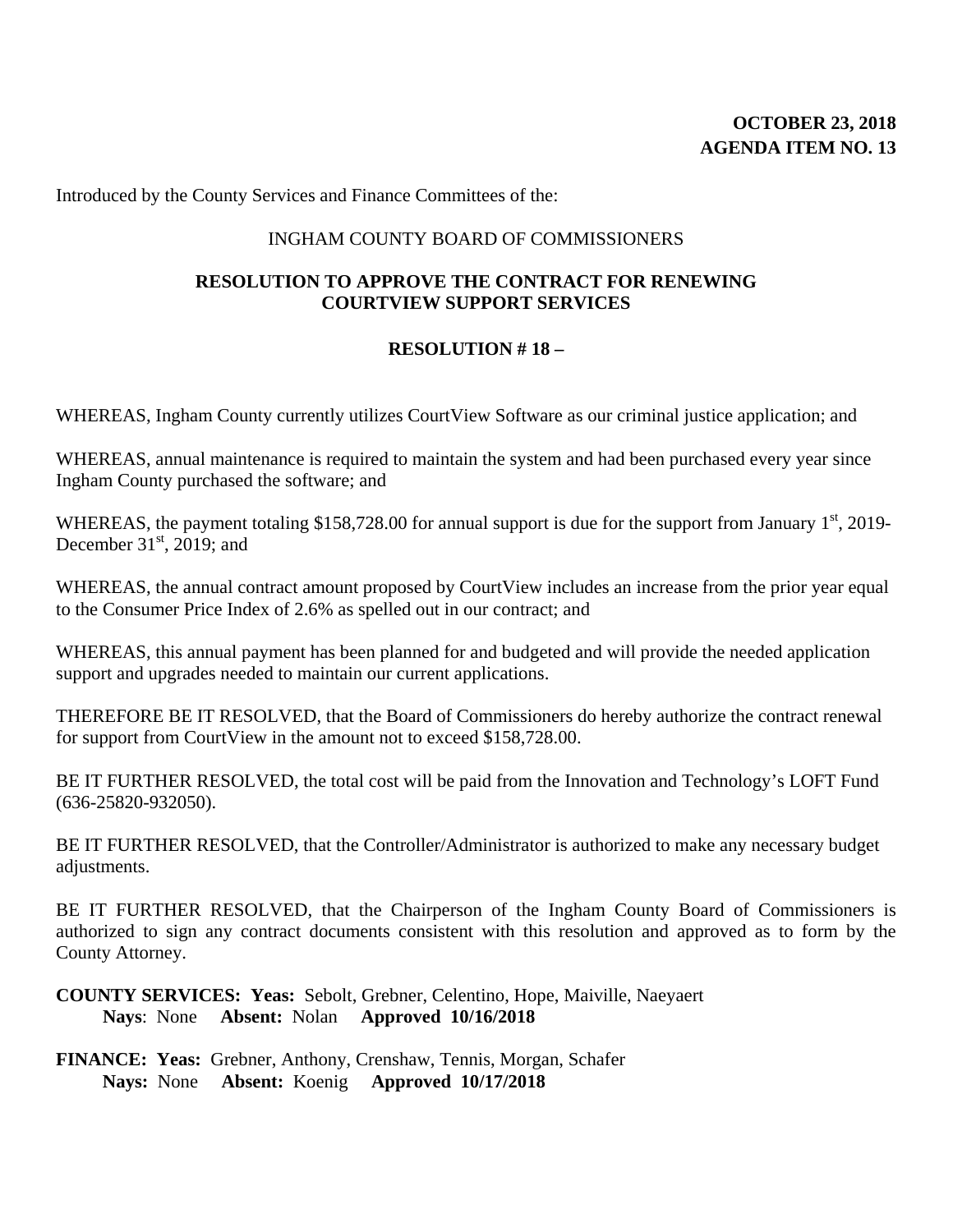## **OCTOBER 23, 2018 AGENDA ITEM NO. 14**

Introduced by the County Services and Finance Committees of the:

### INGHAM COUNTY BOARD OF COMMISSIONERS

#### **RESOLUTION TO APPROVE RENEWAL OF TRAINING FROM ITPROTV**

#### **RESOLUTION # 18 –**

WHEREAS, ITProTV is a company that provides IT training in easy to understand videos along with virtual labs and practice exams; and

WHEREAS, ongoing training is an important part of ensuring our ITD staff are best able to serve our citizens; and

WHEREAS, ITD has been using this method for the past year and has found it to be very effective; and

WHEREAS, the renewal of the subscription for training will be for our entire ITD staff.

THEREFORE BE IT RESOLVED, that the Board of Commissioners do hereby authorize the purchase of training from ITProTV in the amount not to exceed \$6,800.00.

BE IT FURTHER RESOLVED, which the total cost will be paid out of the Innovation and Technology's Staff Development and Training Fund #63695800-960000.

BE IT FURTHER RESOLVED, that the Controller/Administrator is authorized to make any necessary budget adjustments.

BE IT FURTHER RESOLVED, that the Chairperson of the Ingham County Board of Commissioners is authorized to sign any contract documents consistent with this resolution and approved as to form by the County Attorney.

**COUNTY SERVICES: Yeas:** Sebolt, Grebner, Celentino, Hope, Maiville, Naeyaert **Nays**: None **Absent:** Nolan **Approved 10/16/2018**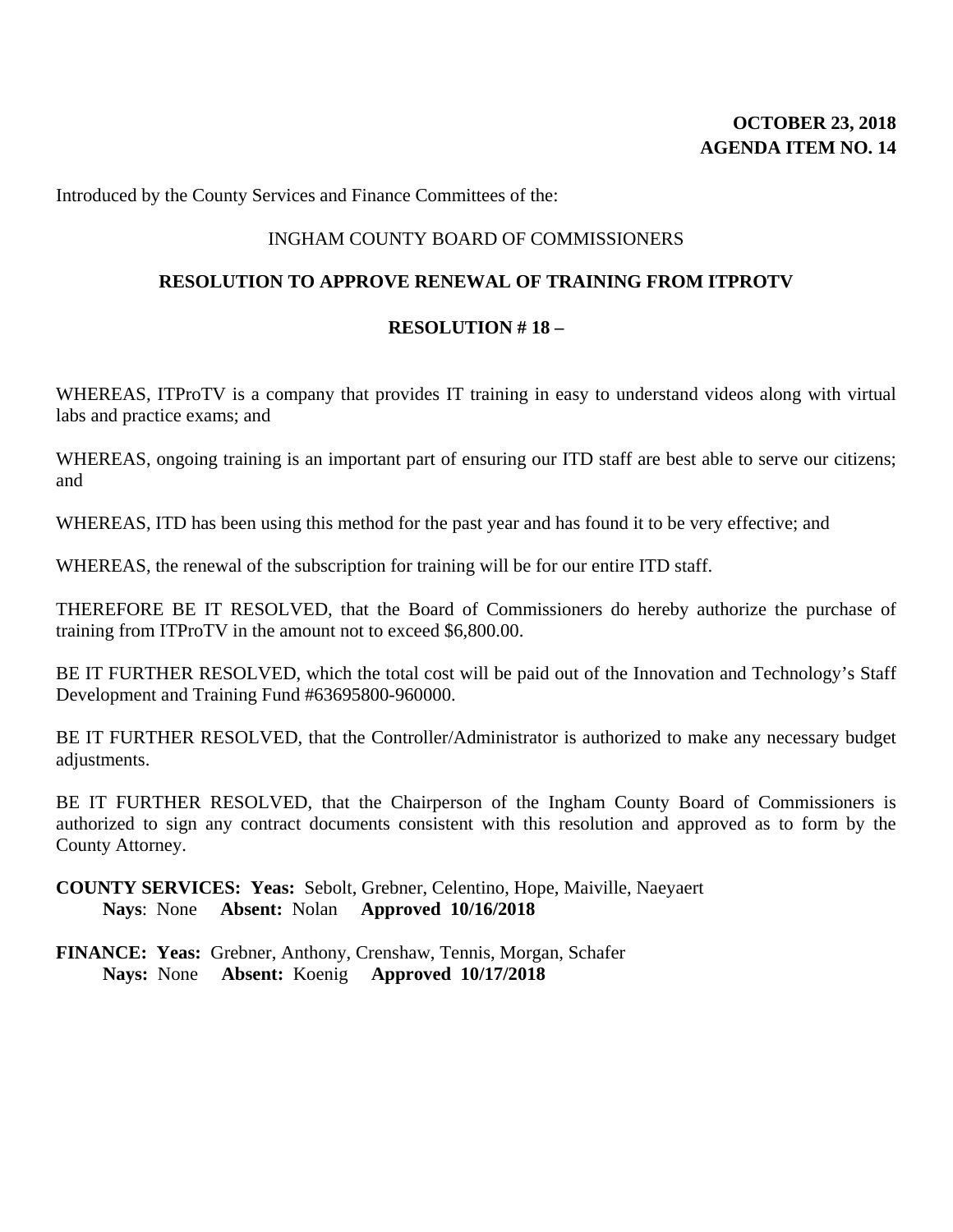## **OCTOBER 23, 2018 AGENDA ITEM NO. 15**

Introduced by the County Service and Finance Committees of the:

### INGHAM COUNTY BOARD OF COMMISSIONERS

## **RESOLUTION TO WAIVE THE PUBLIC ACT 152 HEALTH CARE REQUIREMENTS FOR 2019**

### **RESOLUTION # 18 –**

WHEREAS, Public Act 152 of 2011 places limits on public employer's contributions toward their employee's health benefits and requires that the employer cost be no more than 80% of the cost or no more than a certain dollar amount detailed in the law (hard caps); and

WHEREAS, the requirements of the act can be waived with a 2/3 vote of the governing body prior to the beginning of a medical benefit plan coverage year; and

WHEREAS, commencing January 1, 2019, the County will continue with the current plan medical benefits and will self-insure a portion of the health insurance cost; and

WHEREAS, the uncertainty associated with the savings from this change makes it very difficult to determine if the County will be in compliance with the hard caps or the 80% requirements and therefore the County administration is recommending that Ingham County Board of Commissions exempt the County from the requirements of Public Act 152 of 2011 for the medical benefit plan coverage year commencing January 1, 2019 as permitted by MCL 15.568.

THEREFORE BE IT RESOLVED, that the Ingham County Board of Commissioners hereby exempts Ingham County from the requirements of Public Act 152 of 2011 for the medical benefit plan coverage year commencing January 1, 2019 as permitted by MCL 15-568.

**COUNTY SERVICES: Yeas:** Sebolt, Grebner, Celentino, Hope, Maiville, Naeyaert **Nays**: None **Absent:** Nolan **Approved 10/16/2018**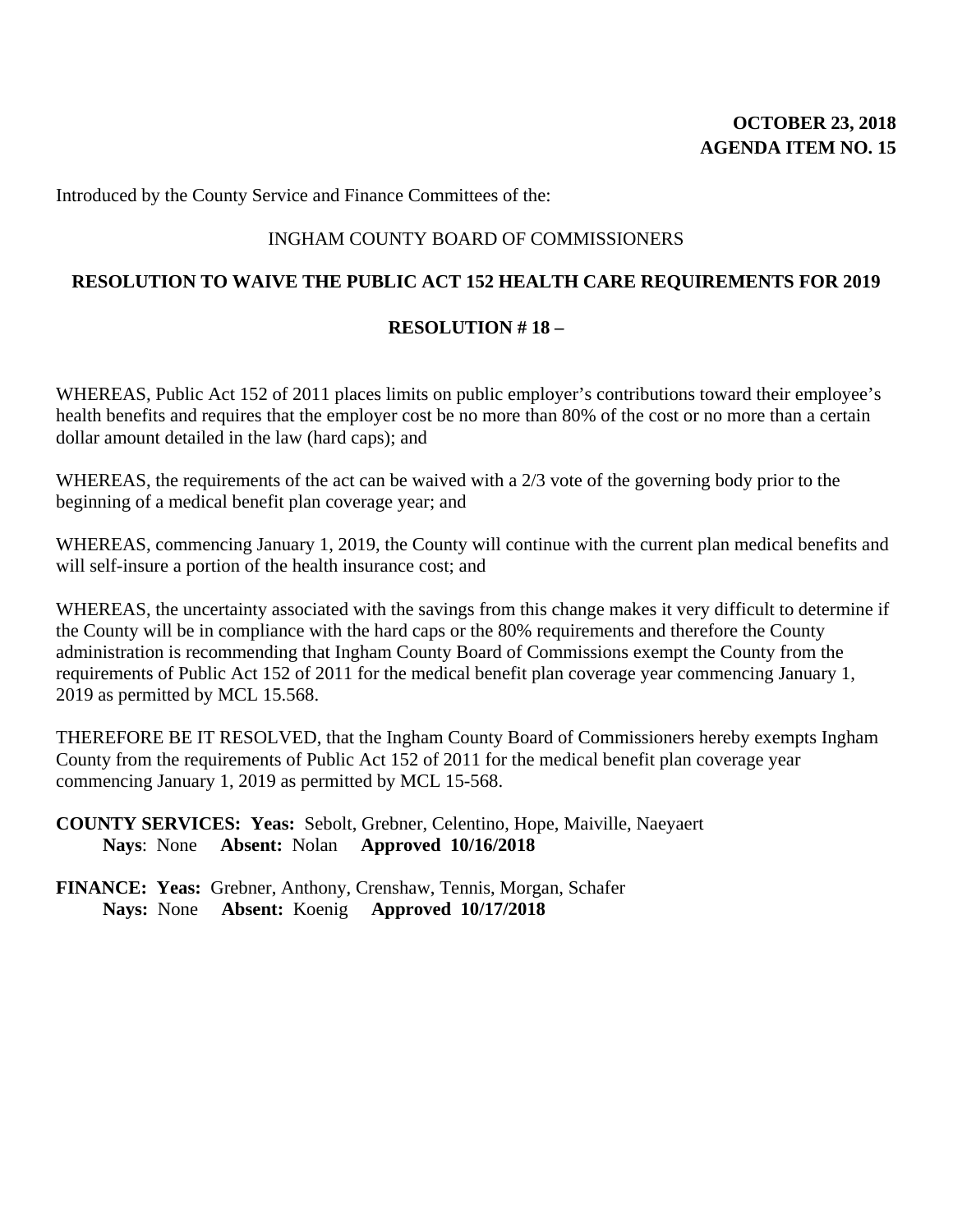Introduced by the County Service and Finance Committees of the:

#### INGHAM COUNTY BOARD OF COMMISSIONERS

### **RESOLUTION TO ACCEPT THE RECOMMENDATION OF THE INGHAM COUNTY HEALTH CARE COALITION FOR EMPLOYEE BENEFITS FOR 2019 AND AUTHORIZING LETTERS OF AGREEMENT WITH BARGAINING UNITS**

### **RESOLUTION # 18 –**

WHEREAS, the Ingham County Health Care Coalition investigated options for the County's health care plan and have agreed to making changes to the premium sharing agreement for 2019; and

WHEREAS, with the continued cost increases for both the employees and the County, it was determined by the Health Care Coalition that this additional savings of \$300,000 will be used in 2019 to reduce both employee contribution for health insurance premiums.

THEREFORE BE IT RESOLVED, that the Ingham County Board of Commissioners approves the recommendations of the Health Care Coalition for 2019 and authorizes the use of the \$300,000 of Employee Benefit Fund's fund balance to reduce employee's contributions in 2019.

BE IT FURTHER RESOLVED, that the Board Chairperson are authorized to sign the appropriate documents after review by the County Attorney.

**COUNTY SERVICES: Yeas:** Sebolt, Grebner, Celentino, Hope, Maiville, Naeyaert **Nays**: None **Absent:** Nolan **Approved 10/16/2018**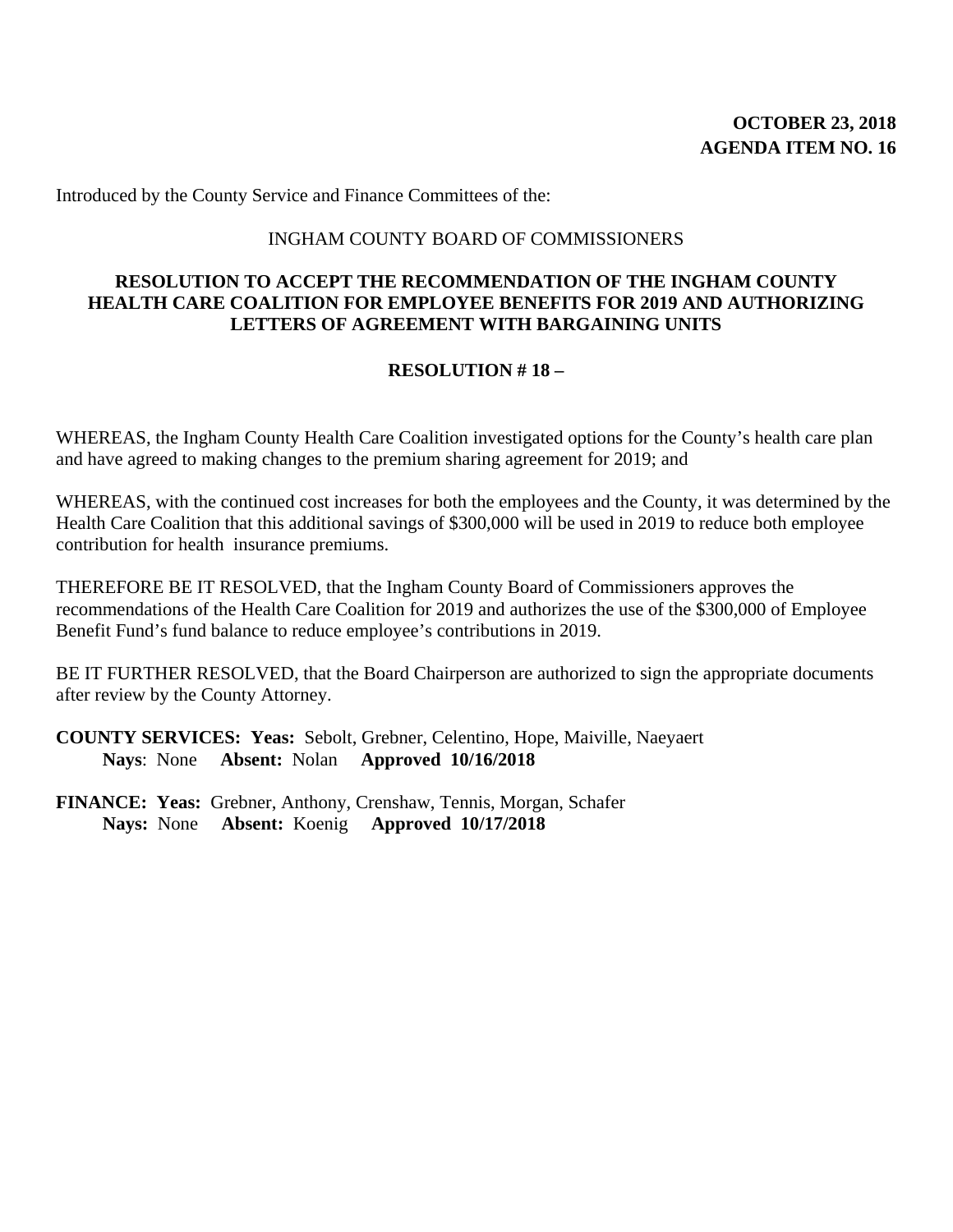## **OCTOBER 23, 2018 AGENDA ITEM NO. 17**

Introduced by the County Services and Finance Committees of the:

### INGHAM COUNTY BOARD OF COMMISSIONERS

#### **RESOLUTION TO APPROVE THE DISPOSAL OF COUNTY-OWNED SURPLUS PROPERTY**

#### **RESOLUTION # 18 –**

WHEREAS, the Purchasing Department has determined that the County has a number of surplus vehicles that have exceeded their useful life and/or are no longer useful for County operations; and

WHEREAS, the surplus vehicles will be auctioned off through a sealed competitive, publically advertised bidding process whereby awards will be made to the highest responsive bidder; and

WHEREAS, the Director of Purchasing has reviewed the surplus items before placement on the surplus property list, and County departments will be allowed to view surplus items for usefulness before the public auction.

THEREFORE BE IT RESOLVED, that the Ingham County Purchasing Department is authorized to place in an auction those surplus vehicles in the attached listing which have no further use or value to the County of Ingham.

BE IT FURTHER RESOLVED, that any vehicle not sold at the auction may be disposed of by the Purchasing Director in the manner deemed to be in the County's best interest.

BE IT FURTHER RESOLVED, that proceeds from the sale of surplus items will be deposited in the General Fund 10130101 673000 or appropriate account.

**COUNTY SERVICES: Yeas:** Sebolt, Grebner, Celentino, Hope, Maiville, Naeyaert **Nays**: None **Absent:** Nolan **Approved 10/16/2018**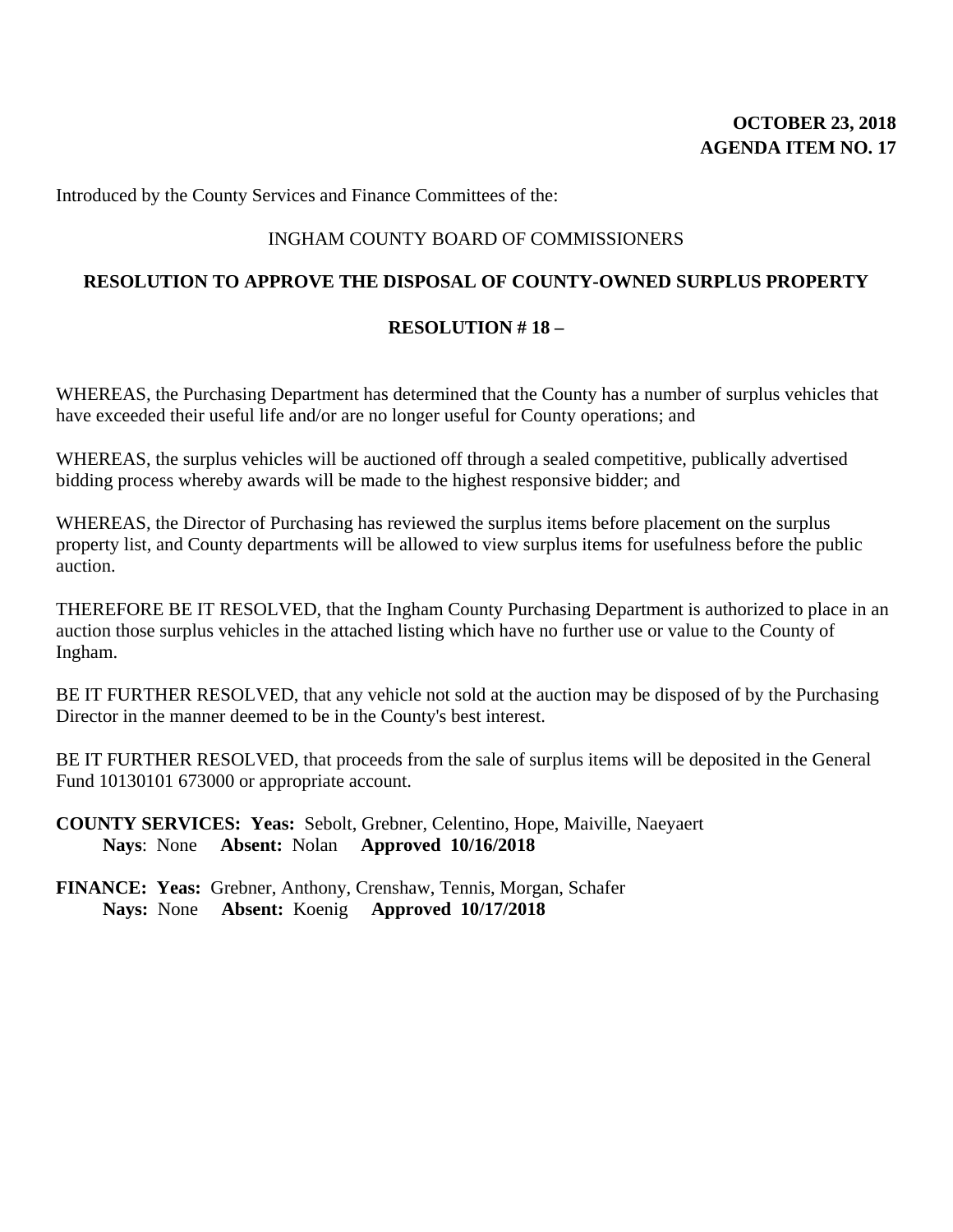#### **2018 SURPLUS LISTING Attachment "A"**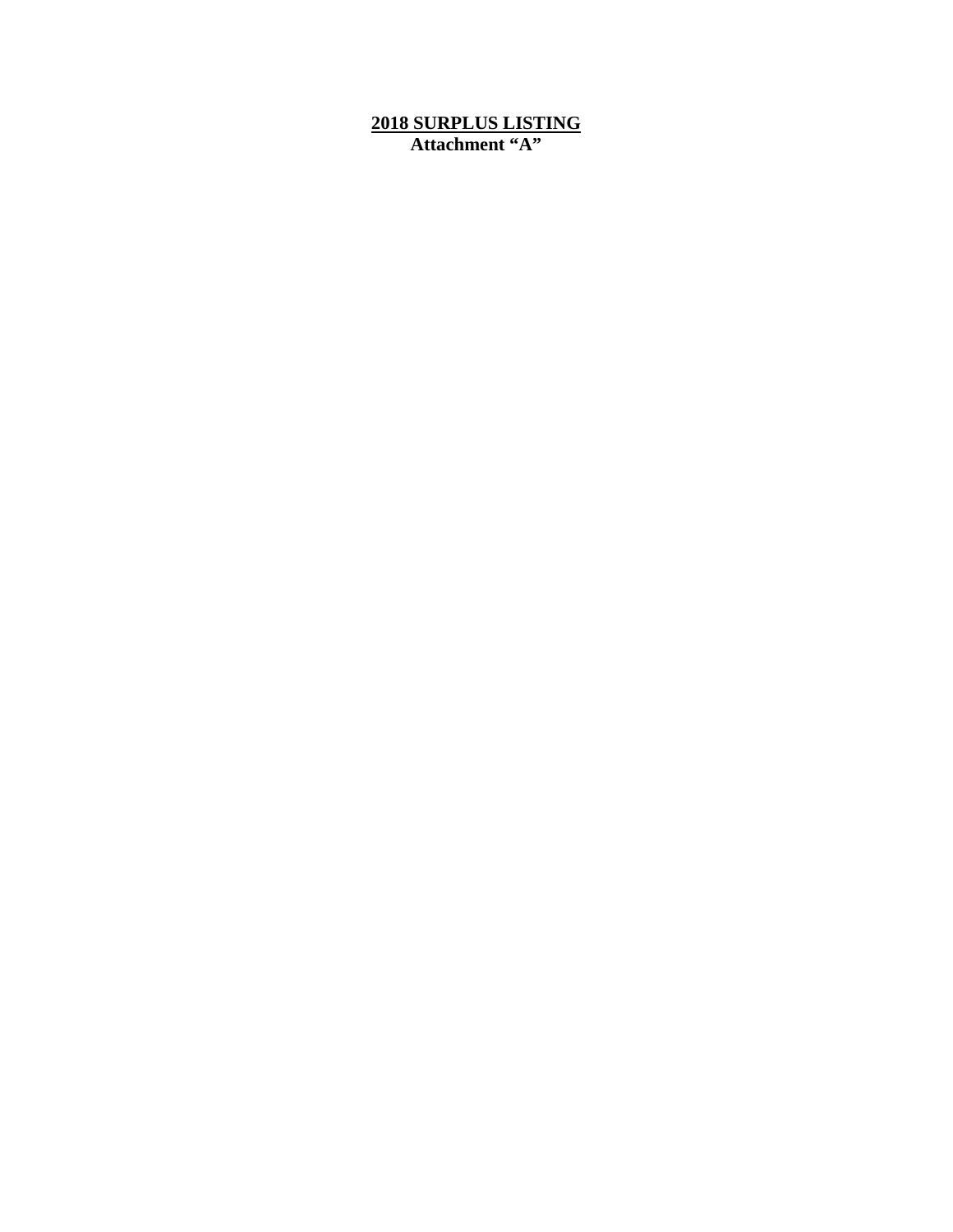| <b>Year Make Model</b> | Color                                            | Mileage | VIN#              |  |
|------------------------|--------------------------------------------------|---------|-------------------|--|
| 2011 Chevy Impala      | White                                            | Unknown | 2G1WD5EM6B1285309 |  |
| Department:            | <b>Additional Information</b>                    |         |                   |  |
| <sub>SO</sub>          | The battery is dead and the transmission is bad. |         |                   |  |

| <b>Year Make Model</b> | Color                                                                                                                        | Mileage | VIN#              |
|------------------------|------------------------------------------------------------------------------------------------------------------------------|---------|-------------------|
| 2005 Chevy Tahoe       | White                                                                                                                        | 117,366 | 1GNEC13Z35R182820 |
| Department:            | <b>Additional Information</b>                                                                                                |         |                   |
| <b>FAIR</b>            | The battery is dead and the following missing: rear hatch latch/handle,<br>back seat door handle. The floor boards are soft. |         |                   |

| <b>Year Make Model</b> |           | Color                         | Mileage | VIN#              |
|------------------------|-----------|-------------------------------|---------|-------------------|
| 2009<br>Impala         | Chevrolet | White                         | 107,813 | 2G1WS57M991315141 |
| Department:            |           | <b>Additional Information</b> |         |                   |
| SO/Road                |           | Retired road patrol vehicle.  |         |                   |

| <b>Year Make Model</b> | Color                         | Mileage | VIN#                                                                     |
|------------------------|-------------------------------|---------|--------------------------------------------------------------------------|
| 2010 Chevy Impala      | White                         | Unknown | 2G1WD5EM5A1244149                                                        |
| Department:            | <b>Additional Information</b> |         |                                                                          |
| Road from SO           | are missing.                  |         | Retired road patrol vehicle. The brakes are bad and trim/moldings pieces |

| <b>Year Make Model</b> | Color                                            | Mileage | VIN#                                                                 |  |
|------------------------|--------------------------------------------------|---------|----------------------------------------------------------------------|--|
| 2008 Chevy Impala      | White                                            | Unknown | 2G1WS583581268938                                                    |  |
| Department:            | <b>Additional Information</b>                    |         |                                                                      |  |
| Potter Park Zoo        | reduced power, overheating, dents and scratches. |         | Retired road patrol vehicle. Problems include: steering, ABS brakes, |  |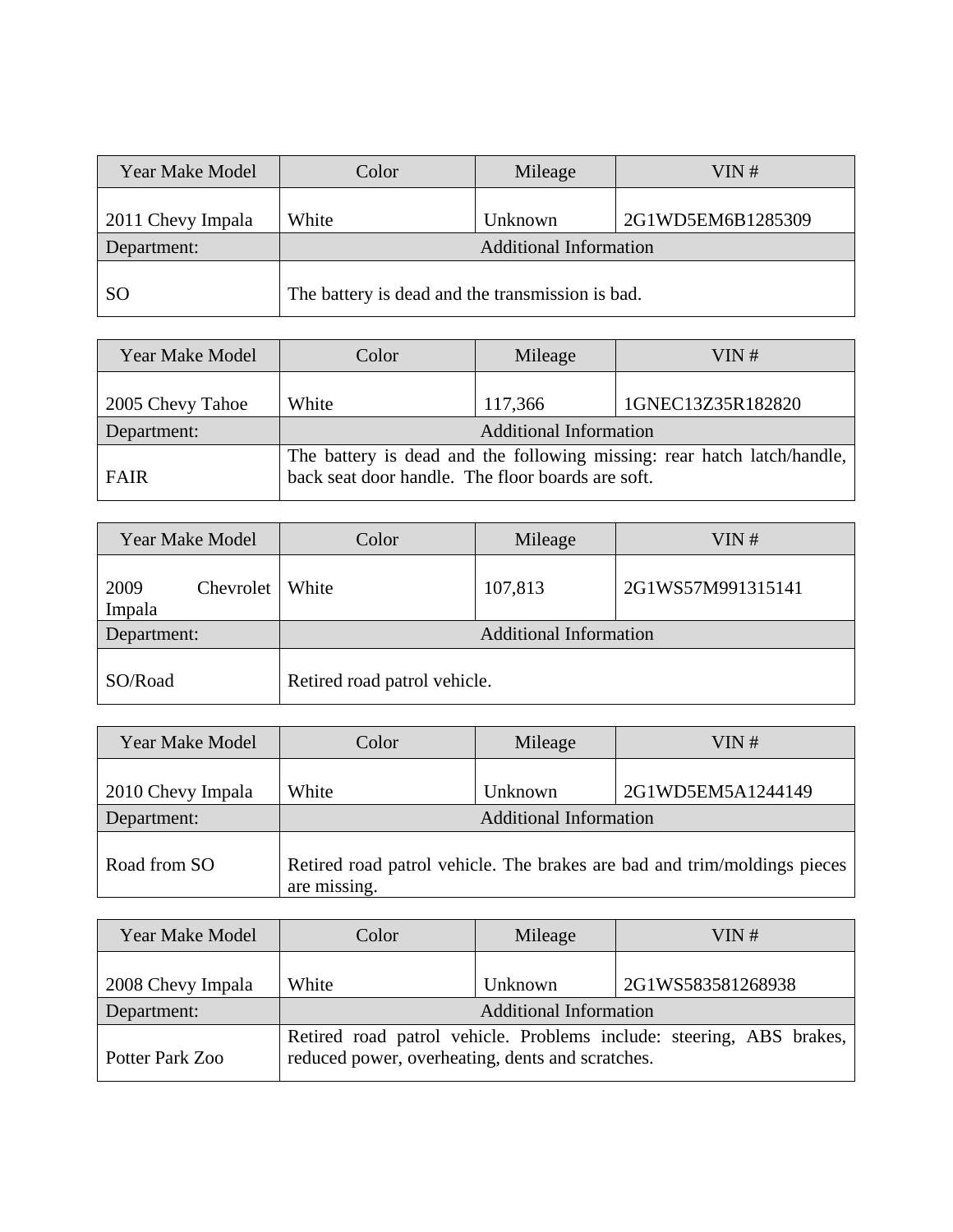| <b>Year Make Model</b>        | Color                                                                                                                                       | Mileage | VIN#              |
|-------------------------------|---------------------------------------------------------------------------------------------------------------------------------------------|---------|-------------------|
| 2001<br>Chevrolet  <br>Impala | White                                                                                                                                       | 83,445  | 2G1WF55KX19363356 |
| Department:                   | <b>Additional Information</b>                                                                                                               |         |                   |
| <sub>SO</sub>                 | Retired road patrol vehicle. Overall the vehicle is in poor condition and<br>the battery is dead because it has not been used in some time. |         |                   |

| <b>Year Make Model</b> | Color                         | Mileage | VIN#                                                                                                                                              |
|------------------------|-------------------------------|---------|---------------------------------------------------------------------------------------------------------------------------------------------------|
| 2007 Chevy Impala      | White                         | Unknown | 2G1WS58R079403179                                                                                                                                 |
| Department:            | <b>Additional Information</b> |         |                                                                                                                                                   |
| Potter Park Zoo        | condition.                    |         | Retired road patrol vehicle. The battery is dead and the transmission is<br>bad. There are holes in the seats. The paint and moldings are in poor |

| <b>Year Make Model</b>           | Color    | Mileage                                  | VIN#                                                                           |
|----------------------------------|----------|------------------------------------------|--------------------------------------------------------------------------------|
| 2013 Chevy Impala<br>Department: | White    | 102,854<br><b>Additional Information</b> | 2GIWD5E3OD1165757                                                              |
| <sub>SO</sub>                    | is dead. |                                          | Retired road patrol vehicle. This vehicle is in fair condition and the battery |

| <b>Year Make Model</b> | Color                         | Mileage | VIN#              |  |
|------------------------|-------------------------------|---------|-------------------|--|
| 2013 Chevy Impala      | White                         | 103,660 | 2G1WD5E3OD1247701 |  |
| Department:            | <b>Additional Information</b> |         |                   |  |
| <sub>SO</sub>          | Retired road patrol vehicle.  |         |                   |  |

| <b>Year Make Model</b> | Color                         | Mileage | VIN#                                                                      |  |
|------------------------|-------------------------------|---------|---------------------------------------------------------------------------|--|
| 2009 Chevy Impala      | White                         | 125,438 | 2G1WS57M891314645                                                         |  |
| Department:            | <b>Additional Information</b> |         |                                                                           |  |
| <b>ITD</b>             | hole in the driver's seat.    |         | Retired road patrol vehicle. This vehicle has faulty power steering and a |  |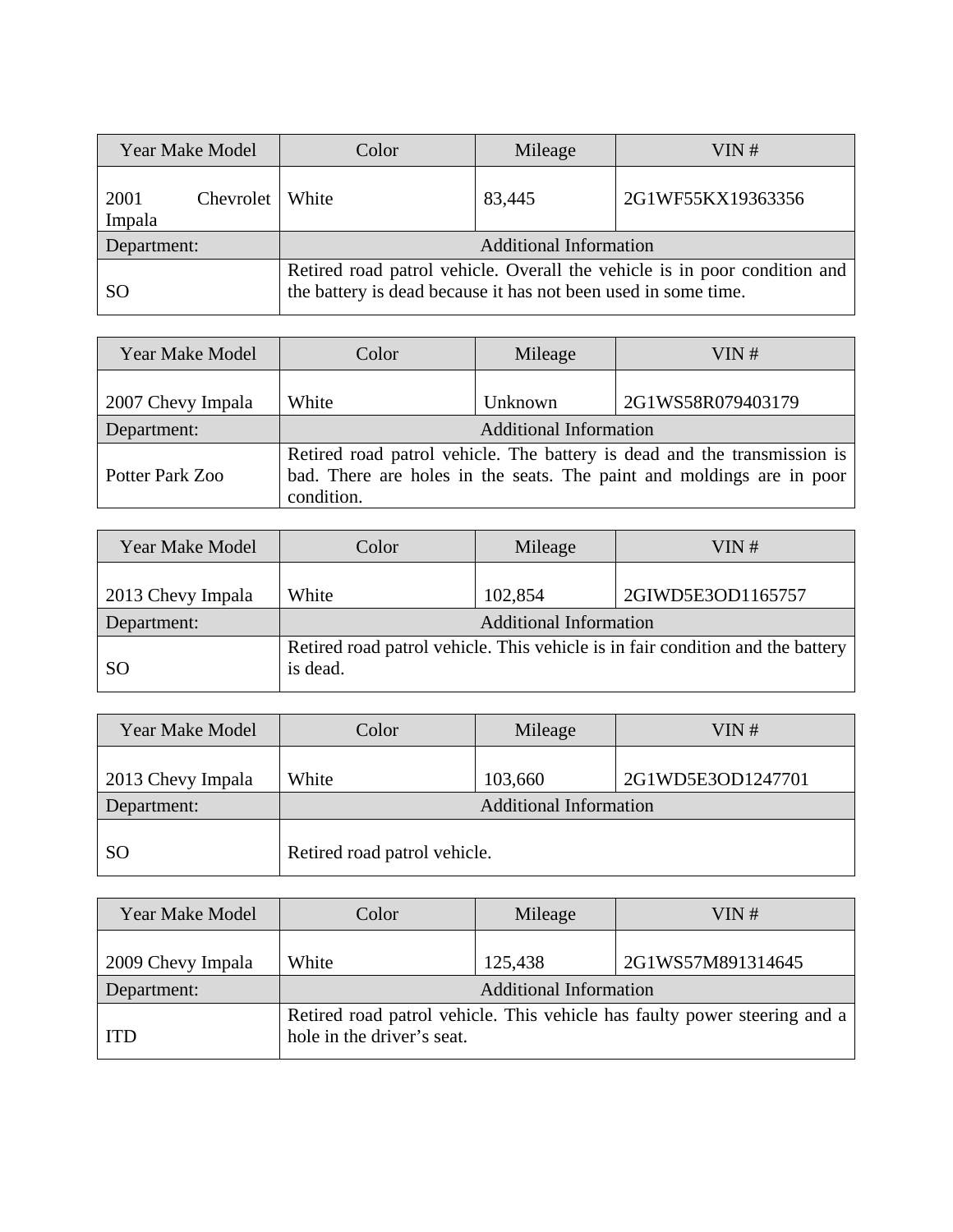| <b>Year Make Model</b>         | Color                                                                                                                                                                                    | Mileage                                               | VIN#              |  |
|--------------------------------|------------------------------------------------------------------------------------------------------------------------------------------------------------------------------------------|-------------------------------------------------------|-------------------|--|
| 1992 Pontiac Grand Green<br>Am |                                                                                                                                                                                          | Unknown $-$<br>See Additional<br>information<br>below | 1G2NE5437NM021599 |  |
| Department:                    | <b>Additional Information</b>                                                                                                                                                            |                                                       |                   |  |
| <sub>SO</sub>                  | This vehicle has been sitting for a number of years and there are no keys.<br>The overall condition is poor. All the tires are flat. This vehicle does not<br>run and needs to be towed. |                                                       |                   |  |

| <b>Year Make Model</b>                 | Color                                                                                                                                                                                    | Mileage                                               | VIN#              |
|----------------------------------------|------------------------------------------------------------------------------------------------------------------------------------------------------------------------------------------|-------------------------------------------------------|-------------------|
| Buick<br>1995<br>Park   Blue<br>Avenue |                                                                                                                                                                                          | Unknown $-$<br>See additional<br>information<br>below | 1G4CU5212SH652848 |
| Department:                            | <b>Additional Information</b>                                                                                                                                                            |                                                       |                   |
| SO.                                    | This vehicle has been sitting for a number of years and there are no keys.<br>The overall condition is poor. All the tires are flat. This vehicle does not<br>run and needs to be towed. |                                                       |                   |

| Year Make Model   | Color                                                                                                                                                                                    | Mileage                                               | VIN#          |  |
|-------------------|------------------------------------------------------------------------------------------------------------------------------------------------------------------------------------------|-------------------------------------------------------|---------------|--|
| 1975 Olds Cutlass | Green                                                                                                                                                                                    | Unknown $-$<br>See additional<br>information<br>below | 3J57K5R126917 |  |
| Department:       | <b>Additional Information</b>                                                                                                                                                            |                                                       |               |  |
| SO.               | This vehicle has been sitting for a number of years and there are no keys.<br>The overall condition is poor. All the tires are flat. This vehicle does not<br>run and needs to be towed. |                                                       |               |  |

| <b>Year Make Model</b> | Color                                                                                                                                                                                    | Mileage                                               | VIN#             |  |
|------------------------|------------------------------------------------------------------------------------------------------------------------------------------------------------------------------------------|-------------------------------------------------------|------------------|--|
| 2000 Pontiac Sunfire   | <b>Black</b>                                                                                                                                                                             | Unknown $-$<br>See additional<br>information<br>below | 1G2JB1243Y407449 |  |
| Department:            | Additional Information                                                                                                                                                                   |                                                       |                  |  |
| SO <sub>1</sub>        | This vehicle has been sitting for a number of years and there are no keys.<br>The overall condition is poor. All the tires are flat. This vehicle does not<br>run and needs to be towed. |                                                       |                  |  |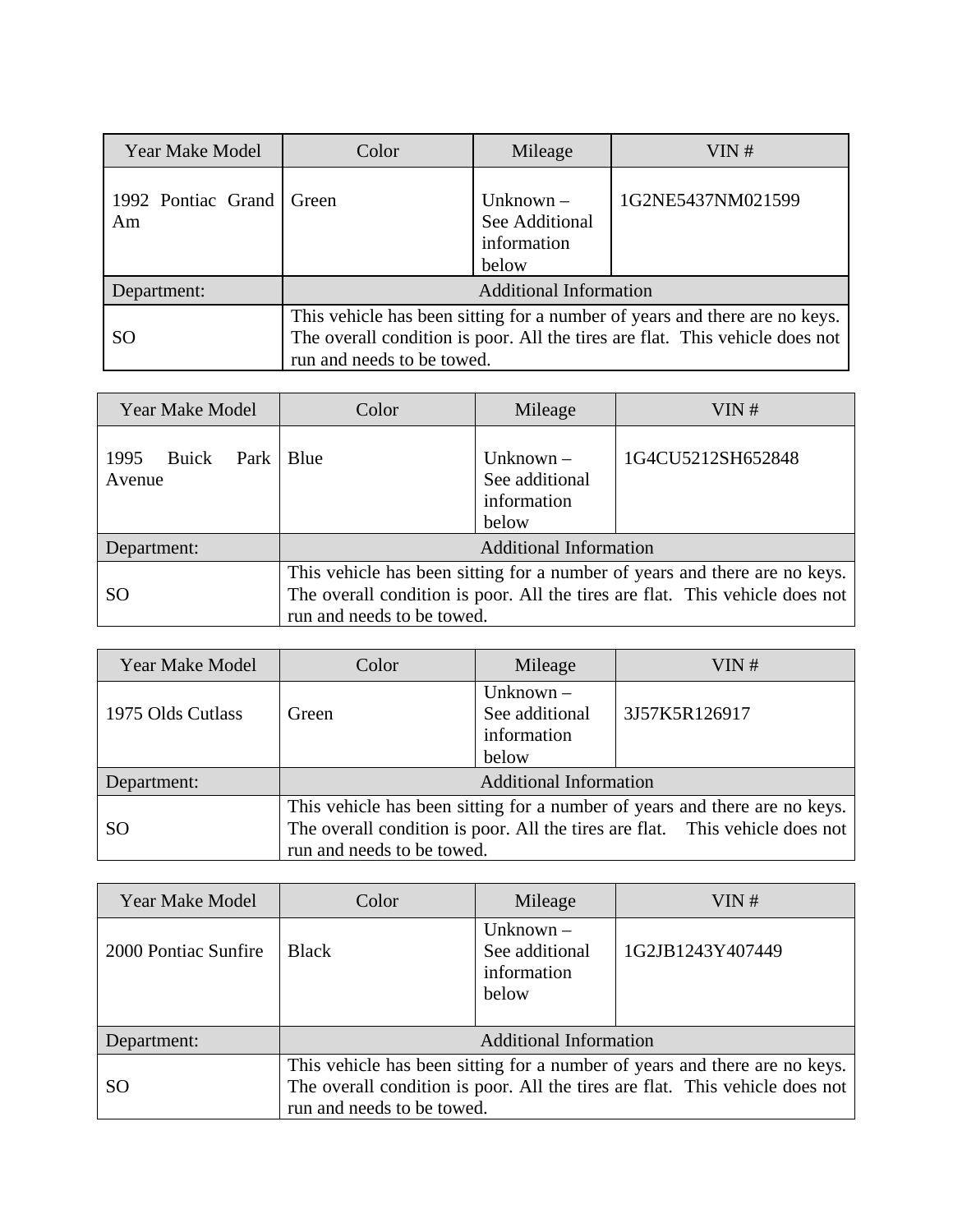| <b>Year Make Model</b>    | Color                                                                                                                                                                                    | Mileage                                               | VIN#             |  |
|---------------------------|------------------------------------------------------------------------------------------------------------------------------------------------------------------------------------------|-------------------------------------------------------|------------------|--|
| 1989 Chevy 1500<br>Pickup | Red                                                                                                                                                                                      | Unknown $-$<br>See additional<br>information<br>below | 1GCDK14K5Z100400 |  |
| Department:               | <b>Additional Information</b>                                                                                                                                                            |                                                       |                  |  |
| <b>SO</b>                 | This vehicle has been sitting for a number of years and there are no keys.<br>The overall condition is poor. All the tires are flat. This vehicle does not<br>run and needs to be towed. |                                                       |                  |  |

| <b>Year Make Model</b>     | Color                                                                                                                                                                                    | Mileage                       | VIN #             |  |
|----------------------------|------------------------------------------------------------------------------------------------------------------------------------------------------------------------------------------|-------------------------------|-------------------|--|
| 2001<br>Chevy<br>Silverado | Blue                                                                                                                                                                                     | Unknown                       | 1GCEK19T81E140305 |  |
| Department:                |                                                                                                                                                                                          | <b>Additional Information</b> |                   |  |
| SO <sub>1</sub>            | This vehicle has been sitting for a number of years and there are no keys.<br>The overall condition is poor. All the tires are flat. This vehicle does not<br>run and needs to be towed. |                               |                   |  |

| <b>Year Make Model</b> | Color                             | Mileage | VIN #                                                                     |  |
|------------------------|-----------------------------------|---------|---------------------------------------------------------------------------|--|
| 2003 Dodge Ram<br>1500 | Orange                            | 260,000 | 1D7HA16N83J660624                                                         |  |
| Department             | <b>Additional Information</b>     |         |                                                                           |  |
| Road (#037)            | the battery needs to be replaced. |         | This vehicle has engine noise, uses 2 quart of oil daily, very rusty, and |  |

| <b>Year Make Model</b>                                    | Color                                                                                                                                 | Mileage | VIN $#$          |
|-----------------------------------------------------------|---------------------------------------------------------------------------------------------------------------------------------------|---------|------------------|
| 1991 Ford F-800, Orange<br>axle Aerial<br>Single<br>truck |                                                                                                                                       | 66,200  | 1FDXK843MVA34819 |
| Department:                                               | <b>Additional Information</b>                                                                                                         |         |                  |
| Road (#191)                                               | The vehicle has been red tagged due the safety issues. The aerial boom<br>drifts down at random moments and batteries need replacing. |         |                  |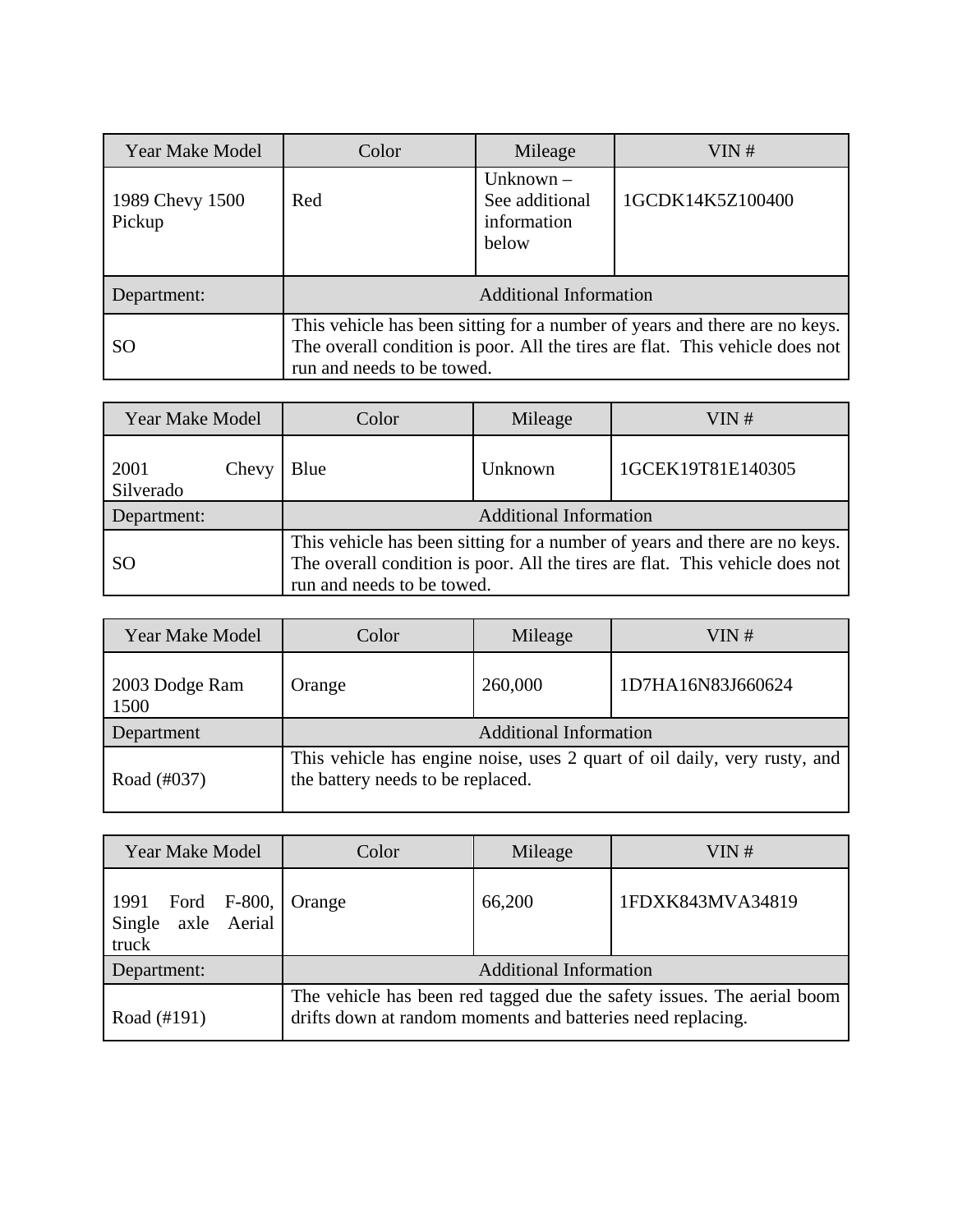| <b>Year Make Model</b>                  | Color                                                                                                          | Mileage | VIN#              |  |
|-----------------------------------------|----------------------------------------------------------------------------------------------------------------|---------|-------------------|--|
| 1988 Ford F-600,<br>former bucket truck | Orange                                                                                                         | 150,000 | 1FDNK64P8JVA40577 |  |
| Department:                             | <b>Additional Information</b>                                                                                  |         |                   |  |
| Road (#200)                             | This vehicle is in need of multiple repairs; break lines are failing due to<br>rust and the exterior is rusty. |         |                   |  |

| <b>Year Make Model</b>                                  | Color                                                                                                                    | Mileage | VIN #             |  |
|---------------------------------------------------------|--------------------------------------------------------------------------------------------------------------------------|---------|-------------------|--|
| International<br>1986<br>$S2574$ , 5 yard dump<br>truck | Orange                                                                                                                   | 155,000 | 1HTZMKCR7GHA58173 |  |
| Department:                                             | <b>Additional Information</b>                                                                                            |         |                   |  |
| Road (#403)                                             | This vehicle is in poor condition, batteries need replacing, undercarriage<br>is rusty and there are multiple oil leaks. |         |                   |  |

| <b>Year Make Model</b>                               | Color                                                                                                                              | Mileage | VIN#        |
|------------------------------------------------------|------------------------------------------------------------------------------------------------------------------------------------|---------|-------------|
| 1978 Ford L-9000,<br>axle semi-<br>Single<br>tractor | Orange                                                                                                                             | 171,000 | K909VDE6850 |
| Department:                                          | <b>Additional Information</b>                                                                                                      |         |             |
| Road $(\#405)$                                       | This vehicle is unsafe to drive. The vehicle needs a complete front-end<br>replaced and alignment, and the undercarriage is rusty. |         |             |

| <b>Year Make Model</b>                                   | Color                                                                                       | Mileage | VIN #             |
|----------------------------------------------------------|---------------------------------------------------------------------------------------------|---------|-------------------|
| 1989 Volvo - $GMC$ ,<br>dump<br>$10-12$<br>yard<br>truck | Orange                                                                                      | 275,000 | 4V2JCBME3IR803783 |
| Department:                                              | <b>Additional Information</b>                                                               |         |                   |
| Road (#523)                                              | This vehicle is very rusty; missing tires and rims, the floor in the dump<br>box has holes. |         |                   |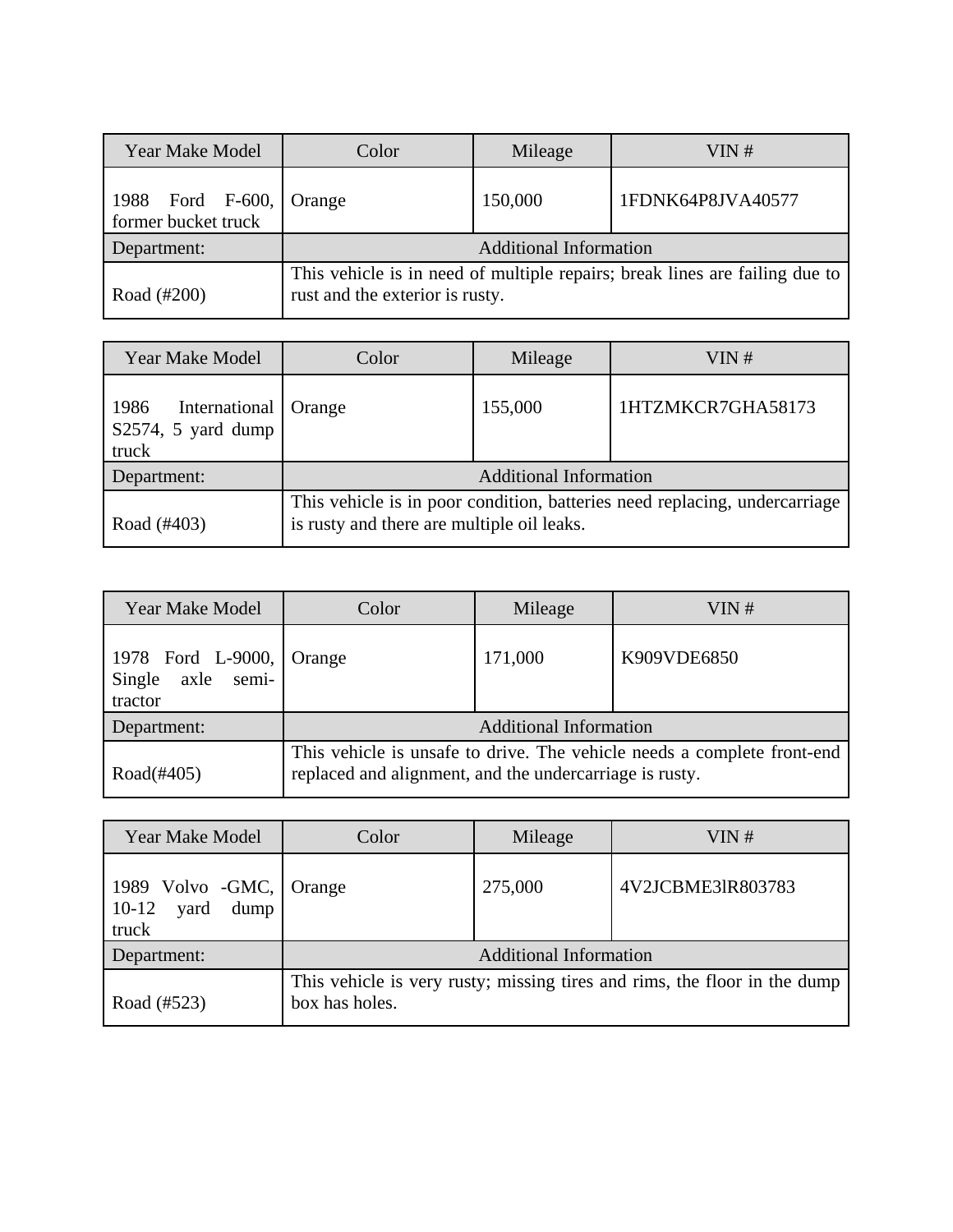| <b>Year Make Model</b>               | Color                                                                               | Mileage | VIN#             |  |
|--------------------------------------|-------------------------------------------------------------------------------------|---------|------------------|--|
| International<br>1991<br>2000 Series | Orange                                                                              | 90,000  | 1HTGEBR0MH309689 |  |
| Department:                          | <b>Additional Information</b>                                                       |         |                  |  |
| Road (#339)                          | This vehicle is no longer used by the Road Dept.; batteries need to be<br>replaced. |         |                  |  |

| <b>Year Make Model</b> | Color                                                                                                    | Mileage | VIN#              |  |
|------------------------|----------------------------------------------------------------------------------------------------------|---------|-------------------|--|
| 1998 Ford F-800        | Orange                                                                                                   | 110,000 | 1FDYF80E3WVA20472 |  |
| Department:            | <b>Additional Information</b>                                                                            |         |                   |  |
| Road                   | This vehicle is in poor condition, the undercarriage is very rusty, and<br>the batteries need replacing. |         |                   |  |

| <b>Year Make Model</b>        | Color                                                                                                    | Mileage | VIN#              |  |
|-------------------------------|----------------------------------------------------------------------------------------------------------|---------|-------------------|--|
| 1996 Freightliner<br>D11264SD | Orange                                                                                                   | 189,000 | 2FVX6LY82TA770167 |  |
| Department:                   | <b>Additional Information</b>                                                                            |         |                   |  |
| Road                          | This vehicle is in poor condition, the undercarriage is very rusty, and<br>the batteries need replacing. |         |                   |  |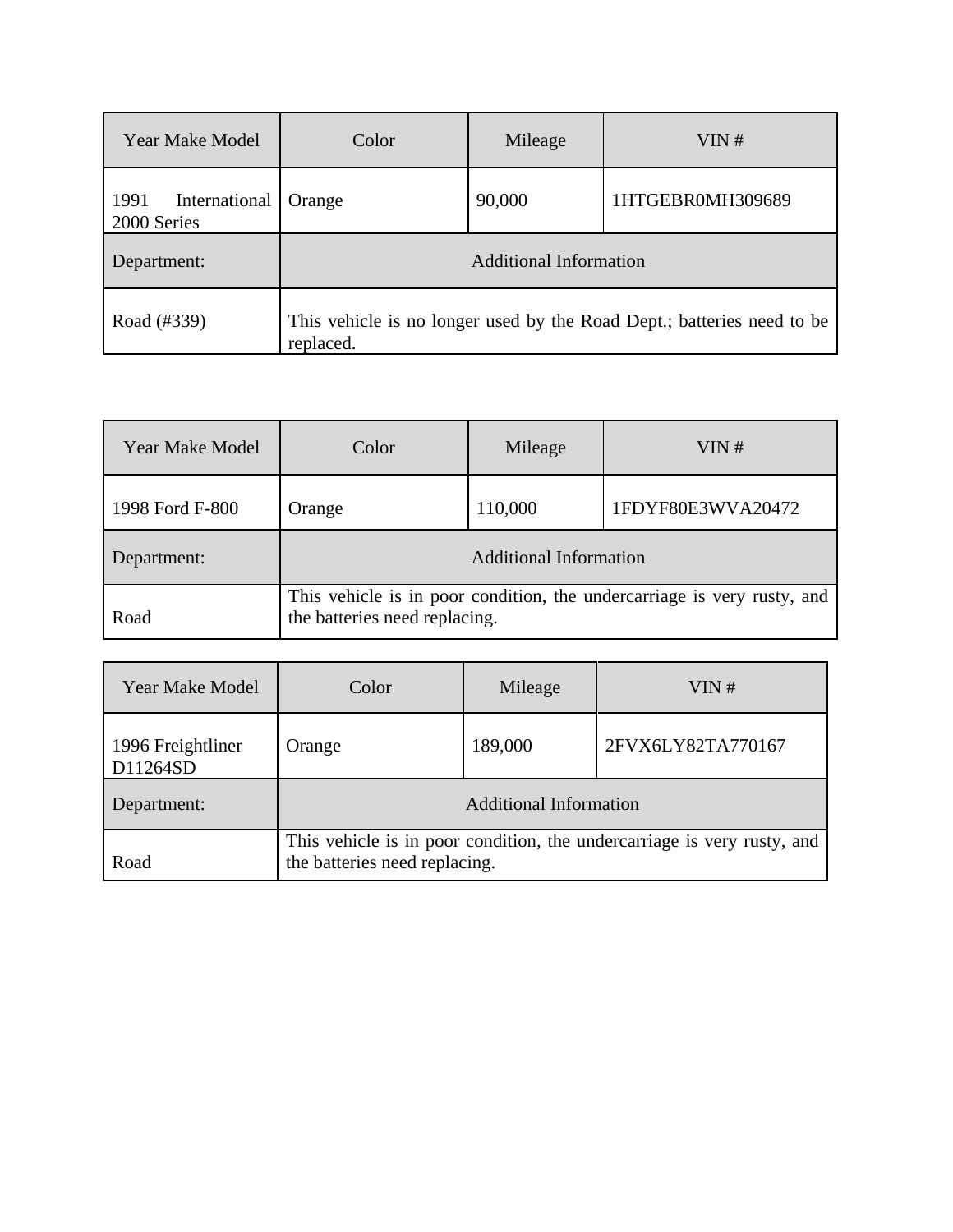| <b>Year Make Model</b>                      | Color                                          | Mileage | VIN#              |  |
|---------------------------------------------|------------------------------------------------|---------|-------------------|--|
| 1992 Freightliner<br>D11264SD<br>Dump Truck | Orange                                         | 196,112 | 1FVX6LBBXPH476611 |  |
| Department:                                 | <b>Additional Information</b>                  |         |                   |  |
| Road                                        | This is a chassis only with no rear end/tires. |         |                   |  |

| <b>Year Make Model</b>   | Color     | Mileage                       | VIN#                                                             |
|--------------------------|-----------|-------------------------------|------------------------------------------------------------------|
| 2007 Chevrolet<br>Impala | White     | 150,600                       | 2G1WS58R879402717                                                |
| Department:              |           | <b>Additional Information</b> |                                                                  |
| Road                     | replaced. |                               | Retired road patrol vehicle. This vehicle needs the transmission |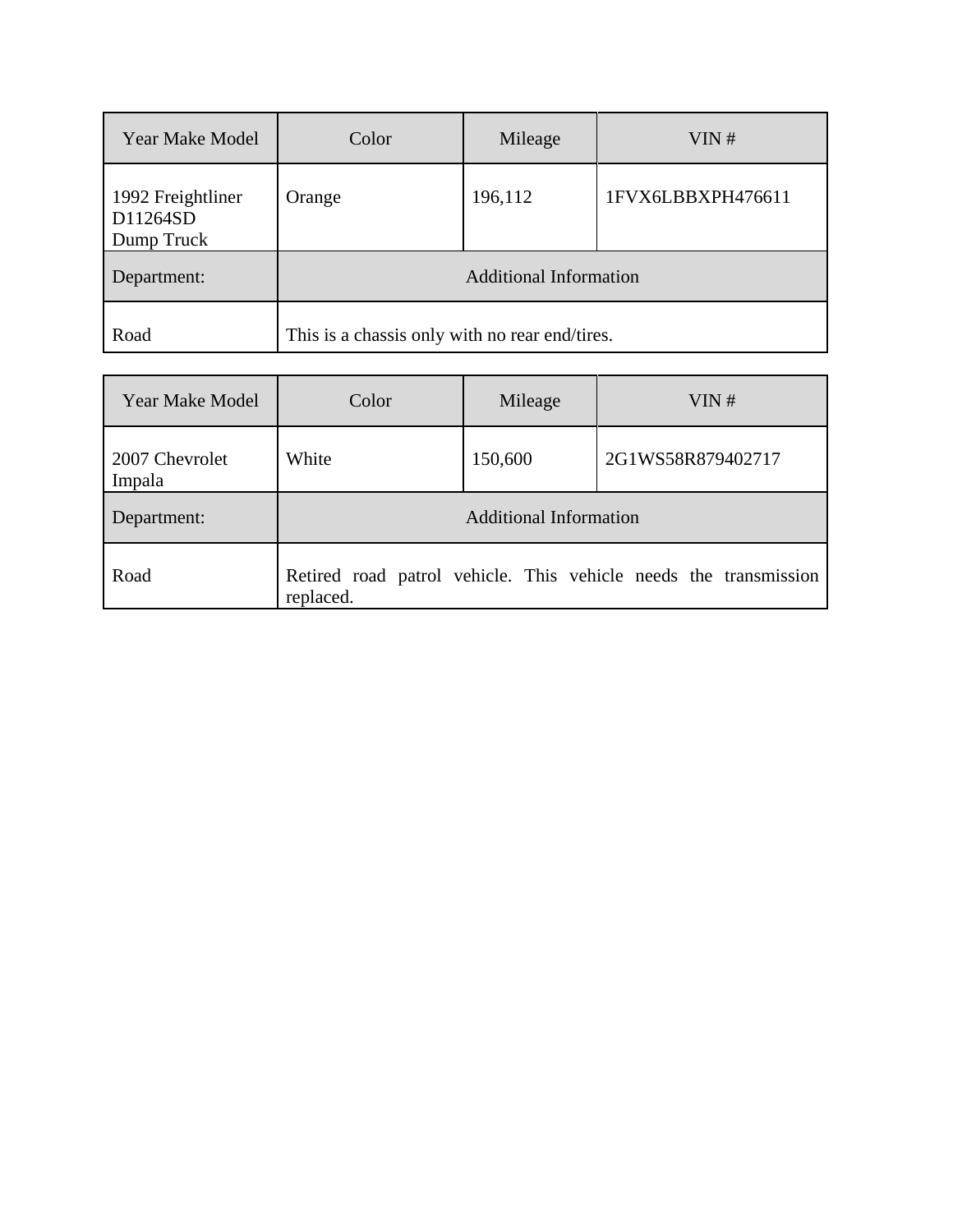Introduced by the County Services and Finance Committees of the:

#### INGHAM COUNTY BOARD OF COMMISSIONERS

### **RESOLUTION TO AUTHORIZE THE PURCHASE OF SINGLE TUNGSTEN CARBIDE INSERTED GRADER BLADES**

#### **RESOLUTION # 18 –**

WHEREAS, the Road Department periodically needs to replace the cutting edges of the underbody plow blades for winter and gravel road maintenance; and

WHEREAS, the Purchasing Department recently received 3 quotes, for single tungsten carbide insert grader blades for a 1 year period, beginning from date of agreement execution; and

WHEREAS, quotes for single tungsten carbide insert grader blades were solicited and evaluated by the Purchasing Department, and it is their recommendation, with the concurrence of the Road Department staff, to award the agreement to the lowest qualified bidder Shults Equipment, LLC.; and

WHEREAS, the Road Department's adopted 2018 budget includes controllable expenditures, funds for this and other maintenance material purchases.

THEREFORE BE IT RESOLVED, the Board of Commissioners accepts the bid, and authorizes the purchase of the Road Department required supply of tungsten inserted grader blades from Shults Equipment, LLC. P.O. Box 127 Ithaca, Mi. 48847, at a cost not to exceed \$47,000.

BE IT FURTHER RESOLVED, the Purchasing Department is hereby authorized to execute purchase orders with Shults Equipment, LLC. to purchase single tungsten carbide inserted as needed and budgeted, on behalf of the County.

**COUNTY SERVICES: Yeas:** Sebolt, Grebner, Celentino, Hope, Maiville, Naeyaert **Nays**: None **Absent:** Nolan **Approved 10/16/2018**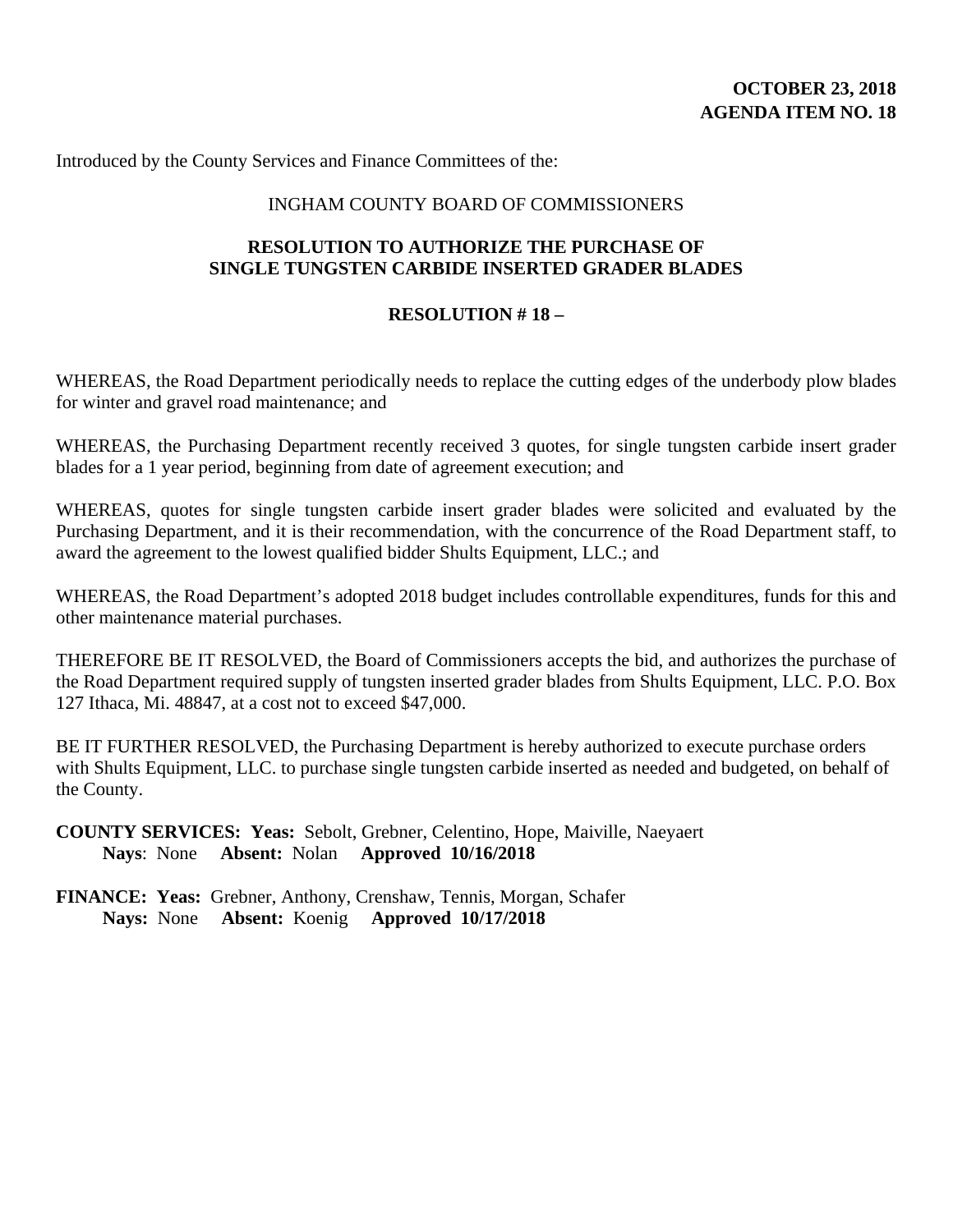Introduced by the County Services and Finance Committees of the:

#### INGHAM COUNTY BOARD OF COMMISSIONERS

### **RESOLUTION TO APPROVE A RESTRICTIVE COVENANT FOR THE KERNS ROAD SALT STORAGE SITE CLOSURE PROJECT**

#### **RESOLUTION # 18 –**

WHEREAS, the former Ingham County Road Commission, now Ingham County Road Department (ICRD) stored deicing materials within the Kerns Road site many decades ago; and

WHEREAS, hazardous substances, including sodium and chloride were released on the property due to the storage of deicing salt, resulting in environmental contamination; and

WHEREAS, remedial activities were employed to remove most of the contamination from the mid 1980's through 2006 by removing the underground brine collection tank, capturing and disposing of impacted groundwater, and allowing natural processes to attenuate sodium and chloride concentrations; and

WHEREAS, recent legislation and rule changes have renewed our desire to reconstitute the site closure effort, pursuant to the relevant portions of MCL 324.20114 and Michigan Department of Environmental Quality rules; and

WHEREAS, in March 2017, the Board of Commissioners retained EnviroSolutions, Inc. of Westland, Michigan, to provide the requested professional services for the Kerns Road Salt Storage Site Closure project; and

WHEREAS, the only remaining issue is for the Board of Commissioners to approve, sign, and record a restrictive covenant on a small rectangle of Ingham County land (Parcel 33-19-10-05-102-006), located within the City of Mason's Kerns Road water tower property (Parcel 33-19-10-05-102-005); and

WHEREAS, the needed restrictive covenant will be similar to one already secured, from the City of Mason, for the larger Kerns Road water tower property (Parcel 33-19-10-05-102-005).

THEREFORE BE IT RESOLVED, that the Ingham County Board of Commissioners approves and authorizes execution of a restrictive covenant on Ingham County land, Parcel 33-19-10-05-102-006, which will be included in the Kerns Road Salt Storage Site Closure request and No Further Action Report.

BE IT FURTHER RESOLVED, that the Chairperson of the Ingham County Board of Commissioners is hereby authorized to sign said restrictive covenant, on behalf of the County, after approved as to form by the County Attorney.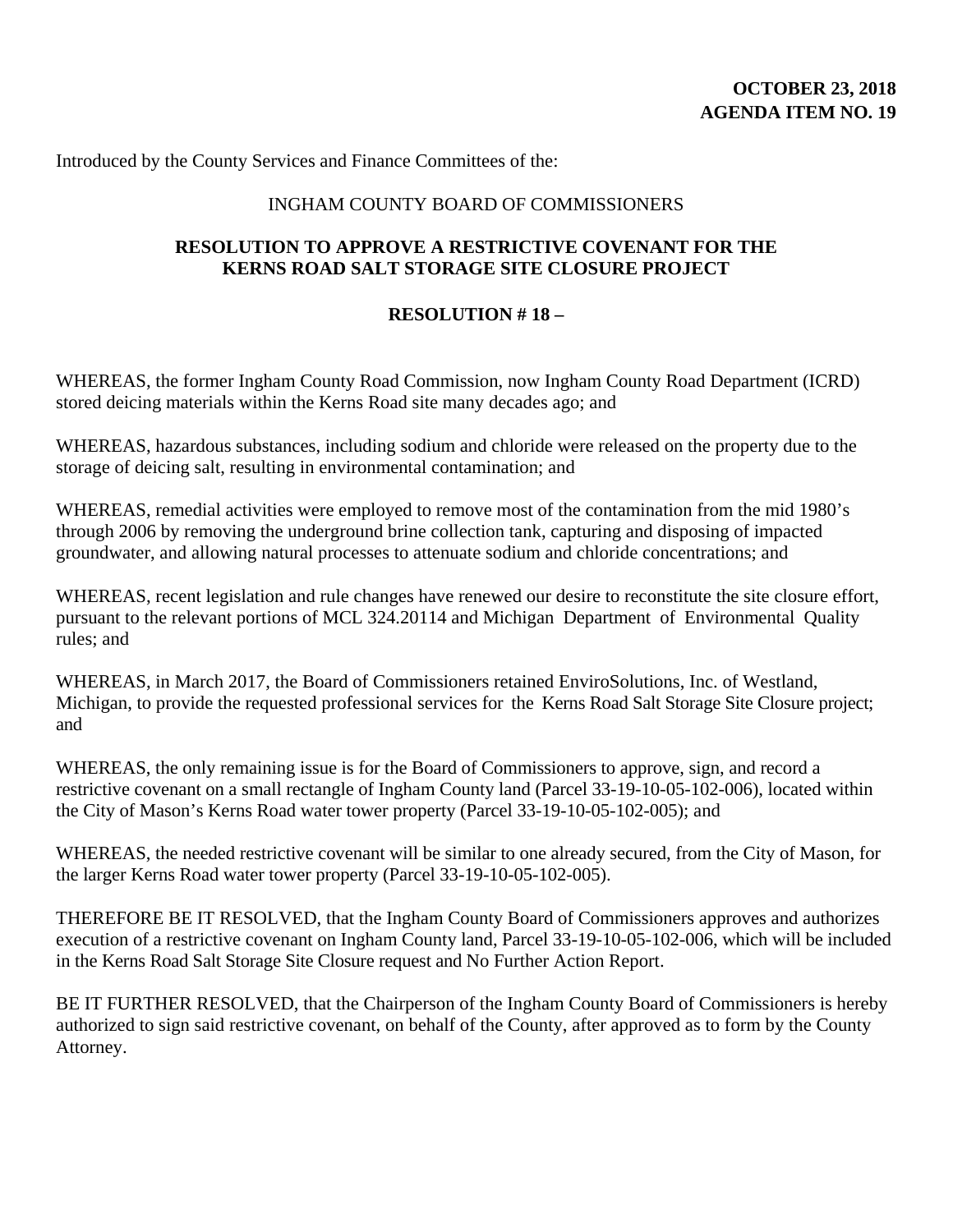- **COUNTY SERVICES: Yeas:** Sebolt, Grebner, Celentino, Hope, Maiville, Naeyaert **Nays**: None **Absent:** Nolan **Approved 10/16/2018**
- **FINANCE: Yeas:** Grebner, Anthony, Crenshaw, Tennis, Morgan, Schafer **Nays:** None **Absent:** Koenig **Approved 10/17/2018**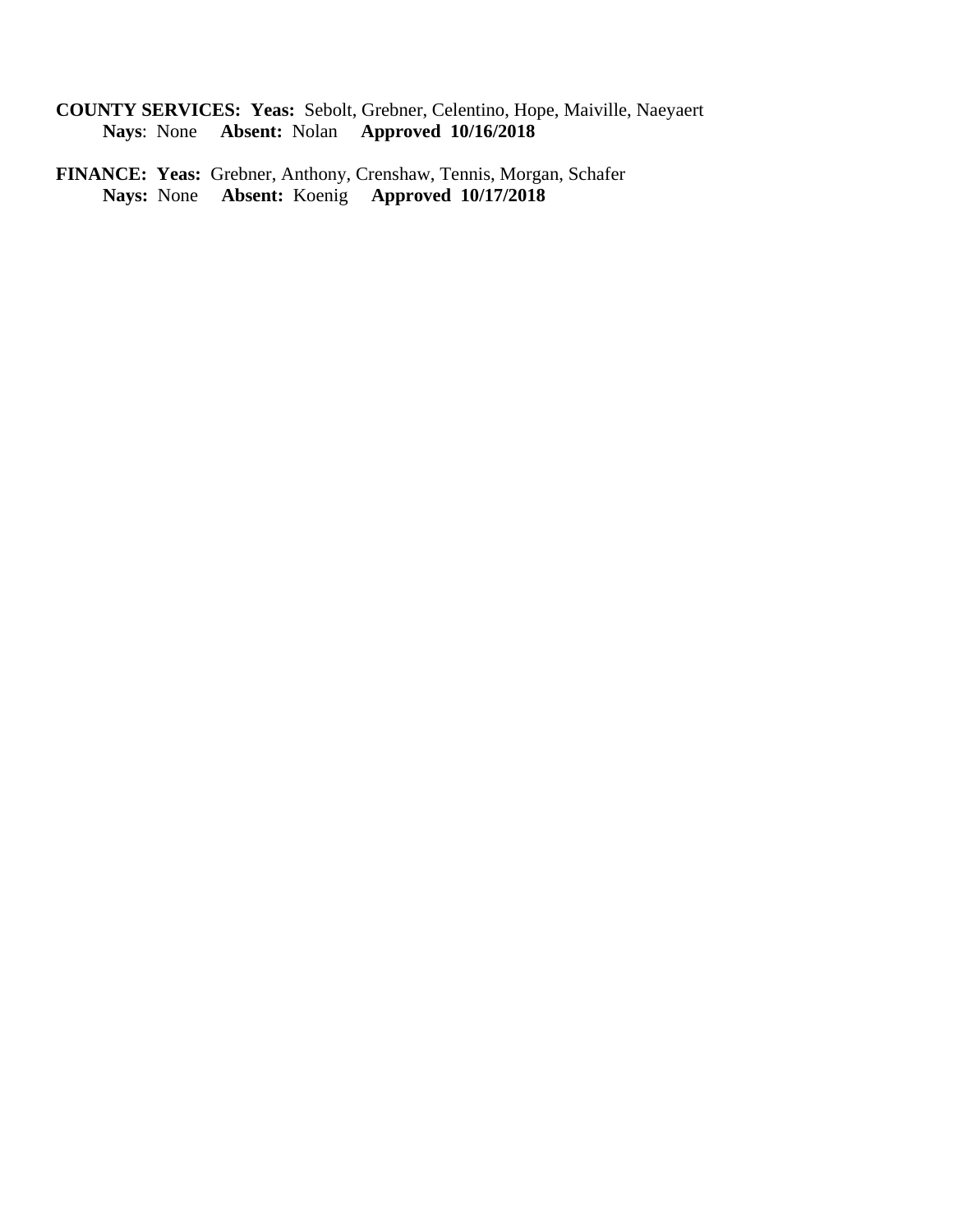Introduced by the County Services and Finance Committees of the:

#### INGHAM COUNTY BOARD OF COMMISSIONERS

### **RESOLUTION TO AUTHORIZE MEMBERSHIP WITH THE CAPITOL COUNCIL OF GOVERNMENTS**

#### **RESOLUTION # 18 –**

WHEREAS, the Capitol Council of Governments (CAPCOG) is a partnership with Clinton, Eaton and Ingham Counties, the Lansing Regional Chamber of Commerce and Michigan State University; and

WHEREAS, the mission of CAPCOG is to work collaboratively between parties to support regional economic development and growth opportunities for the Greater Lansing region at the State Legislature; and

WHEREAS, CAPCOG is requesting an annual contribution for the CAPCOG initiative from each of the partners to be earmarked for lobbying expenses; and

WHEREAS, Ingham County's commitment is \$5,000.

THEREFORE BE IT RESOLVED, that the Ingham County Board of Commissioners hereby authorizes payment of \$5,000 from the contingency fund for Ingham County's annual commitment to CAPCOG for the calendar year 2018.

BE IT FURTHER RESOLVED, that the Ingham County Board of Commissioners hereby authorizes inclusion of \$5,000 in the 2019 Board of Commissioners' budget for Ingham County's annual commitment to CAPCOG.

BE IT FURTHER RESOLVED, that the Ingham County Board of Commissioners requests that CAPCOG provide their 2017 Annual Programmatic and Finance Reports.

BE IT FURTHER RESOLVED, the CAPCOG initiative will report on an annual basis on the programmatic and financial outcomes of the initiative.

BE IT FURTHER RESOLVED, that the Controller/Administrator is authorized to make any necessary budget adjustments consistent with this resolution.

BE IT FURTHER RESOLVED, that the Board Chairperson is authorized to sign any necessary documents consistent with the resolution after approval as to form by the County Attorney.

**COUNTY SERVICES: Yeas:** Sebolt, Grebner, Celentino, Hope, Maiville, Naeyaert **Nays**: None **Absent:** Nolan **Approved 10/16/2018** 

**FINANCE: Yeas:** Anthony, Crenshaw, Morgan, Schafer **Nays:** Grebner, Tennis **Absent:** Koenig **Approved 10/17/2018**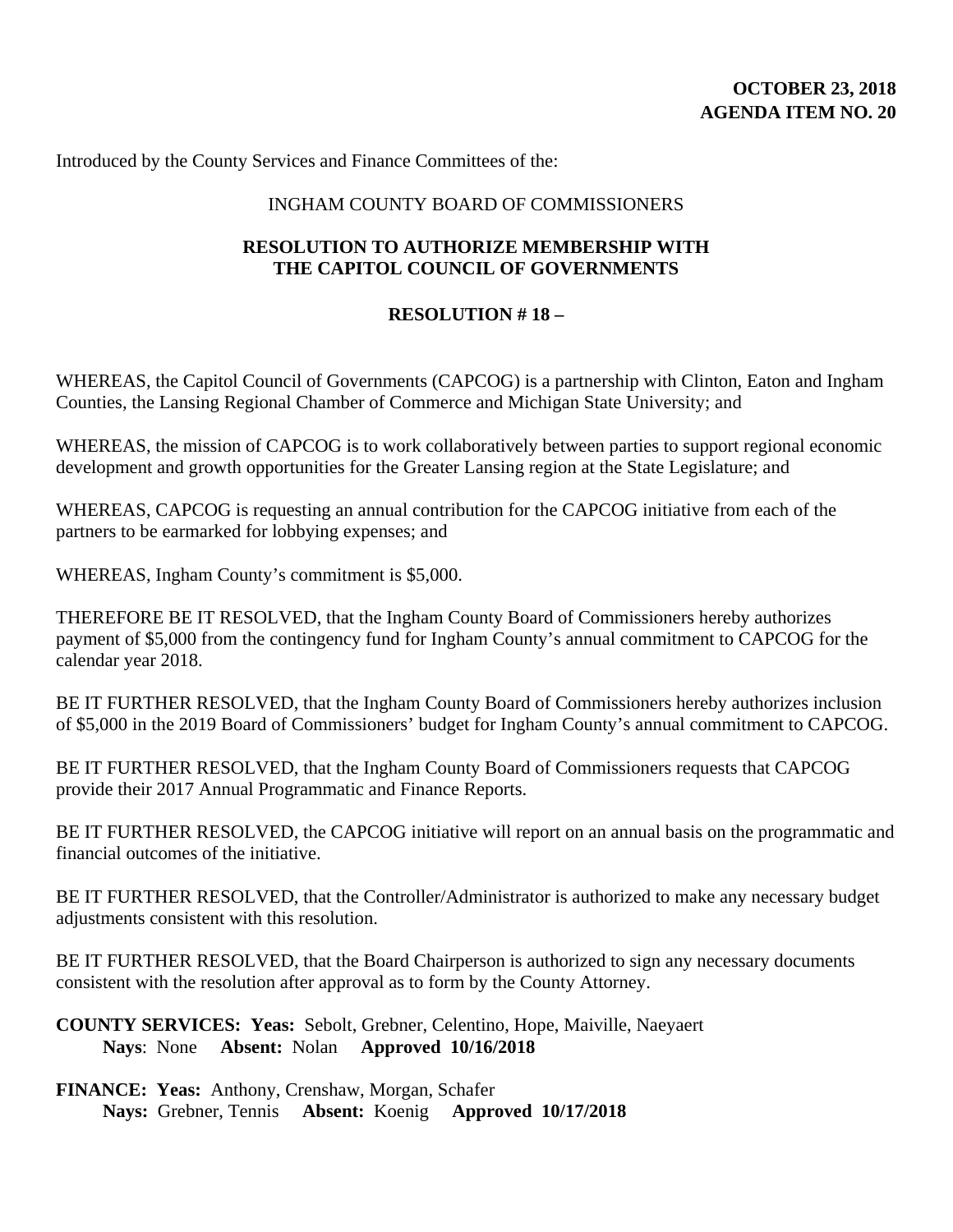# **OCTOBER 23, 2018 AGENDA ITEM NO. 21**

Introduced by the Finance Committee of the:

#### INGHAM COUNTY BOARD OF COMMISSIONERS

#### **INGHAM COUNTY 2019 GENERAL APPROPRIATIONS RESOLUTION**

#### **RESOLUTION # 18 –**

WHEREAS, the Uniform Budgeting and Accounting Act, Public Act 621 of 1978, requires that each local unit of government adopt a balanced budget for all required funds; and

WHEREAS, county offices, the courts, county departments, and others have submitted requests for a county appropriation in the 2019 budget; and

WHEREAS, the County Controller has considered these requests and has submitted a recommended budget as required by statute and Board of Commissioners' resolution; and

WHEREAS, the various liaison committees of the Board of Commissioners have reviewed their section of the Controller's Recommended Budget and have made recommendations for approval or modification to the Finance Committee; and

WHEREAS, the Finance Committee has reviewed each liaison committees' recommendations and together with its own Strategic Planning Initiatives Fund allotment has presented a recommended balanced budget to the Board of Commissioners and to the public; and

WHEREAS, the Board of Commissioners annually adopts a balanced budget and authorizes appropriations subject to the conditions set forth in its annual General Appropriations Resolution; and

THEREFORE BE IT RESOLVED, that the 2019 Ingham County Budget, as set forth in the Finance Committee Recommended Budget, dated September 12, 2018 and incorporated by reference herein, is hereby adopted on a basis consistent with Ingham County's Budget Adoption and Amendment Policies and subject to all county policies regarding the expenditure of funds and the conditions set forth in this resolution.

BE IT FURTHER RESOLVED, that the following tax levies are hereby authorized for the 2018 tax year/2019 budget year for a total county levy of 11.34 mills, including authorized levies for General Fund operations and special purpose millages:

#### 2018/19 Millage Summary

| <b>Purpose</b>                                        | Millage |
|-------------------------------------------------------|---------|
| <b>General Operations</b>                             | 6.7670  |
| <b>General Operations - Indigent Veterans Support</b> | .0330   |
| Special Purpose - Emergency Telephone Services        | .8500   |
| Special Purpose - County-wide Transportation          | .6000   |
| Special Purpose - Juvenile Justice                    | .6000   |
| Special Purpose - Potter Park Zoo and Potter Park     | .4100   |
| Special Purpose – Farmland/Open Space Preservation    | .1400   |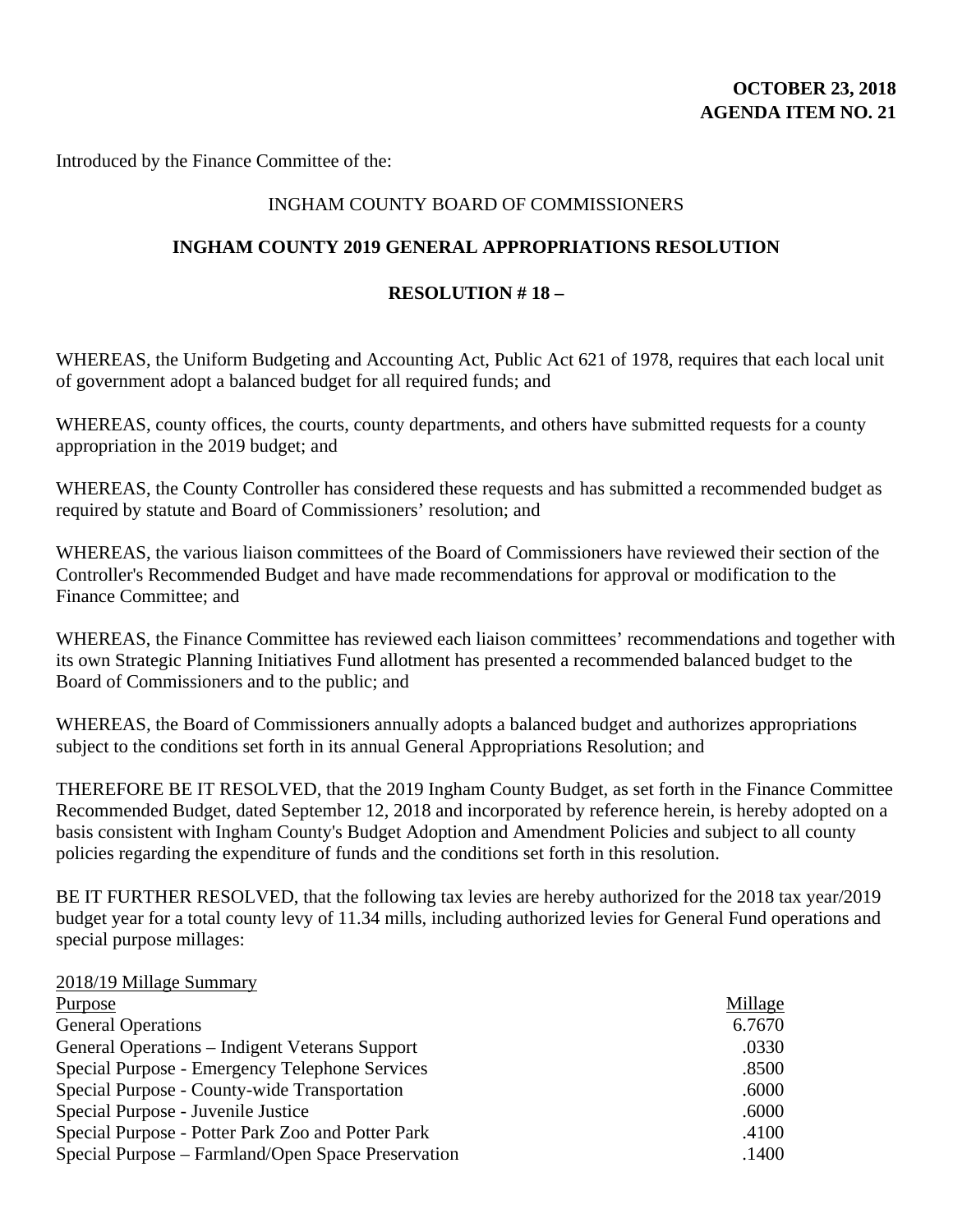| Special Purpose – Health Care Services | .3500 |
|----------------------------------------|-------|
| Special Purpose – Trails and Parks     | .5000 |
| Special Purpose – Animal Shelter       | .2400 |
| Special Purpose – Justice Millage      | .8500 |

BE IT FURTHER RESOLVED, that the revenues received by the County under Public Acts 106 and 107, 1985 (Convention Facility Tax revenue) shall not be used to reduce the County's 2018/2019 operating millage as defined by Public Act 2, 1986.

BE IT FURTHER RESOLVED, that in accordance with Public Act 2 of 1986, that 50% of the actual Convention Facility Tax revenue not used to reduce the County's operating tax rate shall be transmitted to the Mid-State Health Network, with the remaining revenues to be deposited in the County's General Fund.

BE IT FURTHER RESOLVED, that the revenues received by the County under Public Act 264 of 1987 (Health and Safety Fund Act) shall not be used to reduce the County's 2018/2019 operating millage levy, and that 11/17 of the actual Health and Safety Fund Act revenue not used to reduce the County's operating tax rate shall be appropriated to the Ingham County Health Department budget for those public health prevention programs and services whose costs are in excess of 1989 appropriation levels.

BE IT FURTHER RESOLVED, that in accordance with Public Act 264 of 1987, that 5/17 of the actual Health and Safety Fund Act revenue not used to reduce the County's operating tax rate shall be used for personnel and operating costs which are in excess of 1988 appropriation levels at the Circuit Court, Family Court, District Court, and Sheriff Department Law Enforcement with the remaining revenues generated by P.A. 264 of 1987 to be used for other General Fund expenditures.

BE IT FURTHER RESOLVED, that the adopted budget is based on current estimates of revenues and expenditures, and that the Board of Commissioners may find it necessary to adjust budgeted revenues and expenditures from time to time during the year.

BE IT FURTHER RESOLVED, that the County Controller is hereby authorized to make budgetary transfers within the various funds and authorize expenditures in accordance with the budgetary procedures established by the Board of Commissioners in Resolution #90-274, as amended by Resolutions #94-93 and #04-253, a summary of which has been forwarded by the Controller to each department head, court and elected official.

BE IT FURTHER RESOLVED, that expenditures shall not be incurred in excess of the individual budgets adopted herein without first amending the budget pursuant to the budgetary procedures established by the Board of Commissioners in Resolution #90-274, as amended by Resolutions #94-93 and #04-253**.** 

BE IT FURTHER RESOLVED, that all purchases made with funds appropriated in this budget shall be made in conformance with the County's Purchasing Procedures, as adopted and amended by the Board, and that these budgeted funds are appropriated contingent upon compliance with the County's Purchasing Procedures.

BE IT FURTHER RESOLVED, that the approved Position Allocation List contained in the budget shall limit the number of permanent employees who can be employed in all departments, offices, and the courts, and no funds are appropriated for any permanent position or employee not on the approved Position Allocation List.

BE IT FURTHER RESOLVED, that the Board of Commissioners may, from time to time during the year, change the approved Position Allocation List and/or impose a hiring freeze, as circumstances warrant, and that the same limitation as to the number of permanent employees who can be employed with a revised Position Allocation List.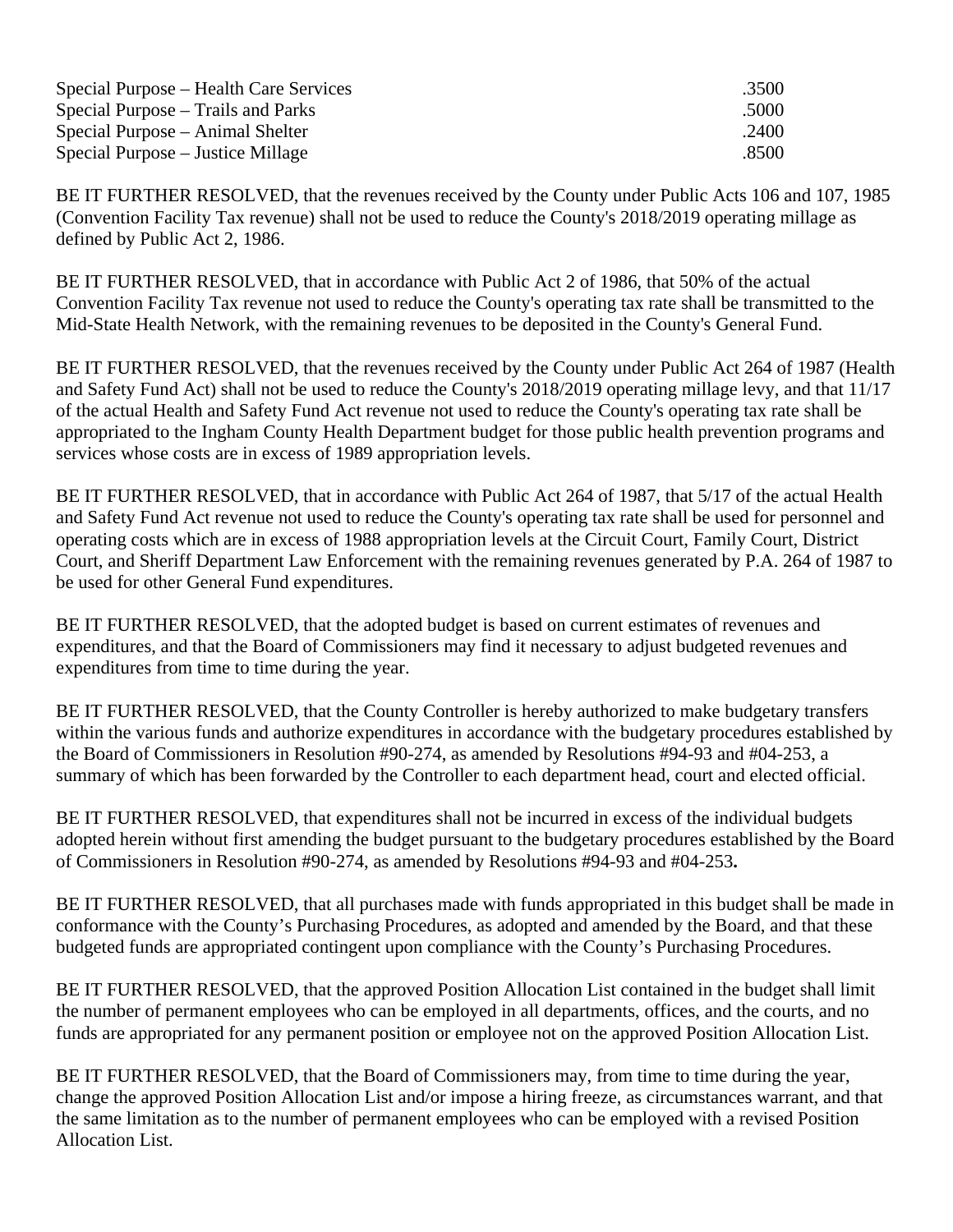BE IT FURTHER RESOLVED, that certain positions contained in the Position Allocation List which are supported in some part by a grant, cost sharing, reimbursement, or some other source of outside funding are only approved contingent upon the County receiving the budgeted revenues.

BE IT FURTHER RESOLVED, that in the event that such anticipated outside funding is not received or the County is notified that it will not be received, said positions shall be considered not funded and removed from the approved Position Allocation List.

BE IT FURTHER RESOLVED, that the policies regarding temporary employees shall remain in full force and effect.

BE IT FURTHER RESOLVED, that budgets for all funds are adopted on a January 1st fiscal year, with the following exceptions: Friend of the Court Services Fund (215), County Health Fund (221), Community Corrections Fund (267), Community Development Block Grant Fund (287), DHS - Child Care Fund (288), DHS - Social Welfare Fund (290), Family Division – Child Care Fund (292), Prosecuting Attorney Cooperative Reimbursement Grant Fund (298), and Community Health Center Network Fund (511), all of which are adopted on an October 1st fiscal year.

BE IT FURTHER RESOLVED, that the Board of Commissioners authorizes the use of budgeted funds for the purchase of vehicles and necessary equipment such as marking kits, light bars, sirens, prisoner transport shields, radar, etc., from the State of Michigan and other municipal cooperative purchasing programs approved by the Purchasing Department.

BE IT FURTHER RESOLVED, that the vehicles being replaced are authorized to be transferred to another county department or agency for fair-market value established by the Purchasing Director, or are authorized to be sold at state auction or to a private company; the method of disposal shall be that which is deemed to be in the best interest of the County as determined by the Purchasing Director.

BE IT FURTHER RESOLVED, that the Ingham County Sheriff's Office is authorized to sell at fair-market value any used Ingham County Patrol Vehicles to the Ingham Intermediate School District for its Law Enforcement Program.

BE IT FURTHER RESOLVED, that all grants and funding arrangements with entities whose fiscal years do not coincide with the County's fiscal year be considered authorized providing that they have been authorized in the adopted budget, and the remaining portion of the time period and funds are included in the Controller's Recommended Budget for the succeeding fiscal year.

BE IT FURTHER RESOLVED, that funds appropriated to a community agency but not spent by the end of the fiscal year may be carried over into the next fiscal year without additional Board approval, provided the Controller and Budget Office certify that the funds are available, and that the agency wishing to have said funds reappropriated provides a definitive scope of work for review by the Controller's Office and the County Attorney.

BE IT FURTHER RESOLVED, that any request for reappropriation to the 2019 budget of funds not spent in 2018 for a specific project must be received by the Budget Office no later than March 15, 2019, otherwise the request for reappropriation will not be considered.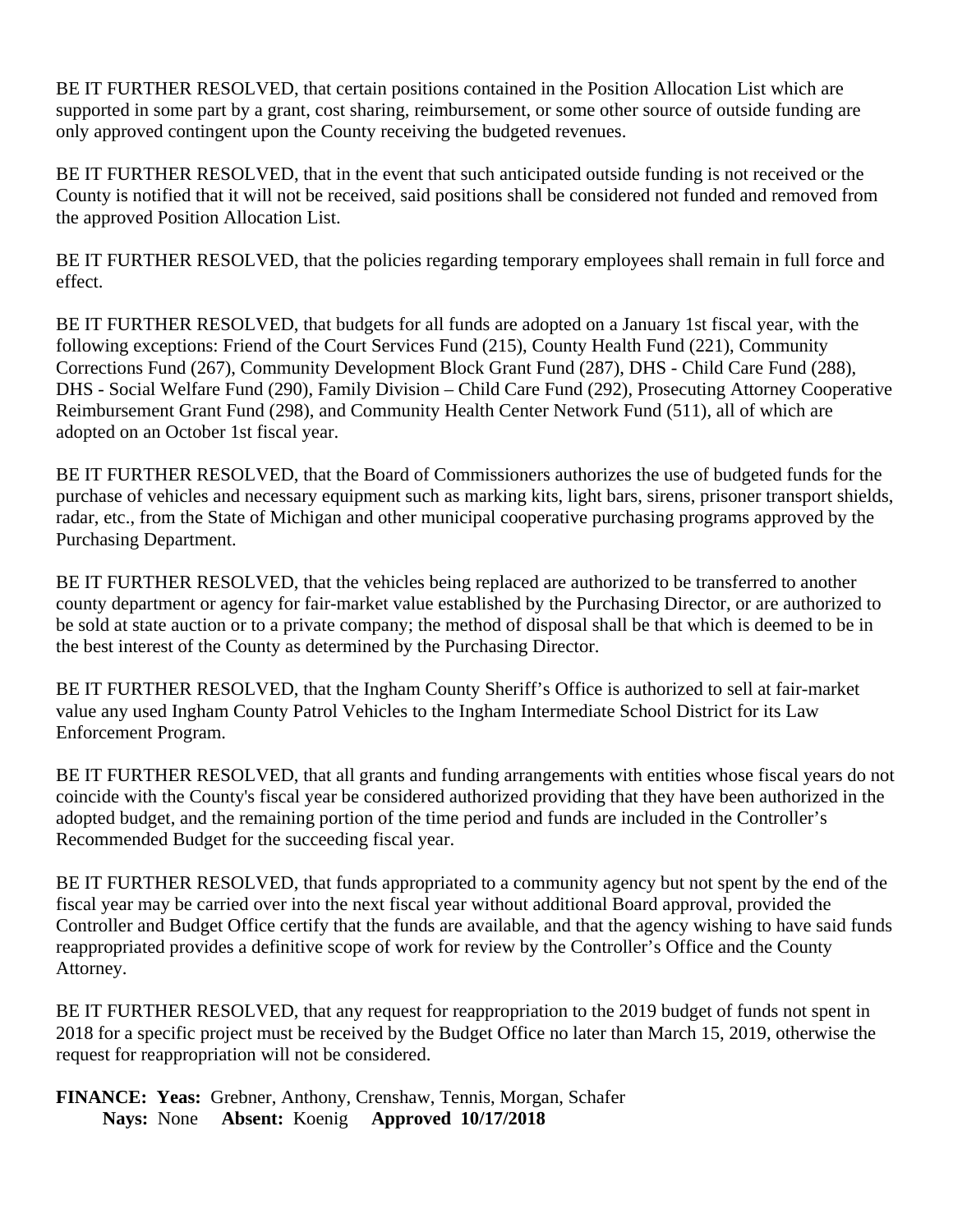Introduced by the Human Services Committee of the:

#### INGHAM COUNTY BOARD OF COMMISSIONERS

### **RESOLUTION TO AUTHORIZE AN AMENDMENT WITH BCBSM ADMINISTRATIVE SERVICES AGREEMENT**

### **RESOLUTION # 18 –**

WHEREAS, Ingham County Health Department (ICHD) wishes to amend the Administrative Services Agreement with Blue Cross Blue Shield of Michigan (BCBSM), for paying claims from health care services provided through jail medical; and

WHEREAS, BCBSM has made adjustments to the fees associated with prescription services and fees gained upon subrogation which requires an amendment to the agreement to disclose these fee changes; and

WHEREAS, execution of this amendment to acknowledge this disclosure is necessary to maintain the contract, regardless of ICHC's use of the prescription or subrogation service; and

WHEREAS, ICHD does not utilize the prescription drug benefits nor the subrogation services affected by the amendment; and

WHEREAS, there are no increased fees or costs to the agreement association with entering this amendment; and

WHEREAS, the Health Officer recommends authorizing an amendment to the BCBSM Administrative Services Agreement for paying claims from the health care services provided through jail medical effective October 1, 2018 through the duration of the agreement and will renew automatically on an annual basis.

THEREFORE BE IT RESOLVED, that the Ingham County Board of Commissioners authorizes an amendment to the BCBSM Administrative Services Agreement for paying claims from the health care services provided through jail medical effective October 1, 2018 through the duration of the agreement and will renew automatically on an annual basis.

BE IT FURTHER RESOLVED, that BCBSM has made adjustments to the fees associated with prescription services and fees gained upon subrogation which requires an amendment to the agreement to disclose these fee changes.

BE IT FURTHER RESOLVED, that execution of this amendment to acknowledge this disclosure is necessary to maintain the contract, regardless of ICHC's use of the prescription or subrogation service.

BE IT FURTHER RESOLVED, that ICHD does not utilize the prescription drug benefits nor the subrogation services affected by the amendment.

BE IT FURTHER RESOLVED, that there are no increased fees or costs to the agreement association with entering this amendment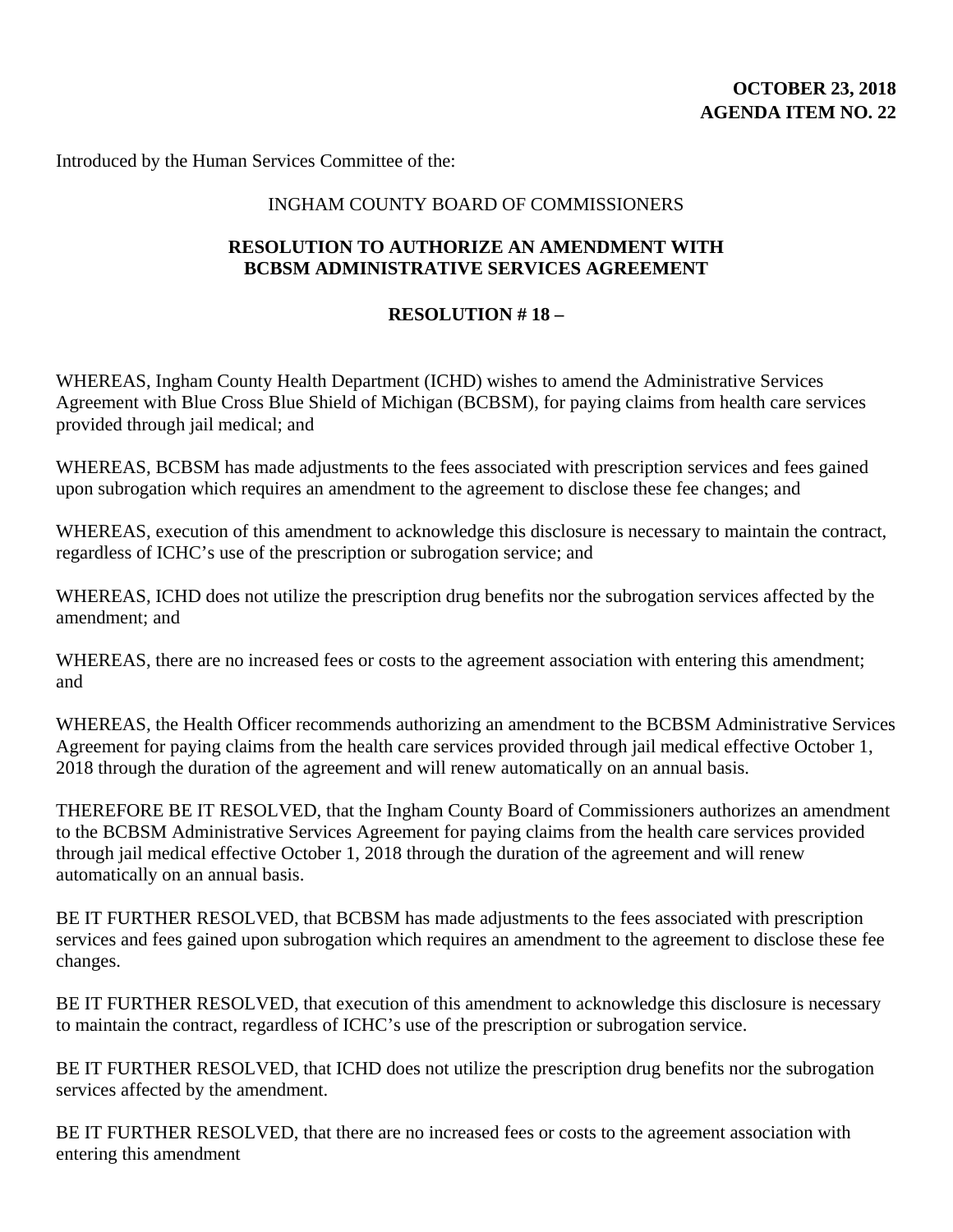BE IT FURTHER RESOLVED, the Chairperson of the Ingham County Board of Commissioners is authorized to sign any necessary contract documents consistent with this resolution upon approval as to form by the County Attorney.

**HUMAN SERVICES: Yeas:** Sebolt, Nolan, Morgan, Naeyaert  **Nays**: None **Absent:** Banas, Tennis, Koenig **Approved 10/15/2018**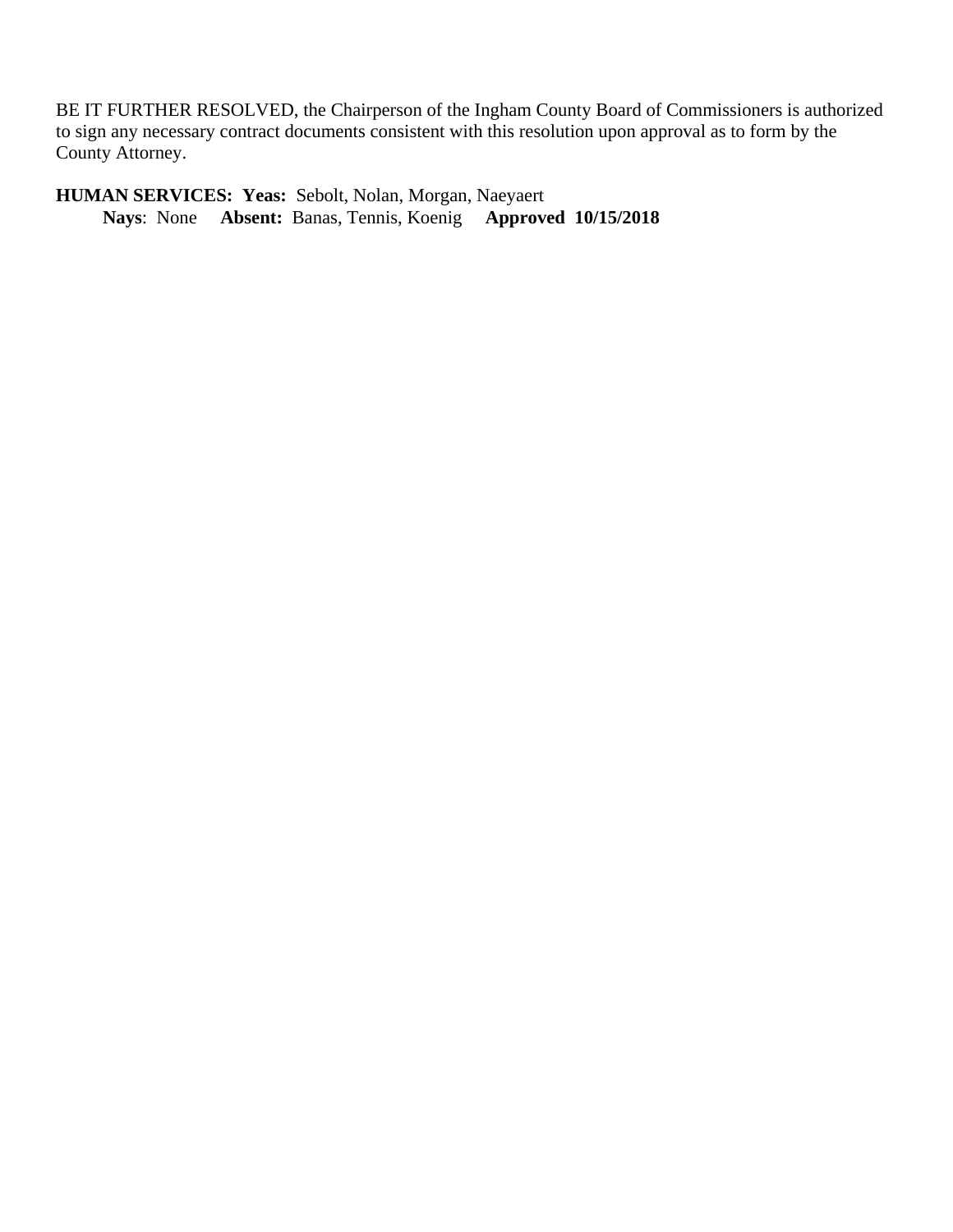Introduced by the Human Services, County Services and Finance Committees of the:

## INGHAM COUNTY BOARD OF COMMISSIONERS

## **RESOLUTION TO ACCEPT SUBSTANCE USE DISORDER FUNDING AWARD**

## **RESOLUTION # 18 –**

WHEREAS, the Ingham County Health Department's (ICHD's) Community Health Centers (CHCs) wish to accept a funding award in the amount of \$201,317.00; and

WHERAS, the funds are provided through the U.S. Department of Health Resources and Services Administration (HRSA); and

WHEREAS, this award will be used to implement and advance evidence-based strategies to expand access to integrated substance use Disorder (SUD) and mental health services; and

WHEREAS, this award will be effective September 1, 2018 through August 31, 2019; and

WHEREAS, subsequent year funding will be contingent upon implementation of the proposed project within 8 months of the award; and

WHEREAS, in order to expand access to integrated substance use disorder and mental health services, this award will include the following creation of positions and purchases:

- 1.0 FTE Community Health Worker at \$38,572.55 (UAW Grade D, Step 5).
- 1.0 FTE Behavioral Health Consultant (Licensed Clinical Social Worker) at \$80,000.00 via an amendment to the ICHD's existing services agreement with Community Mental Health Authority of Clinton, Eaton and Ingham Counties (CMH-CEI).
- A one-time funding purchase of \$36,555.00 for supplies to equip the operational space at the Sparrow-VOA Health Center to accommodate the 1.0 FTE Ingham County Employee and the 1.0 Contractual Employee; and

WHEREAS, this acceptance of this award will be an increase in funding by \$201,317.00 for evidence-based strategies to expand access to integrated substance use disorder and mental health services in ICHD's CHCs; and

WHEREAS, the Ingham Community Health Center Board recommends accepting the award of the \$201,317.00 from HRSA effective September 1, 2018 through August 31, 2019; and

WHEREAS, the Health Officer recommends accepting the award of the \$201,317.00 from HRSA effective September 1, 2018 through August 31, 2019.

THEREFORE BE IT RESOLVED, that the Ingham County Board of Commissioners accepts the award of the \$201,317.00 from HRSA effective September 1, 2018 through August 31, 2019.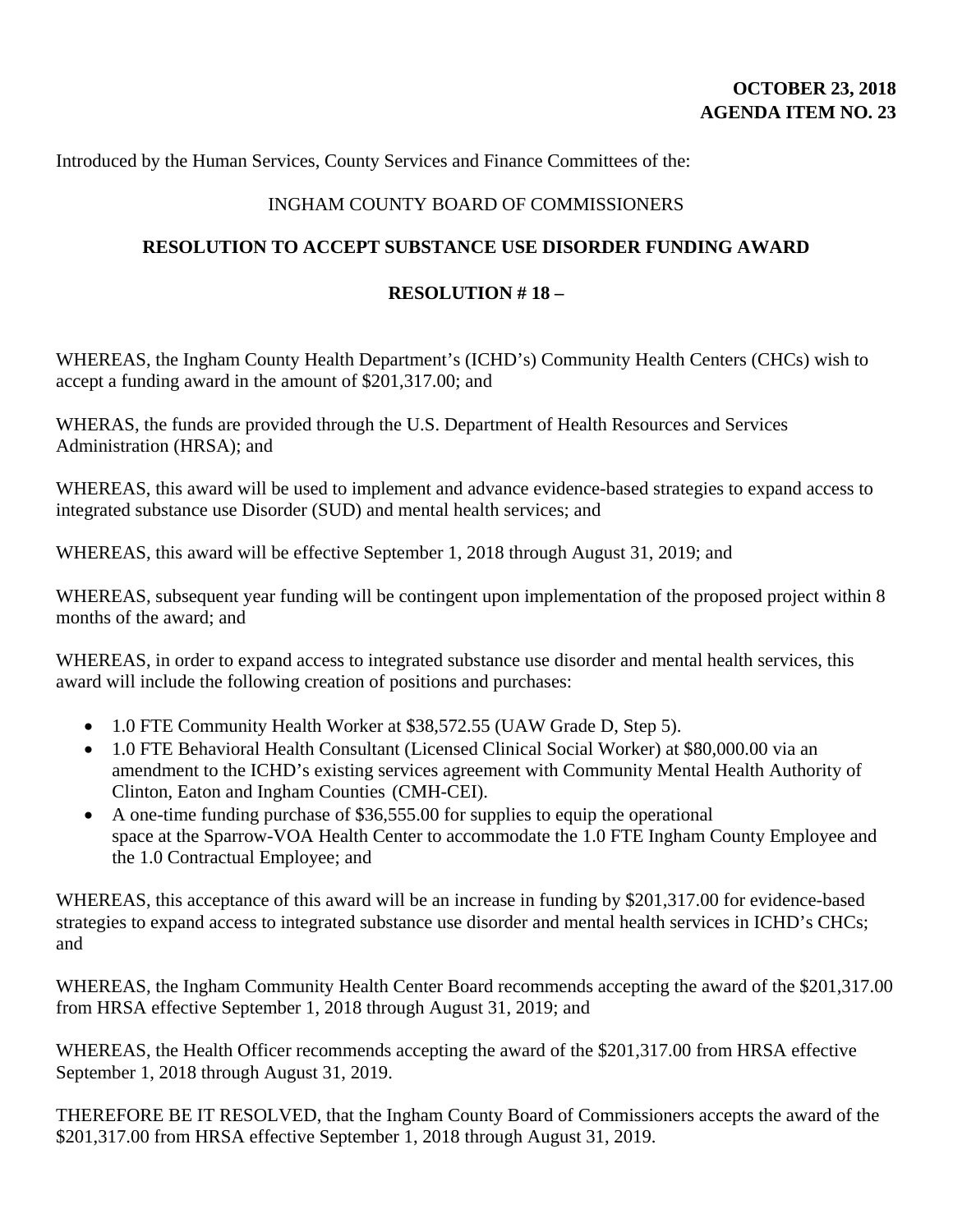BE IT FURTHER RESOLVED, that the Board of Commissioners authorizes the creation of 1.0 FTE Community Health Worker position (\$38,572.55 UAW Grade D, Step 5).

BE IT FURTHER RESOLVED, that the Board of Commissioners authorizes amending the existing agreement with CMH-CEI to add a 1.0 FTE Behavioral Health Consultant at \$80,000.00.

BE IT FURTHER RESOLVED, that the Board of Commissioners authorizes a one-time funding purchase of \$36,555.00 for supplies to equip the operational space at the Sparrow-VOA Health Center to accommodate these additional 2.0 FTE positions.

BE IT FURTHER RESOLVED, that the Controller/Administrator is authorized to make any necessary budget adjustments and changes to the position allocation list consistent with this resolution.

BE IT FURTHER RESOLVED, that the Chairperson of the Ingham County Board of Commissioners is authorized to sign any necessary contract documents consistent with this resolution upon approval as to form by the County Attorney.

- **HUMAN SERVICES: Yeas:** Sebolt, Nolan, Morgan, Naeyaert  **Nays**: None **Absent:** Banas, Tennis, Koenig **Approved 10/15/2018**
- **COUNTY SERVICES: Yeas:** Sebolt, Grebner, Celentino, Hope, Maiville, Naeyaert **Nays**: None **Absent:** Nolan **Approved 10/16/2018**
- **FINANCE: Yeas:** Grebner, Anthony, Crenshaw, Tennis, Morgan, Schafer **Nays:** None **Absent:** Koenig **Approved 10/17/2018**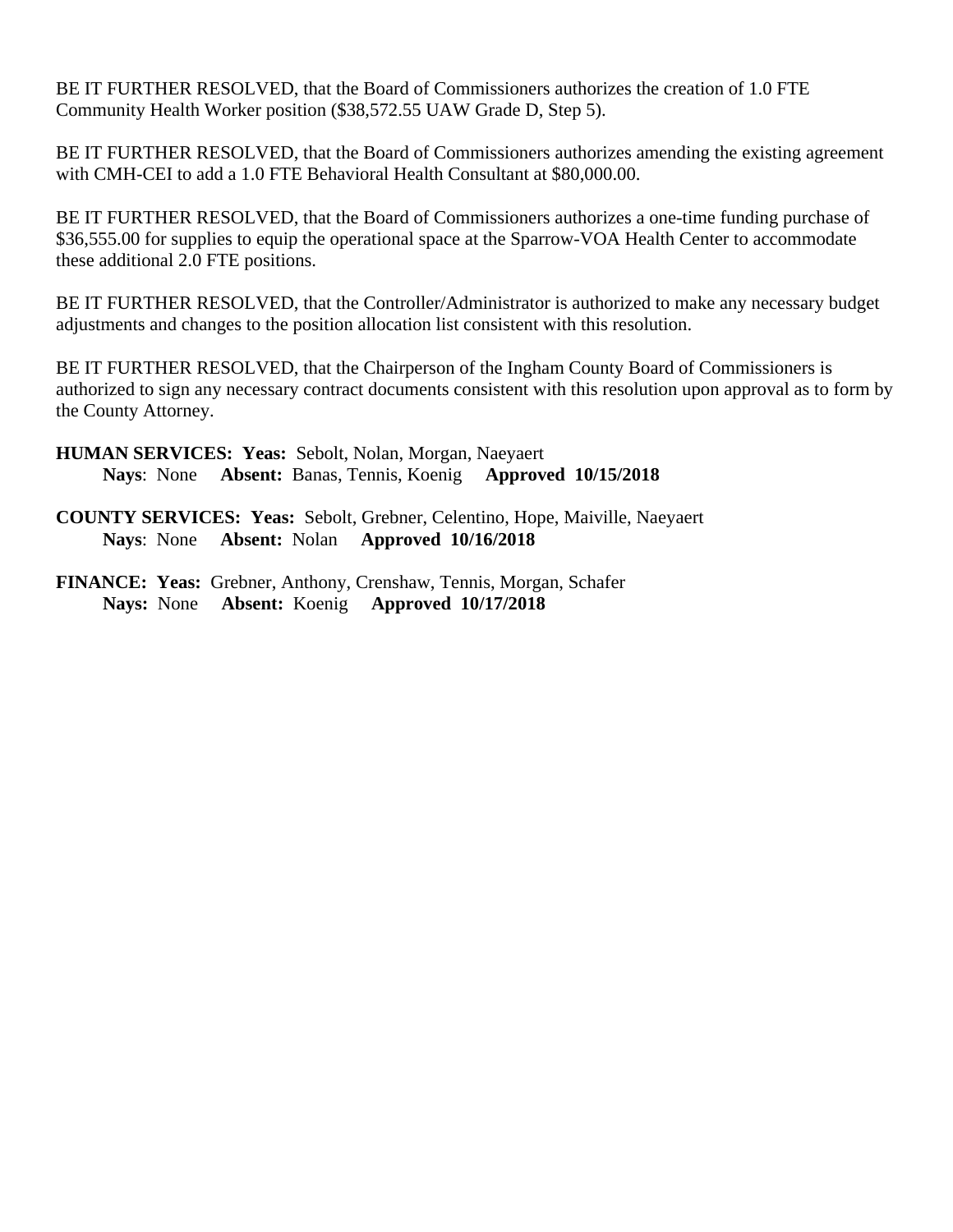Introduced by the Human Services and Finance Committees of the:

#### INGHAM COUNTY BOARD OF COMMISSIONERS

#### **RESOLUTION TO AUTHORIZE THE FIRST YEAR OF A NEW FUNDING CYCLE OF THE AMERICORPS\*VISTA GRANT 2018-2019**

### **RESOLUTION # 18 –**

WHEREAS, Ingham County Health Department (ICHD) wishes to accept the first year of a new FY18-19 funding cycle from the Corporation for National and Community Services (CNCS) to be used for the AmeriCorps \*VISTA Program; and

WHEREAS, this cycle of funding will allow 16 AmeriCorps \*VISTA members to perform national services for strengthening and supplementing efforts to eliminate poverty and poverty-related human, social, and environmental issues; and

WHEREAS, ICHD was the recurring recipient of grant funds in support of the AmeriCorps\* VISTA Project from 2006-2010, and annual renewal of such funding was accepted by resolution (#06-333, #07-307, #08-321, #09-159, #10-055, #10-396 ); and

WHEREAS, through Resolution #17-358, ICHD was the recipient of grant funds in support of the AmeriCorps\*VISTA Project from the CNCS, used for the FY17-18 funding cycle; and

WHEREAS, this first year of a new FY18-19 funding cycle from CNCS totaling \$142,413 will be used for the AmeriCorps \*VISTA Program and will be effective September 6, 2018 through September 4, 2019; and

WHEREAS, CNCS has granted ICHD the first year of funding for the AmeriCorps\*VISTA Program with a total budget of \$142,413 for the 2018-2019 fiscal year comprised of \$10,000 of CNCS funds and \$132,413 of local resources, and authorizes a grant agreement with the CNCS for the time period of September 6, 2018 through September 4, 2019; and

WHEREAS, out of a total of 12 FTE AmeriCorps\*VISTA members, 11 FTE will be placed in host sites selected through an RFP process and 1 FTE AmeriCorps\*VISTA Leader will be placed with the ICHD AmeriCorps\* VISTA program; and

WHEREAS, the local resources are drawn from:

- 1) Cash contributions from the external host sites totaling \$110,340
- 2) General funds from Ingham County \$22,073

WHEREAS, from the Local Resources, CNCS is requiring payment of the VISTA Cost Share in the amount of \$49,244; and

WHEREAS, separate from the \$142,413 budget, CNCS will pay the following member expenses directly to the members out of additional Federal dollars: For living allowances, CNCS will pay \$150,134, for education and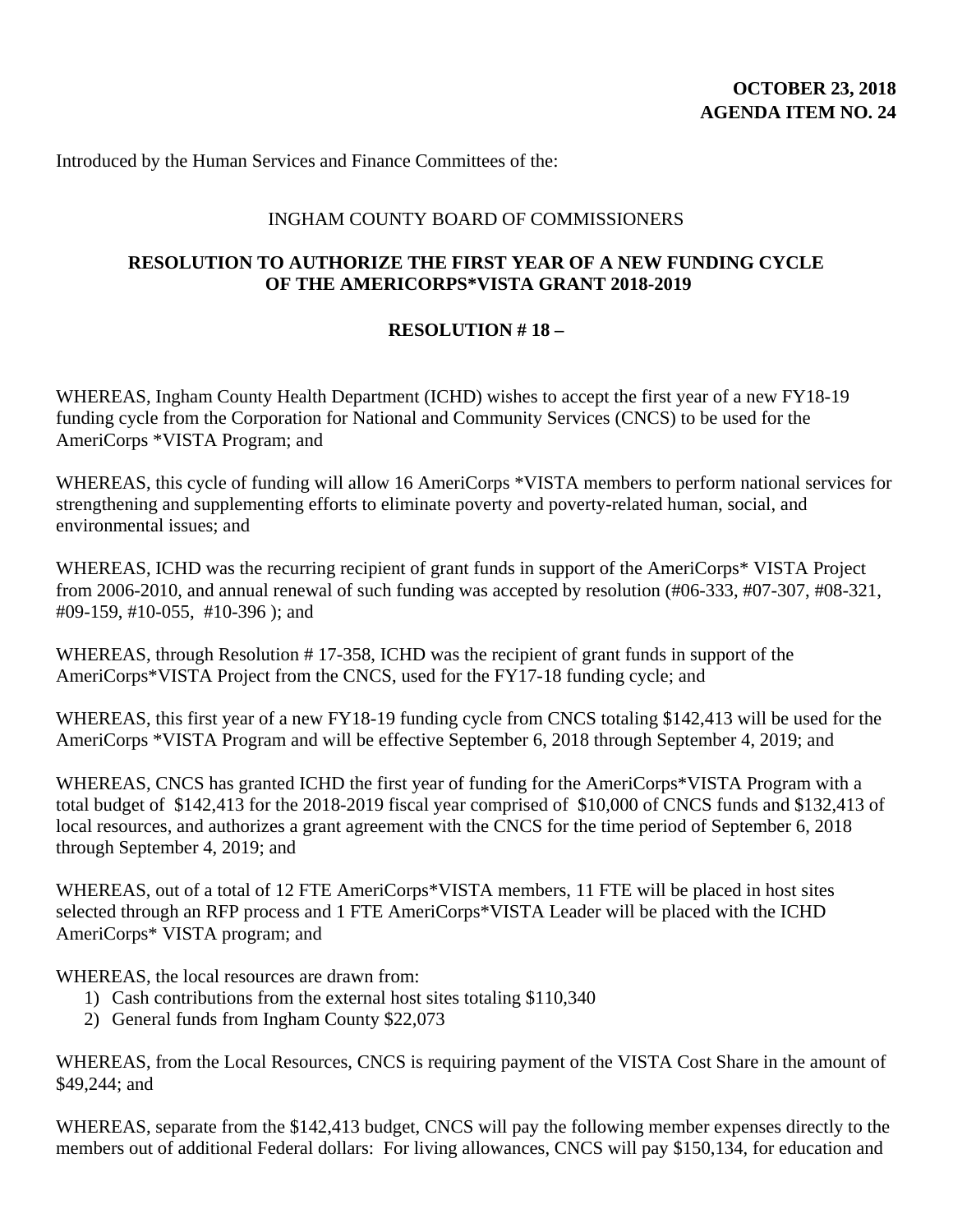end of service awards, CNCS will pay \$94,720, and for health insurance CNCS will pay \$43,200, for a total of \$288,054; and

WHEREAS, all funding for the AmeriCorps VISTA Program was included in the FY2018-19 budget; and

WHEREAS, the Health Officer recommends that the Board of Commissioners accept the first year of a new FY18-19 funding cycle from the Corporation for National and Community Services (CNCS) to be used for the AmeriCorps \*VISTA Program effective September 6, 2018 through September 4, 2019.

THEREFORE BE IT RESOLVED, that the Board of Commissioners accept the first year of a new FY18-19 funding cycle from the Corporation for National and Community Services (CNCS) to be used for the AmeriCorps \*VISTA Program effective September 6, 2018 through September 4, 2019.

BE IT FURTHER RESOLVED, that this cycle of funding will allow 16 AmeriCorps \*VISTA members to perform national services for strengthening and supplementing efforts to eliminate poverty and poverty-related human, social, and environmental issues.

BE IT FURTHER RESOLVED, that CNCS has granted ICHD the first year of funding for the AmeriCorps\*VISTA Program with a total budget of \$142,413 for the 2018-2019 fiscal year comprised of \$10,000 of CNCS funds and \$132,413 of local resources, and authorizes a grant agreement with the CNCS for the time period of September 6, 2018 through September 4, 2019.

BE IT FURTHER RESOLVED, that out of a total of 12 FTE AmeriCorps\*VISTA members, 11 FTE will be placed in host sites selected through an RFP process and 1 FTE AmeriCorps\*VISTA Leader will be placed with the ICHD AmeriCorps\* VISTA program.

BE IT FURTHER RESOLVED, that the local resources are drawn from:

- 1) Cash contributions from the external host sites totaling \$110,340
- 2) revenue from Ingham County \$22,073

BE IT FURTHER RESOLVED, that the Health Officer is authorized to submit the 2018-2019 budget electronically through the CNCS E-Grants system, and tentatively electronically approve the Memorandum of Agreement, and after approval as to form by the County Attorney, the Memorandum of Agreement is final.

**HUMAN SERVICES: Yeas:** Sebolt, Nolan, Morgan, Naeyaert  **Nays**: None **Absent:** Banas, Tennis, Koenig **Approved 10/15/2018**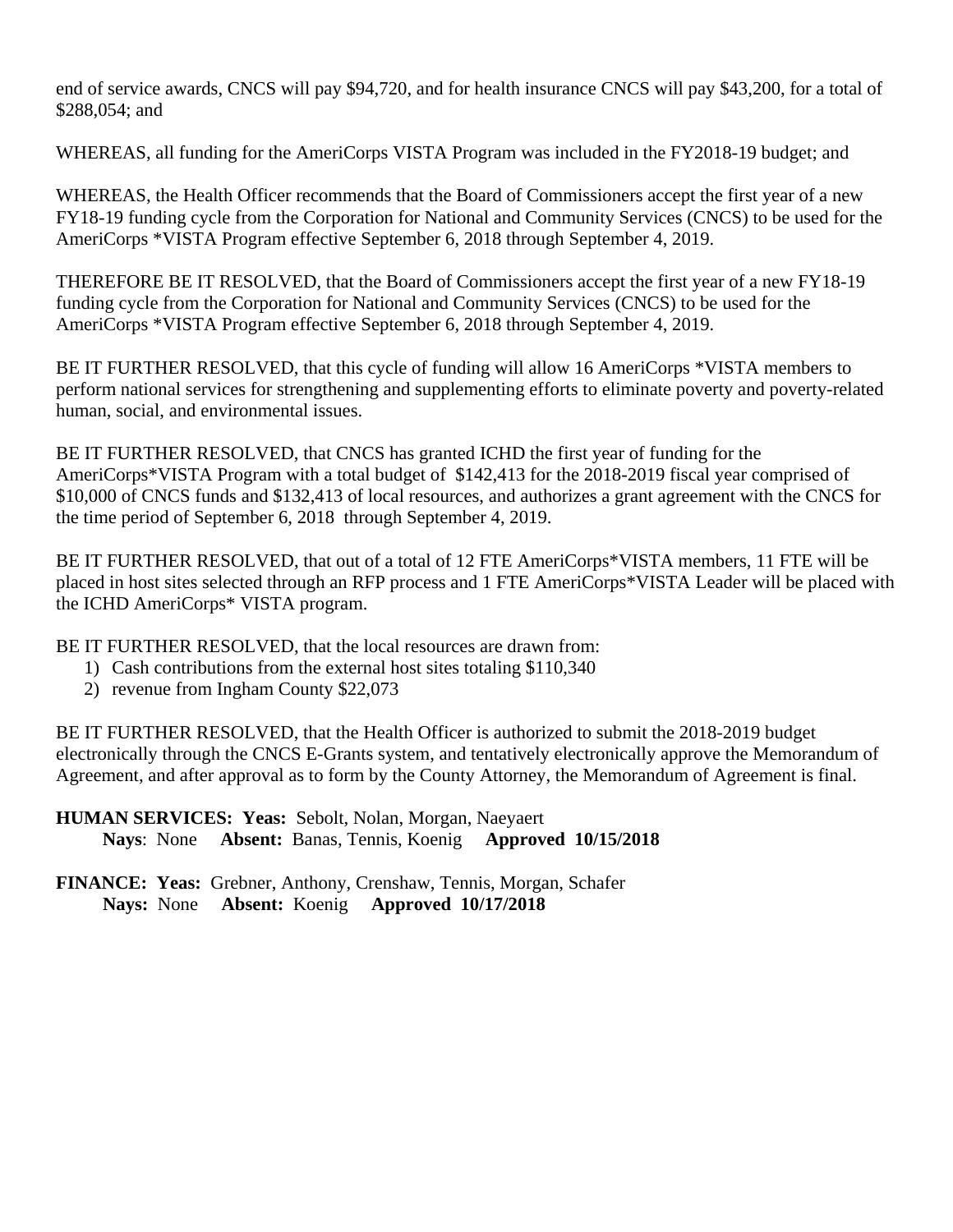Introduced by the Human Services and Finance Committees of the:

#### INGHAM COUNTY BOARD OF COMMISSIONERS

### **RESOLUTION TO AUTHORIZE AGREEMENTS WITH WAYNE CHILDREN'S HEALTHCARE ACCESS PROGRAM TO ACT AS THE FIDUCIARY/PAYEE FOR AGENCY FUNDING**

### **RESOLUTION # 18 –**

WHEREAS, Ingham County Health Department (ICHD) wishes to enter into an agreement with Wayne Children's Healthcare Access Program (WCHAP) to act as the Medicaid Outreach Match Partner; and

WHEREAS, ICHD has partnered with WCHAP since 2014, acting as a Medicaid Match Partner whereby WCHAP offers a pediatric medical home implementation program now in its eighth year; and

WHEREAS, WCHAP coordinates an integrated system of early childhood support services that is voluntary, accessible, and culturally competent for families with children who are on Medicaid or are Medicaid eligible; and

WHEREAS, WCHAP provides this service through a variety of avenues including telephone consultation, education, transportation, home visits, interpretation services, and asthma case management services; and

WHEREAS, WCHAP sustainability is dependent upon receiving Medicaid Outreach Matching funds; and

WHEREAS, this agreement would be effective October 1, 2018 through September 30, 2019; and

WHEREAS, as the fiduciary/payee of the WCHAP funds, ICHD will:

- 1. Receive funds from WCHAP up to \$487,290
- 2. Set up a system to provide an initial payment to WCHAP and subsequent reimbursement of costs
- 3. Process Medicaid Outreach documentation required to draw Medicaid Outreach Matching Funds
- 4. Perform on-site monitoring of WCHAP
- 5. Forward any required reports as provided by WCHAP; and

#### WHEREAS, WCHAP will:

- 1. Provide quarterly financial reports of all expenses
- 2. Provide quarterly reports for Medicaid Outreach
- 3. Keep ICHD up-to-date on any changes in funding; and

WHEREAS, the Health Officer recommends that the Ingham County Board of Commissioners authorize the acceptance of funds up to \$487,290, from WCHAP for ICHD to act as its fiduciary/payee for the period of October 1, 2018 through September 30, 2019.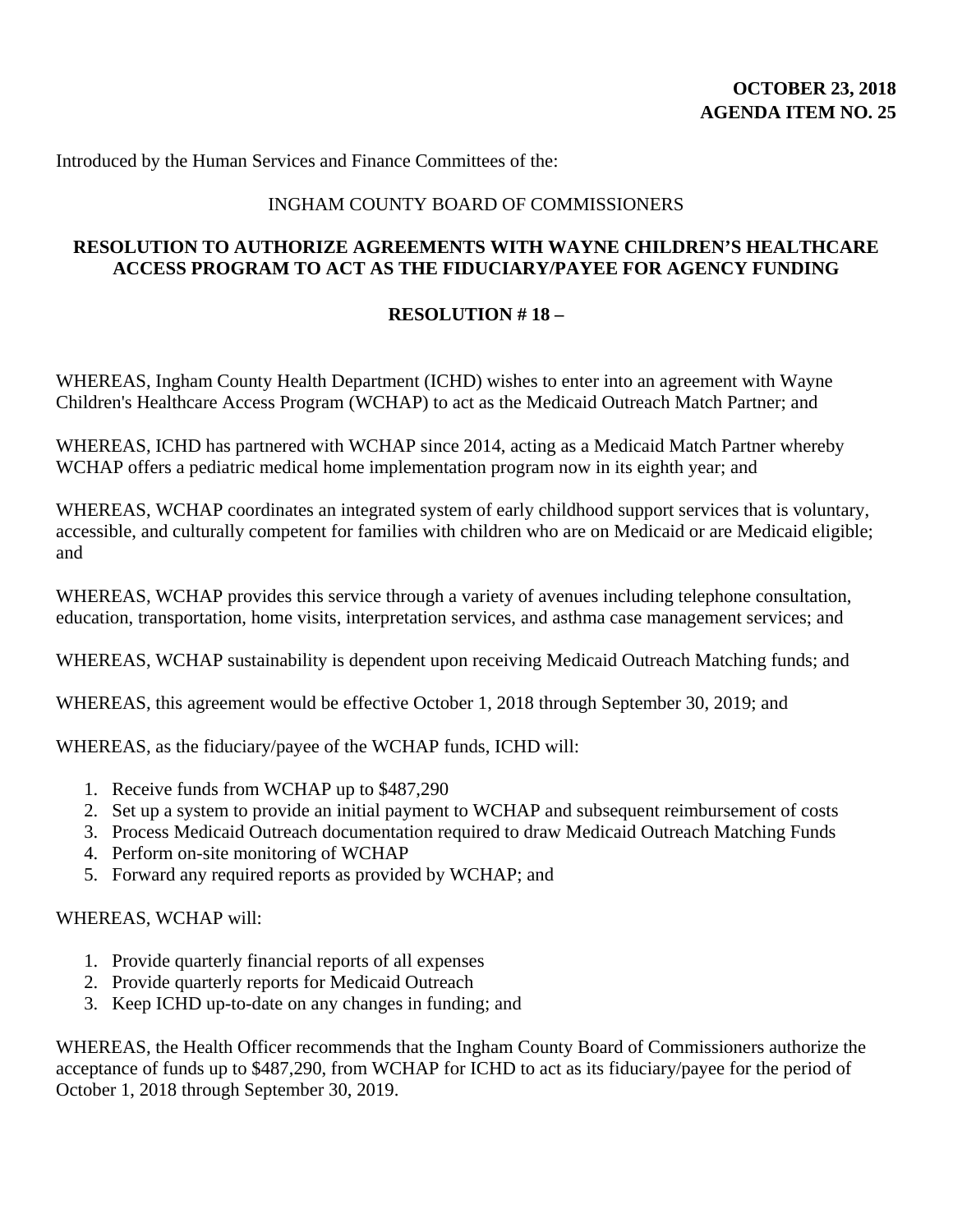THEREFORE BE IT RESOLVED, that the Ingham County Board of Commissioners authorizes the acceptance of funds from WCHAP up to \$487,290 Medicaid Match Partner for the period of October 1, 2018 through September 30, 2019.

BE IT FURTHER RESOLVED, that ICHD will retain a 10% administrative fee of the total funds received during the duration of this agreement including the Medicaid Match funds.

BE IT FURTHER RESOLVED, that the Controller/Administrator is authorized to make any necessary budget adjustments consistent with this resolution

BE IT FURTHER RESOLVED, that the Chairperson of the Board of Commissioners is hereby authorized to sign the necessary contract documents on behalf of the County after approval as to form by the County Attorney.

**HUMAN SERVICES: Yeas:** Sebolt, Nolan, Morgan, Naeyaert  **Nays**: None **Absent:** Banas, Tennis, Koenig **Approved 10/15/2018**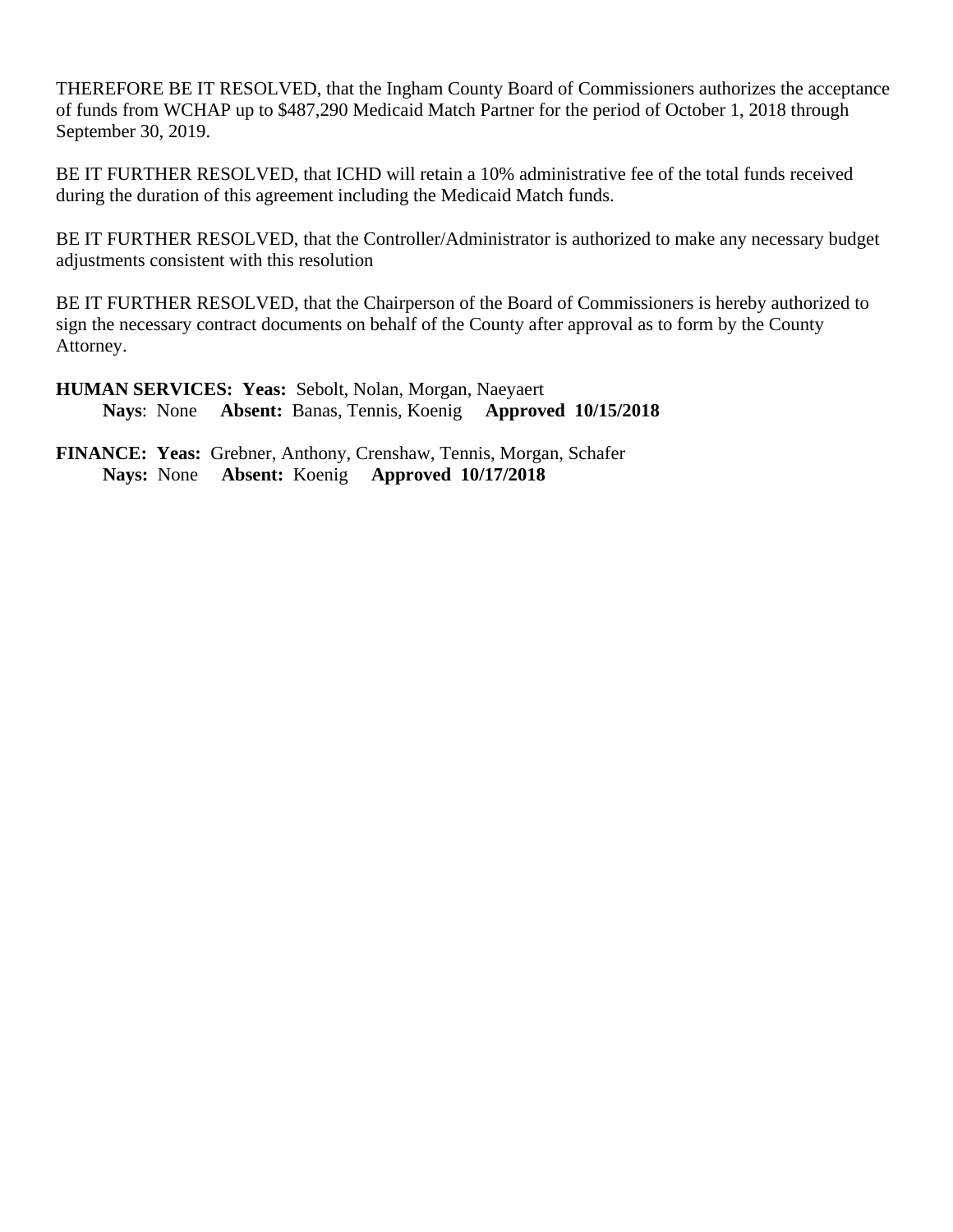## **OCTOBER 23, 2018 AGENDA ITEM NO. 26**

Introduced by the Law & Courts Committee of the:

#### INGHAM COUNTY BOARD OF COMMISSIONERS

#### **RESOLUTION HONORING SERGEANT ANDY DAENZER**

#### **RESOLUTION # 18 –**

WHEREAS, Sergeant Andy Daenzer of the Ingham County Sheriff's Office has been temporarily assigned as the Acting Director of the Ingham County Animal Control and Shelter; and

WHEREAS, Sergeant Daenzer, currently the canine team supervisor, began his employment with the Sheriff's Office 15 years ago serving as a member of the Special Response Team for 10 years, a canine handler for 7 years and a road patrol Sergeant for 4 years; and

WHEREAS, Sergeant Daenzer's familiarization with the law, understanding of animals as well as his team building and organizational skills have proven to be a great asset in his role as the Interim Director at the Ingham County Animal Control and Shelter as he was able to step in and bring a sense of calm and structure to the department at a very difficult time.

THEREFORE BE IT RESOLVED, that the Ingham County Board of Commissioners hereby honors Sergeant Andy Daenzer for his service as the Interim Director of the Ingham County Animal Control and Shelter.

BE IT FURTHER RESOLVED, that the Board sincerely appreciates his dedication and accomplishments while serving in this role as he worked towards a positive outcome at the Ingham County Animal Control and Shelter for the betterment of the County, the employees of Animal Control and the citizens of Ingham County.

BE IT FURTHER RESOLVED, that the Board also extends its appreciation to Sheriff Scott Wriggelsworth for his assistance during this transition.

**LAW & COURTS: Yeas**: Crenshaw, Hope, Anthony, Schafer, Maiville  **Nays**: None A**bsent:** Celentino, Banas **Approved 10/11/2018**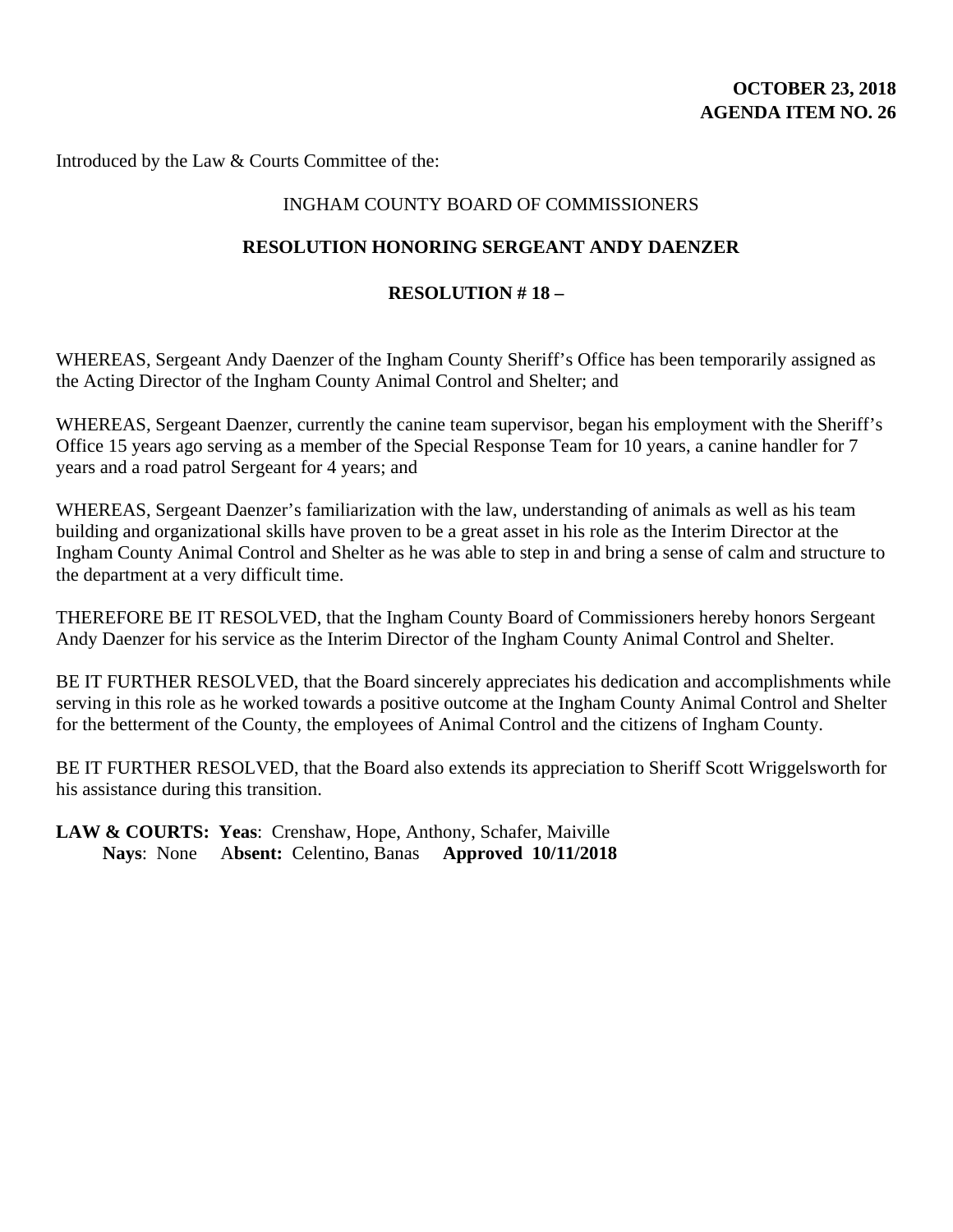Introduced by the Law & Courts, County Services and Finance Committees of the:

#### INGHAM COUNTY BOARD OF COMMISSIONERS

### **RESOLUTION CREATING AN ADMINISTRATOR POSITION AND AN EXECUTIVE ASSISTANT POSITION FOR THE PUBLIC DEFENDERS OFFICE**

#### **RESOLUTION # 18 –**

WHEREAS, every local indigent defense system was required by the Michigan Indigent Defense Commission to submit a plan to comply with the first four minimum standards and to provide quality defense to indigent people who are accused of crimes; and

WHEREAS, the Ingham County Board of Commissioners accepted the compliance plan created by the Ingham County Indigent Defense Collaborative Committee and funding has been approved by the State of Michigan, effective October 1, 2018; and

WHEREAS, the recommended Public Defenders Office included in this plan will be administered by Ingham County to provide indigent defense and related services at the  $30<sup>th</sup>$  Circuit Court, 54A District Court, 54B District Court, and the 55<sup>th</sup> District Court; and

WHEREAS, the Board of Commissioners must authorize the staffing and budget in order to create the Public Defenders Office; and

WHEREAS, Resolution 18-355 created the Chief Public Defender position; and

WHEREAS, the next positions recommended for approval to assist in the creation of the Public Defenders Office are an Administrator and an Executive Assistant; and

WHEREAS, job descriptions have been created and point-rated by the Human Resources Department, and the recommend classification for the Administrator is MCF11 (salary range \$67,209 to \$80,671), and a classification of MCF05 (salary range \$40,880 to \$49,072) is recommended for the Executive Assistant; and

WHEREAS, the Public Defenders Office will include a total of 36.5 full-time equivalents; and

WHEREAS, the total Public Defenders Office budget and remaining staffing will be brought to the Board of Commissioners for approval at a later date; and

WHEREAS, while these positions will be posted as soon as they are approved, the hiring decision will be made by the Chief Public Defender after that appointment has been made by the Board of Commissioners.

THEREFORE BE IT RESOLVED, that the Ingham County Board of Commissioners authorizes creation of an Administrator position, MCF11, and an Executive Assistant position, MCF05, for the Public Defenders Office, effective immediately.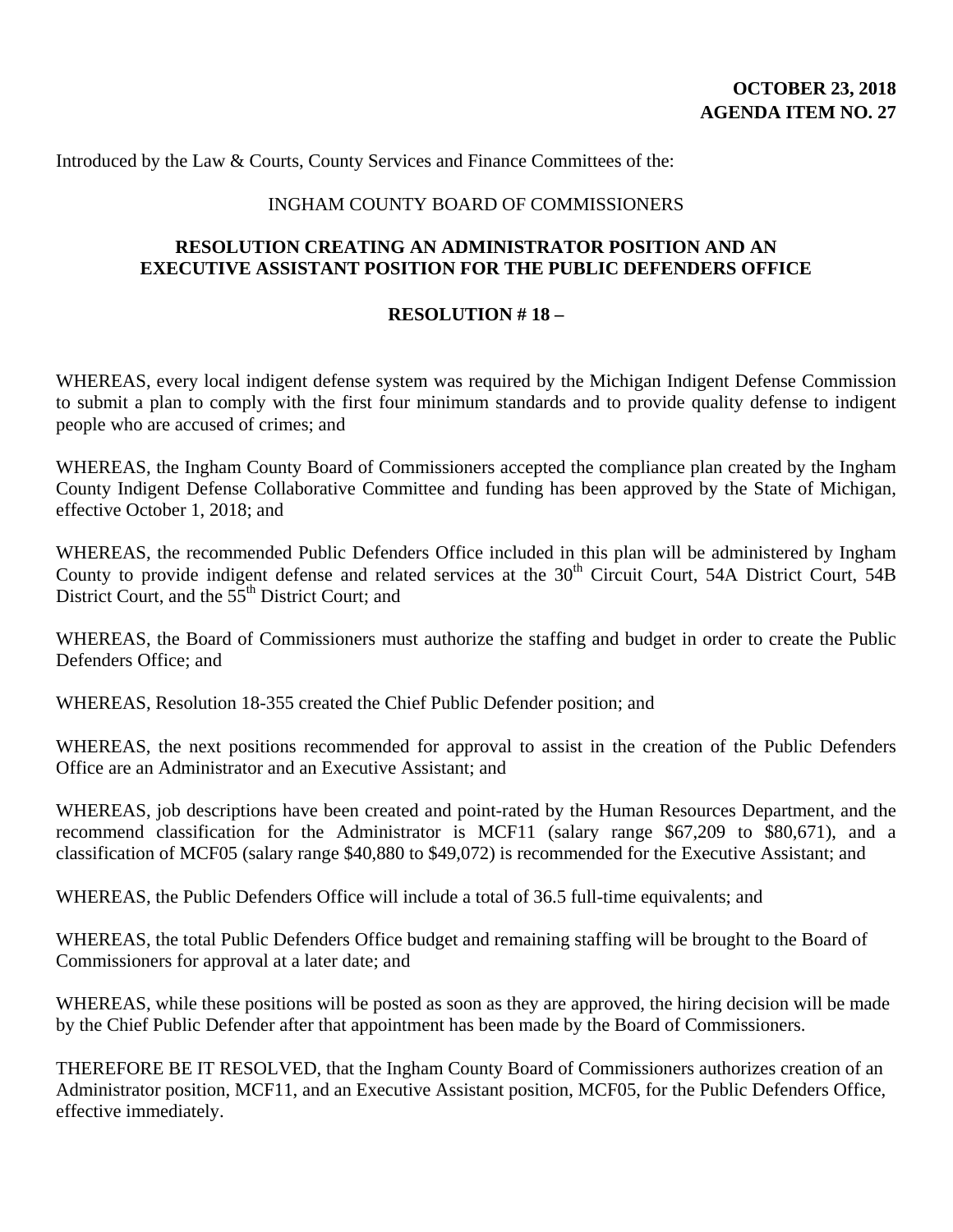BE IT FURTHER RESOLVED, that a budget of \$234,014 is approved for the Public Defenders Office, to include necessary funding for the wages, fringes, and equipment.

BE IT FURTHER RESOLVED, that the Controller/Administrator is authorized to make the necessary adjustments to the 2018 and 2019 budgets and position allocation lists.

**LAW & COURTS: Yeas**: Crenshaw, Hope, Anthony, Schafer, Maiville  **Nays**: None A**bsent:** Celentino, Banas **Approved 10/11/2018**

- **COUNTY SERVICES: Yeas:** Sebolt, Grebner, Celentino, Hope, Maiville, Naeyaert **Nays**: None **Absent:** Nolan **Approved 10/16/2018**
- **FINANCE: Yeas:** Grebner, Anthony, Crenshaw, Tennis, Morgan, Schafer **Nays:** None **Absent:** Koenig **Approved 10/17/2018**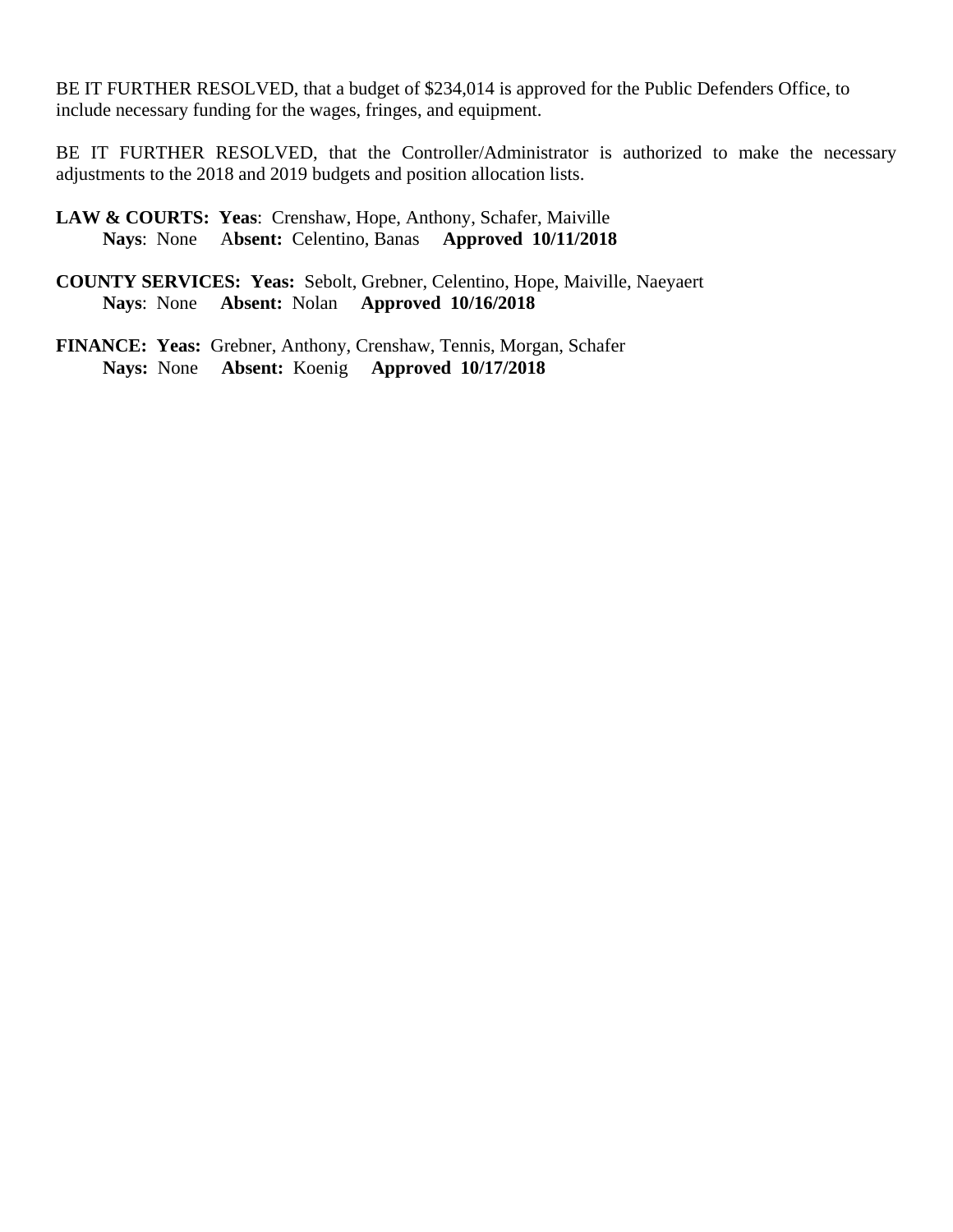Introduced by the Law & Courts and Finance Committees of the:

#### INGHAM COUNTY BOARD OF COMMISSIONERS

### **RESOLUTION TO AUTHORIZE AN AGREEMENT WITH DELHI TOWNSHIP FOR POLICE SERVICES FROM JANUARY 1, 2019 THROUGH DECEMBER 31, 2022**

#### **RESOLUTION # 18 –**

WHEREAS, the Ingham County Sheriff's Office/Delhi Township Police Services Agreement expires in 2018; and

WHEREAS, the Ingham County Sheriff's Office has worked with the Budget Office and the Controller's Office to establish budget figures for a new contract with Delhi Township for the years 2019, 2020, 2021 and 2022; and

WHEREAS, officials from the Ingham County Sheriff's Office and Controller's Office have met with officials from Delhi Township and have agreed upon the services and costs to be provided.

THEREFORE BE IT RESOLVED, that the Ingham County Board of Commissioners approves a four-year contract for Police Services from January 1, 2019 through December 31, 2022 between Ingham County, the Ingham County Sheriff's Office, and Delhi Township for the annual contractual amounts as indicated by the attached budget.

BE IT FURTHER RESOLVED, that the Ingham County Board of Commissioners authorizes the Controller/Administrator to incorporate the attached expenses and revenues into the Ingham County Sheriff's Office 2019 - 2022 Budgets.

BE IT FURTHER RESOLVED, that the Chairperson of the Ingham County Board of Commissioners is authorized to sign any contract documents consistent with this Resolution and approved as to form by the County Attorney.

**LAW & COURTS: Yeas**: Crenshaw, Hope, Anthony, Schafer, Maiville  **Nays**: None A**bsent:** Celentino, Banas **Approved 10/11/2018**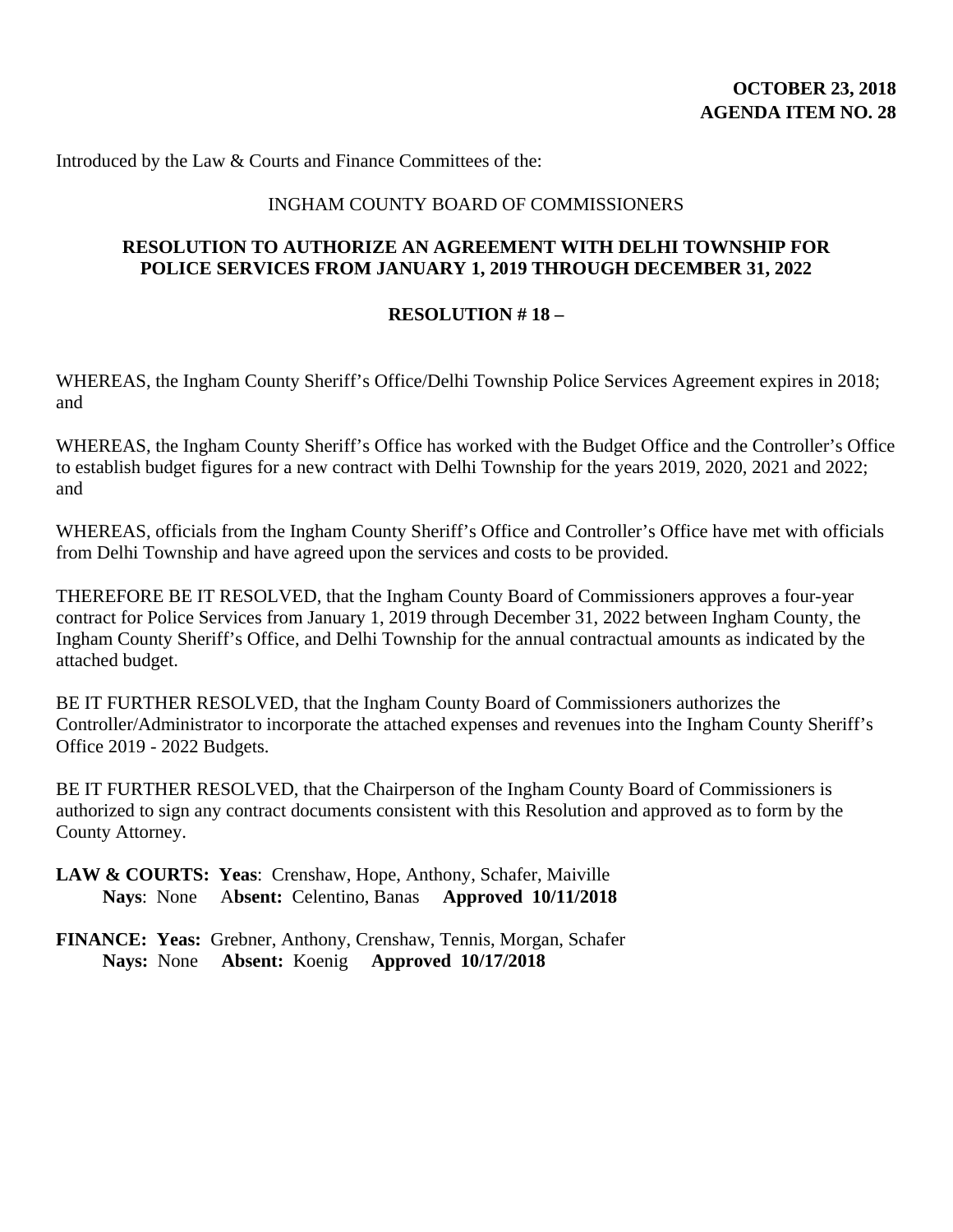#### **AGREEMENT FOR POLICE SERVICES** Between THE INGHAM COUNTY SHERIFF'S OFFICE and DELHI TOWNSHIP 2019 - 2022

| <b>SERVICE CATEGORIES</b>        | 2019           | 2020           | 2021           | 2022           |
|----------------------------------|----------------|----------------|----------------|----------------|
| PERSONNEL SERVICES               | \$2,470,499.00 | \$2,547,589.00 | \$2,617,143.00 | \$2,690,439.00 |
| TOTAL SUPPLIES                   | \$72,950.00    | \$74,500.00    | \$76,050.00    | \$77,600.00    |
| PROFESSIONAL SERVICES            | \$62,550.00    | \$64,650.00    | \$66,750.00    | \$68,850.00    |
| MISCELLANEOUS EXPENSES           | \$21,500.00    | \$22,250.00    | \$23,000.00    | \$23,750.00    |
| CAPITAL OUTLAY                   | \$117,800.00   | \$120,400.00   | \$123,000.00   | \$125,600.00   |
| TOTAL                            | \$2,745,299.00 | \$2,829,389.00 | \$2,905,943.00 | \$2,986,239.00 |
| PERCENT INCREASE OVER PRIOR YEAR | 1%             | 3%             | 3%             | 3%             |

| <b>TOTAL SUPPLIES</b>   | 2019        | 2020        | 2021        | 2022        |
|-------------------------|-------------|-------------|-------------|-------------|
| <b>SUPPLIES</b>         | \$22,200.00 | \$22,700.00 | \$23,200.00 | \$23,700.00 |
| UNIFORMS & ACCESSSORIES | \$9,150.00  | \$9,600.00  | \$10,050.00 | \$10,500.00 |
| GAS & OIL               | \$41,600.00 | \$42,200.00 | \$42,800.00 | \$43,400.00 |
| <b>TOTAL</b>            | \$72,950.00 | \$74,500.00 | \$76,050.00 | \$77,600.00 |

| <b>PROFESSIONAL SERVICES</b> | 2019        | 2020        | 2021        | 2022        |
|------------------------------|-------------|-------------|-------------|-------------|
| <b>MEMBERSHIPS</b>           | \$550.00    | \$550.00    | \$550.00    | \$550.00    |
| COURIER SERVICE              | \$1,000.00  | \$1,050.00  | \$1,100.00  | \$1,150.00  |
| DATA PROCESSING              | \$57,000.00 | \$59,000.00 | \$61,000.00 | \$63,000.00 |
| <b>TELEPHONE</b>             | \$4,000.00  | \$4,050.00  | \$4,100.00  | \$4,150.00  |
| TOTAL                        | \$62,550.00 | \$64,650.00 | \$66,750.00 | \$68,850.00 |

| <b>IMISCELLANEOUS EXPENSES</b> | 2019        | 2020        | 2021        | 2022        |
|--------------------------------|-------------|-------------|-------------|-------------|
| EQUIPMENT REPAIR               | \$4,000.00  | \$4,250.00  | \$4,500.00  | \$4,750.00  |
| VEHICLE REPAIR                 | \$17,500.00 | \$18,000.00 | \$18,500.00 | \$19,000.00 |
| <b>TOTAL</b>                   | \$21,500.00 | \$22,250.00 | \$23,000.00 | \$23,750.00 |

| <b>CAPITAL OUTLAY</b> | 2019         | 2020         | 2021         | 2022         |
|-----------------------|--------------|--------------|--------------|--------------|
| MACHINERY/CARS        | \$112,500.00 | \$115,000.00 | \$117,500.00 | \$120,000.00 |
| TELEPHONE SYSTEM      | \$5,300.00   | \$5,400.00   | \$5,500.00   | \$5,600.00   |
| <b>TOTAL</b>          | \$117,800.00 | \$120,400.00 | \$123,000.00 | \$125,600.00 |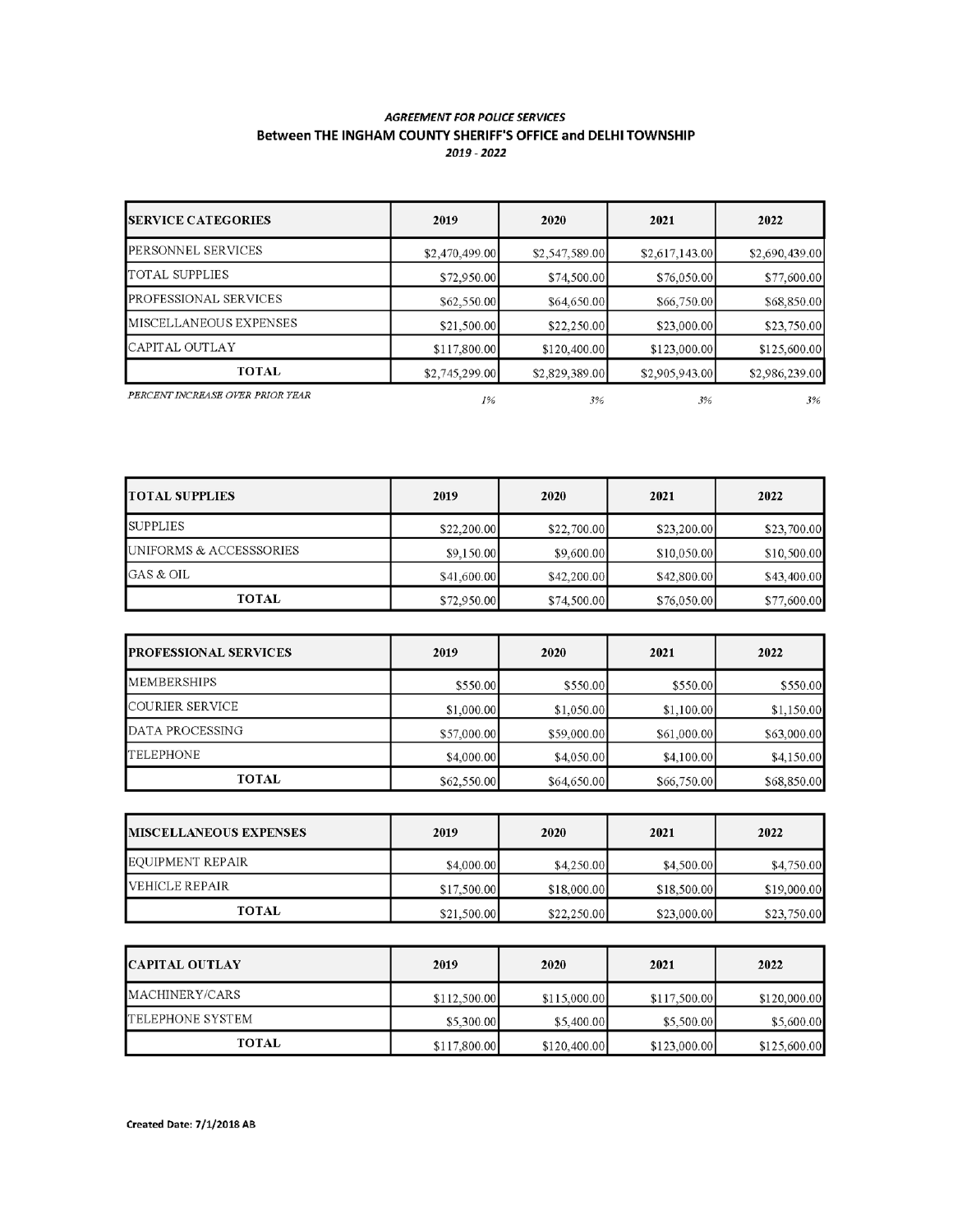Introduced by the Law & Courts and Finance Committees of the:

#### INGHAM COUNTY BOARD OF COMMISSIONERS

### **RESOLUTION AUTHORIZING THE INGHAM COUNTY 55TH DISTRICT COURT TO ACCEPT A GRANT AWARD FROM THE MICHIGAN SUPREME COURT STATE COURT ADMINISTRATIVE OFFICE - MICHIGAN MENTAL HEALTH COURT GRANT PROGRAM (SCAO-MMHCGP), CONTINUE A PROBATION OFFICER POSITION, AND ENTER INTO SUBCONTRACTS**

#### **RESOLUTION # 18 –**

WHEREAS, the Community Mental Health Authority of Clinton, Eaton and Ingham Counties (CMHA-CEI) estimates there are over 5,000 seriously mentally ill adults in our region; and

WHEREAS, the 55<sup>th</sup> District Court has identified a need for specialized case handling for mentally ill defendants; and

WHEREAS, research indicates such specialized case handling results in lower recidivism rates, increased public safety and more efficient public sector spending; and

WHEREAS, the 55<sup>th</sup> District Court has received a grant from the State Court Administrative Office - Michigan Mental Health Court Grant Program in the amount of \$369,000 to continue a Mental Health Court at the 55<sup>th</sup> District Court; and

WHEREAS, there is the possibility of an additional mid-year grant funding disbursement from the State Court Administrative Office - Michigan Mental Health Court Grant Program in the amount of \$72,048; and

WHEREAS, continuation of the Mental Health Court will require continuing to employ a probation officer to provide staffing for the program; and

WHEREAS, sources of Mental Health Court grant funding have been identified which would not obligate the County to provide matching funds, including but not limited to the SCAO-Michigan Mental Health Grant Program.

THEREFORE BE IT RESOLVED, that the Ingham County Board of Commissioners authorizes entering into a contract with the State Court Administrative Office - Michigan Mental Health Court Grant Program for a total budget not to exceed \$523,994 to include SCAO/MMHCGP grant funds in the amount of \$369,000, possible mid-year SCAO/MMHCGP grant funds in the amount of \$72,048, Ingham County In-Kind matching funds not to exceed \$126,681 (\$54,633 initially and an additional \$72,048 if additional funding is are unavailable through the MMHCGP mid-year ) with no local hard cash matching funds, and Community Mental Health Authority of Clinton, Eaton, and Ingham Counties Local In-Kind Contributions not to exceed \$28,313 for the time period of October 1, 2018 through September 30, 2019.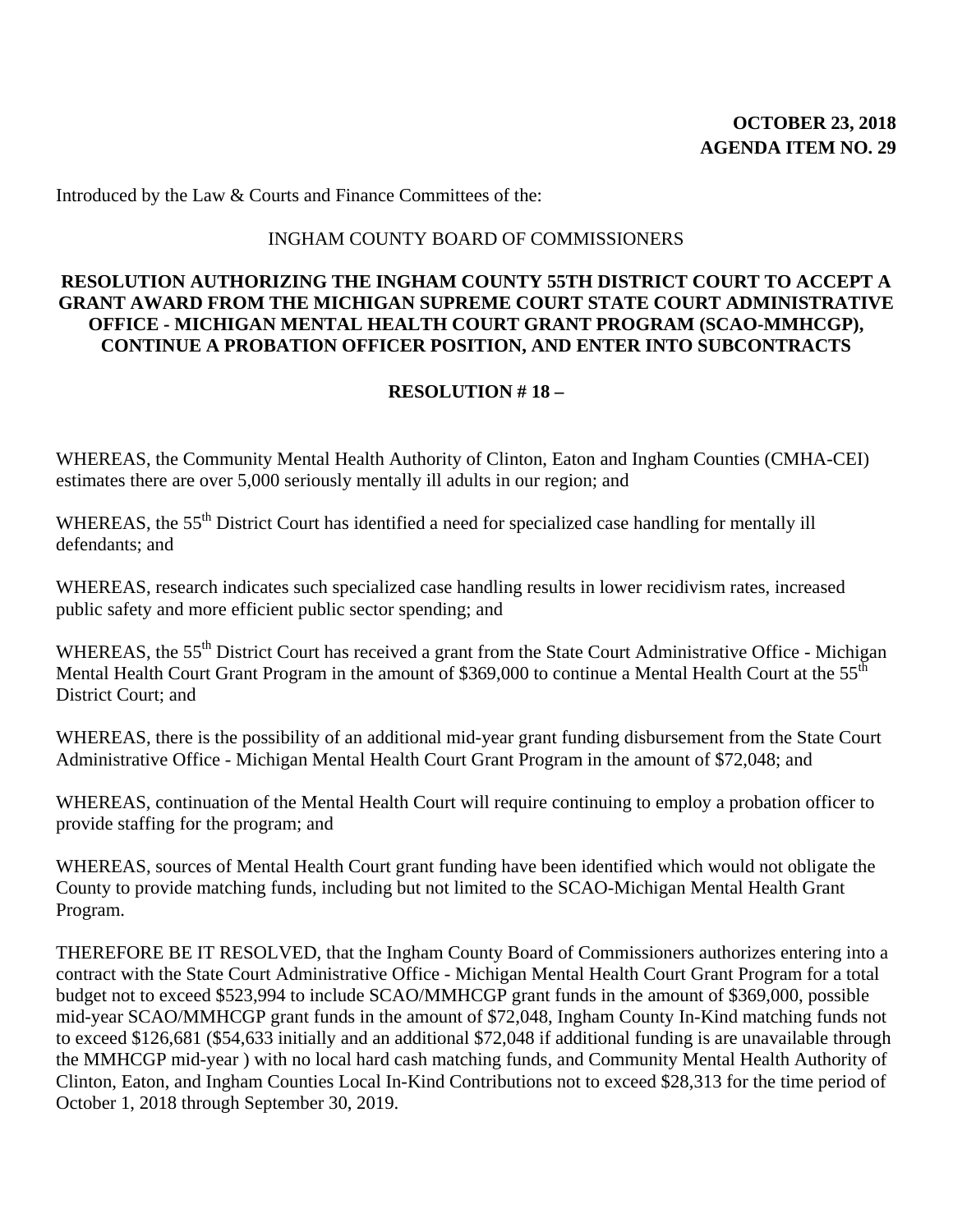BE IT FURTHER RESOLVED, that the Ingham County Board of Commissioners authorizes continuation of one FTE Grant-funded Probation Officer, an ICEA Court Professional, Grade 7, contingent upon the availability of grant funds.

BE IT FURTHER RESOLVED, that grant funded Mental Health Court program direct service subcontracts for the following services in the following amounts are authorized:

- 1. Electronic Monitoring Services with Sentinel Offender Services and/or Judicial Services Group not to exceed a total of \$1,500
- 2. Substance Use Testing with Alcohol and Drug Administrative Monitoring (ADAM) not to exceed a total of \$53,524
- 3. Mental Health Services with Community Mental Health Authority of Clinton, Eaton, and Ingham Counties—not to exceed \$267,861

BE IT FURTHER RESOLVED, that the Controller/Administrator is directed to make the necessary adjustments to the 2018 and 2019 55th District Court budget and Position Allocation List.

BE IT FURTHER RESOLVED, that the Ingham County Board of Commissioners authorizes the Board Chairperson to sign any necessary contract/subcontract documents that are consistent with this resolution and approved as to form by the County Attorney.

**LAW & COURTS: Yeas**: Crenshaw, Hope, Anthony, Schafer, Maiville  **Nays**: None A**bsent:** Celentino, Banas **Approved 10/11/2018**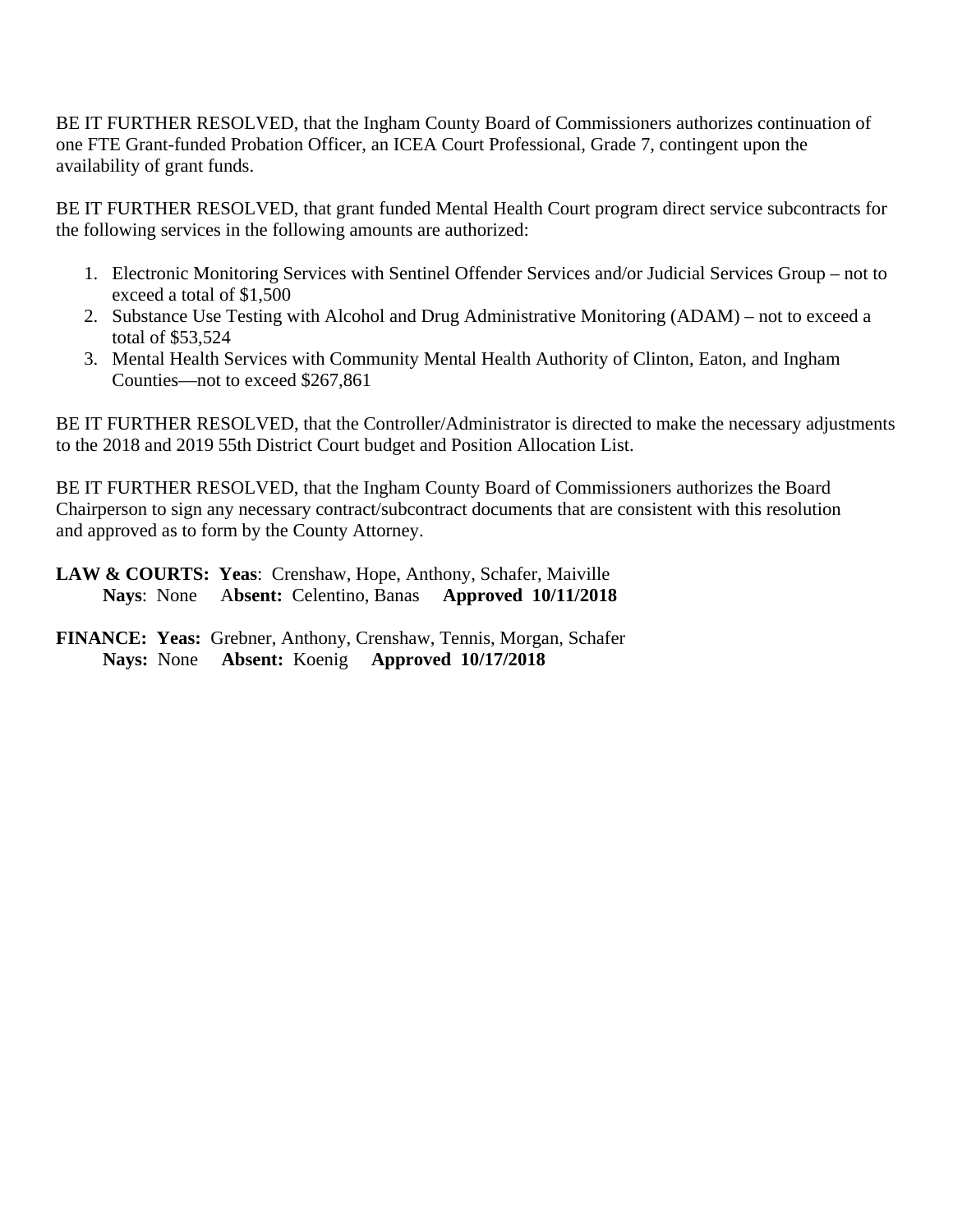Introduced by the Law & Courts and Finance Committees of the:

#### INGHAM COUNTY BOARD OF COMMISSIONERS

### **RESOLUTION AUTHORIZING THE INGHAM COUNTY 55TH DISTRICT COURT TO ACCEPT A GRANT AWARD FROM THE MICHIGAN SUPREME COURT'S STATE COURT ADMINISTRATIVE OFFICE - MICHIGAN DRUG COURT GRANT PROGRAM (SCAO-MDCGP) AND ENTER INTO SUBCONTRACTS**

#### **RESOLUTION # 18 –**

WHEREAS, the 55th District Court Sobriety Court Program ("Sobriety Court") has since 2004 provided quality services to the citizens of Ingham County; and

WHEREAS, continuation of the Sobriety Court will require continuing to employ two probation officers to provide staffing for the program; and

WHEREAS, the increased caseloads seriously threaten the level and quality of services; and

WHEREAS, sources of sobriety court grant funding have been identified which would not obligate the County to provide matching funds, including but not limited to the SCAO - Michigan Drug Court Grant Program.

THEREFORE BE IT RESOLVED, that the Ingham County Board of Commissioners authorizes acceptance of a State Court Administrative Office grant including the SCAO-MDCGP grant in the amount of \$140,000 to the Ingham County 55th District Court Sobriety Court Program for the time period of October 1, 2018 through September 30, 2019.

BE IT FURTHER RESOLVED, that the Ingham County Board of Commissioners authorizes acceptance of donations from the Ingham County Sobriety Court Foundation as well as other organizations, groups and individuals to the Ingham County 55th District Court Sobriety Court.

BE IT FURTHER RESOLVED, that the Ingham County Board of Commissioners hereby expresses its appreciation to the Ingham County Sobriety Court Foundation for any future possible donations to the 55th District Court Sobriety Court Program.

BE IT FURTHER RESOLVED, that the Ingham County Board of Commissioners approves the total grant budget of \$291,687 to include SCAO/MDCGP grant funds in the amount of \$140,000, Ingham County In-Kind matching funds of \$151,687 with no local hard cash matching funds, and future possible donations from the Ingham County Sobriety Court Foundation, all of which are required to continue the Sobriety Court Program.

BE IT FURTHER RESOLVED, grant-funded Sobriety Court program direct service subcontracts for the following services in the following amounts are authorized: